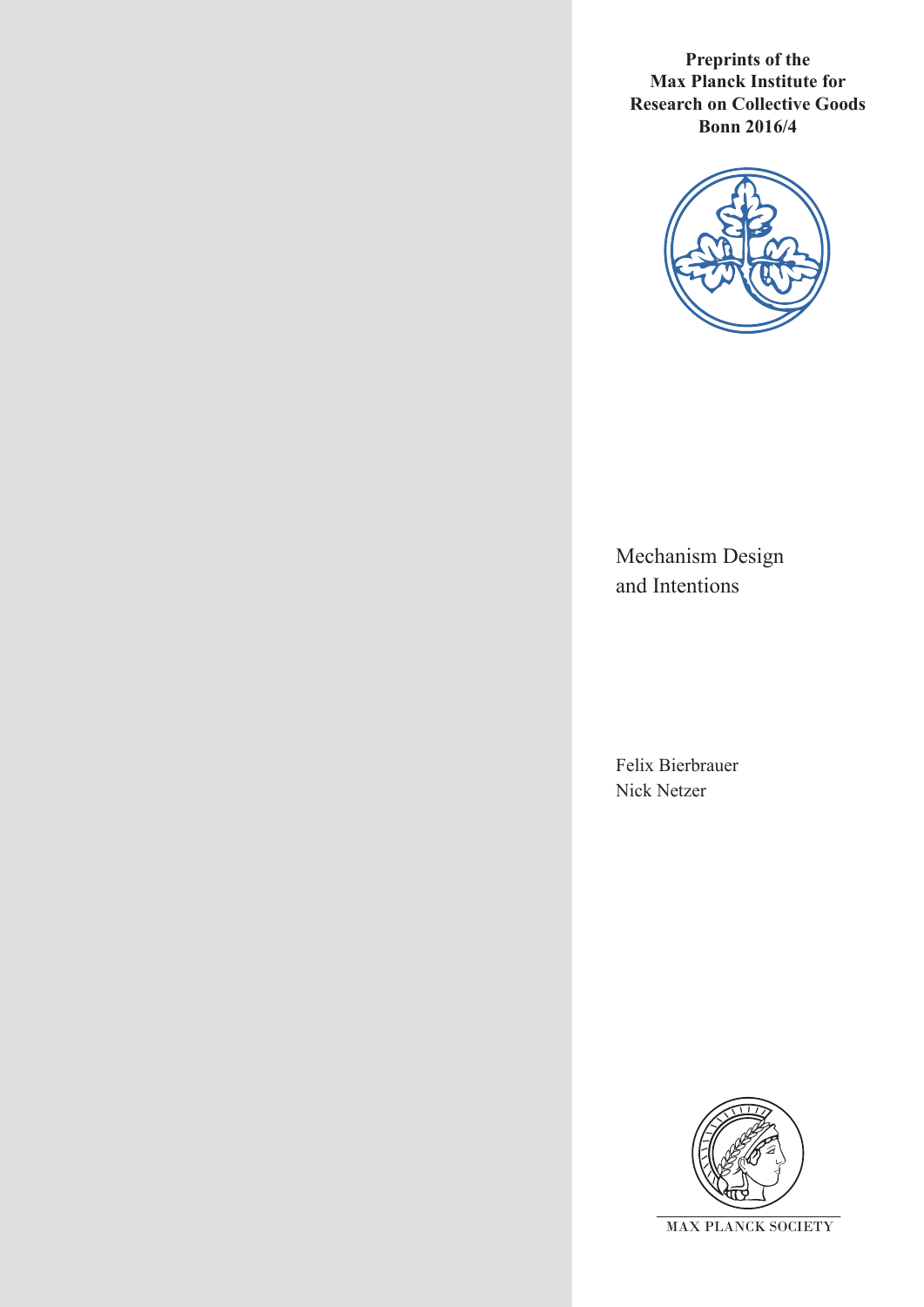

# **Mechanism Design and Intentions**

Felix Bierbrauer / Nick Netzer

February 2016

Max Planck Institute for Research on Collective Goods, Kurt-Schumacher-Str. 10, D-53113 Bonn http://www.coll.mpg.de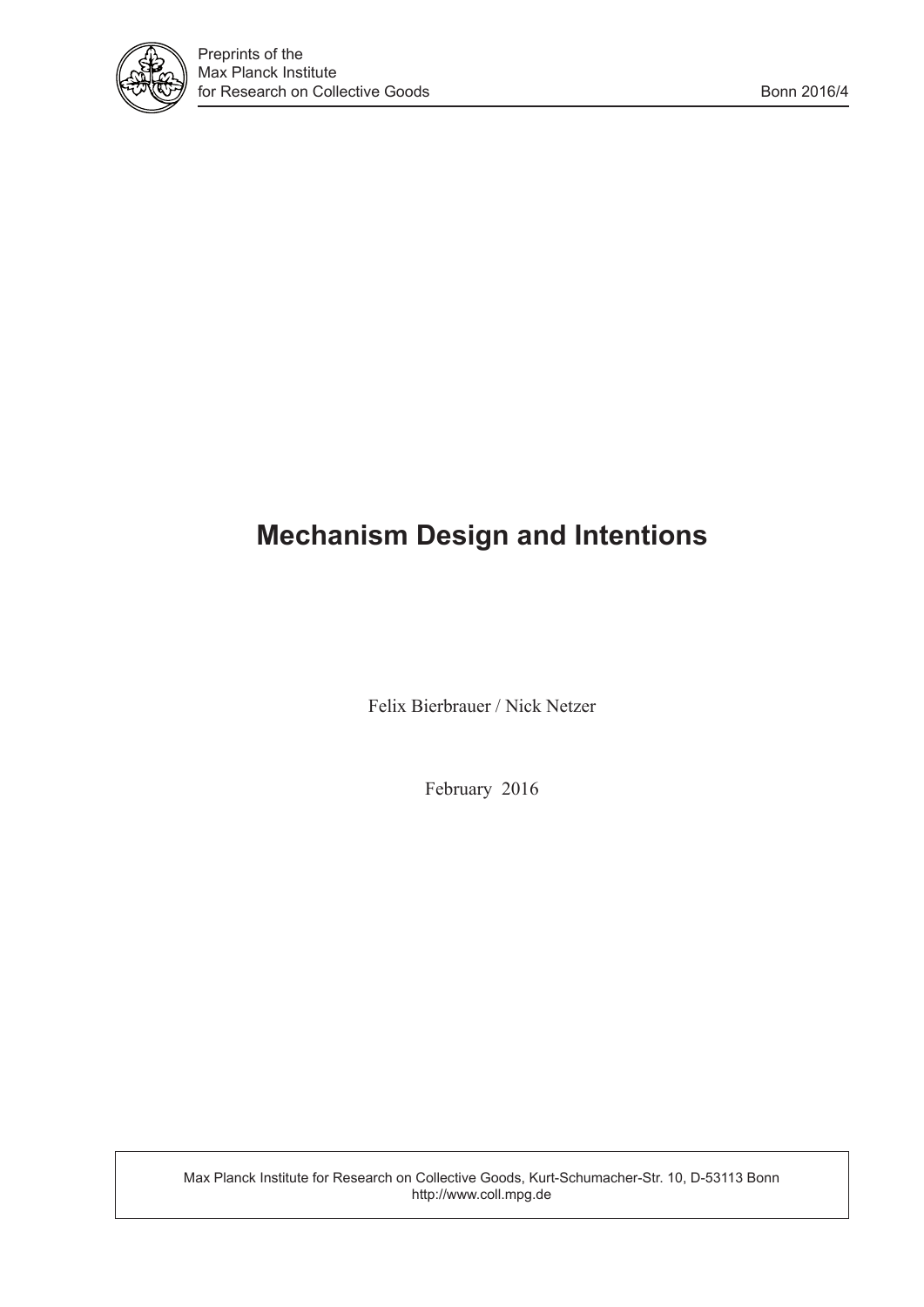## Mechanism Design and Intentions<sup>∗</sup>

Felix Bierbrauer

Nick Netzer

Max Planck Institute, Bonn University of Cologne

University of Zurich

This version: February 2016 First version: July 2011

#### Abstract

We introduce intention-based social preferences into mechanism design. We explore information structures that differ with respect to what is commonly known about the weight that agents attach to reciprocal kindness. When the designer has no information on reciprocity types, implementability of an incentive-compatible social choice function is guaranteed if it satisfies an additional insurance property. By contrast, precise information on reciprocity types may imply that all efficient social choice functions are implementable. We show how these results extend to a two-dimensional mechanism design setting where the agents have private information about their material payoff types and their reciprocity types. We also provide a systematic account of the welfare implications of intentionality.

Keywords: Mechanism Design, Psychological Games, Social Preferences, Reciprocity. JEL Classification: C70, C72, D02, D03, D82, D86.

<sup>∗</sup>Email: bierbrauer@wiso.uni-koeln.de and nick.netzer@econ.uzh.ch. We thank Tomer Blumkin, Stefan Buehler, Antonio Cabrales, Juan Carlos Carbajal, Martin Dufwenberg, Kfir Eliaz, Florian Englmaier, Ernst Fehr, Alexander Frankel, Silvia Grätz, Hans Peter Grüner, Paul Heidhues, Martin Hellwig, Holger Herz, Benny Moldovanu, Johannes Münster, Roger Myerson, Zvika Neeman, Axel Ockenfels, Marco Ottaviani, Ariel Rubinstein, Désirée Rückert, Larry Samuelson, Klaus Schmidt, Armin Schmutzler, Alexander Sebald, Joel Sobel, Ran Spiegler, Balázs Szentes, André Volk, Roberto Weber, Philipp Weinschenk, David Wettstein, Philipp Wichardt, and seminar participants at the CESifo Area Conference on Behavioural Economics 2011, the MPI Conference on Private Information, Interdependent Preferences and Robustness 2013, ESSET 2013, Ben-Gurion University of the Negev, CERGE-EI Prague, HU and FU Berlin, ULB Brussels, MPI Bonn, LMU Munich, Tel Aviv University and the Universities of Basel, Bern, Chicago, Cologne, Heidelberg, Mannheim, St. Gallen and Zurich. Financial support by the Swiss National Science Foundation (Grant No. 100018 126603 "Reciprocity and the Design of Institutions") is gratefully acknowledged. All errors are our own.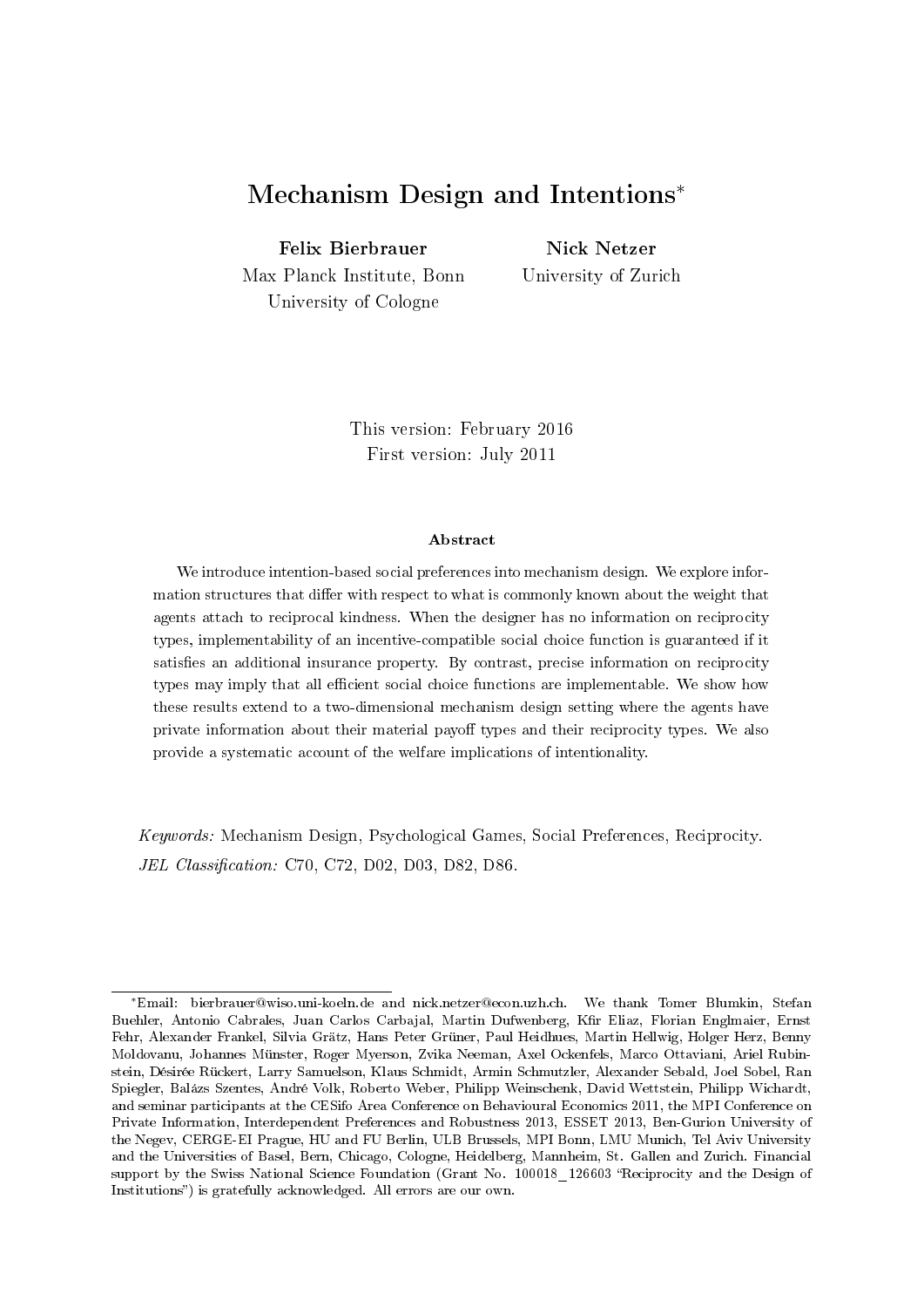## 1 Introduction

Agents with intention-based social preferences are willing to give up own material payoffs in order to either reward behavior by others that they attribute to good intentions, or to punish behavior that they attribute to bad intentions (Rabin, 1993; Dufwenberg and Kirchsteiger, 2004). The behavioral relevance of such preferences is well established (e.g. Andreoni et al., 2002; Falk et al., 2003, 2008). In this paper, we explore their implications for the theory of mechanism design. Specifically, we provide answers to the following questions:

There is a rich literature on mechanism design that has proceeded under the assumption that agents are selfish. To what extent are these mechanisms robust to the possibility that the participants may be motivated by intention-based social preferences?

How do intention-based social preferences affect the set of implementable social choice functions relative to a benchmark with selfish agents? In particular, does intentionality make it easier or more difficult to implement good outcomes?

Suppose that the designer seeks not only good material outcomes but also good attitudes among the participants of the mechanism. Is there a trade-off between these objectives? Do we have to sacrifice efficiency if we want kindness among the agents, or are sensations of kindness helpful for the implementation of efficient outcomes?

For clarity of exposition, our analysis is based on one particular model of intention-based social preferences. Specifically, we adapt the model by Rabin (1993) to games of incomplete information and work with the solution concept of a Bayes-Nash fairness equilibrium, in the context of an otherwise conventional independent private values model of mechanism design.

We approach the questions above in three different ways. We first characterize social choice functions that are strongly implementable. Our notion of strong implementability is attractive from the perspective of a mechanism designer who acknowledges the possibility that the agents may be motivated by intention-based social preferences, but who wishes to remain agnostic about the intensity of these preferences. A strongly implementable social choice function is implementable irrespective of the mixture between selfish and reciprocal individuals among the participants of a mechanism. We then consider social choice functions that are weakly implementable, i.e., which are implementable if the mechanism designer has precise information on the strength of intention-based social preferences. This concept is of interest for two different reasons. First, it allows for a clear exposition of the conceptual issues that arise due to the procedural nature of intention-based preferences. For instance, we show that the revelation principle does not hold. We also discuss alternative notions of welfare and the modelling of participation constraints in a model with intentions. Second, looking first at weakly implementable social choice functions sets the stage for our analysis of the *two-dimensional mechanism design* problem that emerges if the agents have private information both about their material payoffs and about the weight that kindness sensations have in their utility function.

Strongly Implementable Social Choice Functions. Our first main result (Theorem 1) states that a social choice function is strongly implementable if it is implementable in a model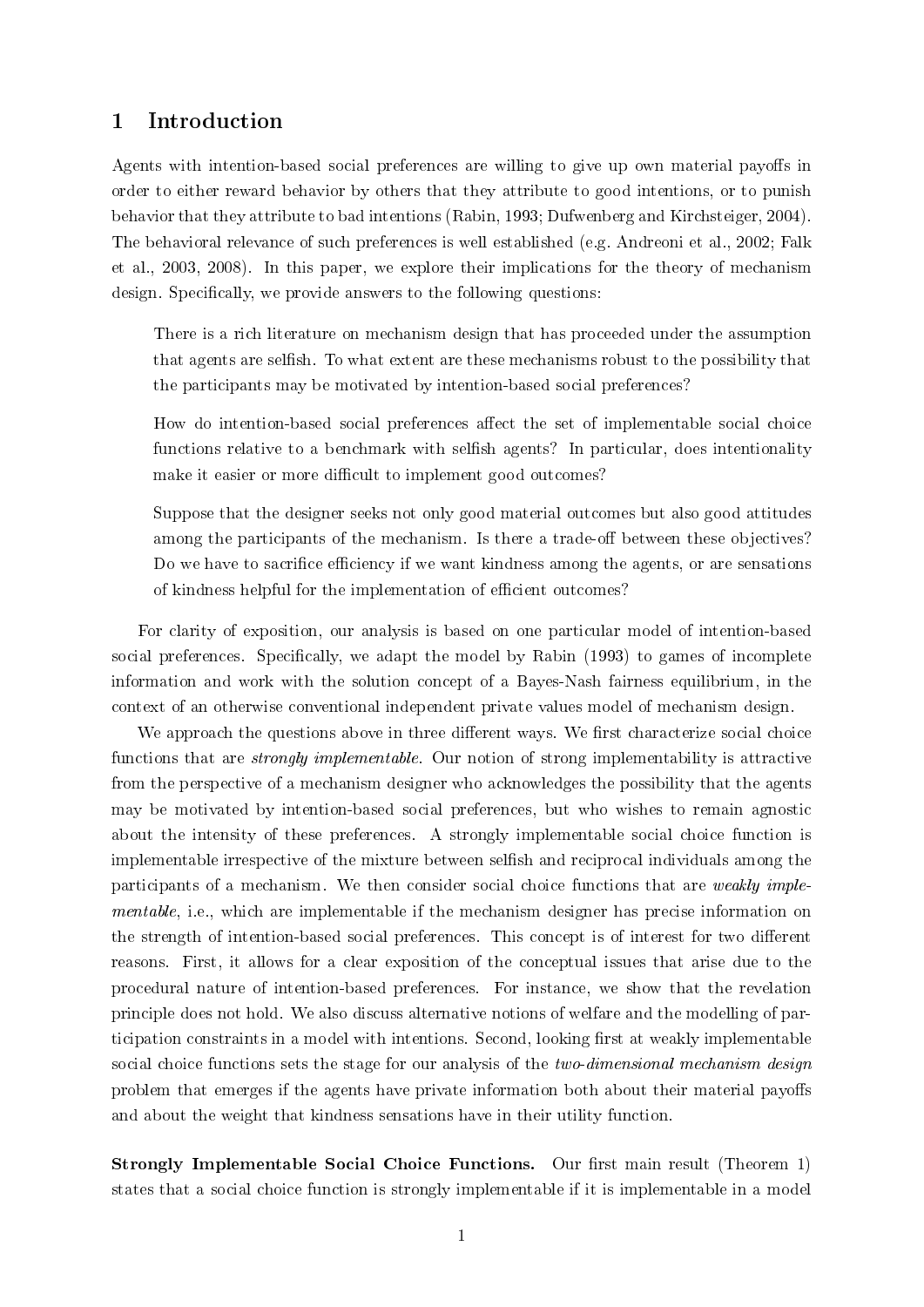with selfish agents and, moreover, is such that the agents cannot affect each other's payoff by unilateral deviations from truth-telling. We refer to the latter property as the insurance property, since it implies that the expected payoff of agent  $i$  does not depend on the type of agent  $j$ , i.e., each agent is insured against the randomness of the other agent's type. The insurance property shuts down the transmission channel for reciprocal behavior. If agent  $i$  cannot influence the payoff of agent j, then j has no reason to interpret i's behavior as kind or as unkind. Agent j thus neither has a reason nor an opportunity to reward or punish agent  $i$ , so she focusses on her own expected payoff and acts as if she was selfish. Incentive-compatibility implies that this selfish behavior implements the given social choice function.

We then turn to a characterization of social choice functions that are incentive-compatible and have the insurance property. Proposition 1 establishes that the set of efficient social choice functions contains functions which have these two properties. Proposition 2 provides a tool for the construction of social choice functions with the insurance property. As an input it requires a social choice function that is implementable if everybody is selfish. It then modifies the monetary transfers in such a way that the insurance property holds and key properties of the initial social choice function (expected payments, expected payoffs, incentive-compatibility) remain unchanged.

Theorem 1 and Propositions 1 and 2 are reassuring from the perspective of the established theory in mechanism design, which is based on the assumption that individuals are selfish. Even if individuals are inclined to respond to the behavior of others in a reciprocal way, this will in many cases not upset implementability of the outcomes that have been the focus of this literature. For many applications of interest, there is a way to design robust mechanisms in which the transmission channel for reciprocal behavior is simply shut down. If it is shut down, then individuals are, by design, acting as selfish payoff maximizers, and incentive-compatibility in the traditional sense is all that is necessary to ensure implementability.

Weakly Implementable Social Choice Functions. Our analysis of weakly implementable social choice functions proceeds under the assumption that, while agents have private information about their material payoffs, the weight of kindness in their overall utility function is commonly known. This information structure makes it possible to highlight the issues that arise if one seeks to exploit intention-based social preferences for mechanism design.

With intention-based preferences, whether agent  $i$  interprets agent  $j$  as kind or as unkind depends not only on what  $j$  does, but also on what  $j$  could have done instead. Hence our analysis begins with the observation that the specification of message sets affects the set of achievable outcomes. For instance, the designer can augment a direct mechanism with additional actions that give each agent a possibility to enrich himself at the expense of the other agents. If all agents refrain from using these actions, they will interpret each other as kind. These kindness sensations then make it possible to implement social choice functions that are out of reach if everybody is selfish. $<sup>1</sup>$ </sup>

 $^1$ The empirical relevance of unchosen actions for kindness judgements has been illustrated by Andreoni et al. (2002) and Falk and Fischbacher (2006), among others. For instance, Falk and Fischbacher (2006) report on how individuals assess the kindness of proposals for the division of a cake of fixed size. They show that this assessment depends on the choice set that is available to the proposer. An offer of 20 percent of the cake, for instance, is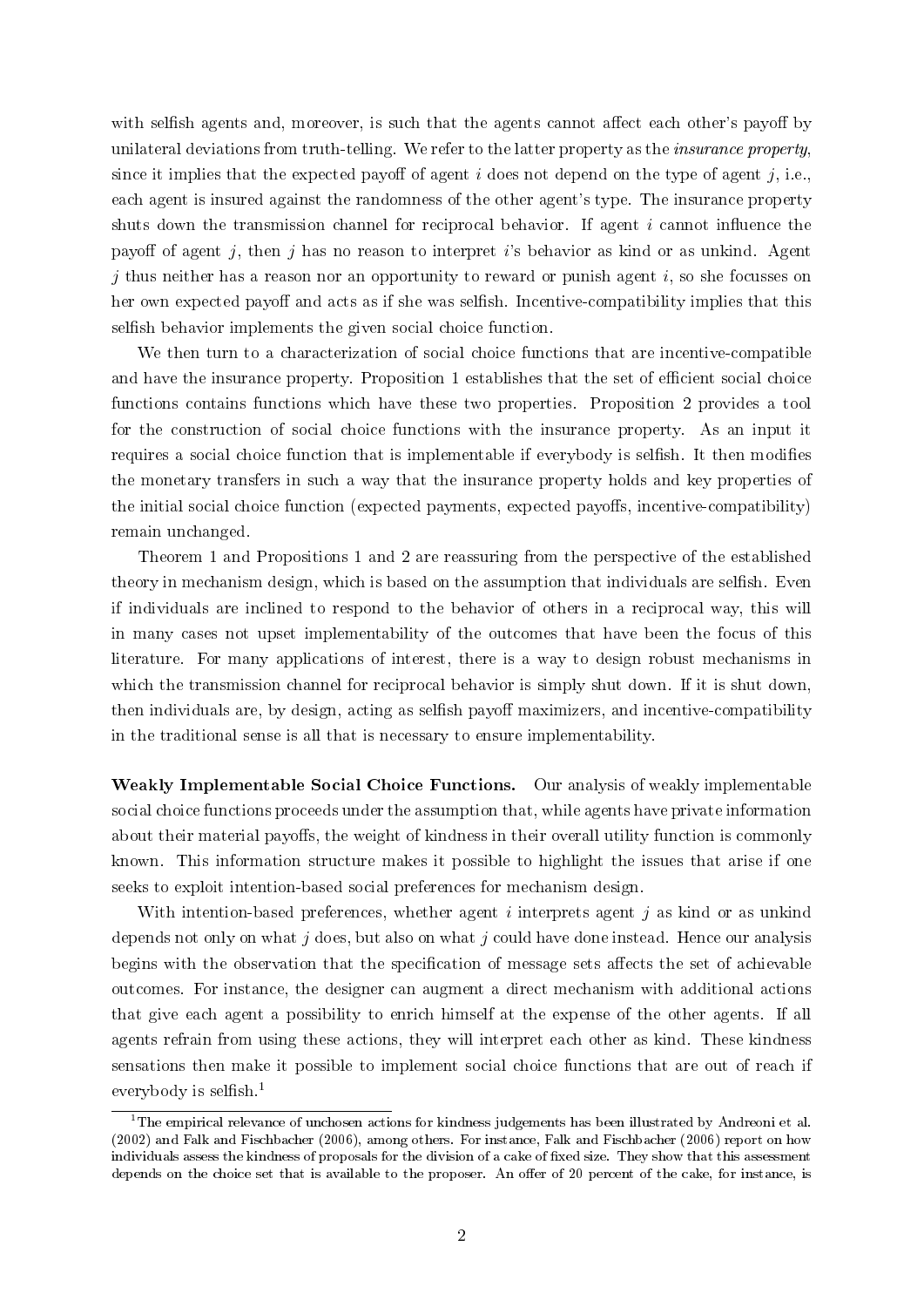Theorem 2 uses this insight to provide conditions under which indeed any efficient social choice function can be implemented. The mechanism that we construct in order to prove Theorem 2 also satisfies participation constraints and hence eliminates any tension between efficiency, incentive-compatibility and voluntary participation. This implies that famous impossibility results such as the one by Myerson and Satterthwaite (1983) are turned into possibility results.

Proposition 3 addresses the question whether Pareto-efficiency and kindness are competing objectives. It shows that, under the conditions of either Theorem 1 or 2, materially surplusmaximizing outcomes can be implemented with maximal kindness levels. Thus, one can have maximal material payoffs and at the same time reach a maximal level of kindness.

Two-Dimensional Mechanism Design. We then turn to an information structure where the agents have private information both on their material payoffs and on the weight of kindness sensations in their utility function. Both dimensions may be elicited by a mechanism. Clearly, our results on strong implementability provide a lower bound on what can be achieved in this setting, while our results on weak implementability provide an upper bound.

We start by considering the class of social choice functions that map material payoff types into economic outcomes. This class includes materially Pareto-efficient social choice functions. because reciprocity types have no direct impact on material payoffs. It does not include social choice functions under which the nal allocation varies with the weight that the agents attach to sensations of kindness. Proposition 4 shows that incentive-compatibility remains a necessary condition for implementability of such social choice functions if there is a positive probability that the agents are selfish. Hence, a mere possibility of reciprocal behavior does not enlarge the set of implementable social choice functions relative to a benchmark model with selfish agents. Incentive-compatibility is not sufficient, though. Agents with strong reciprocal inclinations may be ready to deviate from truthful behavior to affect other agents. We already know from Theorem 1 that the insurance property is a sufficient condition to rule out this possibility. Proposition 5 claries the conditions under which the insurance property is also necessary for implementability. In particular, there must be a positive probability that agents attach a sufficiently large weight to sensations of kindness. Under these assumptions, Theorem 1 and Propositions 4 and 5 together imply that a social choice function is implementable if and only if it is incentive-compatible and has the insurance property. We also show that the resulting equilibrium kindness of zero is the highest level of kindness one can hope for when selfish types are around.

How do these findings change if we know for sure that the agents are not selfish? Under the assumption that reciprocity weights are bounded away from zero, Proposition 6 provides an extension of Theorem 2 and Proposition 3. Thus, our results reveal that the issue is not really whether reciprocity types are taken to be observable. A more important distinction is whether selfish types are possible. If they are not, our results on weakly implementable social choice functions extend to a model with private information on reciprocity types. If selfish types are possible, one has to live with incentive-compatibility and, under plausible conditions, also the insurance property. It is therefore appropriate to focus on strongly implementable social choice functions in this case.

considered very unfair if better offers such as 50 percent or 80 percent were also possible. It is considered less unfair if it was the only admissible offer, and even less unfair if only worse offers were possible otherwise.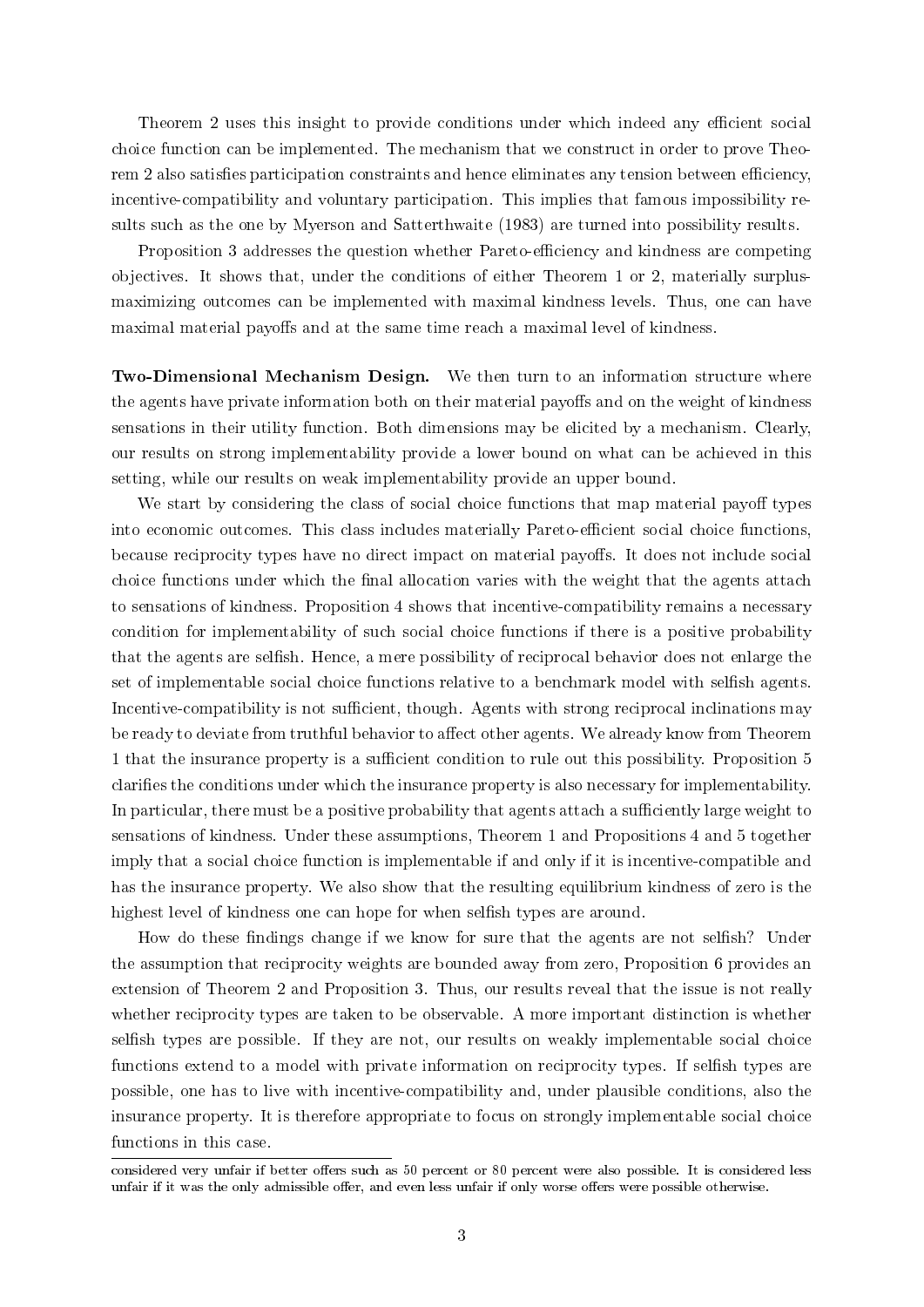Finally, we study social choice functions under which the allocation depends not only on the agents' material payoffs but also on their reciprocity types. The dependence of outcomes on reciprocity types typically implies a loss of material efficiency, but it may generate additional degrees of freedom in incentive provision. Specifically, we consider a bilateral trade example where both agents are either selfish or attach a positive weight to sensations of kindness. We study a social choice function under which selfish types choose to enrich themselves at the expense of the other agent, while reciprocal types refrain from doing so. Equilibrium kindness becomes positive if the selfish types are sufficiently rare, and we can reach an efficient outcome with a probability close to one. Importantly, as the probability of selfish types goes to zero, we approximate a mechanism that relies on unused actions and induces efficient outcomes under the assumption of known reciprocity types, i.e., the type of mechanism that enabled us to prove Theorem 2. Hence we can interpret unused actions as the limit of actions which are rarely used, namely in the small probability event that an agent is entirely selfish.

The remainder is organized as follows. The next section contains a more detailed discussion of the related literature. Section 3 states the mechanism design problem and introduces the solution concept of a Bayes-Nash fairness equilibrium. Section 4 deals with the analysis of strongly implementable social choice functions, and Section 5 covers weakly implementable social choice functions. Our analysis of the two-dimensional mechanism design problem can be found in Section 6. Throughout, we illustrate our results using a simplified version of the bilateral trade problem due to Myerson and Satterthwaite (1983). As an extension, Section 7 discusses the possibility that the agents do not perceive the mechanism as exogenous but have intentionbased preferences also towards the mechanism designer. Concluding remarks which discuss the applicability of our results can be found in Section 8. All proofs and some supplementary materials are relegated to the appendix.

## 2 Literature

Models of social preferences are usually distinguished according to whether they are outcomebased or intention-based. Prominent examples for outcome-based models are Fehr and Schmidt (1999) and Bolton and Ockenfels (2000), while Rabin (1993) and Dufwenberg and Kirchsteiger (2004) are intention-based. An extensive experimental literature (e.g. Andreoni et al., 2002; Falk et al., 2003, 2008) has concluded that behavior is most likely influenced by both types of considerations. The theoretical models proposed by Levine (1998), Charness and Rabin (2002), Falk and Fischbacher (2006) and Cox et al. (2007) combine outcomes and intentions as joint motivations for social behavior. In this paper, we consider intention-based social preferences only. We do this for a methodological reason. The distinguishing feature of intention-based preferences is their procedural nature, i.e., sensations of kindness are endogenous to the game form. This is a challenge for mechanism design theory, which is concerned with finding optimal game forms. With outcome-based social preferences, this methodological issue would not arise. The formal framework for modelling intentions is provided by psychological game theory (Geanakoplos et al., 1989; Battigalli and Dufwenberg, 2009), which allows payoffs to depend on higher-order beliefs. The literature does not yet contain a general treatment of intention-based social preferences for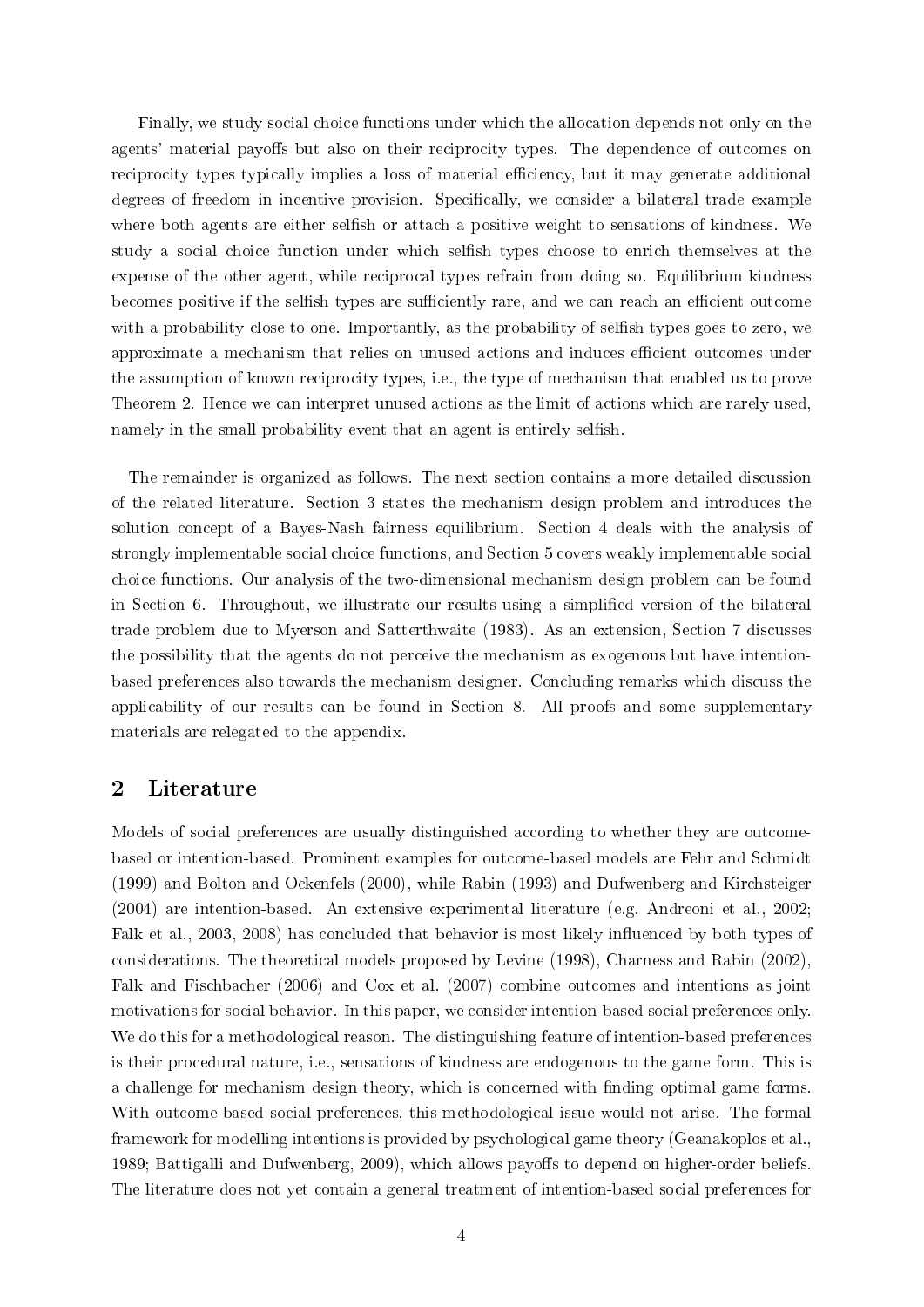games of incomplete information.<sup>2</sup> Our mechanism design approach requires a general theory of intentions for Bayesian games, and we will outline such a theory in Section 3.3.

Several authors have investigated mechanism design problems with outcome-based social preferences.<sup>3</sup> Jehiel and Moldovanu (2006) provide a survey of papers that deal with a general structure of externalities, some of which might be viewed as resulting from interdependent or social preferences. Desiraju and Sappington (2007) study a one-principal-multiple-agents-model with inequality-averse agents. They show that, if the agents' types are independently drawn, then payment schemes can be constructed so that inequality-aversion does not interfere with incentive provision by the principal. Our results on strong implementability can be viewed as a generalization of this observation that also covers models with intention-based social preferences. By contrast, von Siemens (2011) studies a model in which inequality-aversion among the employees of a firm cannot be neutralized. As a consequence, the firm deviates from the incentive scheme that would be optimal if all agents were selfish. Tang and Sandholm (2012) characterize optimal auctions in the presence of spiteful agents, who attach an exogenous negative weight to the utility of others, and Kucuksenel (2012) investigates an optimal design problem with altruistic agents, who attach an exogenous positive weight to the utility of others.

Experimental and theoretical studies have shown that the design of incentive contracts can be facilitated in environments with reciprocal agents (e.g. Fehr et al., 1997; Fehr and Falk, 2002; Englmaier and Leider, 2012; Hoppe and Schmitz, 2013; Benjamin, 2014). However, reciprocity is not necessarily a beneficial force. In Hart and Moore  $(2008)$  and Netzer and Schmutzler  $(2014)$ , for instance, negative reciprocal reactions can be inevitable and generate inefficient contract outcomes. Our mechanism design approach claries the conditions under which reciprocity among the agents either hampers or helps in achieving good outcomes.

Several papers are related in that they study problems of mechanism design with a focus on procedural questions.<sup>4</sup> One of the first contributions is Glazer and Rubinstein (1998), who study the problem of aggregating information across experts. Experts may not only care about consequences, but might want their own recommendation to be accepted. As in our model, this introduces procedural aspects into the mechanism design problem. Gradwohl (2014) studies implementation with agents who do not only care about the outcome of a mechanism but also about the extent of information revelation in equilibrium. The possibility that institutions

 ${}^{2}$ Rabin (1993) and Dufwenberg and Kirchsteiger (2004) assume complete information. Segal and Sobel (2007) generalize the model of Rabin (1993) and provide an axiomatic foundation. They also illustrate that deleting unused actions can affect the equilibrium structure. Some contributions (e.g. Sebald, 2010; Aldashev et al., 2015) introduce randomization devices into psychological games, but still under the assumption of perfect observability. von Siemens (2009, 2013) contain models of intentions for two-stage games with incomplete information about the second-mover's social type.

<sup>&</sup>lt;sup>3</sup>There also exist applications of outcome-based social preferences to moral hazard problems (e.g. Englmaier and Wambach, 2010; Bartling, 2011) and to labor market sceening problems (e.g. Cabrales et al., 2007; Cabrales and Calvó-Armengol, 2008; Kosfeld and von Siemens, 2011). Reciprocity is introduced into moral hazard problems by De Marco and Immordino (2014, 2013) and into a screening problem by Bassi et al. (2014). These contributions work with adaptations of the models by Rabin (1993) and Levine (1998), respectively, which effectively transform them into outcome-based models.

 ${}^{4}$ Frey et al. (2004) provide a general discussion of procedural preferences and their role for the design of institutions. Gaspart (2003) follows an axiomatic approach to procedural fairness in implementation problems. Aside from procedural issues, the literature has investigated a range of other behavioral phenomena in mechanism design problems, among them error-prone behavior (Eliaz, 2002), emotions like fear (Caplin and Eliaz, 2003), and myopic learning (Cabrales and Serrano, 2011).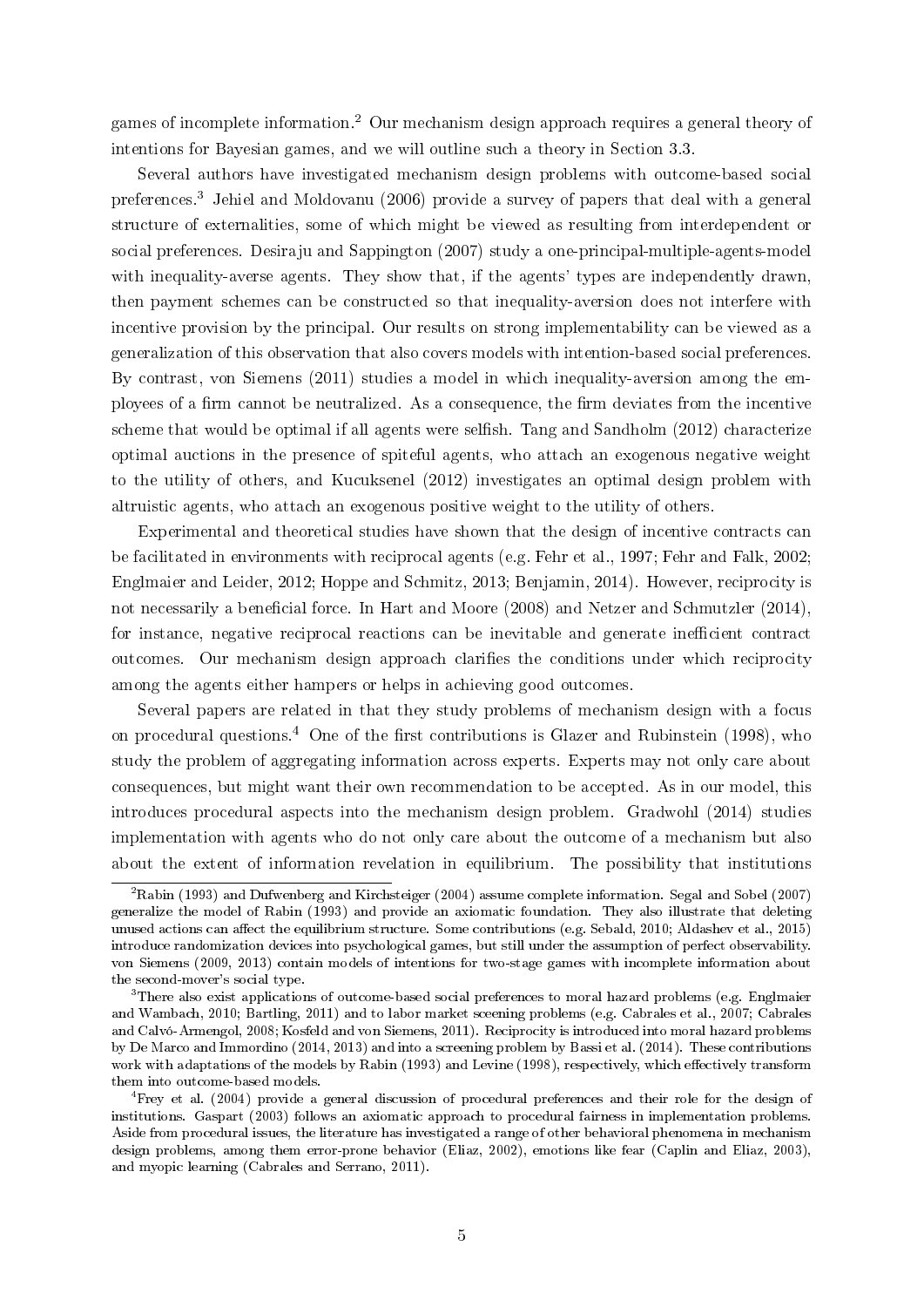affect preferences has received some attention in general (see e.g. Bowles and Polanía-Reyes,  $2012$ ). In Alger and Renault  $(2006)$ , the mechanism and its equilibrium influence the agents intrinsic propensity to lie. This can sometimes make non-direct mechanisms optimal. de Clippel (2014) studies the problem of full implementation under complete information with agents whose behavior is described by arbitrary choice functions instead of preferences. Indirect mechanisms play a role also in this context, due to the possibility of menu-dependence. Saran (2011), in contrast, provides conditions for the revelation principle to hold in a Bayesian framework even in such cases. Antler (2015) investigates a matching problem where the agents' preferences are directly affected by the stated preferences of their potential partners.

## 3 The Model

#### 3.1 Environment and Mechanisms

We focus on the conventional textbook environment with quasi-linear payoffs and independent private values (see Mas-Colell et al., 1995, ch. 23). For simplicity we consider the case of only two agents, but we deal with extensions to an arbitrary finite number of agents in Section B of the appendix.

The environment is described by  $E = [A, \Theta_1, \Theta_2, p_1, p_2, \pi_1, \pi_2]$ . The set of feasible allocations is denoted by A, where a typical element is a list  $a = (q_1, q_2, t_1, t_2)$ . Depending on the application  $q_i$  may stand for agent i's consumption of a public or private good, or it may denote her effort or output. We will simply refer to  $q_i$  as agent i's consumption level. The monetary transfer to agent *i* is denoted by  $t_i$ . Formally, the set of allocations is given by  $A = Q \times \mathbb{R}^2$  for some  $Q \subseteq \mathbb{R}^2$ . We assume that pairs of consumption levels  $(q_1, q_2)$  do not come with an explicit resource requirement. Resource costs can be captured in the payoff functions for most applications of interest. An allocation is said to achieve budget-balance if  $t_1 + t_2 = 0$ .

The type of agent i is the realization  $\theta_i$  of a random variable  $\tilde{\theta}_i$  that takes values in a finite set  $\Theta_i$ . The realized type is privately observed by the agent. Types are independently distributed and  $p_i$  denotes the probability distribution of  $\tilde{\theta}_i$ . We also write  $\tilde{\theta} = (\tilde{\theta}_1, \tilde{\theta}_2)$  and denote realizations of  $\tilde{\theta}$  by  $\theta = (\theta_1, \theta_2) \in \Theta = \Theta_1 \times \Theta_2$ . We write  $\mathbb{E}[\cdot]$  for the expectation with respect to all random variables within the squared brackets.<sup>5</sup>

Finally,  $\pi_i : A \times \Theta_i \to \mathbb{R}$  is the material payoff function of agent *i*. If allocation *a* is selected and type  $\theta_i$  has realized, then agent i obtains the material payoff  $\pi_i(a, \theta_i) = v_i(q_i, \theta_i) + t_i$ .<sup>6</sup>

The material surplus that is generated by consumption levels  $(q_1, q_2)$  if types are given by  $\theta = (\theta_1, \theta_2)$  equals  $v_1(q_1, \theta_1) + v_2(q_2, \theta_2)$ . An allocation  $a = (q_1, q_2, t_1, t_2)$  is said to be materially surplus-maximizing for type profile  $\theta$  if  $v_1(q_1, \theta_1) + v_2(q_2, \theta_2) \ge v_1(q'_1, \theta_1) + v_2(q'_2, \theta_2)$ , for all  $(q'_1, q'_2) \in Q$ . An allocation a is said to be materially Pareto-efficient for type profile  $\theta$  if it is materially surplus-maximizing and achieves budget-balance. A social choice function

 $^5$ Throughout, possible realizations of a random variable  $\tilde x$  are denoted by  $x,$   $x'$  or  $\hat x.$  For instance, if  $\tilde x_1$  and  $\tilde x_2$ are random variables and q is an arbitrary function, then  $\mathbb{E}[q(\tilde{x}_1, \tilde{x}_2)]$  indicates that an expectation is computed based on the joint distribution of the random variables  $\tilde{x}_1$  and  $\tilde{x}_2$ , and  $\mathbb{E}[g(\tilde{x}_1, x_2')]$  indicates that an expectation is computed based on the distribution of  $\tilde{x}_1$  conditional on the event  $\tilde{x}_2 = x_2'$ .

<sup>&</sup>lt;sup>6</sup>The type  $\theta_i$  affects only agent i's material payoff. In Section 6 we will analyse a two-dimensional mechanism design problem where an agent is characterized by a material payoff type and a reciprocity type, both of which are private information.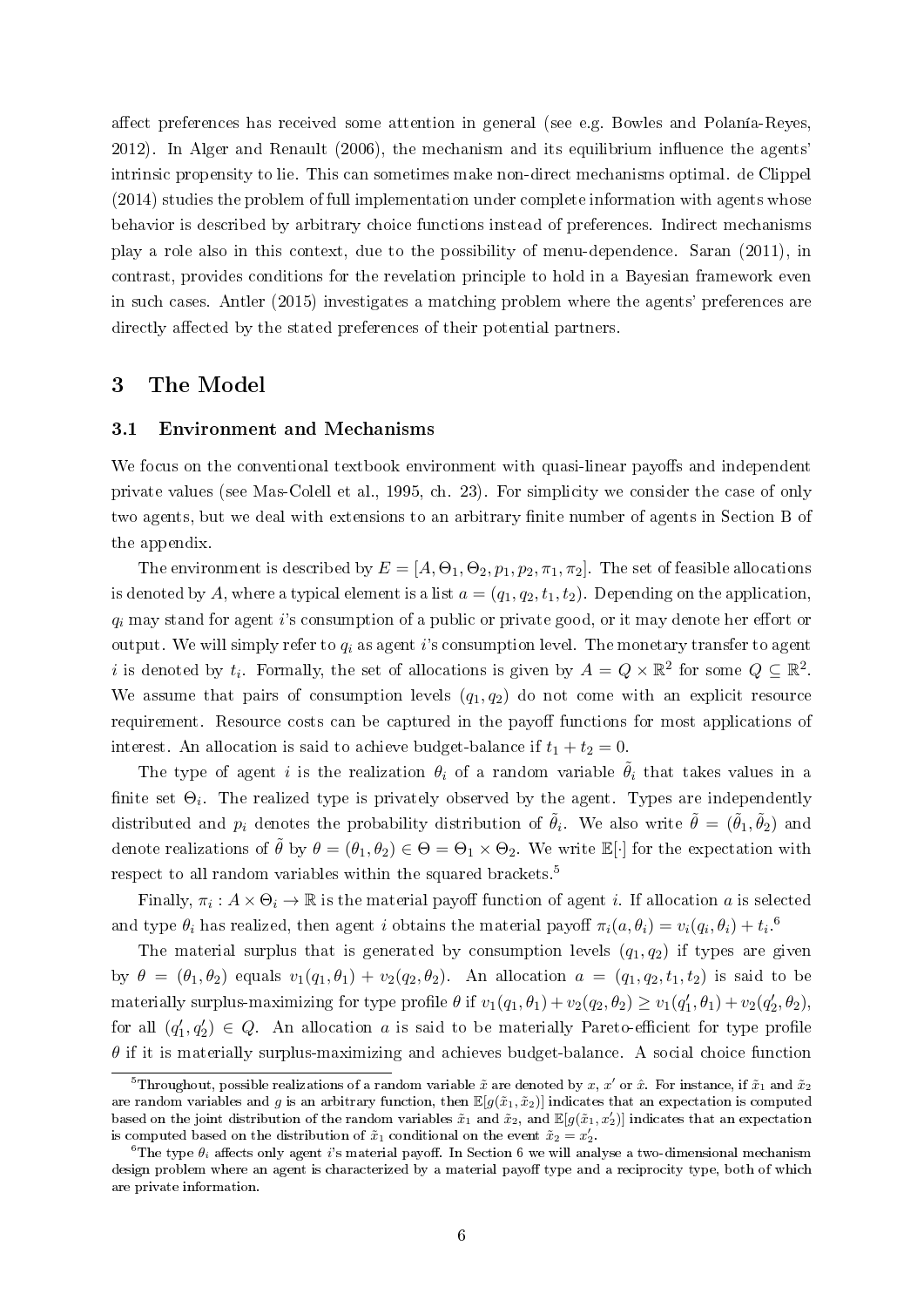(SCF)  $f : \Theta \to A$  specifies an allocation as a function of both agents' types. We also write  $f = (q_1^f)$  $f_1^f, q_2^f$  $x_2^f, t_1^f, t_2^f$ ). A social choice function  $f$  is said to be materially Pareto-efficient if the allocation  $f(\theta)$  is materially Pareto-efficient for every type profile  $\theta \in \Theta$ .

A mechanism  $\Phi = [M_1, M_2, g]$  contains a finite message set  $M_i$  for each agent and an outcome function  $g: M \to A$ , which specifies an allocation for each profile  $m = (m_1, m_2) \in M = M_1 \times M_2$ . We also write  $g = (q_1^g)$  $^{g}_{1}, q^{g}_{2}$  $2^g, t_1^g, t_2^g$ ). A pure strategy for agent *i* in mechanism  $\Phi$  is a function  $s_i: \Theta_i \to M_i$ . The set of all such strategies of agent i is denoted  $S_i$ , and we write  $S = S_1 \times S_2$ . We denote by  $g(s(\theta))$  the allocation that is induced if types are given by  $\theta$  and individuals follow the strategies  $s = (s_1, s_2)$ . For later reference, we also introduce notation for first- and secondorder beliefs about strategies. Since we will focus on pure strategy equilibria in which beliefs are correct, we can without loss of generality assume that agent is belief about j's strategy puts unit mass on one particular element of  $S_j$ , which we will denote by  $s_i^b$  (we assume  $j \neq i$  here and throughout the paper). Analogously, we denote by  $s_i^{bb} \in S_i$  agent i's (second-order) belief about  $j$ 's belief about  $i$ 's own strategy.

#### 3.2 Bayes-Nash Equilibrium

Before turning to the model of intention-based social preferences, we remind ourselves of the solution concept of a Bayes-Nash equilibrium  $(BNE)$ . Given an environment E and a mechanism  $\Phi$ , agent  $i$ 's ex ante expected material payoff from following strategy  $s_i$ , given her belief  $s_i^b$  about the other agent's strategy, is given by

$$
\Pi_i(s_i, s_i^b) = \mathbb{E}[v_i(q_i^g(s_i(\tilde{\theta}_i), s_i^b(\tilde{\theta}_j)), \tilde{\theta}_i) + t_i^g(s_i(\tilde{\theta}_i), s_i^b(\tilde{\theta}_j))].
$$

**Definition 1.** A BNE is a strategy profile  $s^* = (s_1^*, s_2^*)$  such that, for both  $i = 1, 2,$ 

(a)  $s_i^* \in \arg \max_{s_i \in S_i} \Pi_i(s_i, s_i^b)$ , and

$$
(b) s_i^b = s_j^*.
$$

We say that a social choice function  $f$  can be implemented in BNE if there exists a mechanism  $\Phi$  that has a BNE  $s^*$  so that, for all  $\theta \in \Theta$ ,  $g(s^*(\theta)) = f(\theta)$ . The characterization of social choice functions that are implementable in BNE is facilitated by the well-known revelation principle. To state this principle, we consider the direct mechanism for a given social choice function  $f$ , i.e., the mechanism with  $M_1 = \Theta_1$ ,  $M_2 = \Theta_2$ , and  $g = f$ . Given such a mechanism, truth-telling for agent *i* is the strategy  $s_i^T$  that prescribes  $s_i^T(\theta_i) = \theta_i$ , for all  $\theta_i \in \Theta_i$ . According to the revelation principle, a social choice function  $f$  is implementable in BNE if and only if truth-telling by all agents is a BNE in the corresponding direct mechanism. Equivalently, a social choice function is implementable in BNE if and only if it satisfies the following inequalities, which are known as Bayesian incentive-compatibility (BIC) constraints:

$$
\mathbb{E}[v_i(q_i^f(\theta_i, \tilde{\theta}_j), \theta_i) + t_i^f(\theta_i, \tilde{\theta}_j)] \ge \mathbb{E}[v_i(q_i^f(\hat{\theta}_i, \tilde{\theta}_j), \theta_i) + t_i^f(\hat{\theta}_i, \tilde{\theta}_j)],\tag{1}
$$

for both  $i=1,2$  and all  $\theta_i, \hat{\theta}_i \in \Theta_i$ . In many applications, in addition to the requirement of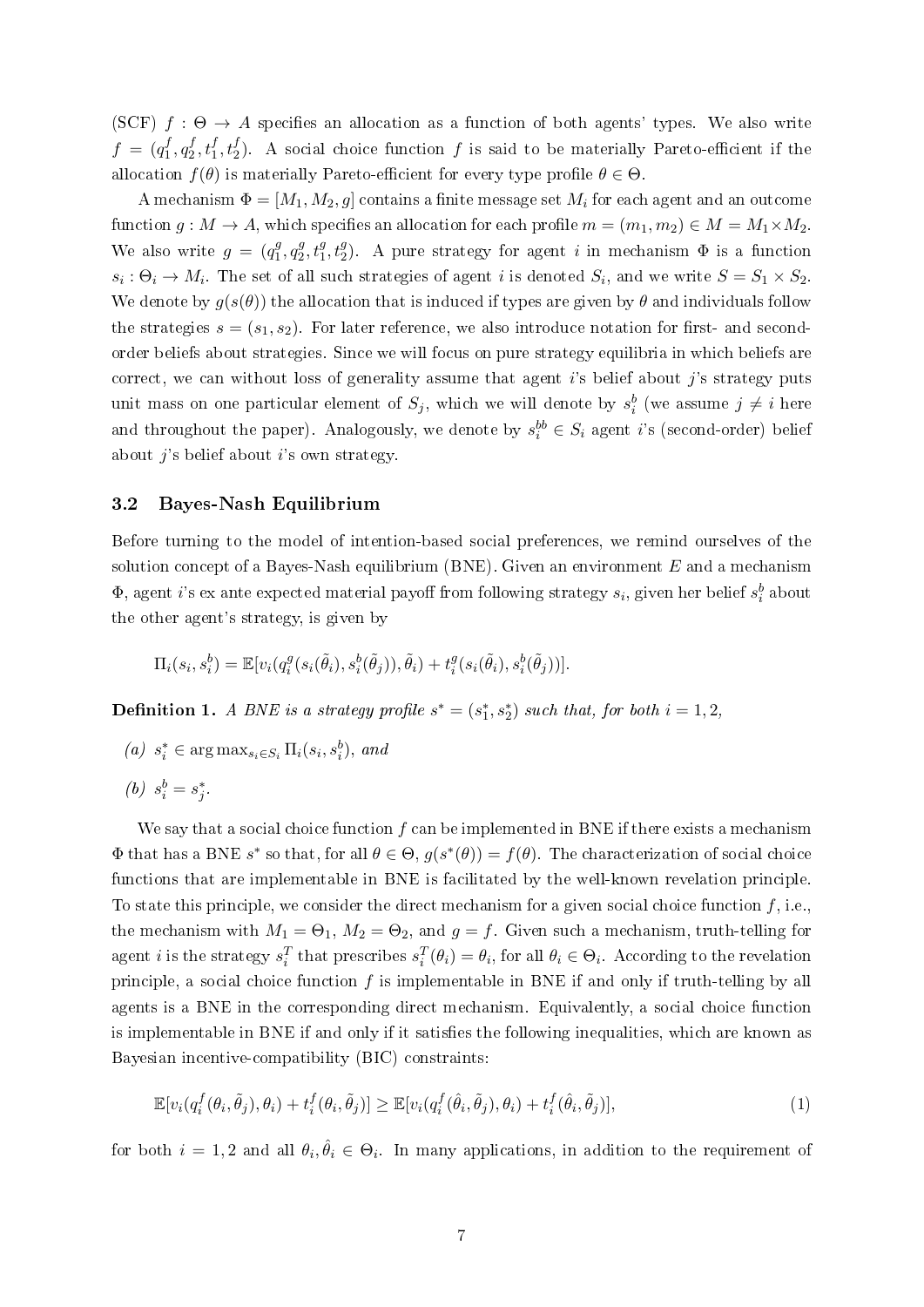BIC, participation constraints (PC) have to be respected:

$$
\mathbb{E}[v_i(q_i^f(\theta_i, \tilde{\theta}_j), \theta_i) + t_i^f(\theta_i, \tilde{\theta}_j)] \ge 0,
$$
\n(2)

for both  $i = 1, 2$  and all  $\theta_i \in \Theta_i$ . The interpretation is that participation in the mechanism is voluntary and that agents take their participation decision after having learned their own type, but prior to learning the other agent's type. They will participate only if the payoff they expect from participation in the mechanism is non-negative.

#### 3.3 Bayes-Nash Fairness Equilibrium

We now adapt the model of intention-based social preferences due to Rabin (1993) to normal form games of incomplete information. The resulting solution concept will be referred to as a Bayes-Nash fairness equilibrium (BNFE). Specifically, we follow the literature on intention-based social preferences and assume that the agents have a utility function of the form

$$
U_i(s_i, s_i^b, s_i^{bb}) = \Pi_i(s_i, s_i^b) + y_i \kappa_i(s_i, s_i^b) \kappa_j(s_i^b, s_i^{bb}).
$$
\n(3)

The first source of utility is the expected material payoff  $\Pi_i(s_i, s_i^b)$ . The second source of utility is a psychological payoff  $\kappa_i(s_i, s_i^b) \kappa_j(s_i^b, s_i^{bb})$ , which is added with an exogenous weight of  $y_i \ge 0$ . The term  $\kappa_i(s_i, s_i^b)$  captures the kindness that agent i intends to achieve toward agent j by choosing strategy  $s_i,$  given her belief  $s_i^b$  about  $j$ 's strategy. The term  $\kappa_j(s_i^b,s_i^{bb})$  captures the belief of agent *i* about the analogously defined kindness  $\kappa_j(s_j, s_j^b)$  intended by *j* toward *i*. Forming this belief requires agent  $i$  to reason about agent  $j$ 's first-order belief, which explains why secondorder beliefs become relevant. The sign of  $\kappa_j$  is important for i's attitude towards j. If i expects to be treated kindly,  $\kappa_j > 0$ , then her utility is increasing in her own kindness. The opposite holds if i expects to be treated unkindly,  $\kappa_j < 0$ , in which case she wants to be unkind in return.

Kindness is determined as follows. There is an equitable reference payoff  $\Pi_j^e(s_i^b)$  for agent  $j,$ which describes what agent  $i$  considers as the payoff that  $j$  deserves. If  $i$ 's strategy choice yields a payoff for j that exceeds this norm, then i is kind, otherwise she is unkind. Specifically, we postulate that

$$
\kappa_i(s_i, s_i^b) = h(\Pi_j(s_i, s_i^b) - \Pi_j^e(s_i^b)),
$$

where

$$
h(x) = \begin{cases} \bar{\kappa} & \text{if } \bar{\kappa} < x, \\ x & \text{if } -\bar{\kappa} \le x \le \bar{\kappa}, \\ -\bar{\kappa} & \text{if } x < -\bar{\kappa}. \end{cases}
$$

The kindness bound  $\bar{\kappa} > 0$  allows us to restrict the importance of psychological payoffs relative to material payoffs, but it can also be set to  $\bar{\kappa} = \infty$ . Having a bound on kindness sensations will be of particular importance for our analysis of the problem to implement an SCF with maximal kindness among the agents. This problem would not be well-dened in the absence of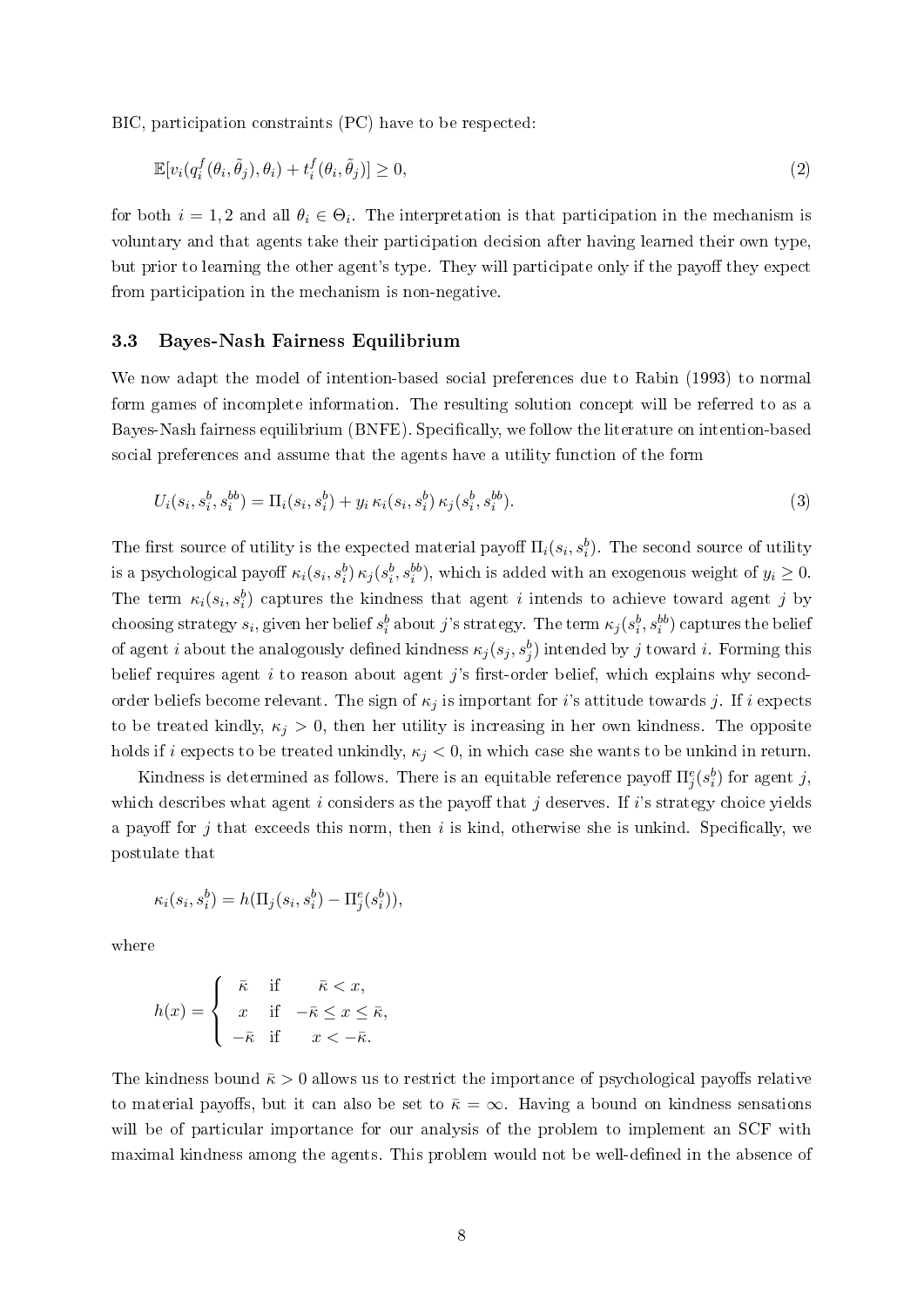a kindness bound.<sup>7</sup> The crucial feature of models with intention-based social preferences is that equitable payoffs are menu-dependent. Following Rabin (1993), we assume that, from agent  $i$ 's perspective, the relevant menu is the set of Pareto-efficient own strategies, conditional on the other agent choosing strategy  $s_i^b$ . This set is henceforth denoted  $E_i(s_i^b)^{8}$ . To be specific, we assume that the payoff deserved by j is the average of the payoff she would get if i was completely selfish and the payoff she would get if i cared exclusively for  $j$ :

$$
\Pi_j^e(s_i^b) = \frac{1}{2} \left[ \max_{s_i \in E_i(s_i^b)} \Pi_j(s_i, s_i^b) + \min_{s_i \in E_i(s_i^b)} \Pi_j(s_i, s_i^b) \right].
$$

The restriction of the relevant menu to efficient strategies ensures that kindness is generated only by choices that involve a non-trivial trade-off between the agents. This property is important for mechanism design, as it implies that kindness cannot be manipulated by merely adding non-tempting punishment options to a mechanism.<sup>9</sup> Different specifications of the reference point have been explored in the literature (e.g. Dufwenberg and Kirchsteiger, 2004; Falk and Fischbacher, 2006). We do not wish to argue that our assumptions are the only reasonable ones. What is crucial for the analysis that follows is the menu-dependence of the equitable reference payoff. The menus that are made available by the mechanism designer affect the interpretation of behavior. This feature of the model makes our analysis conceptually different from one in which preferences are purely outcome-based.<sup>10</sup>

**Definition 2.** A BNFE is a strategy profile  $s^* = (s_1^*, s_2^*)$  such that, for both  $i = 1, 2,$ 

- (a)  $s_i^* \in \arg \max_{s_i \in S_i} U_i(s_i, s_i^b, s_i^{bb}),$
- (b)  $s_i^b = s_j^*$ , and

$$
(c)\;\; s_i^{bb}=s_i^*.
$$

The definition of BNFE becomes equivalent to the definition of BNE whenever  $y_1 = y_2 = 0$ , so that concerns for reciprocity are absent. Our definitions of both BNE and BNFE are based on the ex ante perspective, that is, on the perspective of agents who have not yet discovered their types but plan to behave in a type-contingent way. As is well-known, for the case of BNE there is an equivalent definition which evaluates actions from an ex interim perspective, where

<sup>&</sup>lt;sup>7</sup>Dufwenberg and Kirchsteiger (2004) do not have a bound on kindness, which corresponds to  $\bar{\kappa} = \infty$ . Rabin (1993) adopts a normalization that implies that kindness lies in the interval [−1, 1/2]. Still, kindness is strictly increasing in the opponent's payoff. In our model, it is increasing only as long as the kindness bound is not binding. Whenever our bound is not binding, we can rewrite utility as  $U_i(s_i,s_i^b,s_i^{bb}) = \Pi_i(s_i,s_i^b) + y_i\kappa_j(s_i^b,s_i^{bb})\Pi_j(s_i,s_i^b)$  $y_i\kappa_j(s_i^b,s_i^{bb})\Pi_j^e(s_i^b),$  which shows that agent  $i$  maximizes a weighted sum of both agents' material payoffs. The weight on the other agent's payoff is endogenously determined by her kindness toward  $i$  and can be negative.

 $\overline{S}$ Conditional on  $s_i^b$ , a strategy  $s_i \in S_i$  is Pareto-dominated by a strategy  $s_i' \in S_i$  if  $\Pi_k(s_i', s_i^b) \geq \overline{\Pi}_k(s_i, s_i^b)$ for both  $k = 1, 2$ , with strict inequality for at least one k. A strategy is Pareto-efficient and hence contained in  $E_i(s_i^b)$  if it is not Pareto-dominated by any other strategy in  $S_i$ .

 $9$ For an assessment of i's kindness, however, it does not matter how costly it is to generate the best outcome for  $j$ , nor does it matter how much i would gain from generating the worst outcome for  $j$ . To avoid implausible implications of this property, we will, for most of our results, impose the additional requirement of budget-balance on and off the equilibrium path, which makes it impossible to take a lot from one agent without giving it to the other agent.

 $^{10}$ In Appendix E, we go through several examples to demonstrate that the logic of our analysis does not depend upon whether we model equitable payoffs as in Rabin (1993) or as in Dufwenberg and Kirchsteiger (2004).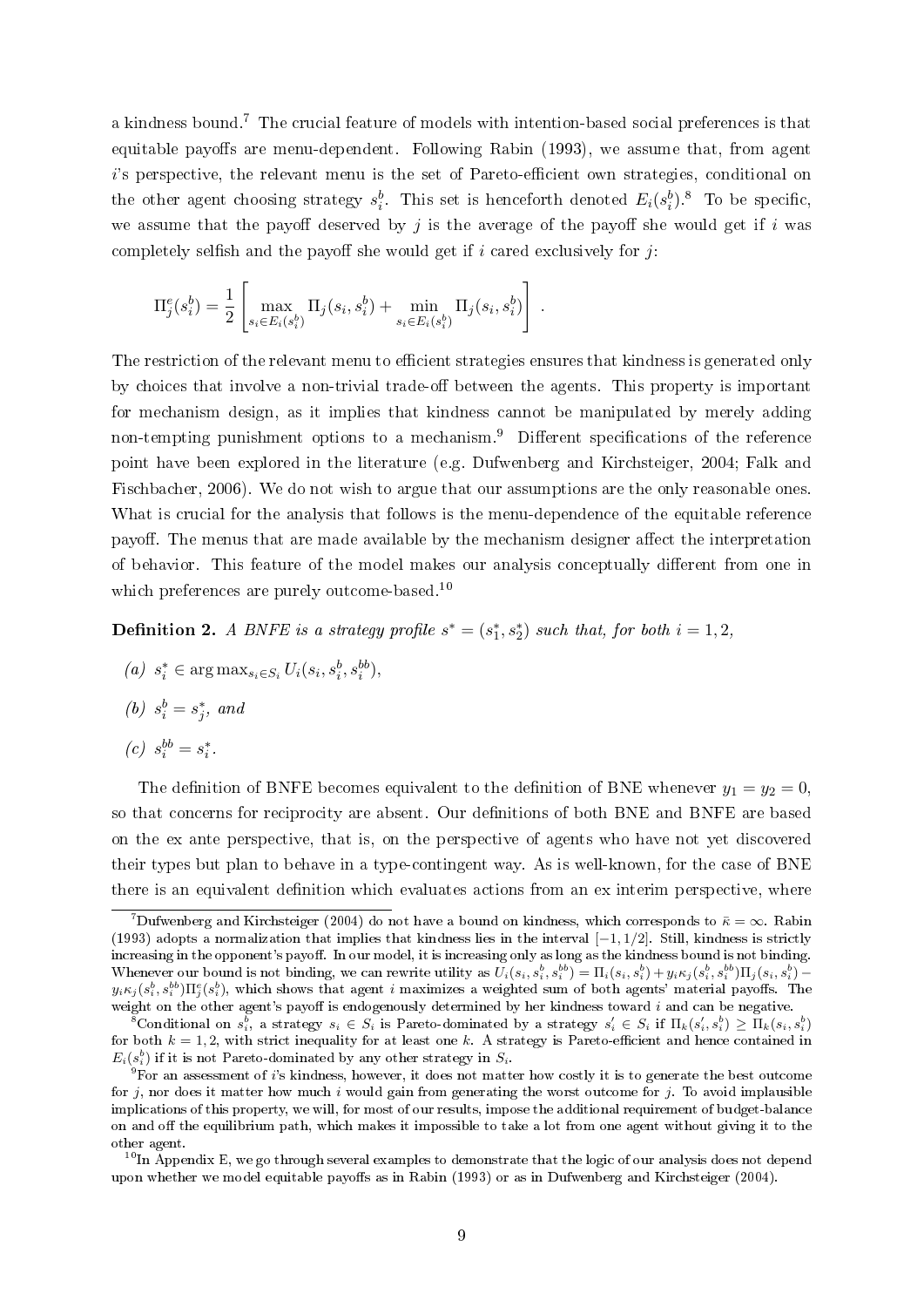agents have learned their own type but lack information about the types of the other agents. In Appendix C, we develop an analogous ex interim version of BNFE and provide conditions on the relation between ex ante and ex interim kindness under which the two versions are equivalent.

The solution concept of a BNFE relies on two sources of utility, material payoffs and kindness sensations. This raises the question how to treat them from a welfare perspective. The question can be formulated using the notions of decision utility and experienced utility (Kahneman et al., 1997). Our analysis is based on the assumption that behavior is as if individuals were maximizing the decision utility function  $U_i$ , but it leaves open the question whether sensations of kindness should be counted as an own source of experienced well-being.<sup>11</sup> We will investigate welfare based on the entire utility function (3) in Section 5. First, however, we work with the conventional notion of material Pareto-efficiency introduced above, i.e., we investigate how the behavioral implications of reciprocity affect the possibility to achieve materially efficiency outcomes.

Our definition of a BNFE presumes common knowledge of the reciprocity weights  $y = (y_1, y_2)$ among the agents. Consequently, expectations have to be taken only with respect to the types  $\theta_i$  and  $\theta_j$ . We relax this assumption in Section 6, where we clarify the conditions under which our results extend to a setting with private information on reciprocity types. Even with the assumption of common knowledge of reciprocity types among the agents, we can still make a distinction whether or not the information about  $y$  is available also to the mechanism designer. Our notion of strong implementability assumes that the designer neither knows  $\eta$  nor attempts to elicit these parameters. Instead, he attempts to come up with a mechanism that reaches a given social choice function for all  $y \in Y$ , where Y is some pre-specified set of possible values. With weak implementability, by contrast, the designer is assumed to know  $y$  and can thus calibrate the mechanism accordingly.

#### Definition 3.

- (a) An SCF f is strongly implementable in BNFE on  $Y \subseteq \mathbb{R}^2_+$  if there exists a mechanism  $\Phi$ and a profile s<sup>\*</sup> such that s<sup>\*</sup> is a BNFE for all  $y \in Y$  and  $g(s^*(\theta)) = f(\theta)$  for all  $\theta \in \Theta$ .
- (b) An SCF f is weakly implementable in BNFE on  $Y \subseteq \mathbb{R}^2_+$  if, for every  $y \in Y$ , there exists a mechanism  $\Phi$  and a profile s<sup>\*</sup> such that s<sup>\*</sup> is a BNFE and  $g(s^*(\theta)) = f(\theta)$  for all  $\theta \in \Theta$ .

In the following, we will simply use the term "strong implementability" when referring to strong implementability on the complete set  $Y = \mathbb{R}^2_+$ .

#### 3.4 The Bilateral Trade Problem

A simplied version of the classical bilateral trade problem due to Myerson and Satterthwaite (1983) will be used repeatedly to illustrate key concepts and our main results. There is a buyer b and a seller s. The seller produces  $q \in [0, 1]$  units of a good that the buyer consumes. The buyer's material payoff is given by  $v_b(q, \theta_b) = \theta_b q$ , so that  $\theta_b$  is her marginal valuation of the good. The seller's material payoff is given by  $v_s(q, \theta_s) = -\theta_s q$ , so that  $\theta_s$  is her marginal cost of production. Each agent's type takes one of two values from  $\Theta_i = \{\underline{\theta}_i, \bar{\theta}_i\}$  with equal probability. We assume  $0 \leq \underline{\theta}_s < \underline{\theta}_b < \bar{\theta}_s < \bar{\theta}_b$ , so that (maximal) production is optimal except if the valuation is low

 $11$ See Benjamin (2014) for a similar distinction in a model of outcome-based social preferences.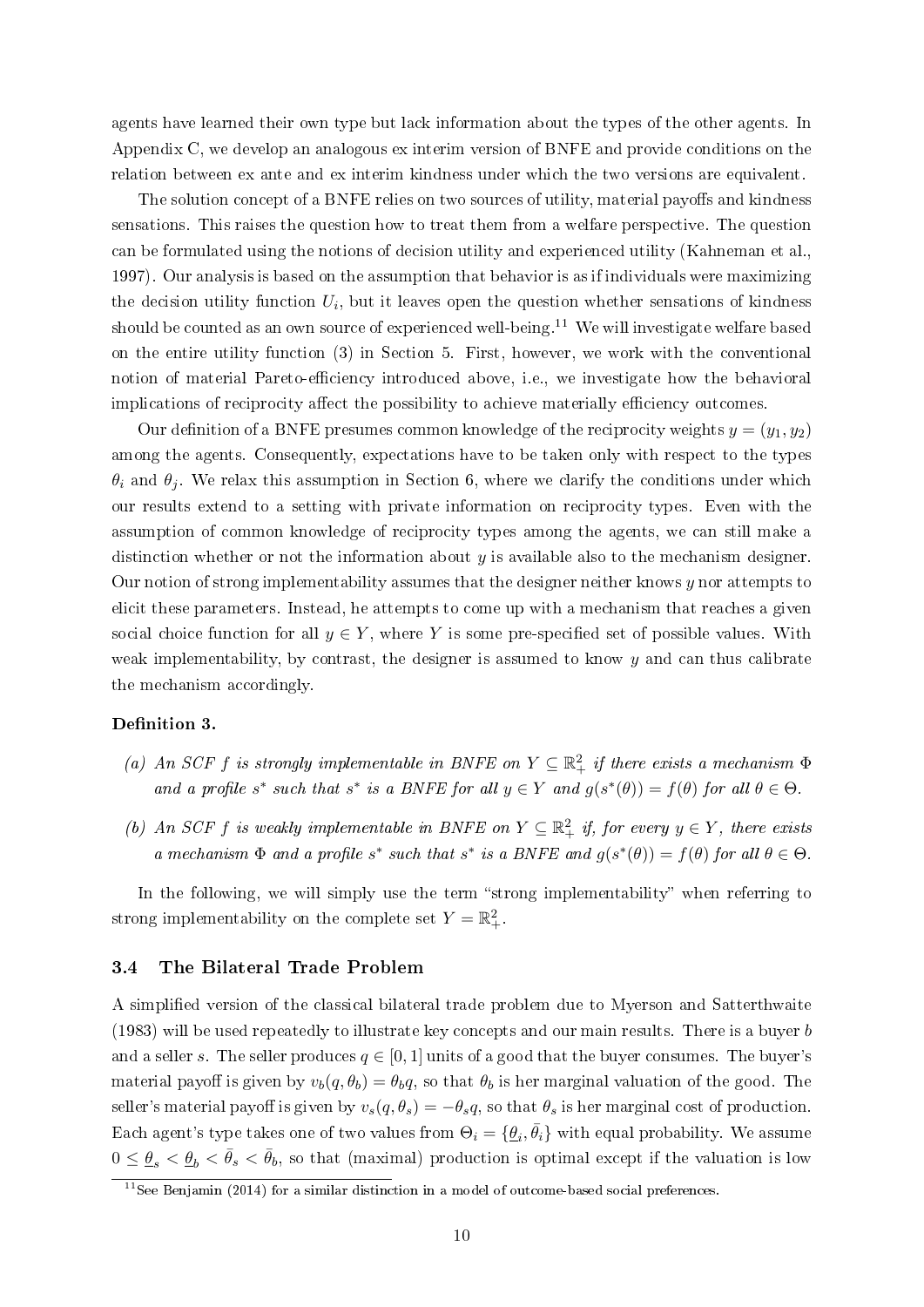and the cost is high. An SCF  $f$  specifies the amount of the good to be traded  $q^f(\theta_b, \theta_s)$  and the accompanying payments  $t_h^f$  ${}_{b}^{f}(\theta_{b},\theta_{s})$  and  $t_{s}^{f}(\theta_{b},\theta_{s})$ . It is materially Pareto-efficient if and only if

$$
q^{f}(\theta_b, \theta_s) = \begin{cases} 0 & \text{if } (\theta_b, \theta_s) = (\underline{\theta}_b, \overline{\theta}_s), \\ 1 & \text{if } (\theta_b, \theta_s) \neq (\underline{\theta}_b, \overline{\theta}_s), \end{cases}
$$
(4)

and  $t_s^f(\theta_b, \theta_s) = -t_b^f$  $\theta_b^J(\theta_b, \theta_s)$  for all  $(\theta_b, \theta_s) \in \Theta$ . For particular parameter constellations, e.g.

$$
\underline{\theta}_s = 0, \ \ \underline{\theta}_b = 20, \ \ \bar{\theta}_s = 80, \ \ \bar{\theta}_b = 100,\tag{5}
$$

this setup gives rise to a discrete-type version of the famous impossibility result by Myerson and Satterthwaite (1983): There is no SCF which is materially Pareto-efficient and satisfies both BIC and PC.

In this case, a mechanism design problem of interest is to choose an SCF  $f$  that minimizes  $\mathbb{E}[t_h^f$  $\partial_b^f(\tilde{\theta}) + t_s^f(\tilde{\theta})$  subject to the constraints that f has to satisfy BIC, PC, and trade has to be surplus-maximizing, i.e.,  $q^f$  has to satisfy (4), but the transfers do not have to be budgetbalanced. Myerson and Satterthwaite (1983) study this problem under the assumption that types are drawn from compact intervals. The solution to the problem provides a measure of how severe the impossibility result is: It gives the minimal subsidy that is required in order to make efficient trade compatible with the BIC and PC constraints. For our parameter constellation in (5), a solution  $f^*$  is given in Table 1, which provides the triple  $(q^{f^*}, t_s^{f^*}, t_b^{f^*})$  $\binom{J}{b}$  for each possible type profile. Trade takes place whenever efficient, at prices 75, 50, or 25, depending on marginal cost and marginal valuation. These prices are chosen so as to guarantee BIC. The incentivecompatibility constraint (1) is binding for type  $\bar{\theta}_b$  of the buyer and for type  $\theta_s$  of the seller. Respecting PC now requires a lump sum subsidy of 5/2 to be paid to each agent. Below, we will use  $f^*$  to illustrate that an SCF may be BIC but fail to be (strongly) implementable in BNFE, i.e., to show that mechanisms which are designed for selfish agents may fail to be robust to the introduction of (arbitrarily small) intention-based concerns.

$$
\begin{array}{c|cc}\n\theta_s & \bar{\theta}_s \\
\hline\n\theta_b & (1, 5/2 + 25, 5/2 - 25) & (0, 5/2, 5/2) \\
\bar{\theta}_b & (1, 5/2 + 50, 5/2 - 50) & (1, 5/2 + 75, 5/2 - 75) \\
\end{array}
$$
\nTable 1: Minimal Subsidy SCF  $f^*$ 

Another SCF of interest is the one which is materially Pareto-efficient and splits the gains from trade equally between the buyer and the seller. It is denoted  $f^{**}$  and given in Table 2 for general parameter configurations. Since the transfers of  $f^{**}$  are budget-balanced, Table 2 provides only the pair  $(q^{f^{**}}, t^{f^{**}}_s)$  for each type profile. The resulting payoffs

$$
\pi_b(f^{**}(\theta_b, \theta_s), \theta_b) = \pi_s(f^{**}(\theta_b, \theta_s), \theta_s) = \left(\frac{\theta_b - \theta_s}{2}\right) q^{f^{**}}(\theta_b, \theta_s)
$$

are always non-negative, so that PC is satisfied. It is easily verified, however, that  $f^{**}$  is not BIC: It gives a high type buyer an incentive to understate her willingness to pay, and a low type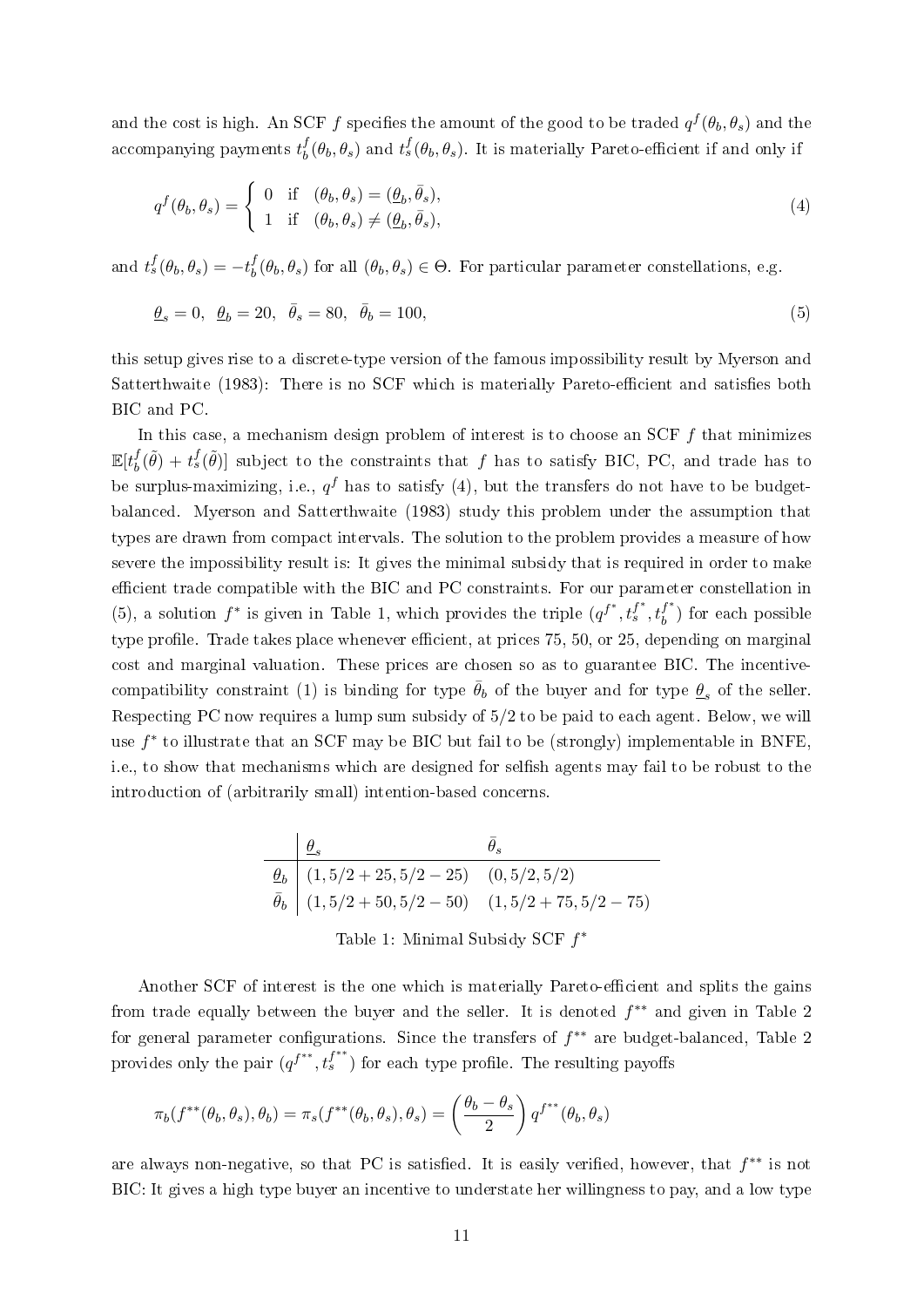seller an incentive to exaggerate her cost. Below, we will use  $f^{**}$  to illustrate that an SCF may fail to be BIC but still be (weakly) implementable in BNFE.

$$
\begin{array}{c|cc}\n & \underline{\theta}_s & \bar{\theta}_s \\
\hline\n\underline{\theta}_b & (1, (\underline{\theta}_b + \underline{\theta}_s)/2) & (0,0) \\
\hline\n\bar{\theta}_b & (1, (\bar{\theta}_b + \underline{\theta}_s)/2) & (1, (\bar{\theta}_b + \bar{\theta}_s)/2)\n\end{array}
$$

Table 2: Equal Split SCF  $f^{**}$ 

## 4 Strongly Implementable Social Choice Functions

#### 4.1 Example

To motivate our analysis of strongly implementable social choice functions, we begin with the example of an SCF that can be implemented if agents are selfish but not if there are arbitrarily small concerns for reciprocity (provided that the kindness bound  $\bar{\kappa}$  is not too stringent). Consider the bilateral trade example with parameters as given in  $(5)$ . We know that the SCF  $f^*$  solves the minimal subsidy problem, so truth-telling  $s^T = (s_b^T, s_s^T)$  is a BNE in the direct mechanism. The following observation asserts that truth-telling is not a BNFE as soon as at least one agent puts a positive weight on kindness.

Observation 1. Consider the direct mechanism for  $f^*$  in the bilateral trade example, assuming (5) and  $\bar{\kappa} > 5/2$ . For every y with  $y_b > 0$  and/or  $y_s > 0$ , the strategy profile  $s^T$  is not a BNFE.

The proof of this observation (and of all other observations) can be found in Appendix D. It rests on two arguments. First, the structure of binding incentive constraints in  $f^*$  implies that the buyer obtains the same material payoff from truth-telling as from always declaring a low willingness to pay. This understatement reduces the seller's material payoff, however, and thus gives the buyer a costless option to punish the seller. Second, the seller's kindness in a hypothetical truth-telling equilibrium is negative: truth-telling maximizes her own payoff, while she could make the buyer better off by always announcing a low cost. The buyer therefore benefits from reducing the seller's payoff and deviates from truth-telling whenever  $y_b > 0$  (and  $\bar{\kappa}$  is large enough for her to still experience this payoff reduction). The symmetric reasoning applies to the seller.

The example illustrates a more general insight. The combination of two properties, both of which are satisfied by many optimal mechanisms for selfish agents, can make a mechanism vulnerable to intention-based reciprocity. First, binding incentive constraints provide costless opportunities to manipulate the other agents' payoffs. Second, BIC implies that truthful agents act selfish and therefore unkind. As a consequence, a reciprocal agent wants to use the manipulation opportunities to retaliate the other agents' unkindness.<sup>12</sup> The results that follow show that these situations can be avoided if an appropriate mechanism is chosen.

<sup>&</sup>lt;sup>12</sup>Bierbrauer et al. (2015) generalize this argument to an even larger class of social preference models, and they discuss bilateral trade mechanisms and optimal taxation mechanisms. Their theoretical and experimental findings confirm the conjecture by Baliga and Sjöström (2011) that mechanisms in which agents can influence their opponents' payoffs without own sacrifice "may have little hope of practical success if agents are inclined to manipulate each others' payoffs due to feelings of spite or kindness."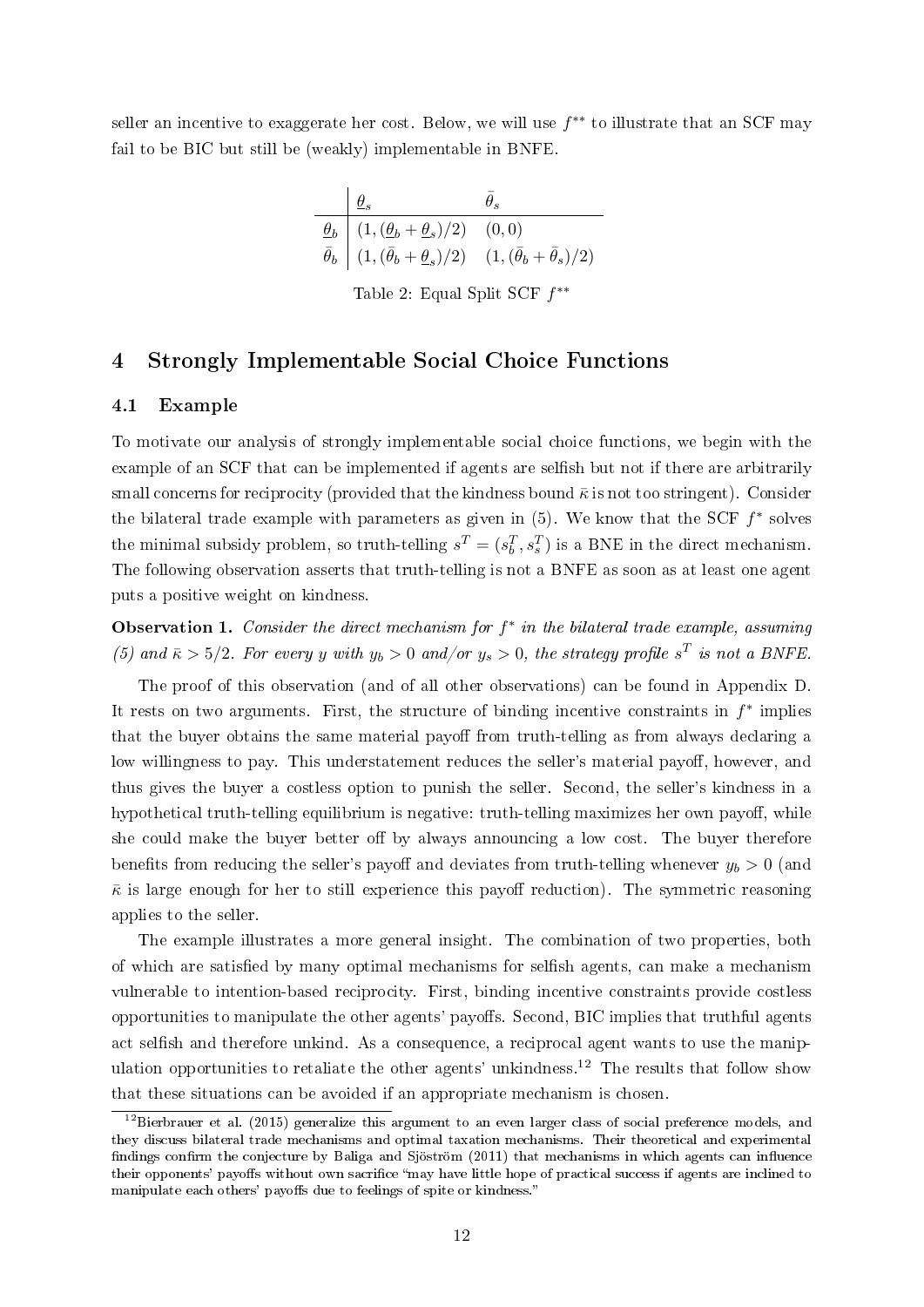#### 4.2 Possibility Results

We will provide sufficient conditions for the strong implementability of social choice functions in BNFE. Our analysis makes use of a measure of payoff interdependence among the agents. Given an SCF  $f$ , we define

$$
\Delta_i = \max_{\theta_j \in \Theta_j} \mathbb{E}[v_i(q_i^f(\tilde{\theta}_i, \theta_j), \tilde{\theta}_i) + t_i^f(\tilde{\theta}_i, \theta_j)] - \min_{\theta_j \in \Theta_j} \mathbb{E}[v_i(q_i^f(\tilde{\theta}_i, \theta_j), \tilde{\theta}_i) + t_i^f(\tilde{\theta}_i, \theta_j)],\tag{6}
$$

so that  $\Delta_i$  measures the maximal impact that varying j's type has on i's expected payoff. If  $\Delta_i = 0$ , then the SCF f insures agent i against the randomness in agent j's type. Accordingly, we will say that f has the insurance property in the particular case where  $\Delta_1 = \Delta_2 = 0.13$ 

#### Theorem 1. If f is BIC and has the insurance property, it is strongly implementable in BNFE.

In the proof, we consider the direct mechanism and verify that truth-telling is a BNFE for all  $y \in \mathbb{R}^2_+$ . We first show that the insurance property is equivalent to the following property: no agent can affect the other agent's expected material payoff by a unilateral deviation from truth-telling. In the hypothetical truth-telling equilibrium, kindness is therefore equal to zero, so that the agents focus only on their own material payoffs. If the given SCF is BIC, then the own payoff is maximized if the agents behave truthfully. Hence, truth-telling is in fact a BNFE

The theorem raises the question how restrictive the insurance property is. Proposition 1 below shows that there exist materially Pareto-efficient SCFs that are both BIC and have the insurance property. Proposition 2 provides an extension to environments in which, in addition, participation constraints have to be respected, but budget-balance can be dispensed with.

We first consider a class of direct mechanisms which are known as expected externality mechanisms or AGV mechanisms, and which have been introduced by d'Aspremont and Gerard-Varet (1979) and Arrow (1979). An AGV mechanism is an SCF  $f$  with surplus-maximizing consumption levels  $(q_1^f)$  $f_1^f, q_2^f$  $\binom{J}{2}$  and transfers that are given by

$$
t_i^f(\theta_i, \theta_j) = \mathbb{E}[v_j(q_j^f(\theta_i, \tilde{\theta}_j), \tilde{\theta}_j)] - \mathbb{E}[v_i(q_i^f(\tilde{\theta}_i, \theta_j), \tilde{\theta}_i)]
$$

for all  $(\theta_i, \theta_j)$ . These transfers achieve budget-balance and hence guarantee Pareto-efficiency. They also ensure that the AGV mechanism is BIC (see e.g. Mas-Colell et al., 1995, for a proof).

Proposition 1. The AGV mechanism has the insurance property.

The expected externality mechanism derives its name from the fact that each agent pays for the expected impact that her strategy choice has on the other agents' payoffs, assuming that the other agents tell the truth. If there are only two agents, each of them obtains the payment made by the other, which implies that a truth-telling agent is protected against changes of the other agent's strategy.<sup>14</sup> With more than two agents, the AGV satisfies the insurance property only under an additional symmetry condition, which we introduce and discuss in Appendix B.

 $13$ The literature on mechanism design with risk-averse or ambiguity-averse agents (e.g. Maskin and Riley, 1984; Bose et al., 2006; Bodoh-Creed, 2012) has explored various different insurance properties. As the following result shows, an insurance property is also useful for a characterization of economic outcomes that can be implemented if agents care about intentions.

 $14$ Mathevet (2010) states that the AGV "has no interdependencies between agents" (p. 414).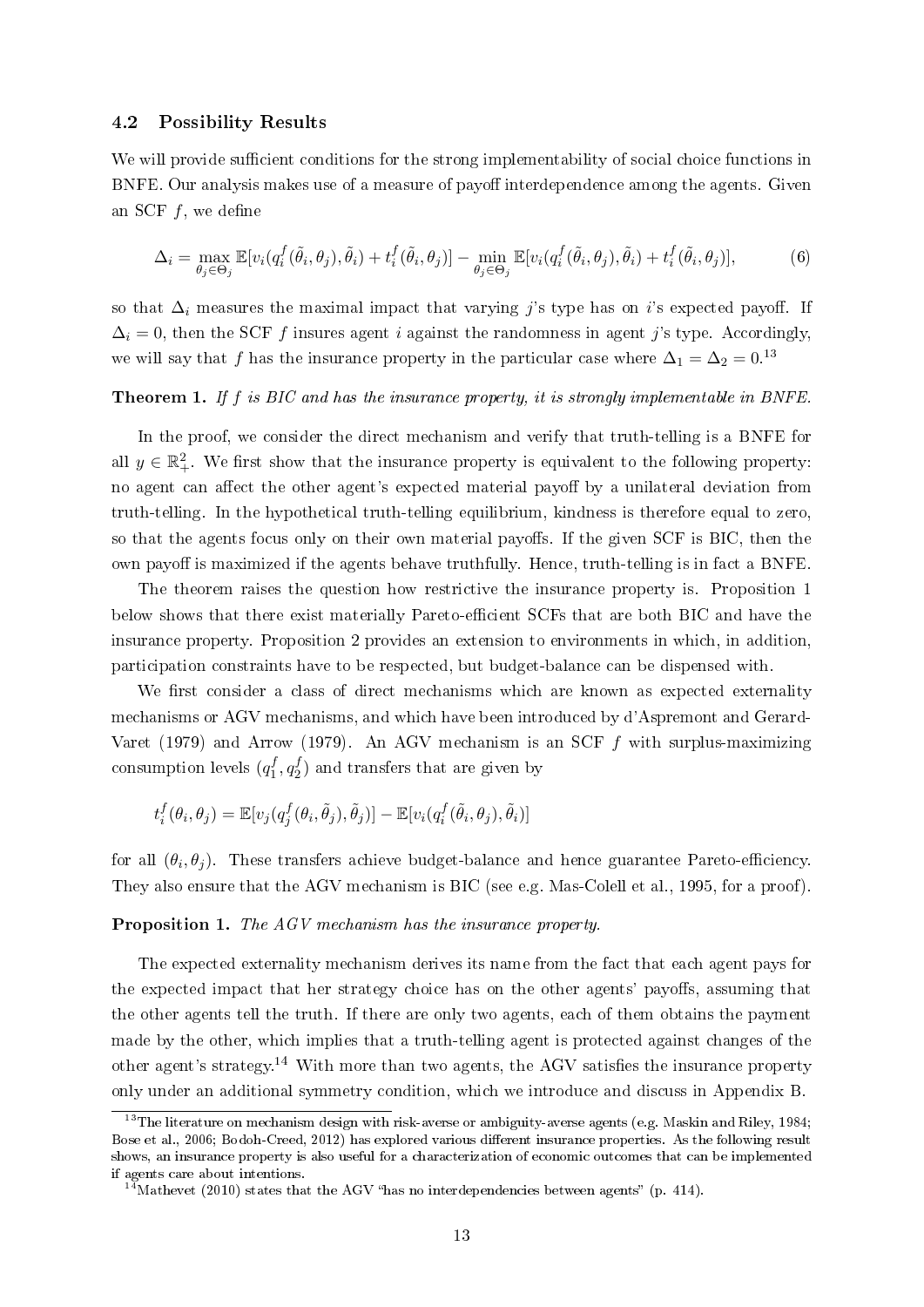It is well-known that AGV mechanisms may not be admissible if participation constraints have to be respected. More generally, in many situations there does not exist any SCF which is Pareto-efficient and satisfies both BIC and PC. This generates an interest in second-best social choice functions, which satisfy BIC and PC but give up on the goal of achieving full Paretoefficiency. They specify consumption levels that are not surplus-maximizing and/or abandon the requirement of budget-balance (as e.g. the SCF  $f^*$  in our bilateral trade example). An implication of the following proposition is that any such SCF can be modified so as to make sure that the insurance property holds.

**Proposition 2.** Let f be an SCF that is BIC. Then there exists an SCF  $\bar{f}$  with the following properties:

- (a) The consumption levels are the same as under  $f: q_i^{\bar{f}}$  $q_i^f(\theta) = q_i^f$  $i_i^J(\theta)$  for  $i = 1, 2$  and all  $\theta \in \Theta$ .
- (b) The expected revenue is the same as under  $f: \mathbb{E}[t_1^{\overline{f}}]$  $t_1^{\bar f}(\tilde\theta)+t_2^{\bar f}$  $\mathcal{L}^f_2(\tilde{\theta})] = \mathbb{E}[t_1^f]$  $t_1^f(\tilde{\theta})+t_2^f$  $_{2}^{f}(\tilde{\theta})]$ .
- (c) The interim payoff of every agent  $i = 1, 2$  and type  $\theta_i \in \Theta_i$  is the same as under f:

$$
\mathbb{E}[v_i(q_i^{\bar{f}}(\theta_i,\tilde{\theta}_j),\theta_i)+t_i^{\bar{f}}(\theta_i,\tilde{\theta}_j)]=\mathbb{E}[v_i(q_i^f(\theta_i,\tilde{\theta}_j),\theta_i)+t_i^f(\theta_i,\tilde{\theta}_j)].
$$

## (d)  $\bar{f}$  is BIC and has the insurance property.

The proof is constructive and shows that the following new transfer scheme guarantees the properties stated in the proposition:

$$
t_i^{\bar{f}}(\theta_i, \theta_j) = \mathbb{E}[v_i(q_i^f(\theta_i, \tilde{\theta}_j), \theta_i) + t_i^f(\theta_i, \tilde{\theta}_j)] - v_i(q_i^f(\theta_i, \theta_j), \theta_i), \tag{7}
$$

for all  $(\theta_i, \theta_j) \in \Theta$ . As has been shown by Bose et al. (2006) and Bodoh-Creed (2012), using transformation (7) is also useful in a model with ambiguity-averse agents. If the agents compute expected payoffs based on the "worst" prior, insurance provision can even increase expected revenues without affecting the agents' expected payoffs.

Proposition 2 can be viewed as a tool that transforms any SCF that is implementable under the assumption that all agents are selfish, into one that is behaviorally robust. It is particularly useful for problems with participation constraints, because all interim expected payoffs remain unchanged by property  $(c)$ . Applications include the problem of partnership dissolution (Cramton et al., 1987), public-goods provision (Güth and Hellwig, 1986; Hellwig, 2003; Norman, 2004), the control of externalities (Rob, 1989), or auctions (Myerson, 1981; Bartling and Netzer, 2015).

That said, there are certain properties of the initial SCF that will not be preserved if this construction is applied. First, if the initial SCF  $f$  satisfies ex post budget balance, in the sense that  $t_1^f$  $f_1^f(\theta)+t_2^f$  $\sigma_2^f(\theta)=0$  for all  $\theta,$  we will typically not also have  $t_1^{\bar f}$  $(\frac{\bar{f}}{1}(\theta)+t_2^{\bar{f}})$  $_2^J(\theta) = 0$  for all  $\theta$ . The two SCFs f and  $\bar{f}$  have the same budgetary implications only in expectation. This may be a problem if the mechanism designer is unable to cover ex post deficits. Second, the transfers of  $\bar{f}$  can depend on the type distribution p even though this was not the case for f. Relatedly,  $\bar{f}$  is only Bayesian incentive-compatible even though  $f$  may have been incentive-compatible in dominant strategies. Bartling and Netzer (2015) apply Proposition 2 to a second-price auction. The second-price auction has a dominant strategy equilibrium but is not strongly implementable in our sense. By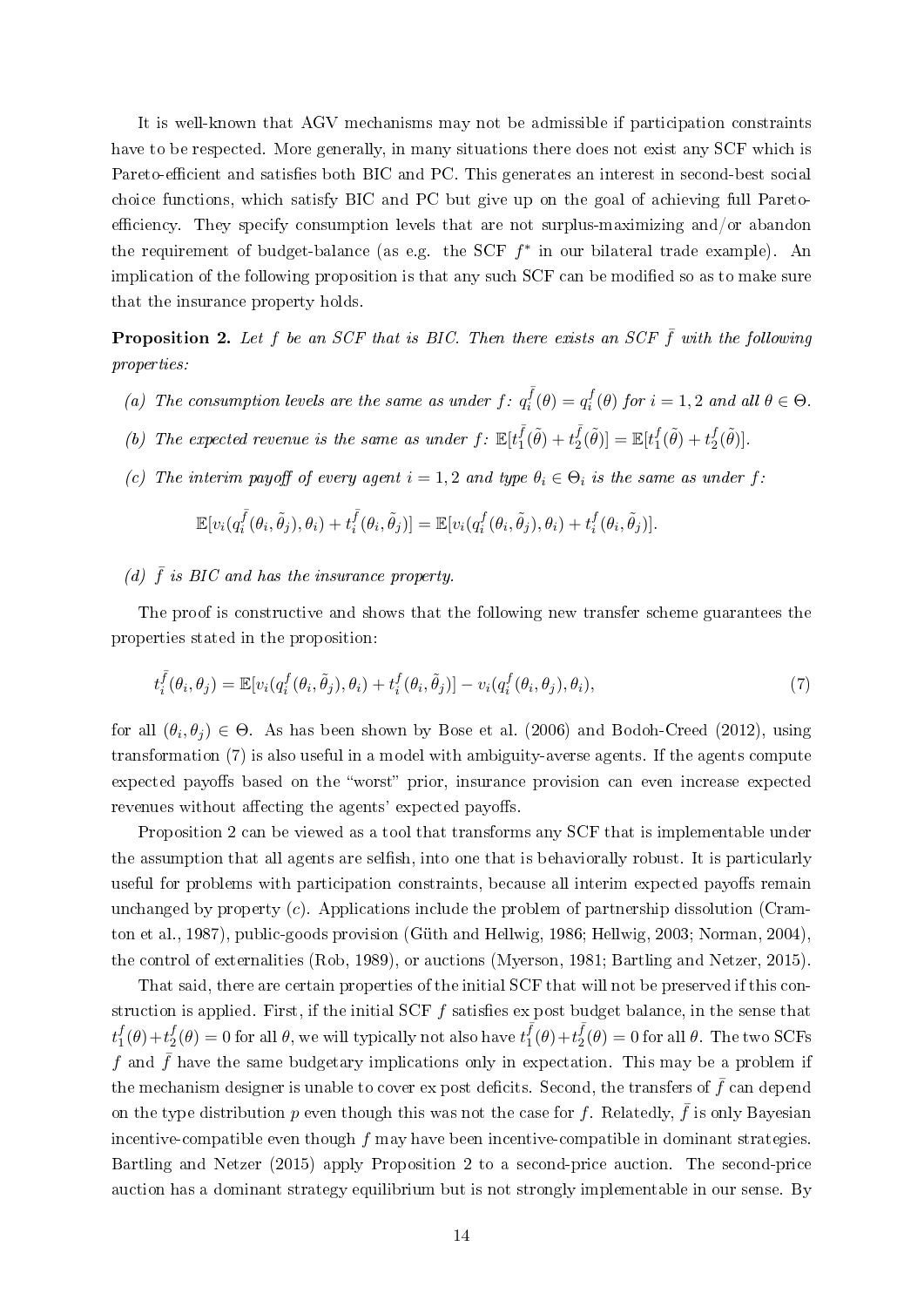contrast, the modied version of the second-price auction is strongly implementable but does not have dominant strategies. Dominant strategies ensure that a selfish agent's incentives to tell the truth are robust with respect to the agent's probabilistic beliefs about the types of the other agents. The insurance property ensures that an agent's incentives to tell the truth are robust with respect to the intensity of the agent's social preferences. Bartling and Netzer (2015) show experimentally that both auction formats achieve the same level of efficiency. This finding indicates that the two dimensions of robustness may be of equal importance for the performance of a mechanism.

#### 4.3 Example Continued

We have shown in Section 4.1 that the SCF  $f^*$ , which minimizes the subsidy that is needed to achieve efficient trade, cannot be implemented in BNFE of the direct mechanism. We can now use Proposition 2 to construct an SCF  $\bar{f}^*$  which is similar to  $f^*$  but can be strongly implemented in BNFE. Applying formula (7) we obtain  $\bar{f}^*$  as given in Table 3. Trade takes place whenever efficient, at prices 60, 40, or 20, depending on marginal cost and marginal valuation. The subsidy now depends on the types and differs between the agents. The seller obtains a subsidy of 20 if both types are high or if both types are low, and a tax of 20 is collected from the buyer if costs are low and valuation is high. The expected net subsidy amounts to 5, exactly as for  $f^*$ . Proposition 2 in fact implies that  $\bar{f}^*$  is an alternative solution to the second-best problem from Section 3.4, which additionally satisfies the insurance property.

$$
\begin{array}{c|cc}\n & \underline{\theta}_s & \bar{\theta}_s \\
\hline\n\underline{\theta}_b & (1, 20 + 20, -20) & (0, 0, 0) \\
\hline\n\bar{\theta}_b & (1, +40, -20 - 40) & (1, 20 + 60, -60)\n\end{array}
$$

Table 3: Robust Minimal Subsidy SCF  $\bar{f}^*$ 

#### 4.4 Discussion

The proof of Theorem 1 exploits only one feature of Rabin (1993)'s model of social preferences: the agents are selfish when they lack the ability to influence the other's payoffs. This property of "selfishness in the absence of externalities" also holds in many models with outcome-based social preferences, such as altruism, spitefulness, or inequality aversion.<sup>15</sup> Thus, Theorem 1 provides a robust sufficient condition: The combination of Bayesian incentive-compatibility and the insurance property ensures implementability for a wide class of social preferences models that have been explored in the literature. This robustness property is particularly attractive for applications of mechanism design. Confronted with the empirically well-documented individual

 $15$ See Bierbrauer et al. (2015) for a formal definition of selfishness in the absence of externalities and for an investigation of the social preference models by Fehr and Schmidt (1999) and Falk and Fischbacher (2006). Similar observations, albeit not in mechanism design frameworks, have been made by Levine (1998), Fehr and Schmidt (1999), Bolton and Ockenfels (2000) or Segal and Sobel (2007). Dufwenberg et al. (2011) demonstrate the behavioral irrelevance of interdependent preferences in general equilibrium under a separability condition that is essentially equivalent to selfishness in the absence of externalities.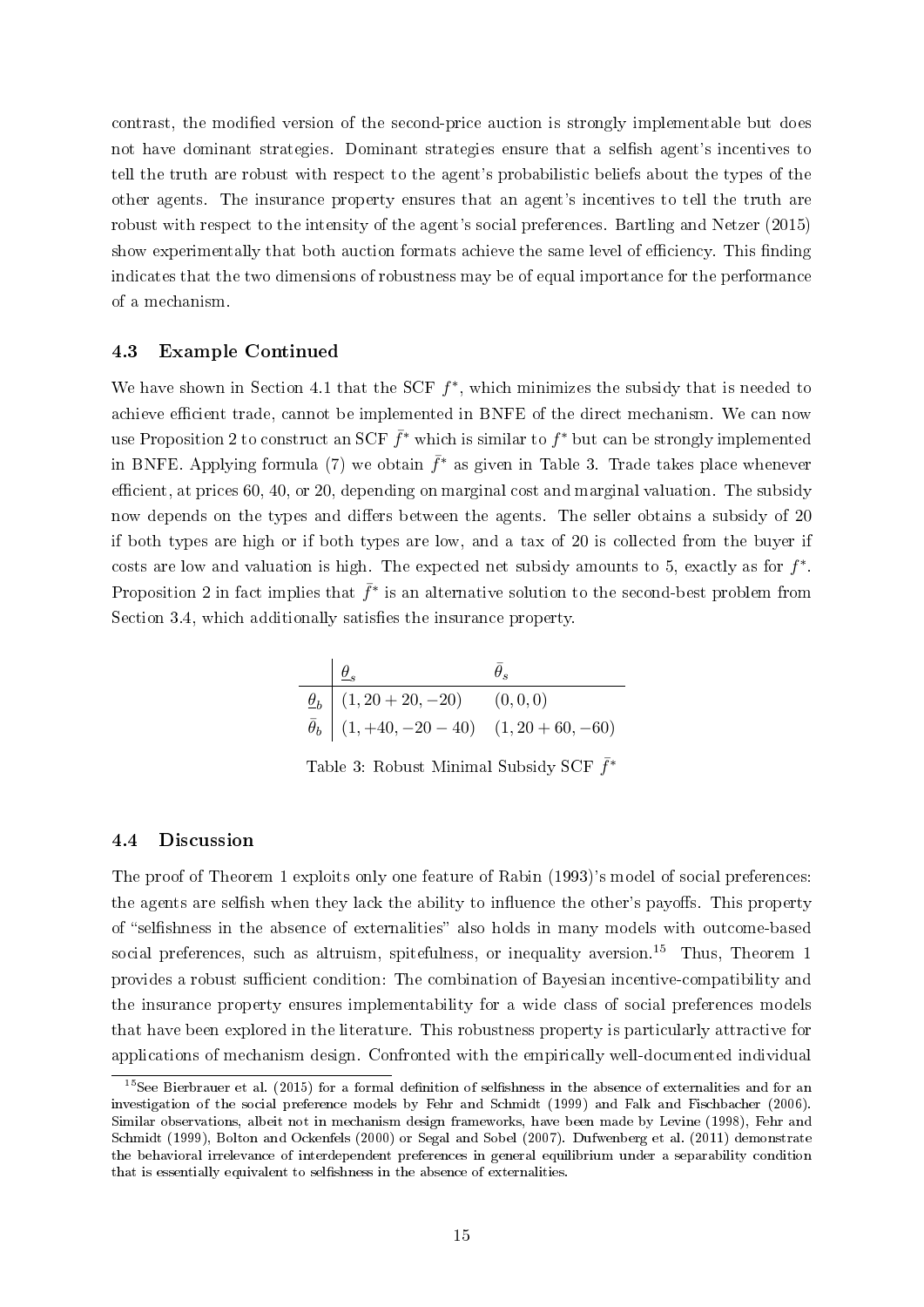heterogeneity in social preferences (Fehr and Schmidt, 1999; Engelmann and Strobel, 2004; Falk et al., 2008; Dohmen et al., 2009), a designer will typically be uncertain about the most appropriate specification of preferences. The insurance property offers a way out of this problem.

## 5 Weakly Implementable Social Choice Functions

#### 5.1 Example

We begin with an example that illustrates several conceptual issues that arise when the designer has precise information on the weights that kindness has in the agents' utility functions. Similar issues will reappear in the context of two-dimensional design in Section 6.

Consider again the bilateral trade example, for general parameters, not necessarily those given in (5). We argued before that the SCF  $f^{**}$ , which stipulates efficient trade and splits the gains from trade equally, is not BIC and hence not implementable in BNE. We first show that it is also not implementable in BNFE when the designer is restricted to using a direct mechanism.

**Observation 2.** Consider the direct mechanism for  $f^{**}$  in the bilateral trade example. For every  $y_b$  and  $y_s$ , the truth-telling strategy profile  $s^T$  is not a BNFE.

The logic is as follows: One can show that in a hypothetical truth-telling equilibrium both the buyer and the seller realize their equitable payoffs. This implies that all kindness terms are zero and the agents focus solely on their material payoffs. Lack of BIC then implies that truth-telling is not a BNFE. Efficient trade with an equal sharing of the surplus is thus out of reach in the direct mechanism, with or without intention-based social preferences.

Now consider a non-direct mechanism  $\Phi' = [M'_b, M'_s, g']$  in which the buyer has the extended message set  $M_b'=\{\underline{\theta}_b,\bar{\theta}_b,\bar{\theta}_b\}$  and the seller has the extended message set  $M_s'=\{\underline{\theta}_s,\bar{\theta}_s,\bar{\bar{\theta}}_s\}$ . The outcome of the mechanism is, for every pair of messages  $(m_b, m_s) \in M'_b \times M'_s$ , a decision on trade  $q^{g'}(m_b, m_s)$  and budget-balanced transfers  $t_s^{g'}(m_b, m_s) = -t_b^{g'}$  $_{b}^{g}(m_{b},m_{s}),$  i.e., the price to be paid by the buyer. Table 4 gives the pair  $(q^{g'}, t^{g'}_s)$  for every possible profile of messages.

| $m_s$<br>m <sub>b</sub> |                                                                                                                                                                                                                                         | $\theta_{s}$ |                                                                                                  |
|-------------------------|-----------------------------------------------------------------------------------------------------------------------------------------------------------------------------------------------------------------------------------------|--------------|--------------------------------------------------------------------------------------------------|
|                         |                                                                                                                                                                                                                                         |              | (0, 0)                                                                                           |
| $\underline{\theta}_b$  |                                                                                                                                                                                                                                         | (0,0)        | (0, 0)                                                                                           |
| $\bar{\theta}_b$        | $\begin{array}{ rcll} (1,(\underline{\theta}_b+\underline{\theta}_s)/2-\delta_b) & (0,0) \\ (1,(\underline{\theta}_b+\underline{\theta}_s)/2) & (0,0) \\ (1,(\bar{\theta}_b+\underline{\theta}_s)/2) & (1,(\bar{\theta}_i) \end{array}$ |              | $(1, (\bar{\theta}_b + \bar{\theta}_s)/2)$ $(1, (\bar{\theta}_b + \bar{\theta}_s)/2 + \delta_s)$ |

| Table 4: Non-Direct Mechanism $\Phi'$ |  |
|---------------------------------------|--|
|---------------------------------------|--|

The mechanism works like a direct mechanism for  $f^{**}$  as long as the message profile is in  $\{\underline{\theta}_b, \overline{\theta}_b\} \times \{\underline{\theta}_s, \overline{\theta}_s\}.$  If the buyer chooses the message  $\underline{\theta}_b$ , the consequence is the same as when announcing a low valuation  $\underline{\theta}_b,$  except that she gets an additional discount of  $\delta_b$  whenever there is trade. Intuitively, announcing  $\underline{\theta}_b$  amounts to the claim that the valuation is even lower than  $\frac{\partial}{\partial b}$ . If the seller chooses the message  $\bar{\bar{\theta}}_s$ , the consequence is the same as when announcing a high cost  $\bar{\theta}_s$ , except that the price she receives is increased by  $\delta_s$  whenever there is trade. Intuitively, announcing  $\bar{\bar{\theta}}_s$  amounts to the claim that the cost is even higher than  $\bar{\theta}_s$ .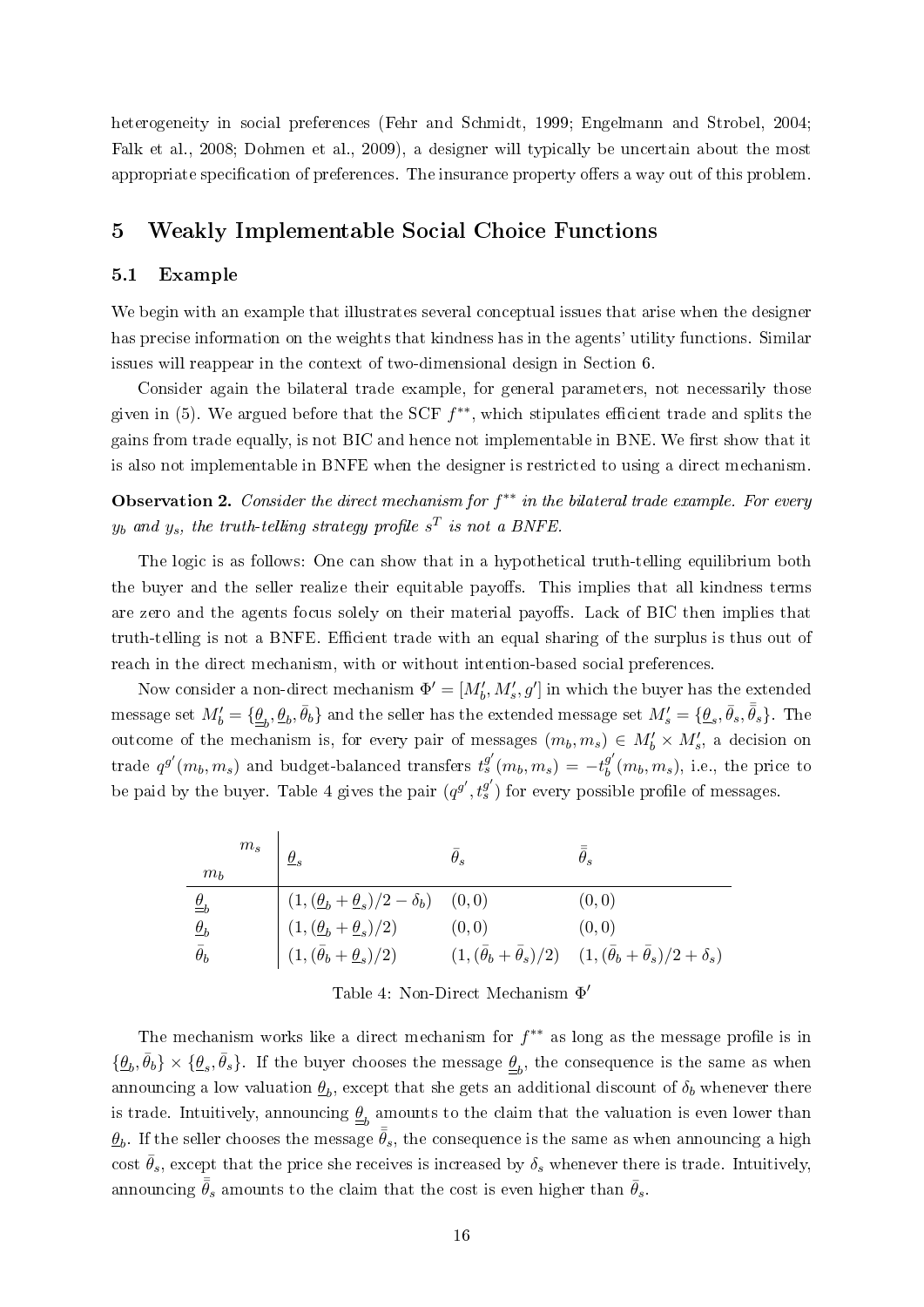Agent *i*'s set of strategies in mechanism  $\Phi'$  is  $S_i' = M_i' \times M_i'$ . A generic element  $s_i'$  of  $S_i'$ is a pair in which the first entry is the message chosen in case of having a low type, and the second entry is the message chosen in case of having a high type. For both agents, the strategy set of the direct mechanism,  $S_i = \Theta_i \times \Theta_i$ , is a subset of the extended strategy set  $S'_i$ . The outcome of  $\Phi'$  under the truth-telling strategy profile  $s^T$  is still the outcome stipulated by the SCF  $f^{**}$ . The following observation asserts that truth-telling is a BNFE for particular parameter constellations.

Observation 3. Consider the non-direct mechanism  $\Phi'$  for  $f^{**}$  in the bilateral trade example. Suppose  $\bar{\kappa}$  is large and  $y_b$ ,  $y_s > 0$ . Then, there exist numbers  $\delta_b, \delta_s > 0$  so that  $s^T$  is a BNFE.

To understand the logic of the argument, assume that  $\bar{\kappa} = \infty$ , so that the kindness bound can be safely ignored (the statement that  $\bar{\kappa}$  must be large is made precise in Theorem 2 below). In the hypothetical truth-telling equilibrium, the buyer then chooses  $s_b$  in order to maximize

$$
\Pi_b(s_b, s_s^T) + y_b \kappa_s(s^T) \Pi_s(s_b, s_s^T).
$$

Truth-telling means that the seller did not insist on the very high price, i.e., she did not use an opportunity to enrich herself at the buyer's expense. Thus, in contrast to the direct mechanism where the kindness of truth-telling is zero, we now have  $\kappa_s(s^T) = \delta_s/4$ . If we set  $\delta_s = 4/y_b$  then we obtain  $\kappa_s(s^T) = 1/y_b$ , and the buyer's problem becomes to maximize the sum of material payoffs  $\Pi_b(s_b, s_s^T) + \Pi_s(s_b, s_s^T)$ . Strategy  $s_b^T$  is a solution to this problem, because the outcome under truth-telling is the efficient SCF  $f^{**}$  which maximizes the sum of material payoffs for every  $\theta \in \Theta$ . Similarly, truth-telling is also a best response for the seller when  $\delta_b = 4/y_s$ .

Our construction is akin to a Vickrey-Clarke-Groves mechanism (Vickrey, 1961; Clarke, 1971; Groves, 1973) in that it aligns private and social interests. The key difference is that it is not based on a suitable choice of payments that the agents have to make in equilibrium, but on a suitable choice of payments that the agents refuse to make in equilibrium.

Observations 2 and 3 raise various conceptual issues. First, they show that the revelation principle does not hold. The social choice function  $f^{**}$  is not implementable in BNFE with a direct mechanism, but it is implementable with a specific indirect mechanism. Second, since f<sup>\*\*</sup> ensures non-negative material payoffs for both agents and types, in the equilibrium of the indirect mechanism the material participation constraints are satisfied. This raises the question to what extent it is possible to overcome the impossibility results for efficient outcomes that are obtained in models with selfish agents and participation constraints. Finally, the indirect mechanism implements  $f^{**}$  with specific levels of kindness. Is it possible to generate even larger levels of kindness while still implementing  $f^{**}$ ? Can we even reach the upper bound  $\bar{\kappa}$ , which would imply that we achieve a maximum of material surplus and at the same time a maximum of kindness? The analysis that follows addresses these questions.

#### 5.2 An Augmented Revelation Principle

The non-direct mechanism  $\Phi'$  that is used to implement  $f^{**}$  in the previous section resembles a truthful direct mechanism. The set of messages includes the set of types and truth-telling is an equilibrium. This is not a coincidence. The following lemma shows that if implementation of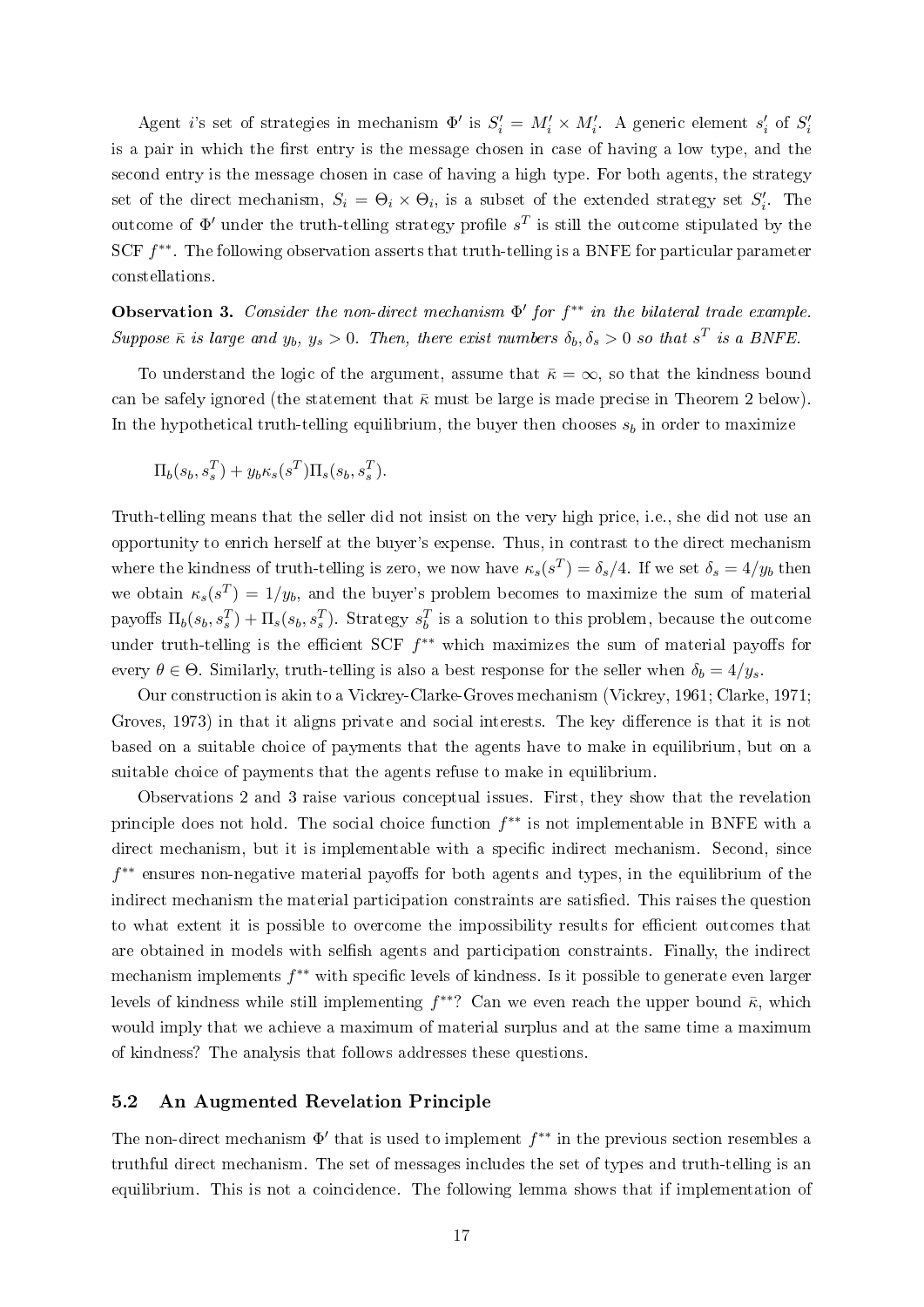an SCF in BNFE is possible at all, then it is also possible truthfully in the class of augmented revelation mechanisms. A mechanism is called an augmented revelation mechanism for f whenever  $\Theta_i \subseteq M_i$  for  $i = 1, 2$  and  $g(m) = f(m)$  for all  $m \in \Theta$ , i.e., whenever the message sets include the type sets and the SCF  $f$  is realized in the event that all messages are possible types. An augmented revelation mechanism  $\Phi$  truthfully implements f in BNFE if the truth-telling profile  $s^T$  is a BNFE of  $\Phi$ . The difference between truthful direct and augmented revelation mechanisms is the existence of unused actions in the latter.

**Lemma 1.** Suppose a mechanism  $\Phi$  implements an SCF f in BNFE. Then there exists an augmented revelation mechanism  $\Phi'$  that truthfully implements f in BNFE.

Augmented revelation mechanisms have first been introduced by Mookherjee and Reichelstein  $(1990)$ , albeit for a different purpose. They characterize SCFs that can be implemented as the unique equilibrium outcome of some mechanism. Our proof of Lemma 1 in the appendix builds on their analysis.

#### 5.3 A Possibility Result for Efficient SCFs

The following theorem is a generalization of Observation 3. It provides sufficient conditions for the weak implementability of materially Pareto-efficient social choice functions in BNFE. The following notation will make it possible to state the theorem in a concise way. For a given SCF  $f$ , define

$$
Y^f = \{ (y_1, y_2) \in \mathbb{R}_+^2 \mid y_i > 0 \text{ and } 1/y_i \le \bar{\kappa} - \Delta_i \text{ for both } i = 1, 2 \},
$$

where  $\Delta_i$  is given by (6). The set  $Y^f$  of reciprocity weights is non-empty if and only if  $\bar{\kappa} > \Delta_i$ for both agents, i.e., the kindness bound  $\bar{\kappa}$  has to be large enough compared to the measure of payoff interdependence  $\Delta_i$ . If  $\bar{\kappa} = \infty$ , then  $Y^f$  contains all pairs of strictly positive reciprocity weights.

## **Theorem 2.** If f is materially Pareto-efficient, it is weakly implementable in BNFE on  $Y^f$ .

In the proof, we start from a direct mechanism for  $f$  and introduce additional messages. Specifically, we work with a mechanism in which agent is message set is  $M_i = \Theta_i \times \{0, 1\}$ , so that a message consists of a type report and a decision whether or not to "press a button" (see also Netzer and Volk, 2014, for an application of such mechanisms). The outcome of the mechanism is the one stipulated by  $f$ . In addition, if agent i presses the button, this triggers an additional (possibly negative) payment from agent  $i$  to agent  $j$ . These payments are used to manipulate the kindness associated to truth-telling, and we calibrate them to generate a degree of kindness that effectively turns each agent's best-response problem into a problem of surplusmaximization, as already illustrated by Observation 3. This can require increasing or decreasing the kindness of truth-telling in the direct mechanism, so that the redistribution triggered by  $i$ 's button might have to go in either direction. Ultimately, since the SCF to be implemented is materially Pareto-efficient, truth-telling is a solution to the surplus-maximization problem, and the buttons remain unpressed.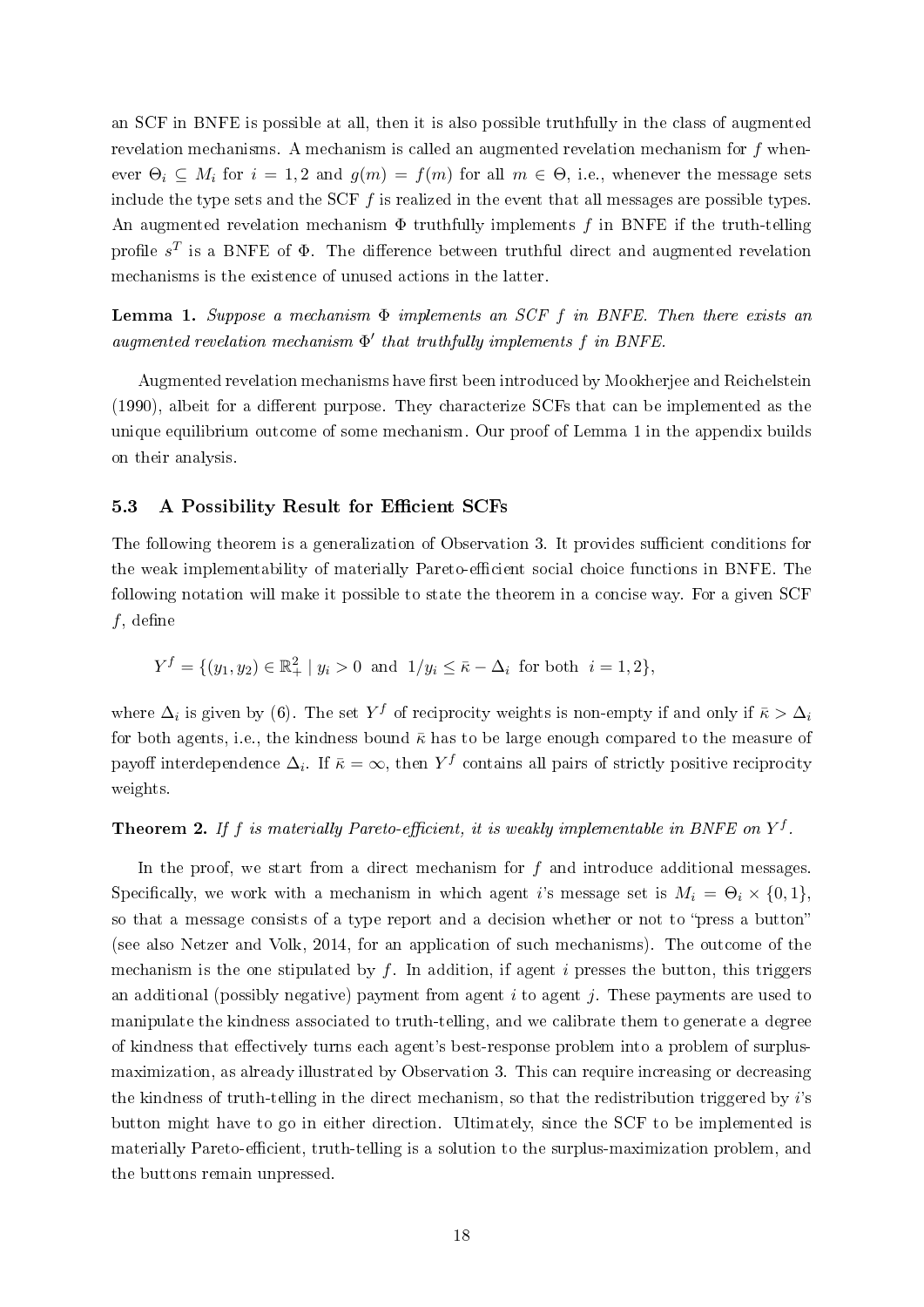A difficulty in the proof of Theorem 2 arises from the kindness bound  $\bar{\kappa}$ . The crucial step for the alignment of individual incentives with the objective of surplus-maxmization is that we can generate kindness equal to  $\kappa_j(s^T)=1/y_i$ . The requirement  $1/y_i\leq \bar{\kappa}$  is a necessary condition for this to be possible. The condition  $1/y_i \leq \bar{\kappa} - \Delta_i$  in the definition of  $Y^f$  is even more stringent. The larger is  $\Delta_i$ , the larger need to be the kindness bound  $\bar{\kappa}$  and/or the reciprocity weight  $y_i$  in order to guarantee implementability of  $f$ . Intuitively, while no deviation of agent  $j$  can increase the sum of payoffs over and above truth-telling, some strategy of  $j$  might increase  $j$ 's own payoff and decrease i's payoff into the region where  $\kappa_j = -\bar{\kappa}$  holds. Agent j no longer internalizes all payoff consequences of such a deviation. If  $\Delta_i$  is sufficiently small relative to  $\bar{\kappa},$ this possibility can be excluded. If  $\bar{\kappa} = \infty$ , i.e., if there is no a priori bound on the intensity of kindness sensations, then every materially Pareto-efficient SCF can be implemented as soon as  $y_1$  and  $y_2$  are strictly positive, i.e., as soon as both agents show some concern for reciprocity.

Theorem 2 also enables us to address the question whether participation constraints are an impediment for the implementation of materially efficient SCFs in BNFE. With intention-based social preferences, participation constraints could be formulated in two different ways. First we may impose non-negativity constraints on ex interim material payoffs, i.e., we may require that PC holds. This approach allows for a clean comparison with the impossibility results in the existing literature. Second, we may model participation as a decision that must be optimal based on the entire utility function, including psychological payoffs. This can be captured by equipping the agents with veto rights, i.e., with the opportunity to opt out of the mechanism ex interim, and by studying the conditions under which they would make use of this option. We will show in the following that voluntary participation can be assured for either criterion.

Classical papers such as Myerson and Satterthwaite (1983) and Mailath and Postlewaite (1990) have noted that, when we consider an SCF that is materially Pareto-efficient and BIC. then PC must be violated for some types of some agents. By Theorem 2, however, BIC is no longer a constraint. For instance, with sufficiently strong concerns for reciprocity, we can implement efficient SCFs that give both agents an equal share of the material surplus. More generally, with the solution concept of weak implementability in BNFE, we are able to achieve SCFs that violate BIC but are surplus-maximizing and satisfy PC.

Now consider the possibility to capture voluntary participation by means of veto rights. Consider a direct mechanism with veto rights, where  $M_i^v = \Theta_i \cup \{v\}$  is the message set. The mechanism stipulates some status quo allocation  $a^v \in A$  if any one agent sends the veto v. We can now add buttons to  $M_i^v$  in exactly the same way as in the proof of Theorem 2 and align individual interests with the objective of surplus-maximization. Since the social choice function under consideration is a surplus-maximizing one, the veto rights and the buttons remain unused in equilibrium. Hence, all types of both agents voluntarily decide to participate in the mechanism. The only modification required to extend the proof of Theorem 2 is that the measure of payoff interdependence  $\Delta_i$  needs to be replaced by the (weakly larger) measure  $\Delta_i^v$  that also takes account of the payoff interdependence due to the veto rights:

$$
\Delta_i^v = \max_{m_j \in M_j^v} \mathbb{E}[v_i(q_i^g(\tilde{\theta}_i, m_j), \tilde{\theta}_i) + t_i^g(\tilde{\theta}_i, m_j)] - \min_{m_j \in M_j^v} \mathbb{E}[v_i(q_i^g(\tilde{\theta}_i, m_j), \tilde{\theta}_i) + t_i^g(\tilde{\theta}_i, m_j)].
$$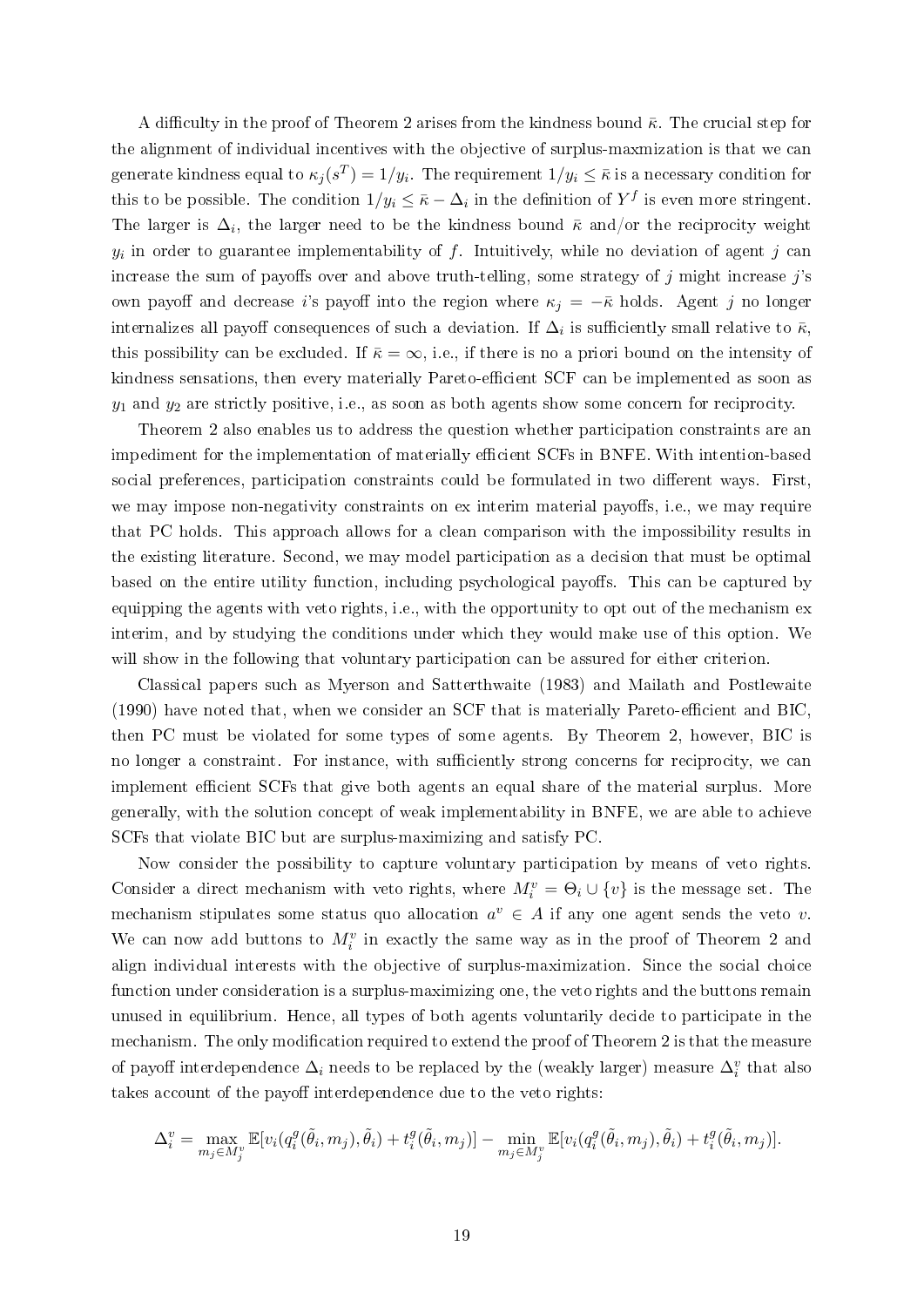#### 5.4 Implementation with Maximal Kindness

When Rabin (1993) introduced his model of intention-based social preferences, he argued that welfare economics should be concerned not only with the efficient allocation of material goods. but also with designing institutions such that people are happy about the way they interact with others"  $(p. 1283)$ . In the following, we provide a formalization of this idea. We fix an SCF  $f$  that is implementable in BNFE and look for a mechanism that implements  $f$  with maximal psychological utility. The following proposition asserts that any SCF which satises the prerequisites of either Theorem 1 or 2 can in fact be implemented so that both agents' kindness reaches the upper bound  $\bar{\kappa}$ .

**Proposition 3.** Suppose  $\bar{\kappa} < \infty$  and  $y_i > 0$  for both  $i = 1, 2$ . Let f be an SCF for which one of the following two conditions holds:

- (a) f is BIC and has the insurance property, or
- (b) f is materially Pareto-efficient and  $y \in Y^f$ .

Then, there exists a mechanism that implements f in a BNFE s with  $\kappa_1(s) = \kappa_2(s) = \bar{\kappa}$ .

The proof of Proposition 3 again uses mechanisms with a button for each agent. The payments that are triggered if a button is pressed now have to be calibrated such that the resulting kindness equals the upper bound  $\bar{\kappa}$ . Showing that no agent wants to deviate from truth-telling is then more intricate than in the proof of Theorem 2. In particular, we need to allow for the possibility that the payment made by j is larger than the payment received by  $i$ , i.e., we have to allow for free disposal off the equilibrium. To see this, consider case  $(a)$  of Proposition 3 and suppose that  $y_i \bar{k}$  < 1. Then, even with maximal kindness, agent i still places a larger weight on the own than on j's payoff, and therefore would press a button that triggers a budget-balanced transfer from  $j$  to  $i$ . Agent  $i$  will refrain from pressing the button only if the payment he receives is sufficiently smaller than the loss inflicted on j. Similar issues arise in case  $(b)$ , where the loss that  $i$  can impose on  $j$  by pressing the button may have to be very large. A double-deviation, where agent i presses the button and announces the type non-truthfully, may then reduce  $j$ 's payoff into the region where the lower kindness bound binds. Again,  $i$  will refrain from doing so only if the own gain is smaller than the loss to  $i$ .

Proposition 3 implies that the objectives of generating kindness and material efficiency are not in conflict with each other. It allows us to first fix an SCF  $f$  that is materially Pareto-efficient and for which  $(a)$  or  $(b)$  in Proposition 3 holds. We can then implement f in a BNFE  $s^*$  of a mechanism  $\Phi$  such that  $\kappa_1(s^*) = \kappa_2(s^*) = \bar{\kappa}$  holds. Such a mechanism-equilibrium pair is in fact utility Pareto-efficient, in the sense that there cannot be any other mechanism-equilibrium pair  $(\Phi', s')$  that yields a strictly larger utility for one agent without giving a strictly smaller utility to the other agent.<sup>16</sup>

 $16$ With procedural preferences as in our analysis, utility efficiency is a property of mechanism-equilibrium pairs rather than social choice functions, because the efficiency of an SCF is not independent from the mechanism that implements it. The observation that the efficiency of an outcome is not separable from the game form has also been made by Ruffle (1999) in the context of psychological gift-giving games.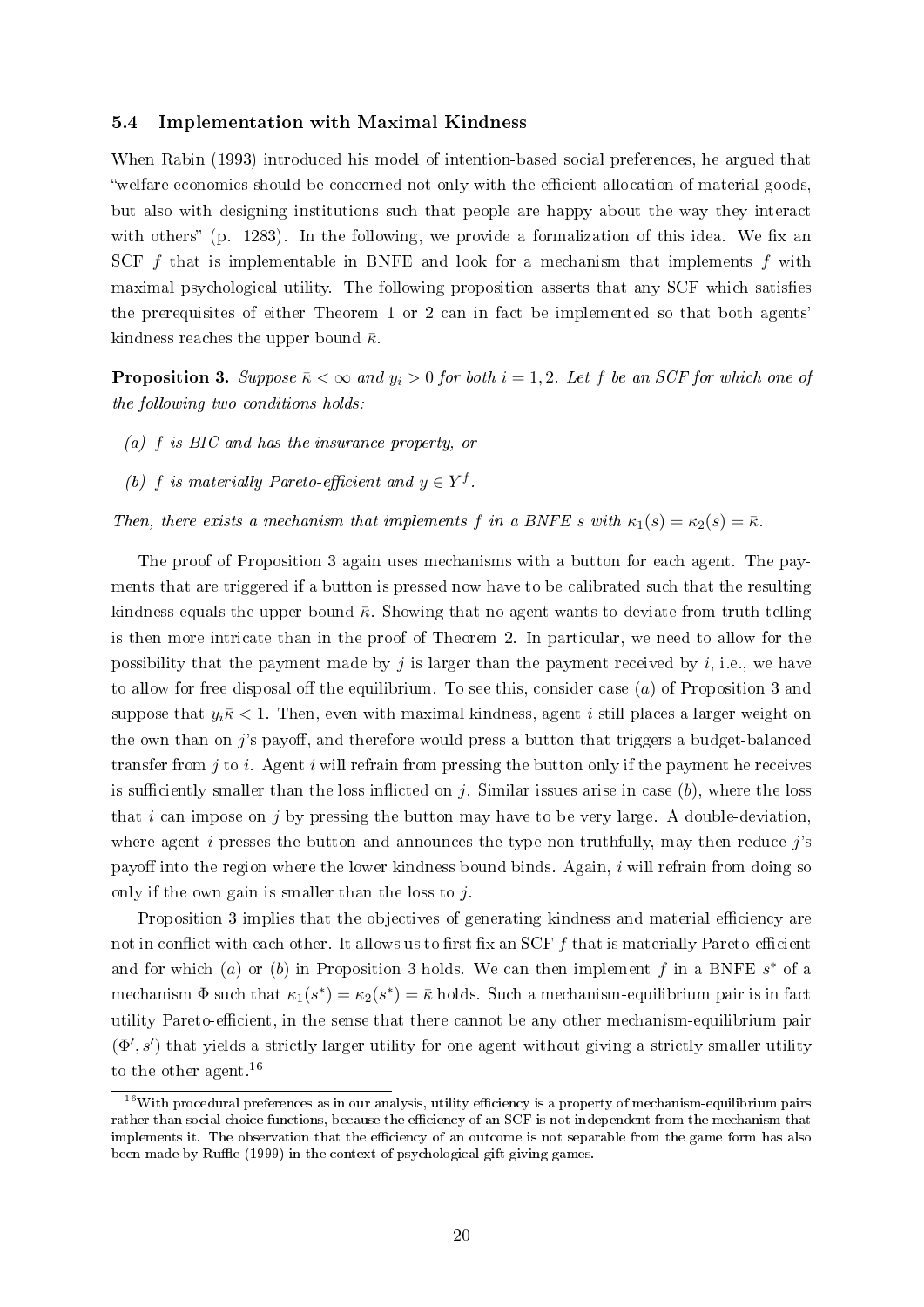#### 5.5 Discussion

The arguments that we used in order to prove Theorem 2 and Proposition 3 exploit the menudependence of the agents' preferences. Whether agent  $i$  interprets the behavior of agent  $j$  as kind or as unkind depends not only on what j does in equilibrium, but also on what she could have done instead. A mechanism designer can take advantage of this by a specification of message sets that lets the desired behavior appear well-intentioned. While the details of our constructions are calibrated to the specific features of the model of intention-based social preferences by Rabin (1993), alternative formulations of menu-dependent preferences would not upset the basic logic of this argument.

Our proofs rely on mechanisms with a button, which are of course an articial construction. A first issue with such mechanisms is that kindness is generated by actions which are used with probability zero in equilibrium. On the one hand, one may wonder whether kindness can really be generated by a mere possibility of behavior that is literally never observed. On the other hand, these mechanisms may appear vulnerable to the existence of selfish agents who would prefer to enrich themselves by pressing the buttons. We deal with this issue in the following Section 6. There we allow for the possibility that agents are selfish and, moreover, we assume that they privately observe whether they are selfish or not. We will show by means of an example that if these selfish types occur not too often  $-$  so that unused actions become rarely used actions - augmented mechanisms can still achieve approximately efficient outcomes.

A second issue is the plausibility of button mechanisms for real-world applications. First and foremost, they should be interpreted as a tool for the characterization of incentive-feasible outcomes, in the same way in which direct or augmented mechanisms are typically interpreted in the literature: They provide an upper bound for the outcomes that are achievable. That said, their basic logic has a broader appeal. These mechanisms give agents additional degrees of freedom and thereby generate additional opportunities to express kindness. This logic can be related to mechanisms which are empirically plausible. For instance, Herold (2010) considers an incomplete contracting relationship where one party refrains from including provisions against misbehavior of the other party into the contract, for fear of signalling a lack of trust. Once such an incomplete contract is given and a situation arises in which the contract makes no provisions, not exploiting the incompleteness by taking an opportunistic action is akin to not pressing the button in our augmented mechanism. As another example, consider the augmented mechanism for our bilateral trade application in Table 4. Here, the designer allows for announcements of types that could be proven to be impossible. By not using all available information to convict an agent of lying, the mechanism gives every party the chance to show that she makes an effort in order to meet the needs of the other party, and this makes it possible to reach a mutually beneficial outcome. As yet another example, consider a committee that has to decide whether or not to replace a status quo by some alternative  $a$ . Suppose that two different mechanisms may be used, *simple majority voting* or *majority voting with veto rights*. Under simple majority voting, the outcome is  $\alpha$  if and only if a majority votes for  $\alpha$ . By contrast, under majority voting with veto rights, every committee member has the right to insist on the status quo, so that the outcome is  $\alpha$  if and only if a majority votes for  $\alpha$  and if no committee member exercises his veto power. At first glance, one might think that the mechanism with veto rights makes it more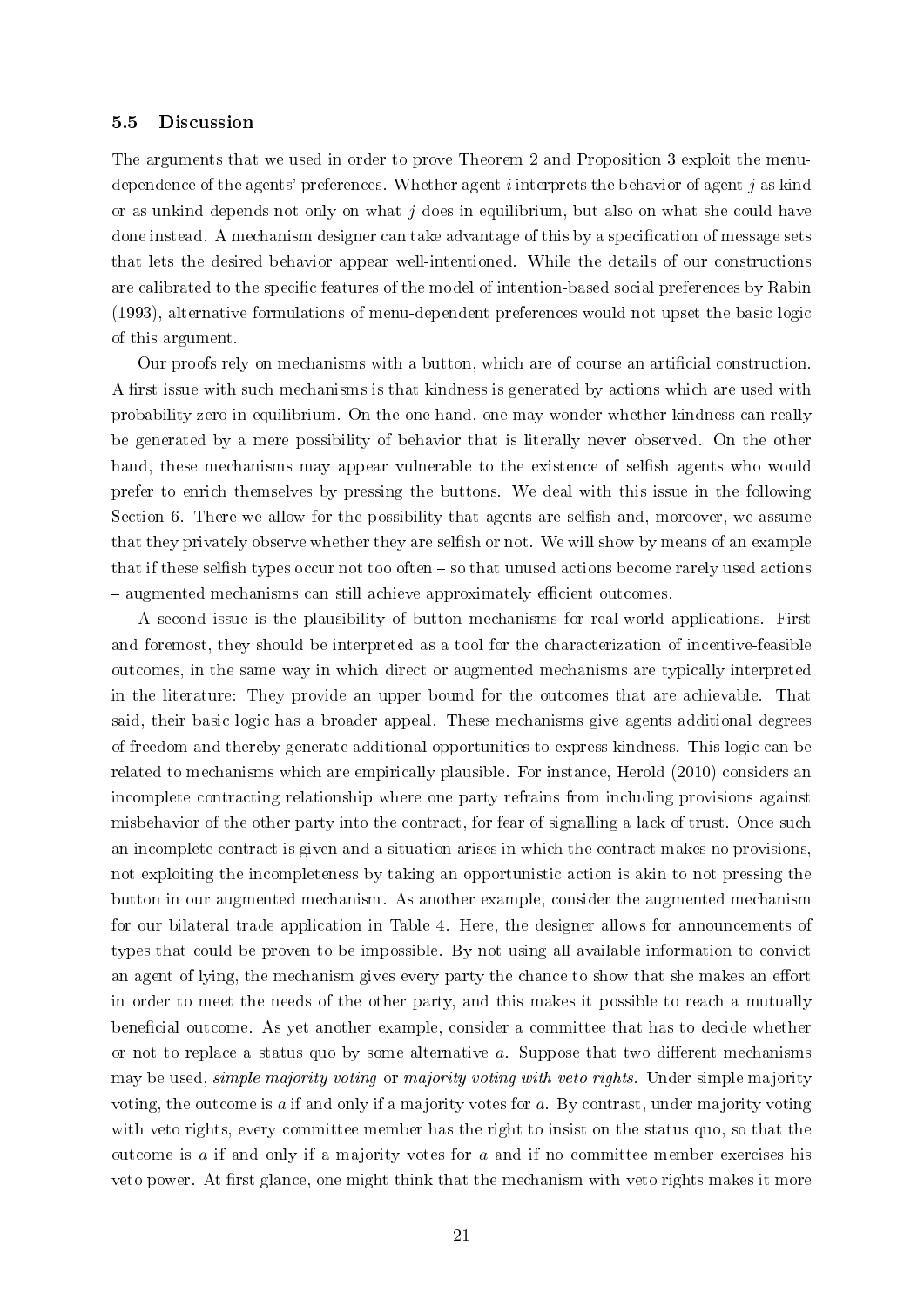difficult to move away from the status quo, which is a problem if a is the efficient outcome.<sup>17</sup> However, majority voting with veto rights gives each committee member the possibility to say: "I don't like  $a$ , but I refrain from imposing my preferences on the whole group. So, if a majority is in favor of  $a$ , I am willing to accept this outcome." If every member acts in this way, then the outcome will be the same as under simple majority voting, and, in addition, the unused veto rights will generate a level of kindness that could not be reached if simple majority voting was applied.<sup>18</sup>

## 6 Two-Dimensional Private Information

#### 6.1 The Model

We now consider an information structure where the agents do not only have private information about their material payoffs, but also about the weight  $y_i$  that kindness sensations have in their utility function. This creates a problem of multi-dimensional mechanism design, because we neither assume that preferences are partially known (as in our treatment of weakly implementable social choice functions) nor forgo the possibility to elicit the intensity of social preferences (as in our analysis of strongly implementable social choice functions). As will become clear, however, our previous treatment of weak and strong implementability proves very helpful for the more demanding problem with private information on both  $y_i$  and  $\theta_i$ .

We assume that each agent i's reciprocity type  $y_i$  is the privately observed realization of a random variable  $\tilde{y}_i$  that takes values in a finite set  $Y_i \subseteq \mathbb{R}_+$ . We also write  $\tilde{y} = (\tilde{y}_1, \tilde{y}_2)$  and denote its realizations by  $y = (y_1, y_2) \in Y = Y_1 \times Y_2$ . We assume that each  $\tilde{y}_i$  is distributed independently from the material payoff variable  $\ddot{\theta}_i$  and independently across agents, following a probability distribution  $\rho_i$ . We let  $\underline{y}_i = \min Y_i$  and  $\bar{y}_i = \max Y_i$  denote agent *i*'s smallest and largest possible reciprocity type, and we also write  $\underline{y}=(\underline{y}_1,\underline{y}_2)$  and  $\bar{y}=(\bar{y}_1,\bar{y}_2)$ . If  $\underline{y}_i=0$  then agent  $i$  might be selfish.

Consider a mechanism  $\Phi = [M_1, M_2, g]$ . A strategy for agent i in this mechanism is a function from types  $Y_i \times \Theta_i$  to messages  $M_i$ . For ease of comparison to our earlier analysis, we find it useful to represent such a strategy by a collection of functions  $s_i = (s_{i,y_i})_{y_i \in Y_i}$ , with  $s_{i,y_i}: \Theta_i \to M_i$  for each  $y_i \in Y_i$ . Thus, we think of each reciprocity type as having a separate strategy that maps payoff types into messages. We continue to denote by  $S_i$  the set of these functions from  $\Theta_i$  to  $M_i$ . As before, upper indices  $b$  and  $bb$  indicate first- and second-order beliefs. For instance,  $s_i^b = (s_{i,y_j}^b)_{y_j \in Y_j}$  is agent *i*'s belief about *j*'s strategy  $s_j$ , where  $s_{i,y_j}^b \in S_j$ denotes i's belief about the behavior of reciprocity type  $y_j$ . To interpret our results, we will often find it helpful to assume that agent i first observes her reciprocity type  $y_i$  and then chooses a strategy in  $S_i$ . We can then compute expected payoffs and expected utility conditional on  $y_i$ . These conditional expectations resemble the expressions in the preceding sections.

Conditional on  $y_i$ , agent i's strategy  $s_{i,y_i}$  yields expected material payoffs for agent  $k = 1, 2$ 

<sup>&</sup>lt;sup>17</sup>This is an important theme of the literature on mechanism design that employs the solution concept of BNE as opposed to BNFE. According to the view of this literature, insisting on voluntary participation is, if anything, bad, because it may render the achievement of efficient allocations impossible.

<sup>&</sup>lt;sup>18</sup>A detailed formal analysis of this example can be found in an earlier version of this paper that is available upon request.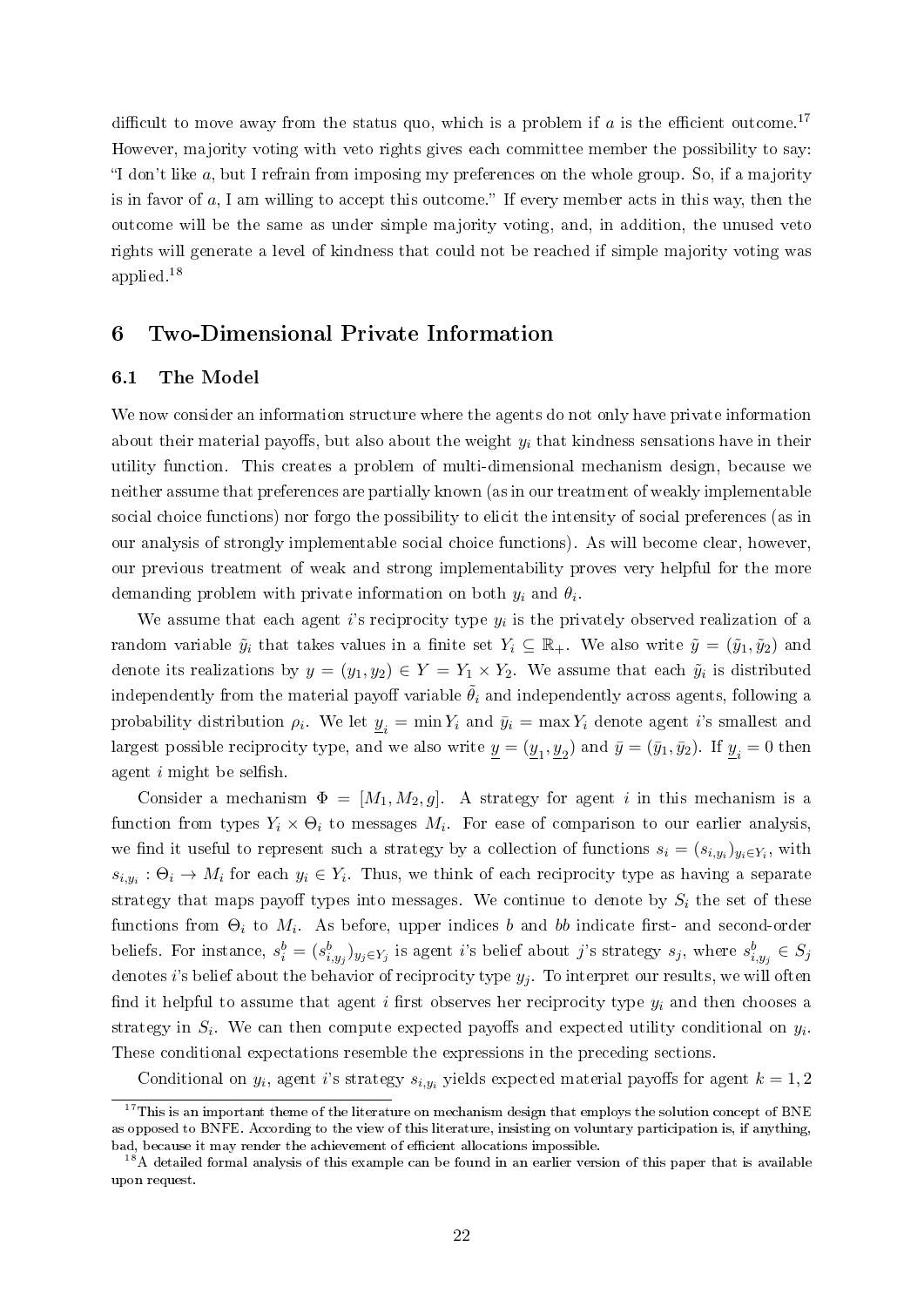given by

$$
\bar{\Pi}_k(s_{i,y_i}, s_i^b) = \mathbb{E}[\Pi_k(s_{i,y_i}, s_{i,\tilde{y}_j}^b)] = \mathbb{E}[v_k(q_k^g(s_{i,y_i}(\tilde{\theta}_i), s_{i,\tilde{y}_j}^b(\tilde{\theta}_j)), \tilde{\theta}_k) + t_k^g(s_{i,y_i}(\tilde{\theta}_i), s_{i,\tilde{y}_j}^b(\tilde{\theta}_j))],
$$

where  $\Pi_k$  is the expected material payoff as defined before, and the expression  $\bar{\Pi}_k$  reflects that agent i now also averages over the reciprocity types of  $j$ . Observe that reciprocity affects material payoffs only to the extent that different reciprocity types behave differently. This implies that the Pareto-efficient subset  $E_i(s_i^b) \subseteq S_i$  and the equitable payoff  $\Pi_j^e(s_i^b)$ , now defined based on the payoffs  $\bar{\Pi}_k$ , are independent of  $y_i$ . The kindness of reciprocity type  $y_i$  of agent i is given by

$$
\kappa_i(s_{i,y_i}, s_i^b) = h(\bar{\Pi}_j(s_{i,y_i}, s_i^b) - \Pi_j^e(s_i^b)).
$$

When forming a belief about the kindness intended by  $j$ , agent  $i$  again averages over the different realizations of  $\tilde{y}_i$ . Formally, i's belief about j's kindness is

$$
\bar{\kappa}_j(s_i^b, s_i^{bb}) = \mathbb{E}[\kappa_j(s_{i, \tilde{y}_j}^b, s_i^{bb})].
$$

The expected utility of agent i with reciprocity type  $y_i$  is then given by

$$
U_{i,y_i}(s_{i,y_i}, s_i^b, s_i^{bb}) = \bar{\Pi}_i(s_{i,y_i}, s_i^b) + y_i \, \kappa_i(s_{i,y_i}, s_i^b) \, \bar{\kappa}_j(s_i^b, s_i^{bb}).
$$

**Definition 4.** A BNFE is a strategy profile  $s^* = (s_1^*, s_2^*)$  such that, for both  $i = 1, 2,$ 

(a)  $s_{i,y_i}^* \in \arg \max_{s_{i,y_i} \in S_i} U_{i,y_i}(s_{i,y_i}, s_i^b, s_i^{bb})$ , for all  $y_i \in Y_i$ ,

(b) 
$$
s_i^b = s_j^*
$$
, and

$$
(c) s_i^{bb} = s_i^*.
$$

An SCF  $f: Y \times \Theta \to A$  assigns an allocation to each type profile  $(y, \theta)$ . We will be interested in SCFs that are implementable in BNFE, i.e., for which there exists a mechanism with a BNFE s<sup>\*</sup> such that  $g(s_{1,y_1}^*(\theta_1), s_{2,y_2}^*(\theta_2)) = f(y, \theta)$  for all  $(y, \theta) \in Y \times \Theta$ . We distinguish SCFs according to whether or not they actually condition on the profile of reciprocity types  $y$ . We say that  $f$ is y-independent if  $f(y, \theta) = f(y', \theta)$  for all  $y, y' \in Y$  and  $\theta \in \Theta$ . Since the reciprocity types  $y$  are not materially payoff-relevant, Pareto-efficiency can be achieved within the class of  $y$ independent SCFs. We investigate y-independent SCFs in Sections 6.2 and 6.3, and we discuss y-dependent SCFs in Section 6.4.

#### 6.2 The Insurance Property Revisited

We first adapt the definitions of BIC and the insurance property to the setting with twodimensional private information. Let f be a y-independent SCF. We can then define an SCF  $\hat{f} : \Theta \to A$  as before, by  $\hat{f}(\theta) = f(y, \theta)$  for an arbitrary  $y \in Y$ . In the following we will say that  $f$  is BIC if  $\hat{f}$  is BIC. We also define the payoff interdependence  $\Delta_i,$  the insurance property, and material Pareto-efficiency of a y-independent SCF f based on the respective properties of  $\hat{f}$ .

Theorem 1 has established that BIC and the insurance property are jointly sufficient for strong implementability. We have argued before that a virtue of the insurance property is its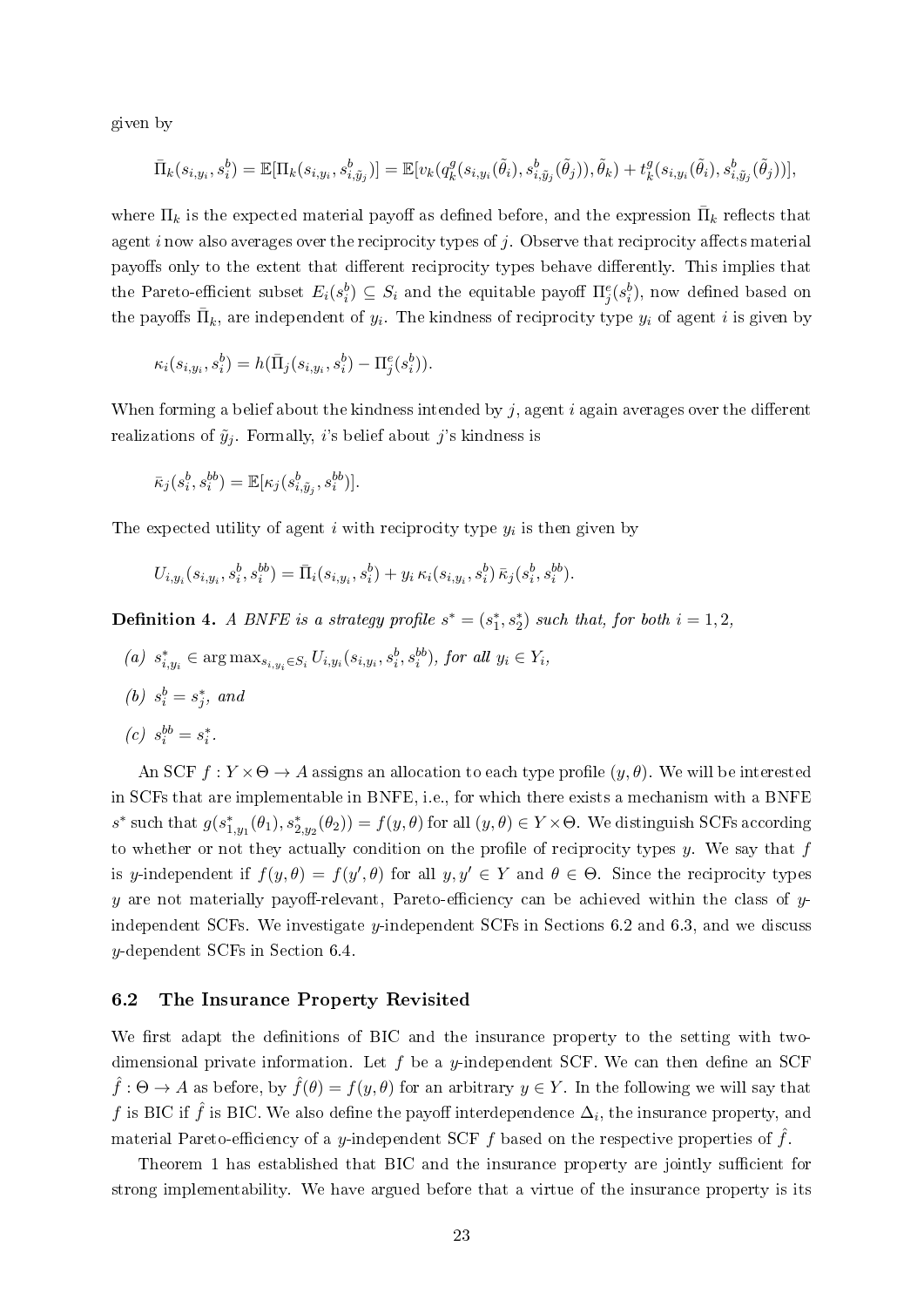applicability to situations with multi-dimensional private information. It is straightforward to verify this claim in the present setting, i.e., a y-independent SCF  $f$  that is BIC and has the insurance property is implementable in BNFE with private information about  $y^{19}$ 

The following proposition establishes that BIC is also necessary for implementability, provided that there is a positive probability that the agents are selfish. Thus, a mere possibility of reciprocal behavior does not enlarge the set of implementable SCFs relative to a model in which all agents are selfish with probability one. In the context of the bilateral trade example, for instance, the proposition implies that the SCF  $f^{**}$  which splits the gains from trade equally cannot be implemented in the given setting.

## **Proposition 4.** If  $y = (0, 0)$ , a y-independent SCF is implementable in BNFE only if it is BIC.

The next result reveals that the insurance property is also necessary for implementability, provided that both selfish types and types with a sufficiently strong weight on kindness sensations are possible.

**Proposition 5.** Suppose  $y = (0, 0)$ , and let f be a y-independent SCF with  $\Delta_i > 0$  for both  $i = 1, 2$ . Then there exist numbers  $k, x_1, x_2$  so that f is not implementable in BNFE when  $\bar{\kappa} \geq k$ and  $\bar{y}_i \geq x_i$  for at least one  $i = 1, 2$ .

The proof of the proposition involves various observations. First, if  $f$  is implementable at all, then it is also implementable as the truth-telling equilibrium of the direct mechanism, i.e., unused actions do not help in the presence of selfish types. In fact, if implementation is possible, then it is also possible in the "very direct" mechanism, where the agents communicate only their material payoff type. Second, implementation in the very direct mechanism requires that, for a given material payoff type  $\theta_i$ , all reciprocity types of agent  $i$  behave in the same way. Moreover, since the selfish type is among them, all reciprocity types choose to behave in a selfish way. Equilibrium kindness is therefore negative. Third, with negative kindness, agents with sufficiently large values of  $y_i$  are willing to deviate from truth-telling to make the other agent worse off. Since the insurance property is violated, such a deviation is indeed available. As a consequence, f can only be implemented if it has the insurance property.<sup>20</sup>

The observation that equilibrium kindness cannot be positive if selfish types are around implies that the insurance property is also desirable from a welfare perspective. Given that zero is an upper bound on equilibrium kindness, if the insurance property holds then this upper bound is actually reached.

<sup>&</sup>lt;sup>19</sup>Consider the "very direct" mechanism  $\Phi = [\Theta_1, \Theta_2, \hat{f}]$  for f, where the agents are asked about their material payoff type only. It is easy to see that there is a BNFE  $s^*$  with  $s^*_{i,y_i}(\theta_i) = \theta_i$  for  $i = 1, 2$  and all  $(y_i, \theta_i) \in Y_i \times \Theta_i$ . This follows because all kindness terms take a value of 0, so the agents are left with the problem to maximize their own expected payoff. BIC ensures that this problem is solved by revealing the payoff type truthfully.

<sup>&</sup>lt;sup>20</sup>To be precise, Proposition 5 shows that implementation of f is impossible if  $\Delta_i > 0$  holds for both agents. Hence a necessary condition for implementability is that  $\Delta_i = 0$  for at least one agent, while the insurance property is slightly stronger and requires  $\Delta_i = 0$  for both  $i = 1, 2$ . This obviously makes no difference with a symmetric social choice function. Moreover, the sufficient condition in Theorem 1 could also be weakened so that it requires  $\Delta_i = 0$  only for at least one agent. Since the two agents' kindness terms enter the utility functions multiplicatively, if kindness is zero for one agent, kindness disappears from both agents' utility functions and both agents' equilibrium behavior is selfish. We use the slightly stronger notion of the insurance property mainly because it implies robustness beyond the intention-based model, as discussed in Section 4.4.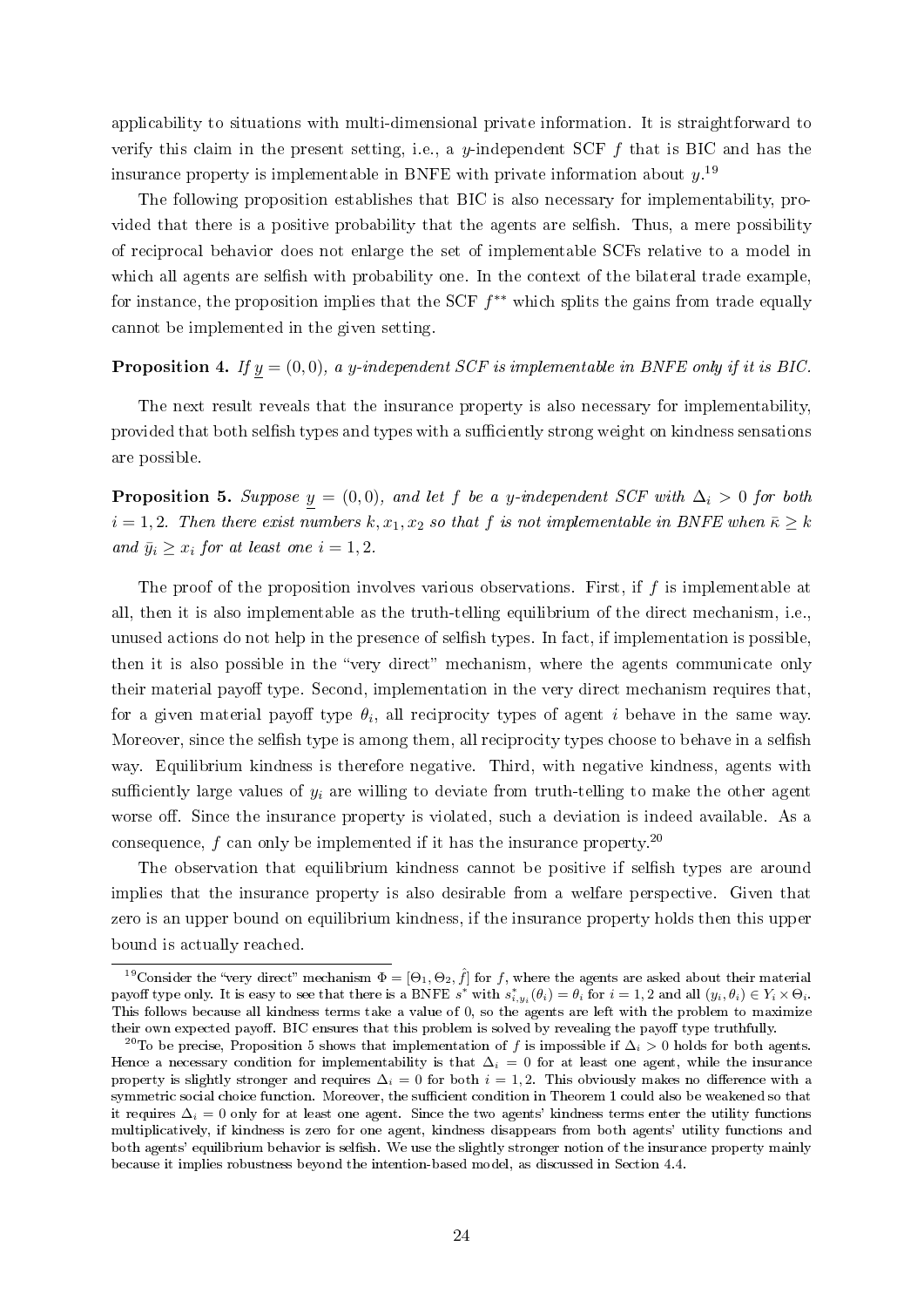#### 6.3 Theorem 2 Revisited

After dealing with the case in which selfish types are possible  $(\underline{y}_i = 0)$ , we now address the complementary case in which the agents are known to put strictly positive weight on reciprocal kindness  $(\underline{y}_i > 0)$ . In this case, Theorem 2 can be extended to the environment with twodimensional private information.

**Proposition 6.** Suppose  $\bar{\kappa} < \infty$ , and let f be a y-independent and materially Pareto-efficient SCF. If  $y \in Y^f$ , then f is implementable in BNFE.

Theorem 2 was based on the construction of an augmented mechanism so that, in equilibrium,  $y_i \kappa_j(s^T) = 1$  for all i, i.e., the agents assign equal weights to their own and the other agent's material payoff. This approach is no longer feasible if  $y_i$  is not a known parameter. Therefore, to prove Proposition 6, we use a similar approach as for the proof of Proposition 3. Specifically, we construct an augmented mechanism in which every reciprocity type  $y_i$  of every agent i exhibits the maximum level of kindness  $\bar{\kappa}$ . Then, since  $y \in Y^f$ , we know that every reciprocity type of every agent assigns at least a weight of  $y_i\bar{\kappa}\geq \underline{y}_i\bar{\kappa}\geq 1$  to the other agent's material payoff. As in the proof of Proposition 3, all deviations from truth-telling can then be shown to become unattractive.<sup>21</sup> The construction not only ensures the implementability of the given SCF, but also that it is implemented with maximal kindness. Again, this demonstrates that the objectives of material efficiency and of kindness among the participants of a mechanism are not in conflict with each.

#### 6.4 Unused Actions Revisited

We finally investigate the case of y-dependent social choice functions. Why would a mechanism designer be interested in implementing a y-dependent SCF? In terms of material efficiency, there is nothing to gain by conditioning on  $y$ . We will show in the following, however, that a designer may favor the implementation of a, possibly inefficient,  $y$ -dependent SCF because this gives her additional degrees of freedom for incentive provision. In particular, the example below shows how an SCF that satisfies the conditions of Theorem 2 can be approximated by a y-dependent SCF in the environment with private information on reciprocity types and the possibility of selfish behavior.

Specifically, consider once more the bilateral trade problem and assume that  $Y_i = \{0, \bar{y}\}\$ with  $\bar{y} > 0$  and  $\rho_i(0) = \epsilon > 0$  for both  $i = b, s$ . We start from the y-independent SCF  $f^{**}$  that is materially efficient and splits the gains from trade equally. As we have observed previously, f<sup>\*\*</sup> is not implementable due to the possibility of selfish types. On the other hand, according to Theorem 2 we could implement  $f^{**}$  in an augmented mechanism with unused actions if it was common knowledge that  $y_b = y_s = \bar{y}$ . Now consider instead the budget-balanced ydependent SCF  $f^{***}$  for which  $(q^{f^{***}}, t_s^{f^{***}})$  is given in Table 5. Whenever both agents have the positive reciprocity type, then  $f^{***}$  coincides with  $f^{**}$ . When at least one agent is selfish,

 $^{21}$ As for Proposition 3, off-equilibrium buget-balance cannot generally be guaranteed with this construction. The difficulty is due to the kindness bound: "pressing the button" of the augmented mechanism might decrease  $j$ 's payoff into a region where the lower bound becomes binding, so that i no longer internalizes all consequences of this behavior. This problem can be avoided when i's own benefit from pressing the button is sufficiently small (yet positive).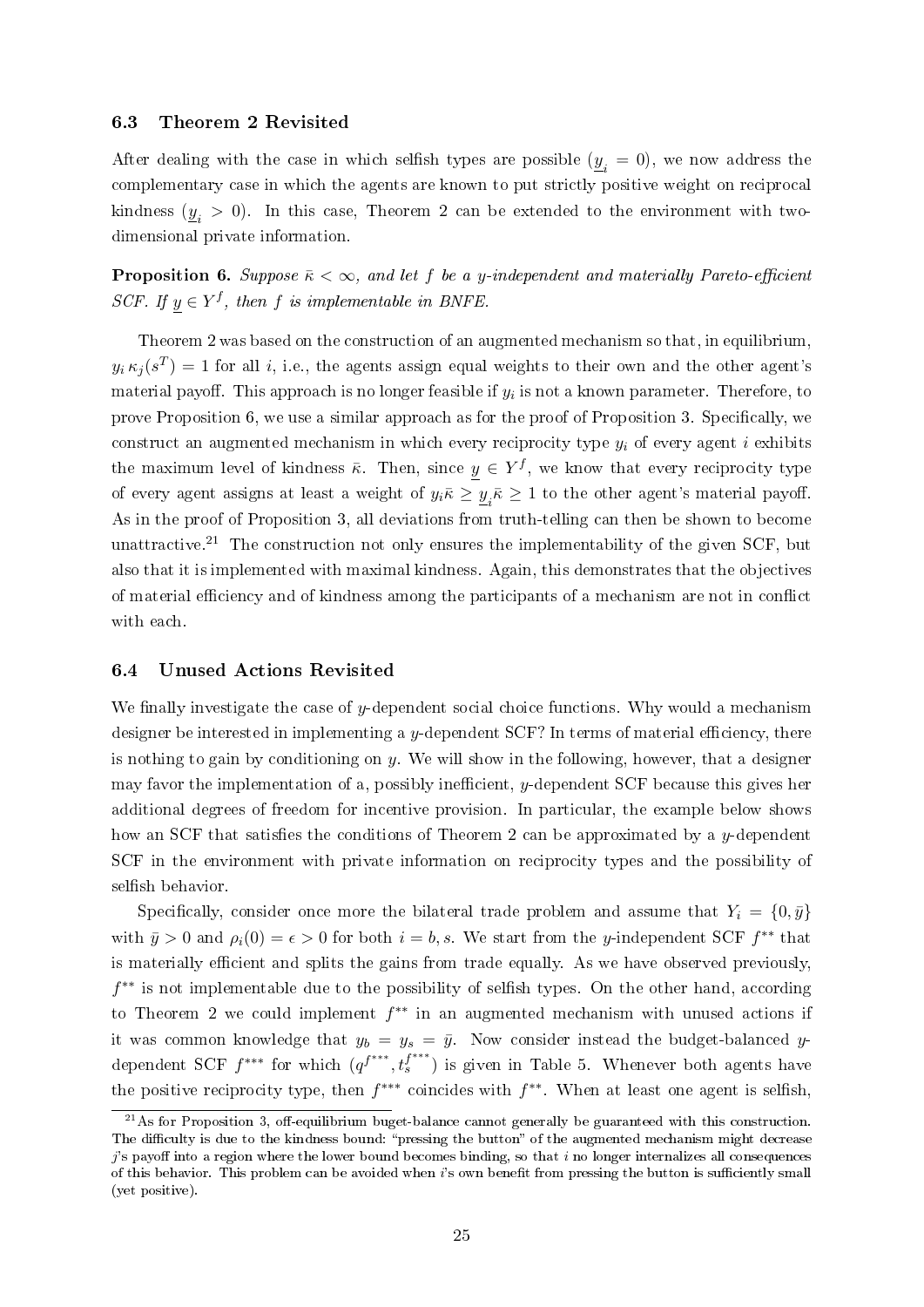then f ∗∗∗ prescribes the allocations that were associated to the unused actions in the augmented mechanism  $\Phi'$  in Table 4. Hence the direct mechanism (with  $M_i = Y_i \times \Theta_i$ ) for the y-dependent SCF  $f^{***}$  is an analog to the previous non-direct mechanism  $\Phi'$ , when selfish agents are expected to make use of the previously unused actions.

| $(y_s, \theta_s)\left( y_b, \theta_b \right) = \left( \bar{y}, \underline{\theta}_s \right)$ |                                                                              | $(\bar{y}, \theta_s)$ | $(0,\underline{\theta}_s)$                                                                                                                             | $(0,\theta_s)$ |
|----------------------------------------------------------------------------------------------|------------------------------------------------------------------------------|-----------------------|--------------------------------------------------------------------------------------------------------------------------------------------------------|----------------|
| $(0, \underline{\theta}_b)$                                                                  | $(1, (\underline{\theta}_b + \underline{\theta}_s)/2 - \delta_b)$ (0,0)      |                       | (0,0)                                                                                                                                                  | (0,0)          |
| $(0,\bar{\theta}_b)$                                                                         | $\mid (1, (\underline{\theta}_b + \underline{\theta}_s)/2 - \delta_b) \mid$  | (0,0)                 | (0,0)                                                                                                                                                  | (0,0)          |
| $(\bar{y}, \underline{\theta}_b)$                                                            | $\left(1, \left(\underline{\theta}_b + \underline{\theta}_s\right)/2\right)$ | (0,0)                 | (0, 0)                                                                                                                                                 | (0, 0)         |
| $(\bar{y}, \bar{\theta}_b)$                                                                  | $(1, (\bar{\theta}_b + \underline{\theta}_s)/2)$                             |                       | $(1, (\bar{\theta}_b + \bar{\theta}_s)/2)$ $(1, (\bar{\theta}_b + \bar{\theta}_s)/2 + \delta_s)$ $(1, (\bar{\theta}_b + \bar{\theta}_s)/2 + \delta_s)$ |                |

Table 5: *y*-dependent SCF  $f^{***}$ 

Observation 4. Consider the direct mechanism for  $f^{***}$  in the bilateral trade example. Suppose  $\bar{\kappa}$  is large. Then, for  $\epsilon$  small enough, there exist numbers  $\delta_b, \delta_s > 0$  so that  $s^T$  is a BNFE.

If the probability  $\epsilon$  that agents are selfish is small, then the actions which remained unused under the assumptions of Theorem 2 now become actions that are "rarely used." On the upside. kindness among reciprocal agents is generated by the fact that they refrain from claiming the allocations that the egoists obtain. The allocation of the truthful direct mechanism for  $f^{***}$ converges to the y-independent efficient allocation  $f^{**}$  as  $\epsilon \to 0$  (it is also shown in the proof that the rarely triggered redistributive payments  $\delta_b$  and  $\delta_s$  converge to the values derived in the proof of Observation 3). We can thus approximate our weak implementability result as the limit case of an environment with privately observed reciprocity types by letting the probability that agents are selfish go to zero.

#### 6.5 Discussion

A first main insight from the model with two-dimensional private information concerns the scope of achievable outcomes. If the designer thinks that both selfish agents and strongly reciprocal agents possible, then the combination of BIC and the insurance property is necessary and sufficient for implementability. This accentuates the importance of strongly implementable SCFs as introduced in Section 4. By contrast, if the designer can be sure that the agents are not selfish, then our analysis of weakly implementable SCFs from Section 5 has a natural extension to the case with two-dimensional private information. Hence what we have shown is that the distinction between the strong and the weak notion of implementability can be traced back to the question whether or not there is a possibility that the participants of a mechanism act selfishly.

A second main insight concerns the interpretation of unused actions. We have shown in our bilateral trade application that unused actions can be thought of as the limit of rarely used actions. As long as the "buttons" of the augmented mechanism are not pressed too often, or,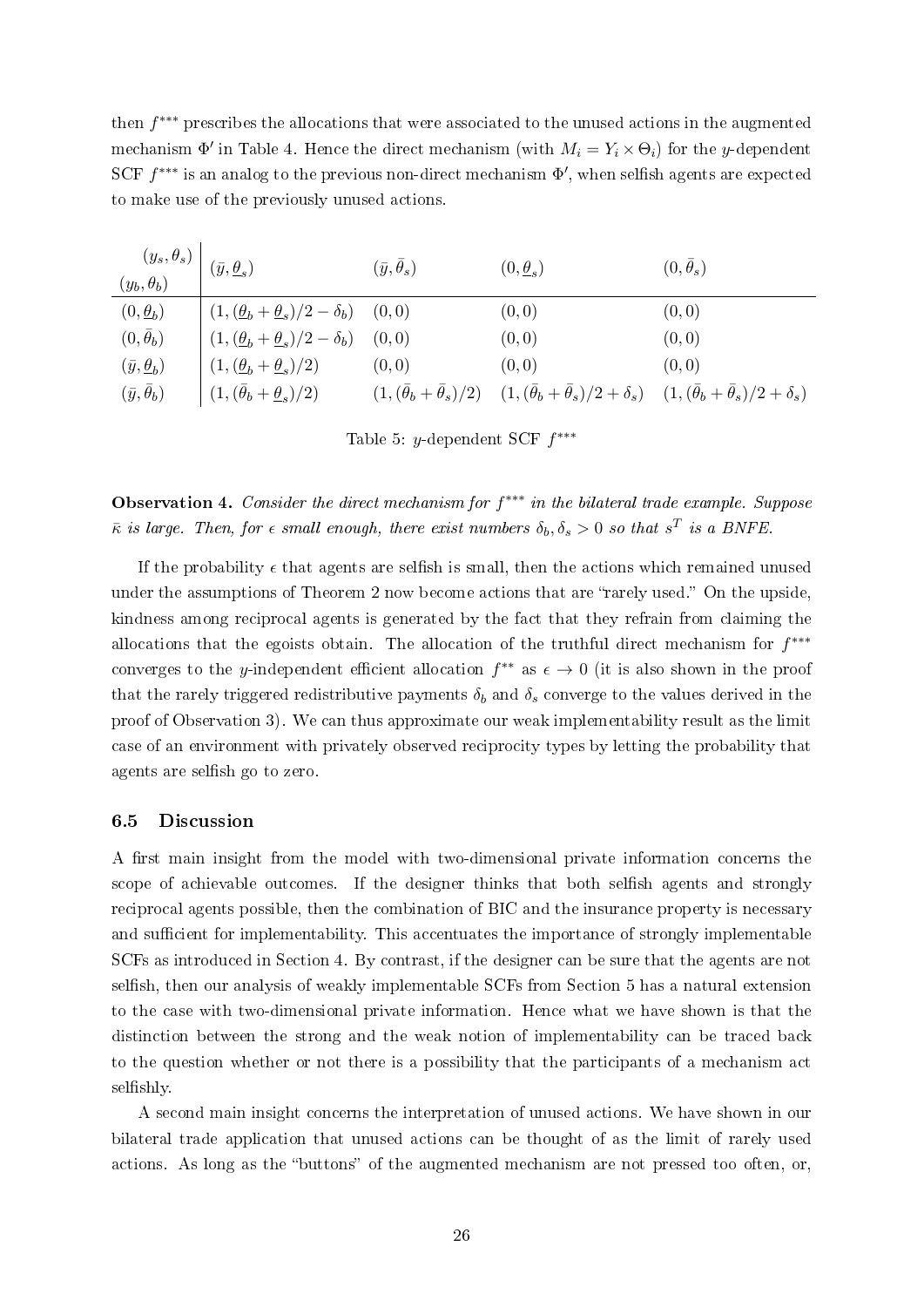equivalently, as long as selfish behavior is observed only rarely, our possibility result for weak implementation can still be achieved approximately.

## 7 Extension: The Designer as a Player

So far we have assumed that the agents treat the mechanism as exogenous. However, they may think of the mechanism designer as a player, and their behavior may be affected by the intentions that they attribute to the designer's choice of the mechanism. For instance, they may have a desire to sabotage the mechanism if they believe that it was chosen with the intention to extract an excessive share of their rents. As an extension, we briefly explore this idea in a simplified framework. We show that the perception of the designer as a player may drastically reduce the set of implementable outcomes, even though the designer has a direct concern for the agents' well-being.

For any SCF f, denote by  $\Pi_i(f) = \mathbb{E}[v_i(q_i^f$  $t_i^f(\tilde{\theta}), \tilde{\theta}_i) + t_i^f$  $\begin{bmatrix} f_i(\tilde{\theta}) \end{bmatrix}$  the expected material payoff of agent *i*, and let  $R(f) = \mathbb{E}[-(t_1^f)]$  $t_1^f(\tilde{\theta})+t_2^f$  $\big\lbrack\begin{smallmatrix} f(\tilde{\theta})) \end{smallmatrix}\big\rbrack$  denote the expected budget surplus. We will assume that the mechanism designer maximizes

$$
W(f) = H(\Pi_1(f), \Pi_2(f), R(f)),
$$

where the welfare function  $H$  is strictly increasing in all three arguments. Hence the designer cares about the agents' material payoffs and about the revenue she can extract from the agents. For instance, we could think of two firms (the agents) that have been merged and are now governed by a common headquarter (the designer).<sup>22</sup> The task to be implemented could be a transfer of goods or services from one profit center of the integrated firm to another, just like in our bilateral trade example.

To keep the analysis tractable, we impose a constraint on the designer's strategy set, i.e., on the set of available mechanisms. We assume that the mechanism has to be an AGV mechanism as described in Section 4.2, with an additional (possibly negative) upfront transfer  $\bar{t}_i$  from the designer to agent i. The insurance property and BIC are unaffected by  $\bar{t} = (\bar{t}_1, \bar{t}_2)$ , so that we can safely ignore intention-based social preferences between the two agents: By Theorem 1, any such mechanism is strongly implementable in BNFE when the agents treat it as exogenous. Hence the endogeneity of the mechanism is the only conceivable impediment for implementation. Formally, the designer's problem reduces to the choice of  $\bar{t}$ . We write  $\Pi_i(\bar{t}) = \Pi_i^{AGV} + \bar{t}_i$ , where  $\Pi_i^{AGV} = \mathbb{E}[v_j(q_j^*(\tilde{\theta}), \tilde{\theta}_j)]$  is agent i's expected payoff in the AGV mechanism with surplusmaximizing consumption levels  $(q_1^*, q_2^*)$  and no upfront payment. We require  $\bar{t}_i \ge -\Pi_i^{AGV}$  to guarantee that no agent's payoff becomes negative. We write  $R(\bar{t}) = -(\bar{t}_1 + \bar{t}_2)$  for the expected revenue and we require  $R(\bar{t}) \geq \bar{R}$ , where  $\bar{R}$  is exogenously given and could be positive or negative. We assume  $\bar{R} \leq \Pi_1^{AGV} + \Pi_2^{AGV}$  to guarantee that there exist upfront transfers which satisfy all constraints.

We now introduce an equitable reference payoff for each agent  $i$ . If, for a proposed mechanismequilibrium-pair, agent i's expected payoff fell short of this reference, this would indicate that the mechanism designer has treated  $i$  in an unfair way. In the spirit of our earlier assumptions,

 $2<sup>22</sup>$ We are grateful to a referee for suggesting this application.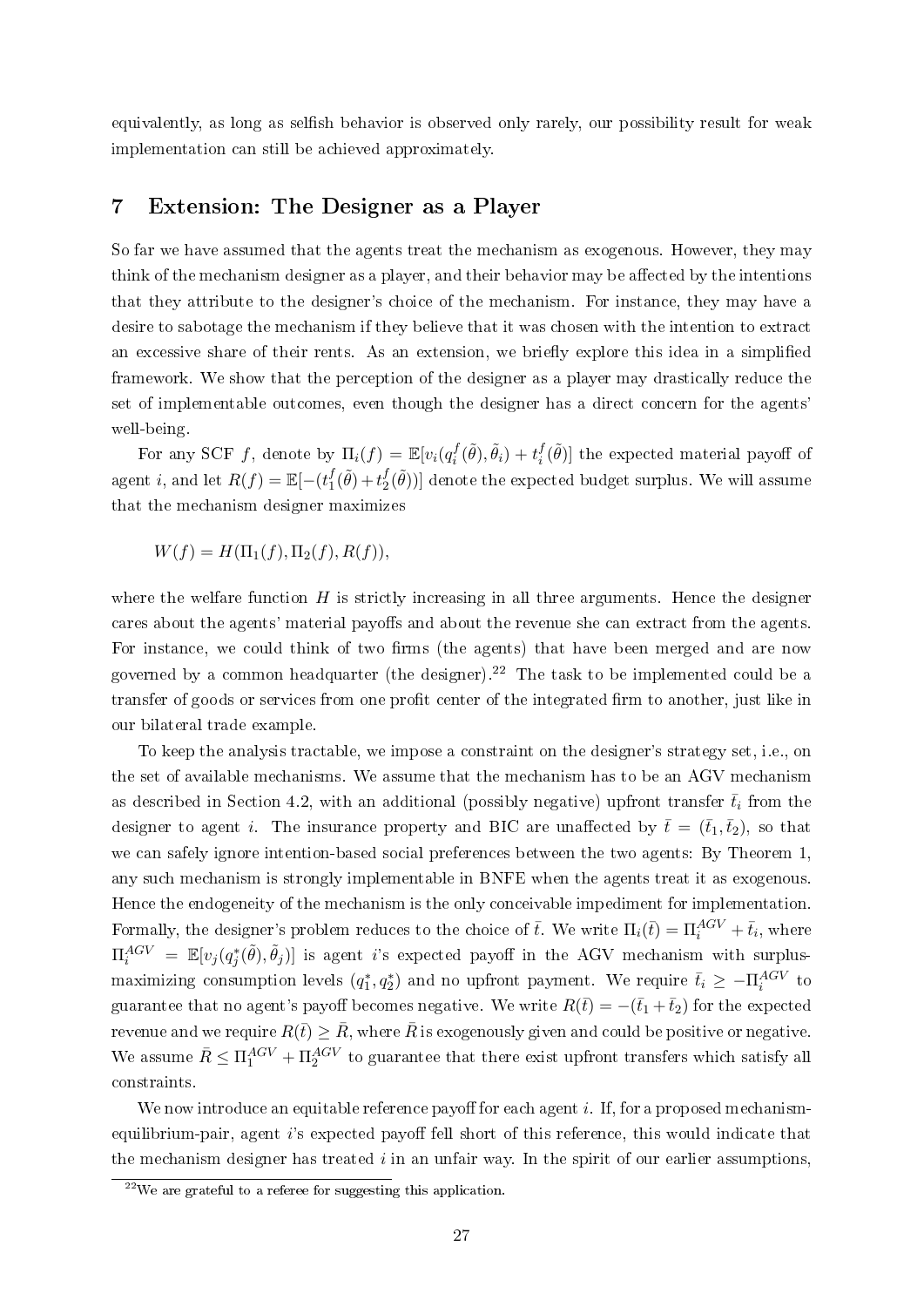let agent  $i$ 's equitable payoff be defined as the average between her best and her worst payoff on the material payoff frontier. The best outcome for  $i$  is achieved if the designer extracts all rents from j and pays (or obtains) the difference to the revenue requirement  $\bar{R}$  to (from) i, so that  $\bar{t}_j = -\Pi_j^{AGV}$  and  $\bar{t}_i = \Pi_j^{AGV} - \bar{R}$ . The worst outcome for i arises when the designer extracts all rents from *i*, so that  $\bar{t}_i = -\Pi_i^{AGV}$ . This yields the equitable payoff

$$
\Pi_i^e = \frac{1}{2} (\Pi_i^{AGV} + \Pi_j^{AGV} - \bar{R}).
$$

In words, the agents consider as equitable an equal split of the expected surplus that remains after satisfying the resource requirement  $\bar{R}$ . Assuming  $\bar{\kappa} = \infty$  for simplicity, the kindness of a designer who proposes  $\bar{t}$  to agent i then is

$$
\kappa_{di}(\bar{t}) = \Pi_i(\bar{t}) - \Pi_1^e = \frac{1}{2}(\Pi_i^{AGV} - \Pi_j^{AGV} + \bar{R}) + \bar{t}_i.
$$

Agent i's best-response problem, given truth-telling of agent  $j$ , becomes to maximize

$$
\Pi_i(s_i, s_j^T) + y_i \kappa_{di}(\bar{t}) H(\Pi_i(s_i, s_j^T), \Pi_j(s_i, s_j^T), R(\bar{t})),
$$

where we omitted some additive constants that do not affect the solution to this optimization problem.

Suppose that the offered mechanism yields less than half of the surplus for agent  $i$ , i.e.,  $\bar{t}_i < -(\Pi_i^{AGV} - \Pi_j^{AGV} + \bar{R})/2$ . In the firm organization example, this would arise if the headquarter favors unit j and/or tries to extract more than  $\bar{R}$ . We obtain  $\kappa_{di}(\bar{t}) < 0$ , because agent  $i$  is disappointed by a designer who does not come up with a mechanism that generates an appropriate payoff for herself. Hence, she would like to sabotage the designer. Since the proposed mechanism has the insurance property,  $\Pi_j(s_i,s_j^T)$  is independent of  $s_i$  and agent  $i$  can influence the designer's objective only through the own payoff  $\Pi_i(s_i, s_j^T)$ .<sup>23</sup> Since truth-telling maximizes  $\Pi_i(s_i, s_j^T)$  by BIC, for a sufficiently large value of  $y_i$  agent i will benefit from a deviation that reduces  $\Pi_i(s_i, s_j^T)$ . In the firm organization example, this may capture a situation in which performance suffers due to aggravation in one of the merged firms. In the opposite case, when  $\bar{t}_i > -(\Pi^{AGV}_i - \Pi^{AGV}_j + \bar{R})/2$ , the constraints on feasible transfers immediately yield  $\bar{t}_j<-(\Pi_j^{AGV}-\Pi_i^{AGV}+\bar{R})/2,$  and the same logic implies that agent  $j$  will deviate from truthtelling when  $y_j$  is large enough. The only AGV mechanism that remains strongly implementable in BNFE is the one with  $\bar{t}_i = -(\Pi_i^{AGV} - \Pi_j^{AGV} + \bar{R})/2$  for both  $i = 1, 2$ . In this case we obtain  $\kappa_{di}(\bar{t}) = 0$  for both  $i = 1, 2$ , such that truth-telling is an equilibrium for all  $y \in \mathbb{R}^2_+$ .

This simple example demonstrates that reciprocity towards the designer can have a substantial impact on the set of implementable outcomes. While the AGV mechanism with any upfront transfers (that respect non-negativity constraints) is strongly implementable in BNFE if the agents treat the mechanism as exogenous, only an equal sharing of the revenue requirement  $\bar{R}$ can be strongly implemented when the mechanism is treated as endogenous, and thus conveys the designer's intentions. In particular, the designer is unable to extract any surplus beyond  $\bar{R}$ from the agents.

 $^{23}$ We rule out the degenerate case where agent i's strategy has no impact on the payoffs at all.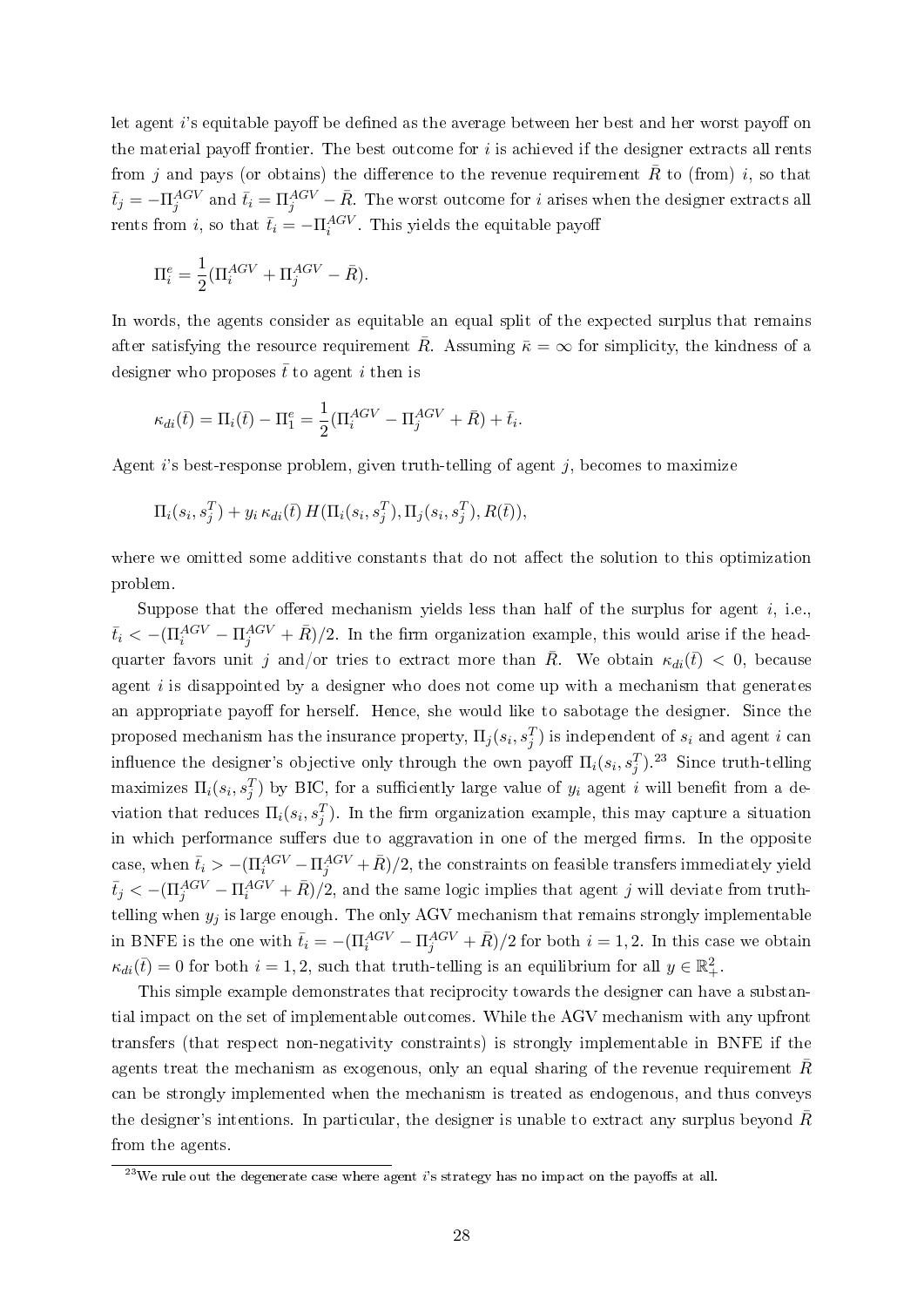## 8 Conclusion

Economists have become increasingly aware of the fact that preferences are often contextdependent. A mechanism designer who creates the rules of a game is thus confronted with the possibility that the game has an impact on behavior beyond the usually considered incentive effects, by influencing preferences through context. The theory of intention-based social preferences is one of the few well-established models that admit context-dependence, which makes it an ideal starting point for the investigation of the problem.

To ensure a broad applicability of our results, our analysis has employed a workhorse model in mechanism design theory, the independent private values model. This model has been used to study a wide range of problems, such as the allocation of indivisible private goods (Myerson, 1981), trade between privately informed parties (Myerson and Satterthwaite, 1983), the dissolution of partnerships (Cramton et al., 1987), the regulation of externalities (Rob, 1989), the provision of pure public goods (Mailath and Postlewaite, 1990), or the provision of excludable public goods (Hellwig, 2003). The virtue of working with a generic version of the independent private values model is that our theorems and propositions cover all these applications.

Our analysis provides a strong foundation for the consideration of social choice functions that are incentive-compatible and have the insurance property. According to Theorem 1, these conditions are sufficient for implementability in the absence of any knowledge about the intensity of intention-based social preferences. Moreover, as we argued in Section 4, this finding is not tied to the model of intention-based preferences but extends to a large class of interdependent preference models. According to Propositions 4 and 5, the requirements of incentive-compatibility and insurance are also necessary for the implementability of a social choice function, whenever there is two-dimensional private information and both selfish and strongly reciprocal agents are possible. Thus, for applications of mechanism design with a concern that not only monetary incentives but also social preferences are a driving force of behavior, our theoretical analysis gives rise to a firm recommendation: Use an incentive-compatible mechanism with the insurance property. This will make sure that the intended outcome is reached and, moreover, under the assumptions of Propositions 4 and 5 there is also no hope of increasing the set of implementable outcomes by a weakening of either requirement.

Whether interdependent preferences are relevant in a given application of mechanism design is ultimately an empirical question that we do not investigate in this paper. However, our emphasis of mechanisms that are robust with respect to interdependent preferences is backed by a recent experimental literature which documents that violations of the insurance property indeed trigger deviations from the intended behavior. Fehr et al. (2015) show that mechanisms for subgame-perfect implementation, which rely crucially on endowing the agents with mutual retaliation opportunities, do not reach the desired outcome. The violation of the insurance property puts at risk the promise of these mechanisms to solve all problems that arise from nonveriability of information. Bartling and Netzer (2015) compare a conventional second-price auction, which does not have the insurance property, to its counterpart with the insurance property. The latter is obtained by applying our Proposition 2. The second-price auction gives rise to signicant overbidding, while overbidding disappears in the strongly implementable mechanism with the insurance property. They attribute this finding to the robustness of the latter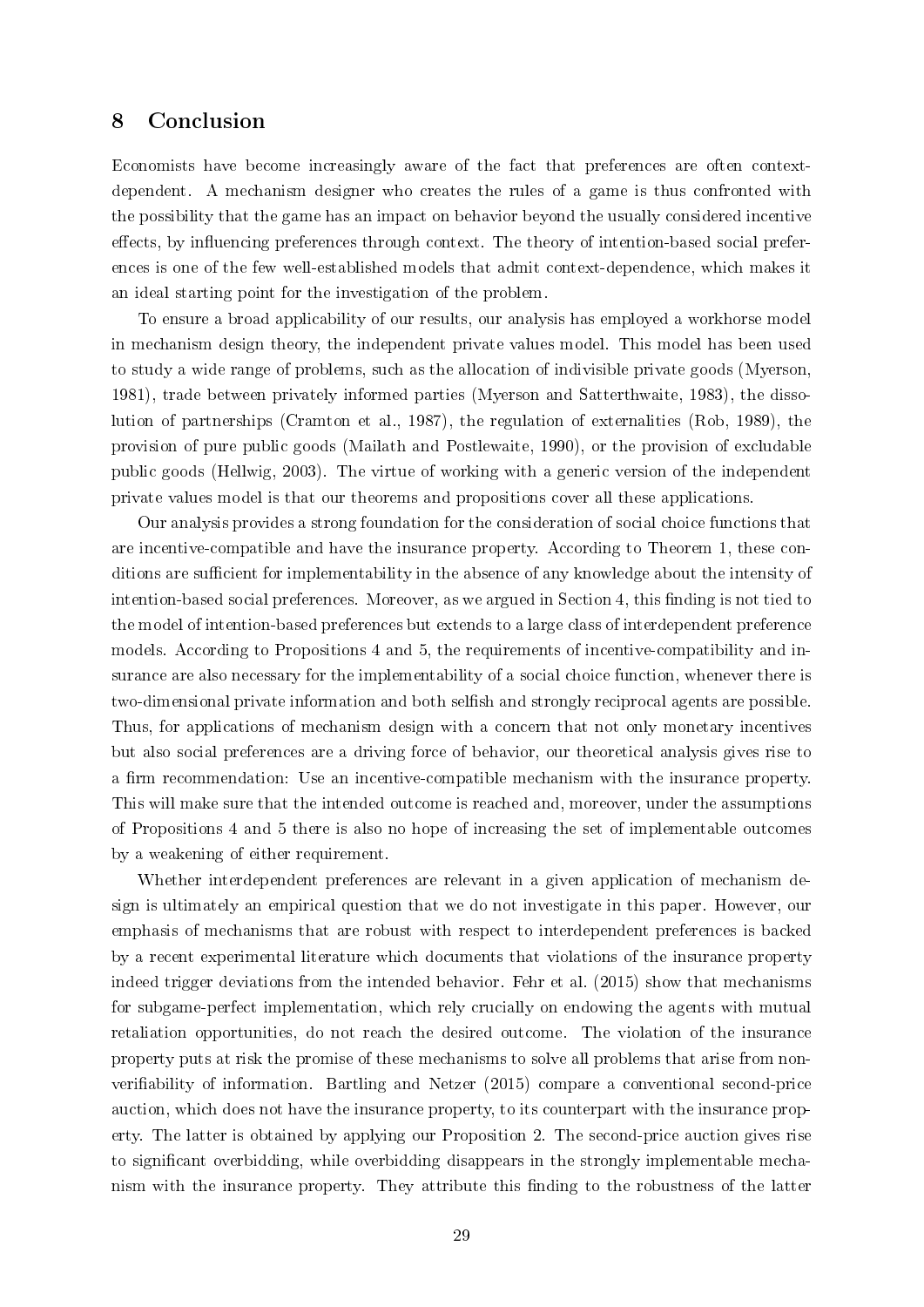mechanism to spiteful preferences. Bierbrauer et al. (2015) study a bilateral trade problem and a problem of redistributive income taxation. They compare ex post incentive-compatible social choice functions (Bergemann and Morris, 2005) with and without the insurance property. Again, they find significant deviations from truthful behavior only in situations where the insurance property is violated.

Our analysis also alerts the applied mechanism designer to the fact that different outcomeequivalent mechanisms can and should be compared according to the attitudes that they induce among the agents. Unused or rarely used actions are one tool for engineering good attitudes. As we argued in Section 5, these actions may take the form of loopholes in incomplete contracts or of veto rights in real-world mechanisms.

Finally, our analysis raises a couple of questions for future research. First, the focus on normal form mechanisms is typically justified by the argument that any equilibrium in an extensive form mechanism remains an equilibrium in the corresponding normal form, so that moving from normal to extensive form mechanisms can only reduce the set of implementable social choice functions. It is unclear whether this is also true with intention-based social preferences. It is also unclear which social choice functions can be implemented as a unique fairness equilibrium outcome of some extensive form mechanism. A major obstacle to answering these questions is the lack of a general theory of intentions for extensive form games with incomplete information.

## References

- Aldashev, G., Kirchsteiger, G., and Sebald, A. (2015). Assignment procedure biases in randomized policy experiments. Economic Journal, in press.
- Alger, I. and Renault, R. (2006). Screening ethics when honest agents care about fairness. International Economic Review, 47:59-85.
- Andreoni, J., Brown, P., and Vesterlund, L. (2002). What makes an allocation fair? some experimental evidence. Games and Economic Behavior, 40:1-24.
- Antler, Y. (2015). Two-sided matching with endogenous preferences. American Economic Journal: Microeconomics,  $7:241-258$ .
- Arrow, K. (1979). The property rights doctrine and demand revelation under incomplete information. In Boskin, M. J., editor, Economics and Human Welfare. Academic Press, New York.
- Baliga, S. and Sjöström, T. (2011). Mechanism design: Recent developments. In Blume, L. and Durlauf, S., editors, The New Palgrave Dictionary of Economics.
- Bartling, B. (2011). Relative performance or team evaluation? Optimal contracts for otherregarding agents. Journal of Economic Behavior and Organization, 79:183-193.
- Bartling, B. and Netzer, N. (2015). An externality-robust auction: Theory and experimental evidence. Mimeo.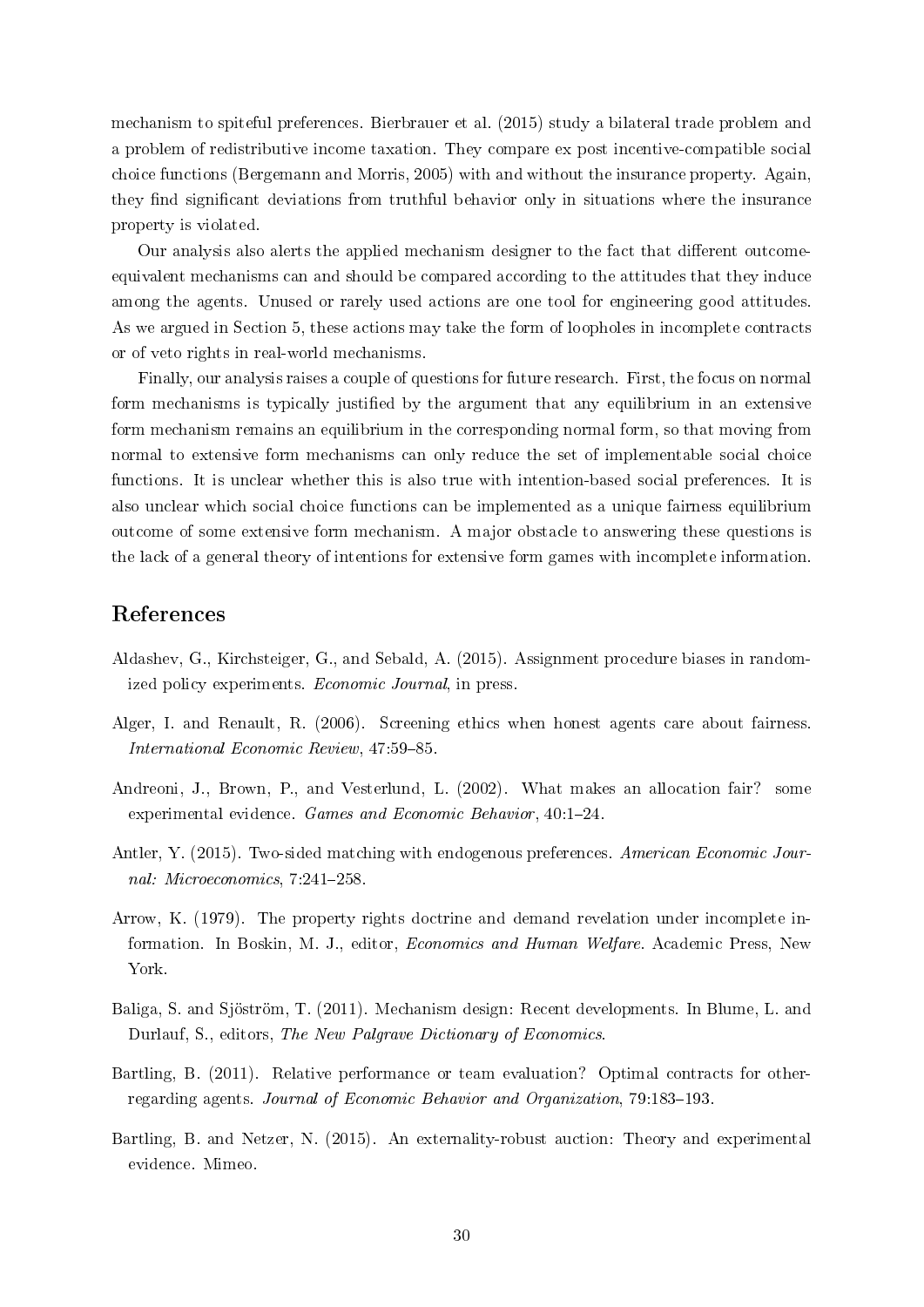- Bassi, M., Pagnozzi, M., and Piccolo, S. (2014). Optimal contracting with altruism and reciprocity. Research in Economics,  $68:27-38$ .
- Battigalli, P. and Dufwenberg, M. (2009). Dynamic psychological games. Journal of Economic Theory, 144:1-35.
- Benjamin, D. (2014). Distributional preferences, reciprocity-like behavior, and efficiency in bilateral exchange. American Economic Journal: Microeconomics, 7:70-98.
- Bergemann, D. and Morris, S. (2005). Robust mechanism design. *Econometrica*, 73:1771–1813.
- Bierbrauer, F., Ockenfels, A., Rückert, D., and Pollak, A. (2015). Robust mechanism design and social preferences. Mimeo.
- Bodoh-Creed, A. (2012). Ambiguous beliefs and mechanism design. Games and Economic Behavior, 75:518-537.
- Bolton, G. and Ockenfels, A. (2000). Erc: A theory of equity, reciprocity, and competition. American Economic Review, 90:166-193.
- Bose, S., Ozdenoren, E., and Pape, A. (2006). Optimal auctions with ambiguity. Theoretical  $Economics, 1:411-438.$
- Bowles, S. and Polanía-Reyes, S. (2012). Economic incentives and social preferences: Substitutes or complements? Journal of Economic Literature, 50:368-425.
- Cabrales, A. and Calvó-Armengol, A. (2008). Interdependent preferences and segregating equilibria. Journal of Economic Theory,  $139:99-113$ .
- Cabrales, A., Calvó-Armengol, A., and Pavoni, N. (2007). Social preferences, skill segregation, and wage dynamics. Review of Economic Studies, 74:1-33.
- Cabrales, A. and Serrano, R. (2011). Implementation in adaptive better-response dynamics: Towards a general theory of bounded rationality in mechanisms. Games and Economic Behavior, 73:360374.
- Caplin, A. and Eliaz, K. (2003). Aids policy and psychology: A mechanism-design approach.  $RAND$  Journal of Economics, 34:631-646.
- Charness, A. and Rabin, M. (2002). Understanding social preferences with simple tests. Quarterly Journal of Economics,  $117:817-869$ .
- Clarke, E. (1971). Multipart pricing of public goods. Public Choice, 11:1733.
- Cox, J., Friedman, D., and Gjerstad, S. (2007). A tractable model of reciprocity and fairness. Games and Economic Behavior, 59:17-45.
- Cramton, P., Gibbons, R., and Klemperer, P. (1987). Dissolving a partnership efficiently. Econo $metrica, 55:615-632.$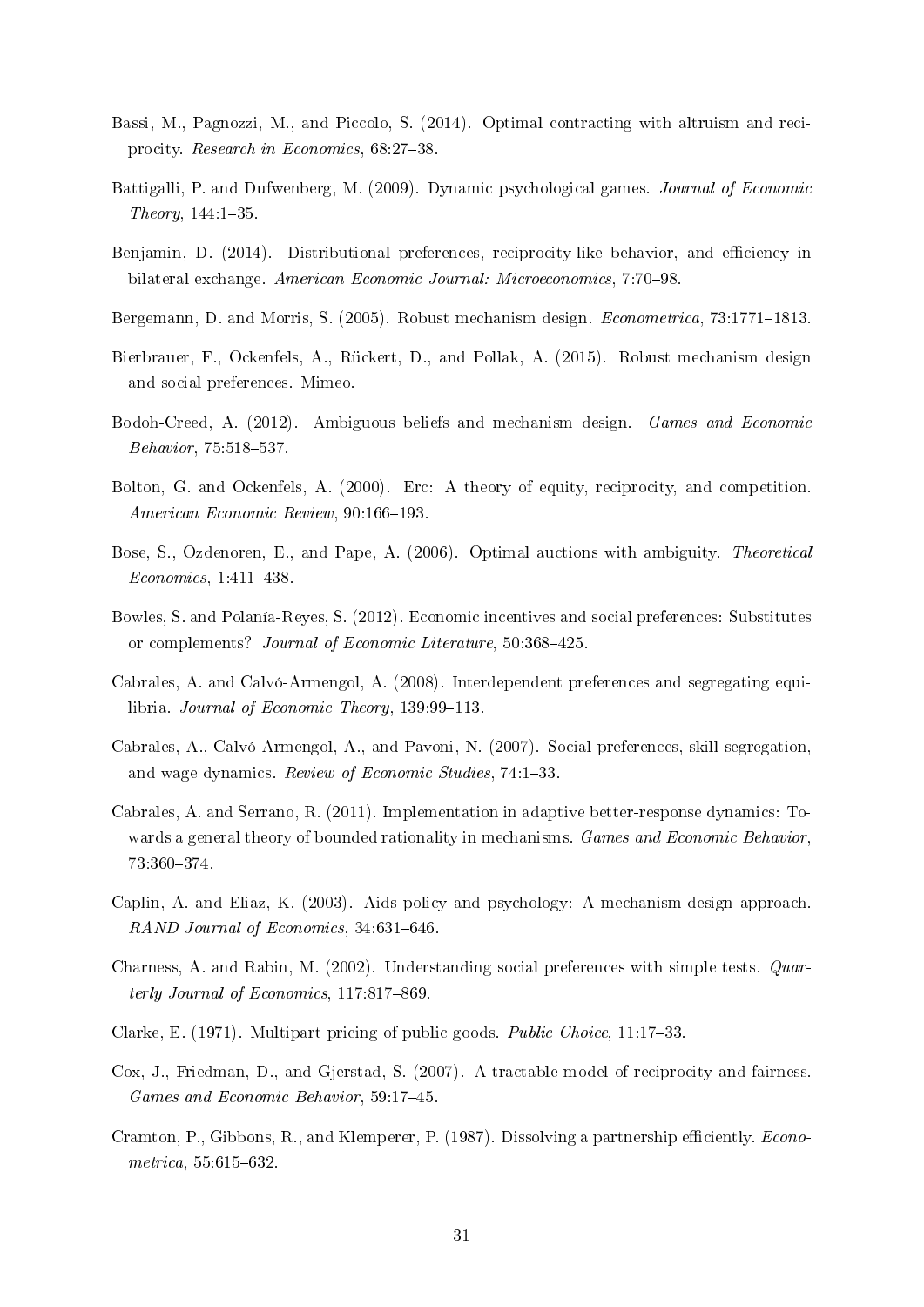- d'Aspremont, C. and Gerard-Varet, L.-A. (1979). Incentives and incomplete information. Journal of Public Economics,  $11:25-45$ .
- de Clippel, G. (2014). Behavioral implementation. American Economic Review, 104:2975-3002.
- De Marco, G. and Immordino, G. (2013). Partnership, reciprocity and team design. Research in Economics,  $67:39-58$ .
- De Marco, G. and Immordino, G. (2014). Reciprocity in the principal multiple agent model. B.E. Journal of Theoretical Economics, 14:139.
- Desiraju, R. and Sappington, D. (2007). Equity and adverse selection. *Journal of Economics* and Mangement Strategy,  $16:285-318$ .
- Dohmen, T., Falk, A., Huffman, D., and Sunde, U. (2009). Homo reciprocans: Survey evidence on behavioral outcomes. Economic Journal, 119:592-612.
- Dufwenberg, M., Heidhues, P., Kirchsteiger, G., Riedel, F., and Sobel, J. (2011). Other-regarding preferences in general equilibrium. Review of Economic Studies, 78:613-639.
- Dufwenberg, M. and Kirchsteiger, G. (2004). A theory of sequential reciprocity. Games and  $Economic Behavior, 47:268-298.$
- Eliaz, K. (2002). Fault tolerant implementation. Review of Economic Studies, 69:589-610.
- Engelmann, D. and Strobel, M. (2004). Inequality aversion, efficiency, and maximin preferences in simple distribution experiments. American Economic Review, 94:857-869.
- Englmaier, F. and Leider, S. (2012). Contractual and organizational structure with reciprocal agents. American Economic Journal: Microeconomics, 4:146-183.
- Englmaier, F. and Wambach, A. (2010). Optimal incentive contracts under inequity aversion. Games and Economic Behavior, 69:312-328.
- Falk, A., Fehr, E., and Fischbacher, U. (2003). On the nature of fair behavior. *Economic Inquiry* 41:2026.
- Falk, A., Fehr, E., and Fischbacher, U. (2008). Testing theories of fairness intentions matter. Games and Economic Behavior,  $62:287-303$ .
- Falk, A. and Fischbacher, U. (2006). A theory of reciprocity. Games and Economic Behavior, 54:293-315.
- Fehr, E. and Falk, A. (2002). Psychological foundations of incentives. European Economic  $Review, 46:687-724.$
- Fehr, E., Gächter, S., and Kirchsteiger, G. (1997). Reciprocity as a contract enforcement device: Experimental evidence.  $Econometrica$ ,  $65:833-860$ .
- Fehr, E., Powell, M., and Wilkening, T. (2015). Behavioral limitations of subgame-perfect implementation. Mimeo.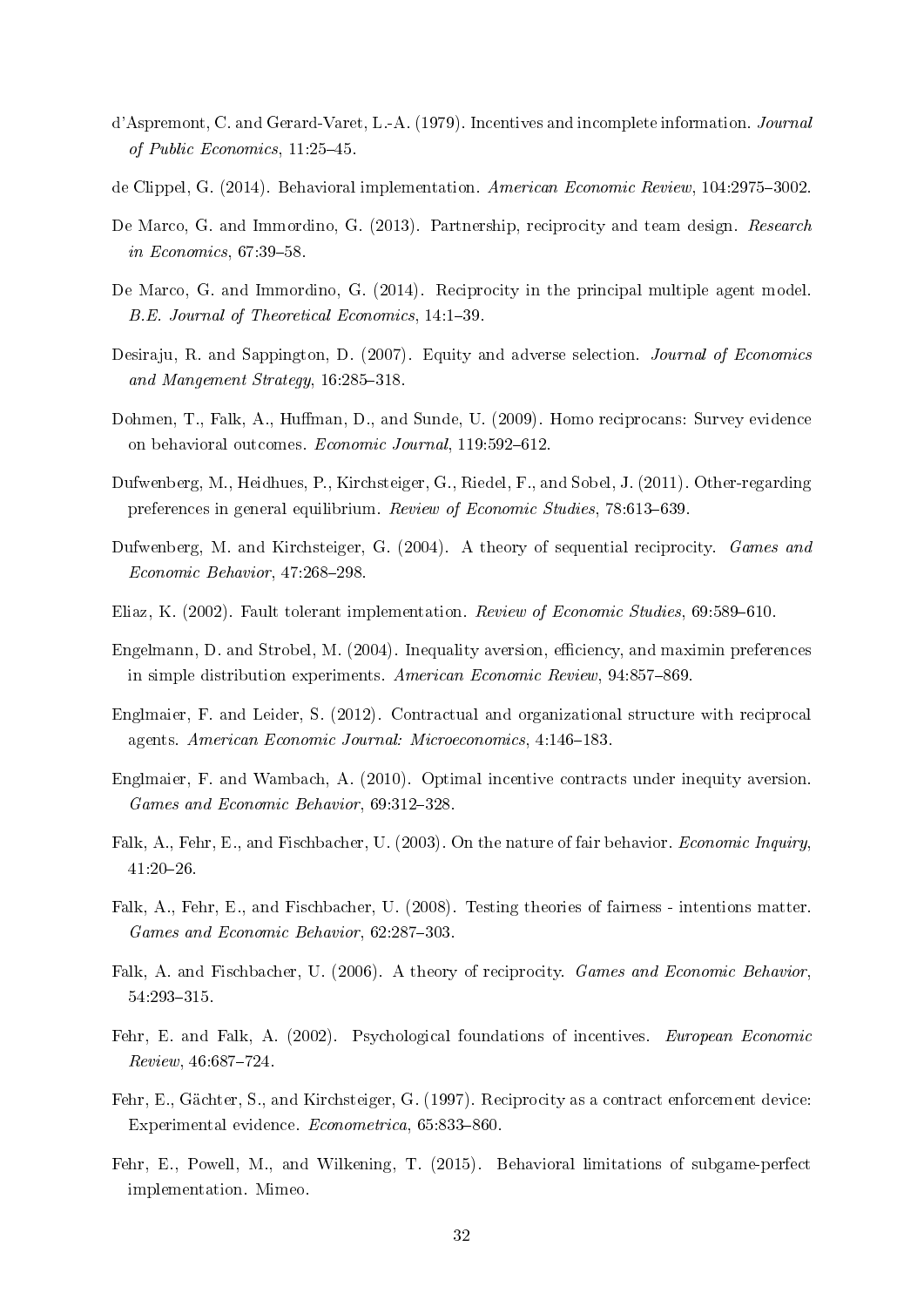- Fehr, E. and Schmidt, K. (1999). A theory of fairness, competition, and cooperation. Quarterly Journal of Economics,  $114:817-868$ .
- Frey, B., Benz, M., and Stutzer, A. (2004). Introducing procedural utility: Not only what, but also how matters. Journal of Institutional and Theoretical Economics, 160:377-401.
- Gaspart, F. (2003). A general concept of procedural fairness for one-stage implementation. Social Choice and Welfare,  $21:311-322$ .
- Geanakoplos, J., Pearce, D., and Stacchetti, E. (1989). Psychological games and sequential rationality. *Games and Economic Behavior*, 1:60–79.
- Glazer, A. and Rubinstein, A. (1998). Motives and implementation: On the design of mechanisms to elicit opinions. Journal of Economic Theory, 79:157-173.
- Gradwohl, R. (2014). Privacy in implementation. Mimeo.
- Groves, T.  $(1973)$ . Incentives in teams. *Econometrica*,  $41.617-663$ .
- Güth, W. and Hellwig, M. (1986). The private supply of a public good. *Journal of Economics*. Supplement  $5:121-159$ .
- Hart, O. and Moore, J. (2008). Contracts as reference points. *Quarterly Journal of Economics* 123:148.
- Hellwig, M. (2003). Public-good provision with many participants. Review of Economic Studies. 70:589-614.
- Herold, F. (2010). Contractual incompleteness as a signal of trust. Games and Economic  $Behavior, 68:180-191.$
- Hoppe, E. and Schmitz, P. (2013). Contracting under incomplete information and social preferences: An experimental study. Review of Economic Studies, 80:1516-1544.
- Jehiel, P. and Moldovanu, B. (2006). Allocative and informational externalities in auctions and related mechanisms. In Blundell, R., Newey, W., and Persson, T., editors, *Proceedings of the* 9th World Congress of the Econometric Society.
- Kahneman, D., Wakker, P., and Sarin, R. (1997). Back to Bentham? explorations of experienced utility. Quarterly Journal of Economics,  $112:375-405$ .
- Kosfeld, M. and von Siemens, F. (2011). Competition, cooperation, and corporate culture. RAND Journal of Economics, 42:23-43.
- Kucuksenel, S. (2012). Behavioral mechanism design. Journal of Public Economic Theory, 14:767-789.
- Levine, D. (1998). Modelling altruism and spitefulness in experiments. Review of Economic  $Dynamics, 1:593-622.$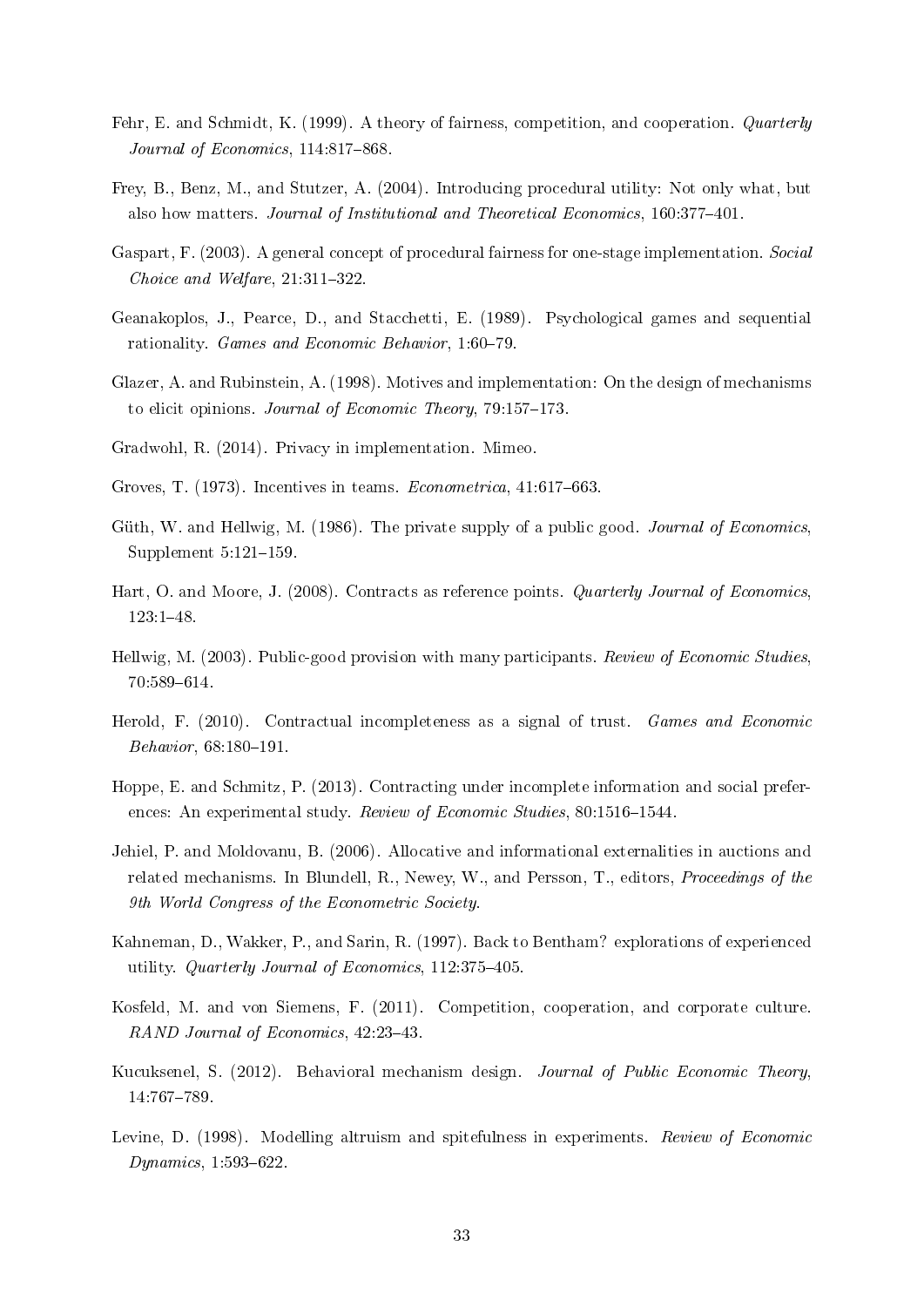- Mailath, G. and Postlewaite, A. (1990). Asymmetric bargaining procedures with many agents. Review of Economic Studies, 57:351-367.
- Mas-Colell, A., Whinston, M., and Greene, J. (1995). Microeconomic Theory. Oxford University Press, USA.
- Maskin, E. and Riley, J. (1984). Optimal auctions with risk averse buyers. *Econometrica*, 52:1473-1518.
- Mathevet, L. (2010). Supermodular mechanism design. *Theoretical Economics*, 5:403-443.
- Mookherjee, D. and Reichelstein, S. (1990). Implemention via augmented revelation mechanisms. Review of Economic Studies, 57:453-475.
- Myerson, R. (1981). Optimal auction design. *Mathematics of Operation Research*, 6:58–73.
- Myerson, R. and Satterthwaite, M. (1983). Efficient mechanisms for bilateral trading. Journal of Economic Theory,  $28:265-281$ .
- Netzer, N. and Schmutzler, A. (2014). Explaining gift-exchange the limits of good intentions. Journal of the European Economic Association,  $12:1586-1616$ .
- Netzer, N. and Volk, A. (2014). Intentions and ex-post implementation. Mimeo.
- Norman, P. (2004). Efficient mechanisms for public goods with use exclusion. Review of Economic Studies,  $71:1163-1188$ .
- Rabin, M. (1993). Incorporating fairness into game theory and economics. American Economic  $Review, 83:1281-1302.$
- Rob, R. (1989). Pollution claim settlements under private information. Journal of Economic  $Theory, 47:307-333.$
- Ruffle, B. J. (1999). Gift giving with emotions. Journal of Economic Behavior and Organization, 39:399420.
- Saran, R. (2011). Menu-dependent preferences and the revelation principle. Journal of Economic  $Theory, 146:1712-1720.$
- Sebald, A. (2010). Attribution and reciprocity. Games and Economic Behavior, 68:339-352.
- Segal, U. and Sobel, J. (2007). Tit for tat: Foundations of preferences for reciprocity in strategic settings. Journal of Economic Theory,  $136:197-216$ .
- Tang, P. and Sandholm, T. (2012). Optimal auctions for spiteful bidders. *Proceedings of the* Twenty-Sixth AAAI Conference on Artificial Intelligence, pages 1457-1463.
- Vickrey, W. (1961). Counterspeculation, auctions, and competitive sealed tenders. Journal of  $Finance, 16:8-37.$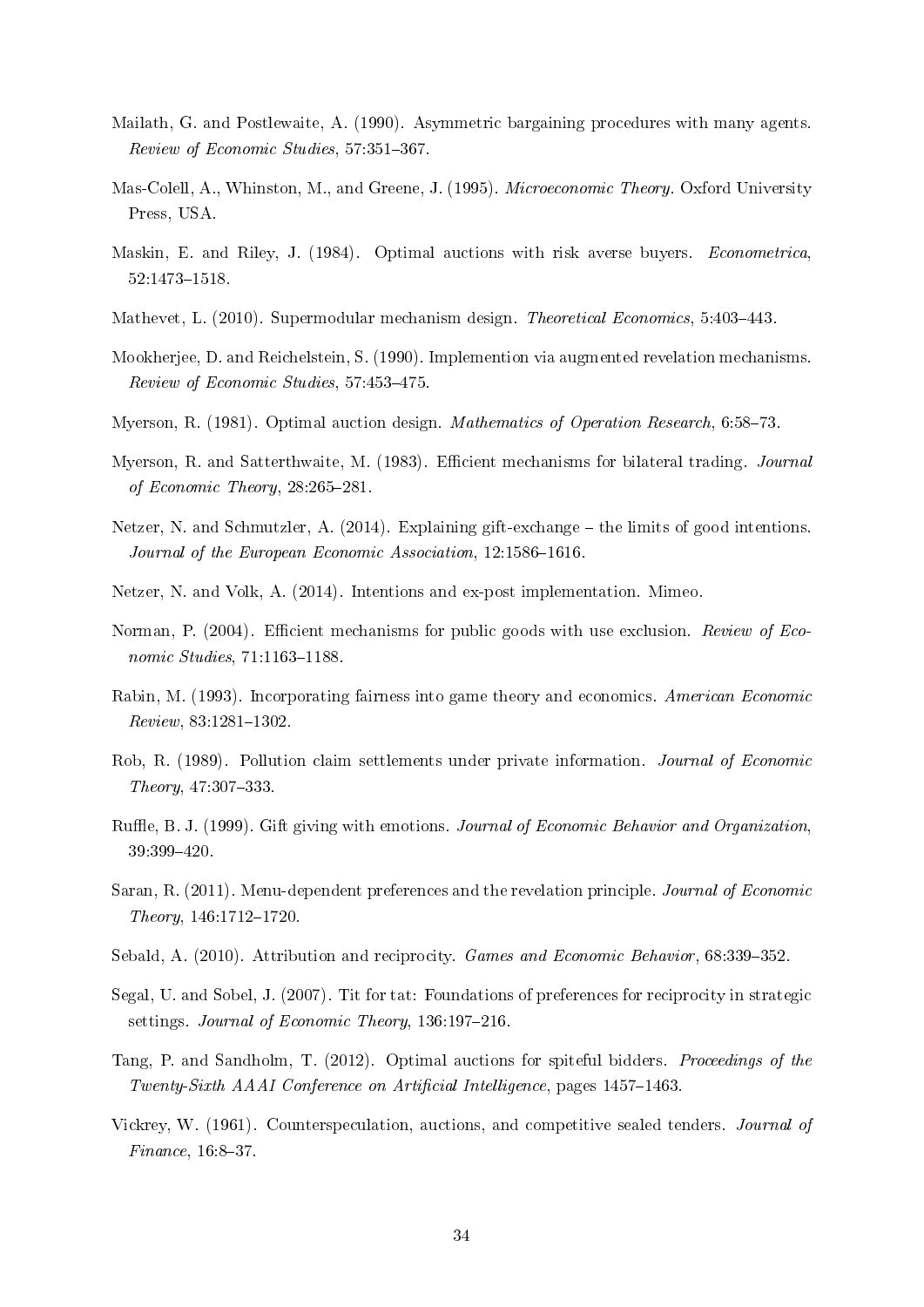- von Siemens, F. (2009). Bargaining under incomplete information, fairness, and the hold-up problem. Journal of Economic Behavior and Organization, 71:486-494.
- von Siemens, F. (2011). Heterogeneous social preferences, screening, and employment contracts. Oxford Economic Papers,  $63:499-522$ .
- von Siemens, F. (2013). Intention-based reciprocity and the hidden costs of control. Journal of Economic Behavior and Organization, 92:55-65.

## A Proofs of General Results

#### A.1 Proof of Theorem 1

Step 1. Consider the direct mechanism for a given SCF f. As a first step, we show that  $\Delta_i = 0$ if and only if  $\Pi_i(s_i^T, s_j') = \Pi_i(s_i^T, s_j'')$  for any two strategies  $s_j', s_j'' \in S_j$  of agent j.

Suppose  $\Pi_i(s_i^T, s_j') = \Pi_i(s_i^T, s_j'')$  for any  $s_j', s_j'' \in S_j$ . We show that this implies  $\Delta_i = 0$ . For arbitrary types  $\theta'_j, \theta''_j \in \Theta_j$ , let  $\bar{s}'_j$  be the strategy to always announce  $\theta'_j$  and  $\bar{s}''_j$  the strategy to always announce  $\theta''_j$ , whatever agent j's true type. Then  $\Pi_i(s_i^T, \bar{s}'_j) = \Pi_i(s_i^T, \bar{s}''_j)$  holds. Equivalently,

$$
\mathbb{E}[v_i(q_i^f(\tilde{\theta}_i,\theta'_j),\tilde{\theta}_i)+t_i^f(\tilde{\theta}_i,\theta'_j)]=\mathbb{E}[v_i(q_i^f(\tilde{\theta}_i,\theta''_j),\tilde{\theta}_i)+t_i^f(\tilde{\theta}_i,\theta''_j)].
$$

Since our choice of  $\theta'_j$ ,  $\theta''_j \in \Theta_j$  was arbitrary, this implies that  $\Delta_i = 0$ .

Now suppose that  $\Delta_i = 0$ . For all strategies  $s_j \in S_j$  and all types  $\theta_j \in \Theta_j$ , define

$$
\Lambda(\theta_j|s_j) = \{ \theta'_j \in \Theta_j \mid s_j(\theta'_j) = \theta_j \}.
$$

For any  $s_j \in S_j$ , observe that

$$
\Pi_i(s_i^T, s_j) = \mathbb{E}[v_i(q_i^f(\tilde{\theta}_i, s_j(\tilde{\theta}_j)), \tilde{\theta}_i) + t_i^f(\tilde{\theta}_i, s_j(\tilde{\theta}_j))]
$$
\n
$$
= \mathbb{E}_j[\mathbb{E}_i[v_i(q_i^f(\tilde{\theta}_i, s_j(\tilde{\theta}_j)), \tilde{\theta}_i) + t_i^f(\tilde{\theta}_i, s_j(\tilde{\theta}_j))]]
$$
\n
$$
= \mathbb{E}_j[\mathbb{E}_i[v_i(q_i^f(\tilde{\theta}_i, \tilde{\theta}_j), \tilde{\theta}_i) + t_i^f(\tilde{\theta}_i, \tilde{\theta}_j)]],
$$

where  $\mathbb{E}_i$  and  $\mathbb{E}_j$  denote the expectations operator with respect to only  $\tilde{\theta}_i$  and  $\tilde{\theta}_j$ , respectively, and  $\hat{\mathbb{E}}_j$  is the expectations operator with respect to  $\tilde{\theta}_j$  based on the modified probability distribution  $\hat{p}_j$  given by

$$
\hat{p}_j(\theta_j) = \sum_{\theta'_j \in \Lambda(\theta_j|s_j)} p_j(\theta'_j)
$$

for all  $\theta_j\in\Theta_j.$  From  $\Delta_i=0$  it follows that there exists a number  $\rho$  so that  $\mathbb{E}_i[v_i(q_i^f])$  $\tilde{f}_i^f(\tilde{\theta}_i,\theta_j),\tilde{\theta}_i) +$  $t_i^f$  $\hat{f}_i^f(\tilde{\theta}_i, \theta_j)] = \rho$  for all  $\theta_j \in \Theta_j$ , and hence  $\Pi_i(s_i^T, s_j) = \hat{\mathbb{E}}_j[\rho] = \rho$ . Since our choice of  $s_j$  was arbitrary, this implies  $\Pi_i(s_i^T, s_j') = \rho = \Pi_i(s_i^T, s_j'')$  for any two  $s_j', s_j'' \in S_j$ .

Step 2. Now assume that f is BIC and satisfies  $\Delta_1 = \Delta_2 = 0$ . Consider the truthful strategy profile  $s^T = (s_1^T, s_2^T)$  in the direct mechanism, and suppose all first- and second-order beliefs are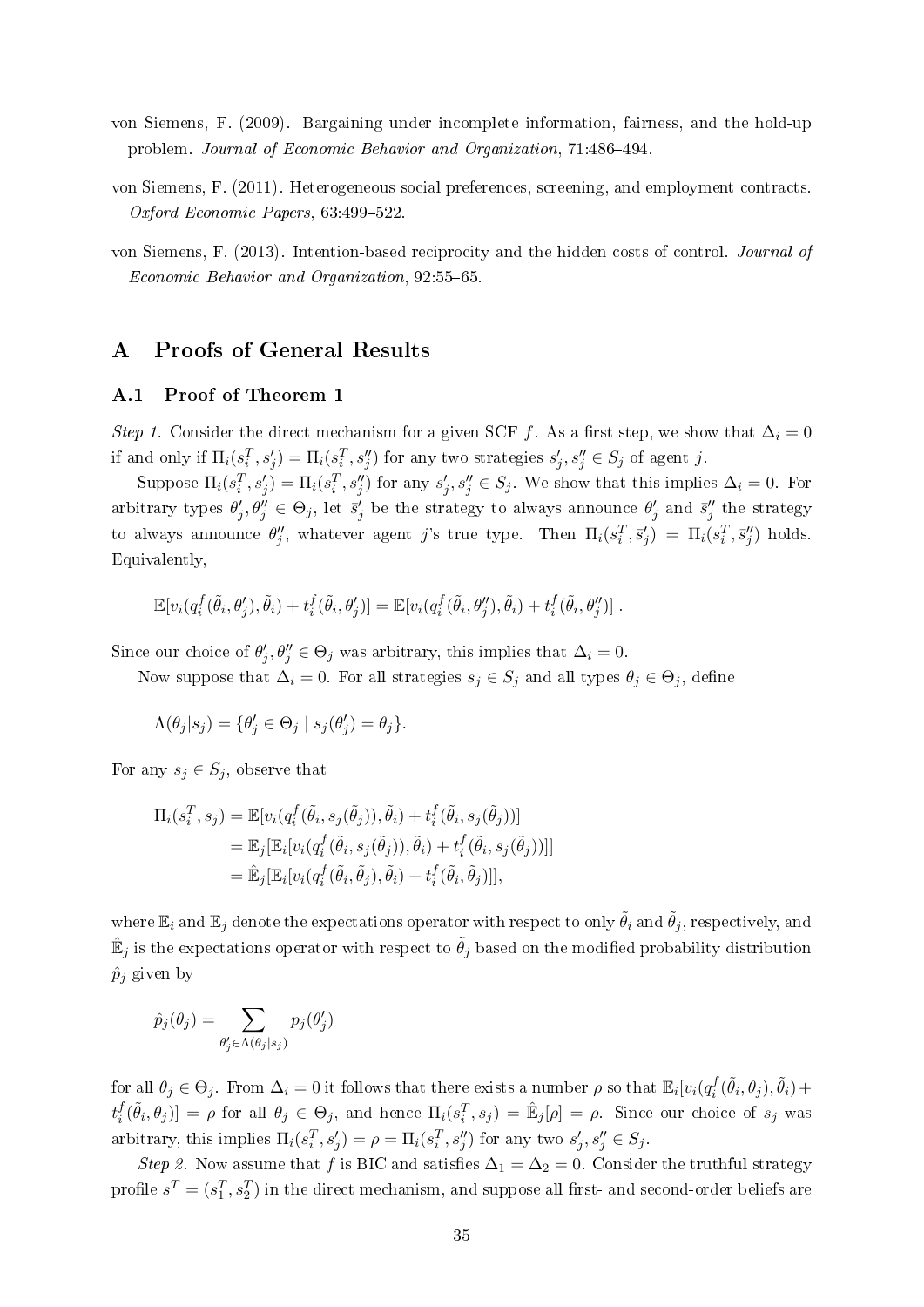correct. For both  $i = 1, 2$  we then obtain  $\Pi_i^e(s_j^b) = \Pi_i^e(s_i^T) = \Pi_i(s^T)$  according to step 1, which implies that  $\kappa_j(s_i^b, s_i^{bb}) = \kappa_j(s^T) = 0$ . Hence agent i's problem  $\max_{s_i \in S_i} U_i(s_i, s_i^b, s_i^{bb})$  becomes  $\max_{s_i \in S_i} \Pi_i(s_i, s_j^T)$ . Truth-telling  $s_i^T$  is a solution to this problem by BIC, so  $s^T$  is a BNFE.

#### A.2 Proof of Proposition 1

Consider any AGV f. For both  $i = 1, 2$  and any type realization  $\theta_j \in \Theta_j$  it holds that

$$
\mathbb{E}[v_i(q_i^f(\tilde{\theta}_i, \theta_j), \tilde{\theta}_i) + t_i^f(\tilde{\theta}_i, \theta_j)]
$$
  
= 
$$
\mathbb{E}[v_i(q_i^f(\tilde{\theta}_i, \theta_j), \tilde{\theta}_i)] + \mathbb{E}[\mathbb{E}_j[v_j(q_j^f(\tilde{\theta}_i, \tilde{\theta}_j), \tilde{\theta}_j)]] - \mathbb{E}[v_i(q_i^f(\tilde{\theta}_i, \theta_j), \tilde{\theta}_i)0]
$$
  
= 
$$
\mathbb{E}[v_j(q_j^f(\tilde{\theta}_i, \tilde{\theta}_j), \tilde{\theta}_j)],
$$

which is independent of  $\theta_j$ . Therefore  $\Delta_i = 0$ .

#### A.3 Proof of Proposition 2

Let  $f = (q_1^f)$  $f_1^f, q_2^f$  $\tilde{z}^f_2, t_1^f, t_2^f$ ) be an SCF that is BIC. We construct a new payment rule  $(t_1^{\bar{f}})$  $(\frac{\bar{f}}{1}, t_2^{\bar{f}})$  as follows. For every  $i = 1, 2$  and  $(\theta_i, \theta_j) \in \Theta$ , let

$$
t_i^{\bar{f}}(\theta_i, \theta_j) = \mathbb{E}[v_i(q_i^f(\theta_i, \tilde{\theta}_j), \theta_i) + t_i^f(\theta_i, \tilde{\theta}_j)] - v_i(q_i^f(\theta_i, \theta_j), \theta_i).
$$
\n(8)

We verify that  $\bar{f} = (q_1^{\bar{f}})$  $q_1^{\bar f},q_2^{\bar f}$  $(\frac{\bar{f}}{2}, t_1^{\bar{f}}, t_2^{\bar{f}}), \text{ with } q_i^{\bar{f}} = q_i^f$  $i_i^f$  for both  $i = 1, 2$ , satisfies properties  $(a) - (d)$ . *Property* (*a*). This property is satisfied by construction.

*Property* (b). This property follows after an application of the law of iterated expectations:

$$
\sum_{i=1,2} \mathbb{E}[t_i^{\bar{f}}(\tilde{\theta})] = \sum_{i=1,2} \mathbb{E}[\mathbb{E}_j[v_i(q_i^f(\tilde{\theta}_i, \tilde{\theta}_j), \tilde{\theta}_i) + t_i^f(\tilde{\theta}_i, \tilde{\theta}_j)] - v_i(q_i^f(\tilde{\theta}_i, \tilde{\theta}_j), \tilde{\theta}_i)]
$$
  
\n
$$
= \sum_{i=1,2} \mathbb{E}[v_i(q_i^f(\tilde{\theta}_i, \tilde{\theta}_j), \tilde{\theta}_i) + t_i^f(\tilde{\theta}_i, \tilde{\theta}_j) - v_i(q_i^f(\tilde{\theta}_i, \tilde{\theta}_j), \tilde{\theta}_i)]
$$
  
\n
$$
= \sum_{i=1,2} \mathbb{E}[t_i^f(\tilde{\theta})].
$$

Property (c). This property follows since

$$
\mathbb{E}[v_i(q_i^{\bar{f}}(\theta_i, \tilde{\theta}_j), \theta_i) + t_i^{\bar{f}}(\theta_i, \tilde{\theta}_j)] = \mathbb{E}[v_i(q_i^f(\theta_i, \tilde{\theta}_j), \theta_i) + t_i^{\bar{f}}(\theta_i, \tilde{\theta}_j)]
$$
  
\n
$$
= \mathbb{E}[\mathbb{E}[v_i(q_i^f(\theta_i, \tilde{\theta}_j), \theta_i) + t_i^f(\theta_i, \tilde{\theta}_j)]]
$$
  
\n
$$
= \mathbb{E}[v_i(q_i^f(\theta_i, \tilde{\theta}_j), \theta_i) + t_i^f(\theta_i, \tilde{\theta}_j)].
$$

*Property* (d). We first show that  $\bar{f}$  has the insurance property. From (8) it follows that for any  $(\theta_i, \theta_j) \in \Theta$  we have that

$$
v_i(q_i^{\bar{f}}(\theta_i,\theta_j),\theta_i)+t_i^{\bar{f}}(\theta_i,\theta_j)=\mathbb{E}[v_i(q_i^f(\theta_i,\tilde{\theta}_j),\theta_i)+t_i^f(\theta_i,\tilde{\theta}_j)],
$$

which is independent of  $\theta_i$ . Hence the ex post payoff of any type  $\theta_i$  of agent i does not depend on agent  $i$ 's type, which implies that the insurance property holds. It remains to be shown that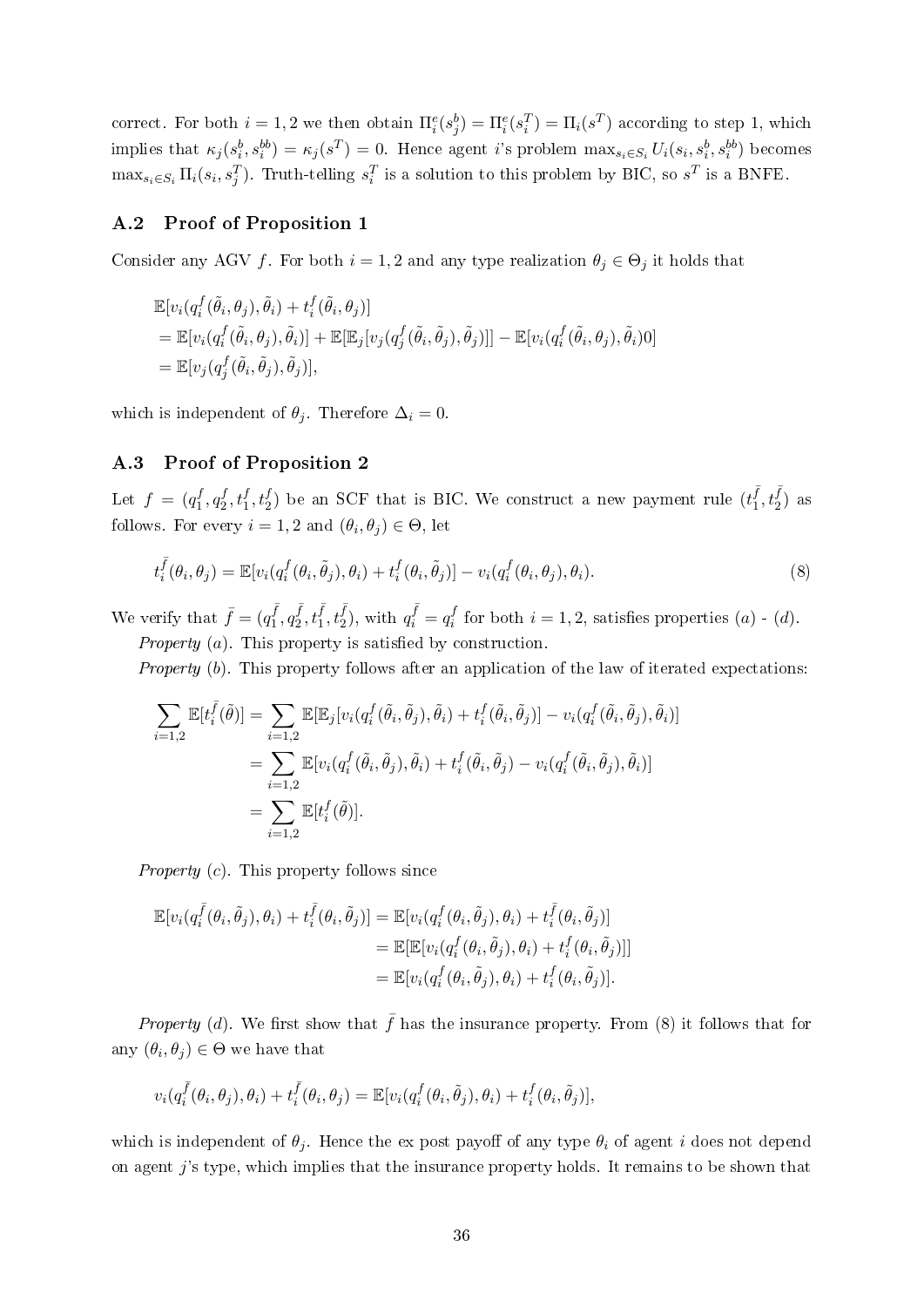$\bar{f}$  is BIC. Since f is BIC, it holds that

$$
\mathbb{E}[v_i(q_i^f(\theta_i,\tilde{\theta}_j),\theta_i)] + \mathbb{E}[t_i^f(\theta_i,\tilde{\theta}_j)] \geq \mathbb{E}[v_i(q_i^f(\hat{\theta}_i,\tilde{\theta}_j),\theta_i)] + \mathbb{E}[t_i^f(\hat{\theta}_i,\tilde{\theta}_j)]
$$

for  $i = 1, 2$  and all  $\theta_i, \hat{\theta}_i \in \Theta_i$ . Since  $q_i^f = q_i^{\bar{f}}$  $i^J$  and

$$
\mathbb{E}[t_i^f(\theta_i, \tilde{\theta}_j)] = \mathbb{E}[v_i(q_i^f(\theta_i, \tilde{\theta}_j), \theta_i) + t_i^f(\theta_i, \tilde{\theta}_j) - v_i(q_i^f(\theta_i, \tilde{\theta}_j), \theta_i)]
$$
  
\n
$$
= \mathbb{E}[\mathbb{E}[v_i(q_i^f(\theta_i, \tilde{\theta}_j), \theta_i) + t_i^f(\theta_i, \tilde{\theta}_j)] - v_i(q_i^f(\theta_i, \tilde{\theta}_j), \theta_i)]
$$
  
\n
$$
= \mathbb{E}[t_i^{\bar{f}}(\theta_i, \tilde{\theta}_j)]
$$

for  $i = 1, 2$  and all  $\theta_i \in \Theta_i$ , this implies

$$
\mathbb{E}[v_i(q_i^{\bar{f}}(\theta_i,\tilde{\theta}_j),\theta_i)] + \mathbb{E}[t_i^{\bar{f}}(\theta_i,\tilde{\theta}_j)] \geq \mathbb{E}[v_i(q_i^{\bar{f}}(\hat{\theta}_i,\tilde{\theta}_j),\theta_i)] + \mathbb{E}[t_i^{\bar{f}}(\hat{\theta}_i,\tilde{\theta}_j)],
$$

for all  $\theta_i, \hat{\theta}_i \in \Theta_i$ , so that  $\bar{f}$  is also BIC.

#### A.4 Proof of Lemma 1

We first state explicitly the property of strategic equivalence of arbitrary and augmented revelation mechanisms. We start from an arbitrary mechanism  $\Phi = (M_1, M_2, g)$  and a strategy profile  $\tilde{s} = (\tilde{s}_1, \tilde{s}_2)$ , interpreted as an equilibrium of some type. We then construct an augmented revelation mechanism  $\Phi'(\Phi, \tilde{s})$  based on  $\Phi$  and  $\tilde{s}$ , with the property that the outcome of  $\Phi'$  under truth-telling is the same as the outcome of  $\Phi$  under  $\tilde{s}$ . We then establish that  $\Phi$  and  $\Phi'$  are strategically equivalent, in the sense that any outcome that can be induced by some action under  $\Phi$  can be induced by some action under  $\Phi'$  and vice versa.

Formally, consider an arbitrary pair  $(\Phi, \tilde{s})$  and let f be the social choice function induced by  $\tilde{s}$  in  $\Phi$ , i.e.,  $f(\theta) = g(\tilde{s}(\theta))$  for all  $\theta \in \Theta$ . We now construct new message sets  $M_i'$  for every agent. Any action from  $M_i$  that is used by  $\tilde{s}_i$  is relabelled according to the type  $\theta_i$  that uses it, and any unused action from  $M_i$  is kept unchanged:  $M'_i = \Theta_i \cup (M_i \setminus \tilde{s}_i(\Theta_i))$ . To define the outcome function  $g'$  of  $\Phi'$ , we first construct for every agent a surjective function  $\eta_i: M'_i \to M_i$ that maps actions from  $M_i'$  back into  $M_i$ :

$$
\eta_i(m'_i) = \begin{cases} \tilde{s}_i(m'_i) & \text{if } m'_i \in \Theta_i, \\ m'_i & \text{if } m'_i \in M_i \setminus \tilde{s}_i(\Theta_i). \end{cases}
$$

For all message profiles  $m' = (m'_1, m'_2)$  we then define

$$
g'(m') = g(\eta_1(m'_1), \eta_2(m'_2)).
$$
\n(9)

In words, announcing a type  $\theta_i \in \Theta_i$  in  $\Phi'$  has the same consequences as choosing the action  $\tilde{s}_i(\theta_i)$  in  $\Phi$ , and choosing an action from  $M_i \backslash \tilde{s}_i(\Theta_i)$  in  $\Phi'$  has the same consequences as choosing that same action in  $\Phi$ . Observe that  $\Phi'$  is in fact an augmented revelation mechanism for f, because  $g'(s^T(\theta)) = g'(\theta) = g(\tilde{s}(\theta)) = f(\theta)$  for all  $\theta \in \Theta$ .

**Lemma 2.** The mechanisms  $\Phi$  and  $\Phi'(\Phi, \tilde{s})$  are strategically equivalent, in the sense that, for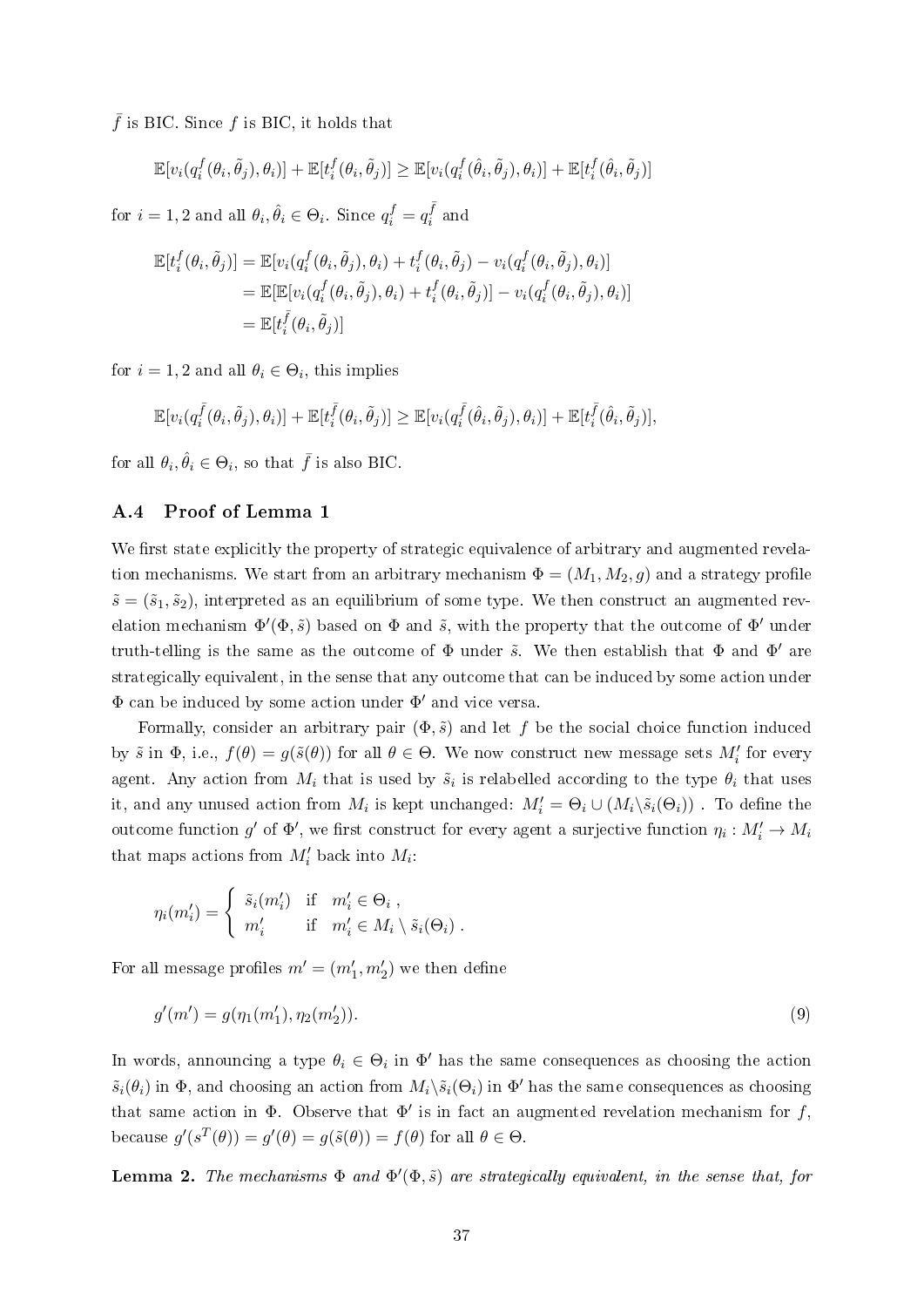$i = 1, 2$  and any  $m_j \in M_j$  and  $m'_j \in M'_j$  with  $m_j = \eta_j(m'_j)$ , it holds that  $G_i(m_j) = G'_i(m'_j)$ , where

$$
G_i(m_j) = \{a \in A \mid \exists m_i \in M_i \text{ so that } g(m_i, m_j) = a\}
$$

and

$$
G'_{i}(m'_{j}) = \{a \in A \mid \exists m'_{i} \in M'_{i} \text{ so that } g'(m'_{i}, m'_{j}) = a\}.
$$

*Proof.* We first show that  $G_i'(m_j') \subseteq G_i(\eta_j(m_j'))$ . Let  $a \in G_i'(m_j')$ , so that there exists  $m_i'$  so that  $g'(m'_i, m'_j) = a$ . By (9), this implies that  $g(\eta_i(m'_i), \eta_j(m'_j)) = a$ , and hence  $a \in G_i(\eta_j(m'_j))$ .

We now show that  $G_i(\eta_j(m'_j)) \subseteq G'_i(m'_j)$ . Let  $a \in G_i(\eta_j(m'_j))$ , so that there exists  $m_i \in M_i$ so that  $g(m_i, \eta_j(m'_j)) = a$ . Since  $\eta_i$  is surjective, there exists  $m'_i$  with  $\eta_i(m'_i) = m_i$ . Then (9) implies that  $g'(m'_i, m'_j) = a$ . Hence,  $a \in G'_i(m'_j)$ .  $\Box$ 

The sets  $G_i(m_j)$  and  $G'_i(m'_j)$  contain all allocations that agent i can induce by varying her message, holding fixed agent  $j$ 's message. According to Lemma 2, these sets are the same in both mechanisms, for any pair of messages with  $m_j = \eta_j(m'_j)$ . This has the following implication: If we start from an arbitrary mechanism  $\Phi$  with BNFE  $s^*$  that implements an SCF f, the above construction yields an augmented revelation mechanism  $\Phi'$  in which truth-telling induces f and is a BNFE as well. This conclusion follows from the observation that unilateral deviations from  $s<sup>T</sup>$  in Φ' can achieve exactly the same outcomes as unilateral deviations from  $s<sup>*</sup>$  in Φ. The equivalence of achievable outcomes implies, in particular, that the kindness terms associated to  $s^*$  and all unilateral deviations in  $\Phi$  are identical to those of  $s^T$  and all corresponding deviations in  $Φ'$ . This proves Lemma 1.

#### A.5 Proof of Theorem 2

We prove the theorem in two steps. First, we augment the direct mechanism for any SCF  $f$ by additional actions and show that the equitable payoffs associated to truth-telling can be increased or decreased to arbitrary values. Second, we use the result of the first step to show that an SCF  $f$  can be implemented in BNFE when the conditions in the theorem are satisfied, i.e., when f is materially Pareto-efficient and  $y_i > 0$  and  $1/y_i \leq \bar{\kappa} - \Delta_i$  holds for both  $i = 1, 2$ .

Step 1. Fix any SCF f and consider a mechanism  $\Phi(\delta)$  for f that is parameterized by  $\delta = (\delta_{11}, \delta_{12}, \delta_{21}, \delta_{22}) \in \mathbb{R}^4$ . The message sets are  $M_i = \Theta_i \times \{0, 1\}$  for both  $i = 1, 2$ , so that a message  $m_i = (m_i^1, m_i^2) \in M_i$  of agent i consists of a type  $m_i^1 \in \Theta_i$  and a number  $m_i^2 \in \{0, 1\}$ . The outcome function  $g = (q_1^g)$  $^{g}_{1}, q^{g}_{2}$  $e_2^g, t_1^g, t_2^g$  of  $\Phi(\delta)$  is defined by

$$
q_i^g(m) = q_i^f(m_1^1, m_2^1)
$$

and

$$
t_i^g(m) = t_i^f(m_1^1, m_2^1) + m_i^2 \delta_{ii} - m_j^2 \delta_{ji}
$$

for both  $i = 1, 2$  and all  $m = (m_1, m_2) \in M_1 \times M_2$ . Parameter  $\delta_{ik}$ , which can be positive or negative, describes the effect that agent  $i = 1, 2$  has on the transfer of agent  $k = 1, 2$ through the second message component. We require  $\delta_{ii} \leq \delta_{ij}$  to ensure that the transfers are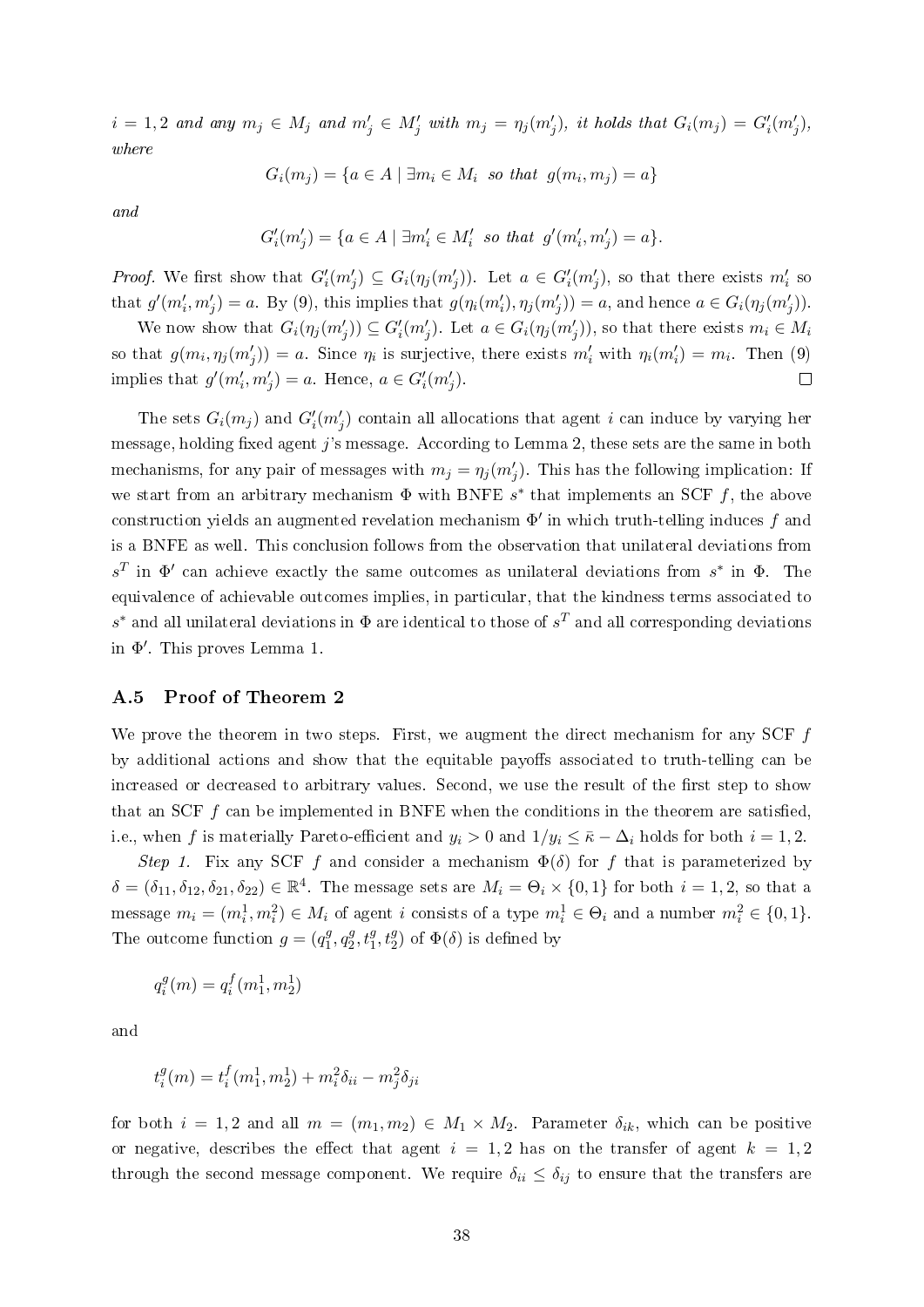always admissible. Mechanism  $\Phi(\delta)$  becomes equivalent to the direct mechanism for f when  $\delta = (0, 0, 0, 0)$ , or  $\delta = 0$  in short, because the second message components are payoff irrelevant in this case. Let  $s_i^T$  be agent i's strategy that announces  $s_i^T(\theta_i) = (\theta_i, 0)$  for all types  $\theta_i \in \Theta_i$ . The outcome of strategy profile  $s^T = (s_1^T, s_2^T)$  is the SCF f, independent of  $\delta$ .

We use the expressions  $\Pi_i(s_i,s_i^b|\delta), E_i(s_i^b|\delta),$  and  $\Pi_i^e(s_j^b|\delta)$  to denote expected payoffs, efficient strategies, and equitable payoffs in  $\Phi(\delta)$ . We also write  $s_i = (s_i^1, s_i^2) \in S_i$  for strategies, so that  $s_i^1(\theta_i) \in \Theta_i$  and  $s_i^2(\theta_i) \in \{0,1\}$  are the two message components announced by type  $\theta_i$  under strategy  $s_i$ . Let

$$
x_i(s_i) = \mathbb{E}[s_i^2(\tilde{\theta}_i)]
$$

be the probability with which a strategy  $s_i$  announces  $m_i^2 = 1$ , for both  $i = 1, 2$ . Then we obtain

$$
\Pi_i(s_i, s_i^b | \delta) = \Pi_i(s_i, s_i^b | 0) + x_i(s_i) \delta_{ii} - x_j(s_i^b) \delta_{ji}.
$$
\n(10)

**Lemma 3.** If  $sgn \delta_{jj} = sgn \delta_{ji}$ , then

$$
\max_{s_j \in E_j(s_i^T|\delta)} \Pi_i(s_i^T, s_j|\delta) = \max_{s_j \in E_j(s_i^T|0)} \Pi_i(s_i^T, s_j|0) - \min\{\delta_{ji}, 0\}
$$
\n(11)

and

$$
\min_{s_j \in E_j(s_i^T|\delta)} \Pi_i(s_i^T, s_j|\delta) = \min_{s_j \in E_j(s_i^T|0)} \Pi_i(s_i^T, s_j|0) - \max\{\delta_{ji}, 0\}.
$$
\n(12)

*Proof.* We first claim that  $E_j(s_i^T|\delta) \subseteq E_j(s_i^T|0)$  holds. If  $s_j \notin E_j(s_i^T|0)$ , then there exists a strategy  $\hat{s}_i$  such that

$$
\Pi_i(s_i^T, \hat{s}_j|0) \ge \Pi_i(s_i^T, s_j|0),
$$
  

$$
\Pi_j(s_i^T, \hat{s}_j|0) \ge \Pi_j(s_i^T, s_j|0),
$$

with at least one inequality being strict. Now consider strategy  $\tilde{s}_j$  constructed by

$$
\tilde{s}_j^1(\theta_j) = \hat{s}_j^1(\theta_j)
$$
 and  $\tilde{s}_j^2(\theta_j) = s_j^2(\theta_j)$ 

for all  $\theta_j \in \Theta_j$ . Using (10) and the above inequalities, we obtain

$$
\Pi_i(s_i^T, \tilde{s}_j|\delta) = \Pi_i(s_i^T, \tilde{s}_j|0) - x_j(\tilde{s}_j)\delta_{ji}
$$
  
\n
$$
= \Pi_i(s_i^T, \hat{s}_j|0) - x_j(s_j)\delta_{ji}
$$
  
\n
$$
\geq \Pi_i(s_i^T, s_j|0) - x_j(s_j)\delta_{ji}
$$
  
\n
$$
= \Pi_i(s_i^T, s_j|\delta),
$$

and analogously for agent j (with at least one strict inequality). Hence  $s_j \notin E_j(s_i^T | \delta)$ , which establishes the claim.

We now go through the three possible cases in which sgn  $\delta_{ij} = \text{sgn } \delta_{ji}$  holds (given  $\delta_{ij} \leq \delta_{ji}$ ). Case (a):  $\delta_{jj} = \delta_{ji} = 0$ . The statement in the lemma follows immediately in this case.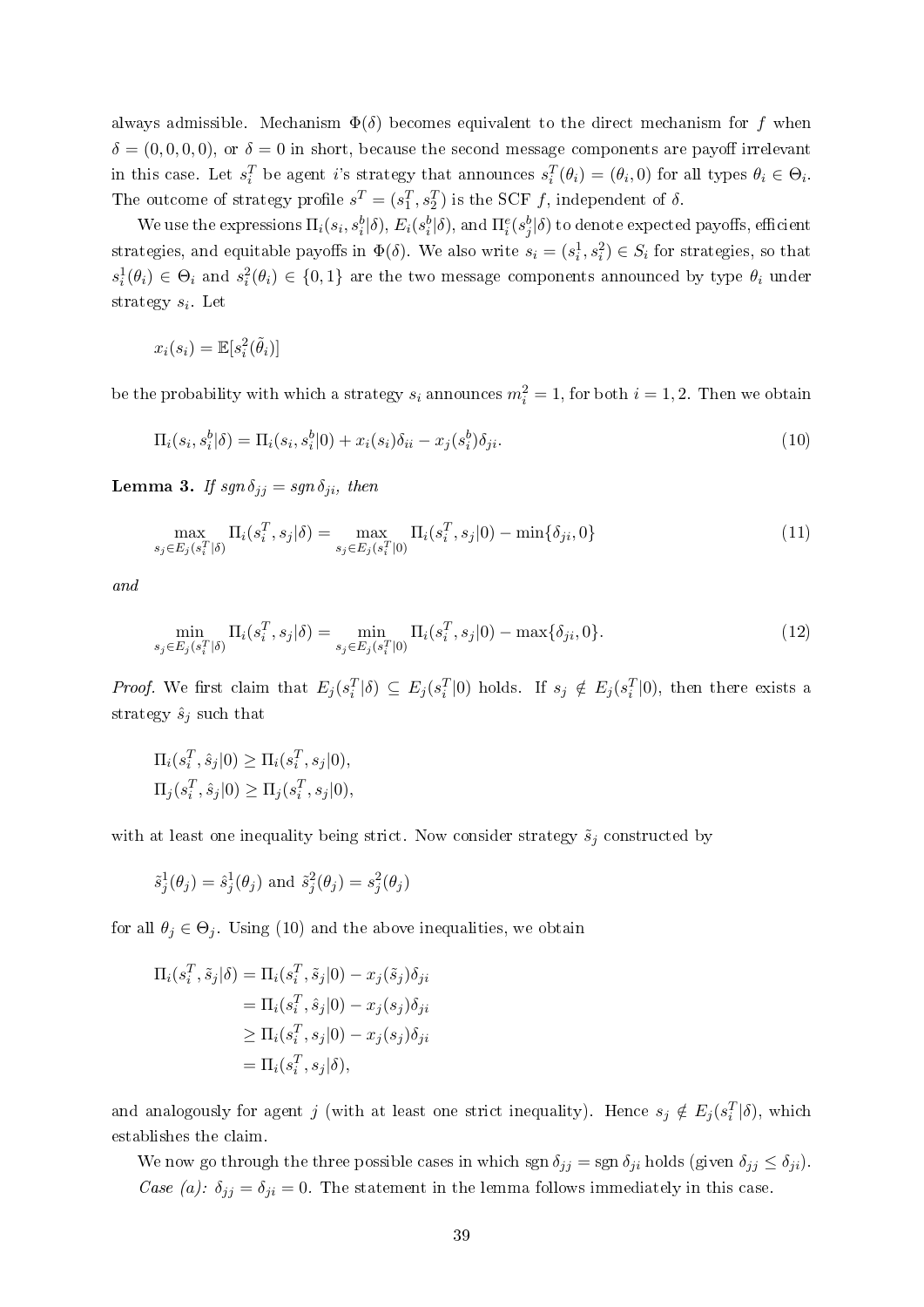Case (b):  $0 < \delta_{jj} \leq \delta_{ji}$ . Observe that  $E_j(s_i^T|\delta)$  and  $E_j(s_i^T|0)$  can be replaced by  $S_j$  in the maximization problems in  $(11)$ , because at least one of j's strategies that maximize i's expected payoff on the (finite) set  $S_j$  must be Pareto-efficient. Using (10), statement (11) then follows because any strategy  $s_j$  that maximizes  $\Pi_i(s_i^T, s_j | \delta)$  on the set  $S_j$  must clearly satisfy  $x_j(s_j) = 0$ . To establish statement (12), consider a minimizing strategy  $s_j^{min} \in \argmin_{s_j \in E_j(s_i^T|0)} \Pi_i(s_i^T,s_j|0)$ that satisfies  $x_j(s_j^{min}) = 1$ , which exists because  $m_j^2$  is payoff irrelevant in  $\Phi(0)$ . We claim that  $s_j^{min} \in E_j(s_i^T|\delta)$ , which then implies, again using (10), that

$$
\min_{s_j \in E_j(s_i^T | \delta)} \Pi_i(s_i^T, s_j | \delta) \le \Pi_i(s_i^T, s_j^{min} | \delta) = \Pi_i(s_i^T, s_j^{min} | 0) - \delta_{ji},\tag{13}
$$

and hence a weak inequality version of (12). To establish the claim, suppose to the contrary that there exists  $s'_j \in E_j(s_i^T | \delta)$  such that

$$
\Pi_i(s_i^T, s_j'|\delta) \ge \Pi_i(s_i^T, s_j^{min}|\delta),
$$
  

$$
\Pi_j(s_i^T, s_j'|\delta) \ge \Pi_j(s_i^T, s_j^{min}|\delta),
$$

with a least one inequality being strict. Assuming  $s'_j \in E_j(s_i^T | \delta)$  is w.l.o.g. because  $S_j$  is finite, so that at least one strategy that Pareto-dominates  $s_j^{min}$  must itself be Pareto-efficient. Using (10), these inequalities can be rearranged to

$$
\Pi_i(s_i^T, s_j'|0) + [1 - x_j(s_j')] \delta_{ji} \ge \Pi_i(s_i^T, s_j^{min}|0),
$$
  
\n
$$
\Pi_j(s_i^T, s_j'|0) - [1 - x_j(s_j')] \delta_{jj} \ge \Pi_j(s_i^T, s_j^{min}|0).
$$

If  $x_j(s'_j) = 1$  this contradicts  $s_j^{min} \in E_j(s_i^T | 0)$ . Hence  $x_j(s'_j) < 1$  must hold, which implies

$$
\Pi_i(s_i^T, s_j'|0) < \Pi_i(s_i^T, s_j^{min}|0),
$$
\n
$$
\Pi_j(s_i^T, s_j'|0) > \Pi_j(s_i^T, s_j^{min}|0),
$$

where the first inequality follows from the second one due to  $s_j^{min} \in E_j(s_i^T|0)$ . But now we must have  $s'_j \notin E_j(s_i^T|0)$ , as otherwise  $s_j^{min}$  would not minimize i's payoff on  $E_j(s_i^T|0)$ . This contradicts  $s'_j \in E_j(s_i^T | \delta)$  because  $E_j(s_i^T | \delta) \subseteq E_j(s_i^T | 0)$ , and hence establishes the claim. The opposite weak inequality of (13) follows from

$$
\min_{s_j \in E_j(s_i^T|\delta)} \Pi_i(s_i^T, s_j|\delta) \ge \min_{s_j \in E_j(s_i^T|0)} \Pi_i(s_i^T, s_j|\delta)
$$
\n
$$
= \min_{s_j \in E_j(s_i^T|0)} \left[ \Pi_i(s_i^T, s_j|0) - x_j(s_j)\delta_{ji} \right]
$$
\n
$$
\ge \min_{s_j \in E_j(s_i^T|0)} \left[ \Pi_i(s_i^T, s_j|0) \right] - \delta_{ji}
$$
\n
$$
= \Pi_i(s_i^T, s_j^{min}|0) - \delta_{ji},
$$

where the first inequality is again due to  $E_j(s_i^T|\delta) \subseteq E_j(s_i^T|0)$ .

Case (c):  $\delta_{jj} \leq \delta_{ji} < 0$ . Statement (11) again follows after replacing  $E_j(s_i^T|\delta)$  and  $E_j(s_i^T|0)$ by  $S_j$ , observing that any  $s_j$  that maximizes  $\Pi_i(s_i^T, s_j | \delta)$  on  $S_j$  must satisfy  $x_j(s_j) = 1$ . To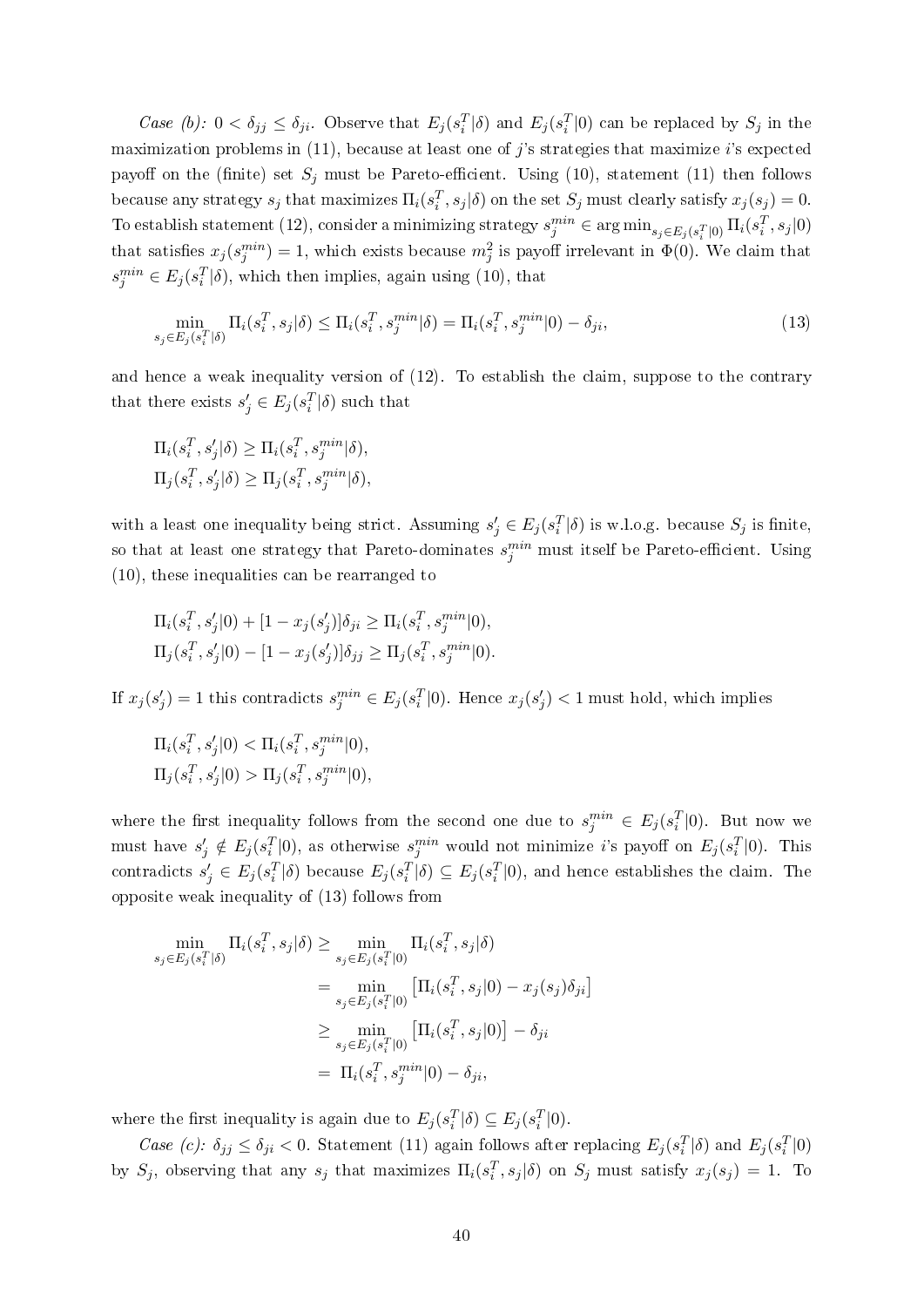establish statement (12), consider a strategy  $s_j^{min} \in \arg\min_{s_j \in E_j(s_i^T|0)} \Pi_i(s_i^T, s_j|0)$  that satisfies  $x_j(s_j^{min}) = 0$ . We claim that  $s_j^{min} \in E_j(s_i^T | \delta)$ , which implies the weak inequality

$$
\min_{s_j \in E_j(s_i^T|\delta)} \Pi_i(s_i^T, s_j|\delta) \le \Pi_i(s_i^T, s_j^{min}|\delta) = \Pi_i(s_i^T, s_j^{min}|0). \tag{14}
$$

Suppose to the contrary that there exists  $s'_j \in E_j(s_i^T|\delta)$  such that

$$
\Pi_i(s_i^T, s_j'|\delta) \ge \Pi_i(s_i^T, s_j^{min}|\delta),
$$
  

$$
\Pi_j(s_i^T, s_j'|\delta) \ge \Pi_j(s_i^T, s_j^{min}|\delta),
$$

with a least one inequality being strict, which can be rearranged to

$$
\Pi_i(s_i^T, s_j'|0) - x_j(s_j')\delta_{ji} \ge \Pi_i(s_i^T, s_j^{min}|0),
$$
  

$$
\Pi_j(s_i^T, s_j'|0) + x_j(s_j')\delta_{jj} \ge \Pi_j(s_i^T, s_j^{min}|0).
$$

If  $x_j(s'_j) = 0$  this contradicts  $s_j^{min} \in E_j(s_i^T | 0)$ . Hence  $x_j(s'_j) > 0$  must hold, which implies

$$
\Pi_i(s_i^T, s_j'|0) < \Pi_i(s_i^T, s_j^{min}|0),
$$
\n
$$
\Pi_j(s_i^T, s_j'|0) > \Pi_j(s_i^T, s_j^{min}|0),
$$

where the first inequality follows from the second one due to  $s_j^{min} \in E_j(s_i^T|0)$ . Now we obtain the same contradiction as for case  $(b)$  above. The opposite weak inequality of  $(14)$  follows from

$$
\min_{s_j \in E_j(s_i^T | \delta)} \Pi_i(s_i^T, s_j | \delta) \ge \min_{s_j \in E_j(s_i^T | 0)} \Pi_i(s_i^T, s_j | \delta)
$$
\n
$$
= \min_{s_j \in E_j(s_i^T | 0)} \left[ \Pi_i(s_i^T, s_j | 0) - x_j(s_j) \delta_{ji} \right]
$$
\n
$$
\ge \min_{s_j \in E_j(s_i^T | 0)} \left[ \Pi_i(s_i^T, s_j | 0) \right]
$$
\n
$$
= \Pi_i(s_i^T, s_j^{min} | 0).
$$

This completes the proof of the lemma.

The following statement is an immediate corollary of Lemma 3.

Corollary 1. If  $sgn \delta_{jj} = sgn \delta_{ji}$ , then  $\Pi_i^e(s_i^T|\delta) = \Pi_i^e(s_i^T|0) - \delta_{ji}/2$ .

Step 2. Fix a materially Pareto-efficient SCF f and assume  $y_i > 0$  and  $1/y_i \leq \bar{\kappa} - \Delta_i$  for both  $i = 1, 2$ . Consider the BNFE candidate  $s^T$  in mechanism  $\Phi(\delta^*)$ , where  $\delta^*$  is given by

$$
\delta_{ii}^* = \delta_{ij}^* = 2\left[\frac{1}{y_j} - \Pi_j(s^T|0) + \Pi_j^e(s_j^T|0)\right]
$$
\n(15)

for both  $i = 1, 2$ . Agent is correct belief about j's kindness is then given by

$$
\kappa_j(s^T|\delta^*) = h(\Pi_i(s^T|\delta^*) - \Pi_i^e(s_i^T|\delta^*))
$$
  
= 
$$
h(\Pi_i(s^T|0) - \Pi_i^e(s_i^T|\delta^*))
$$

 $\Box$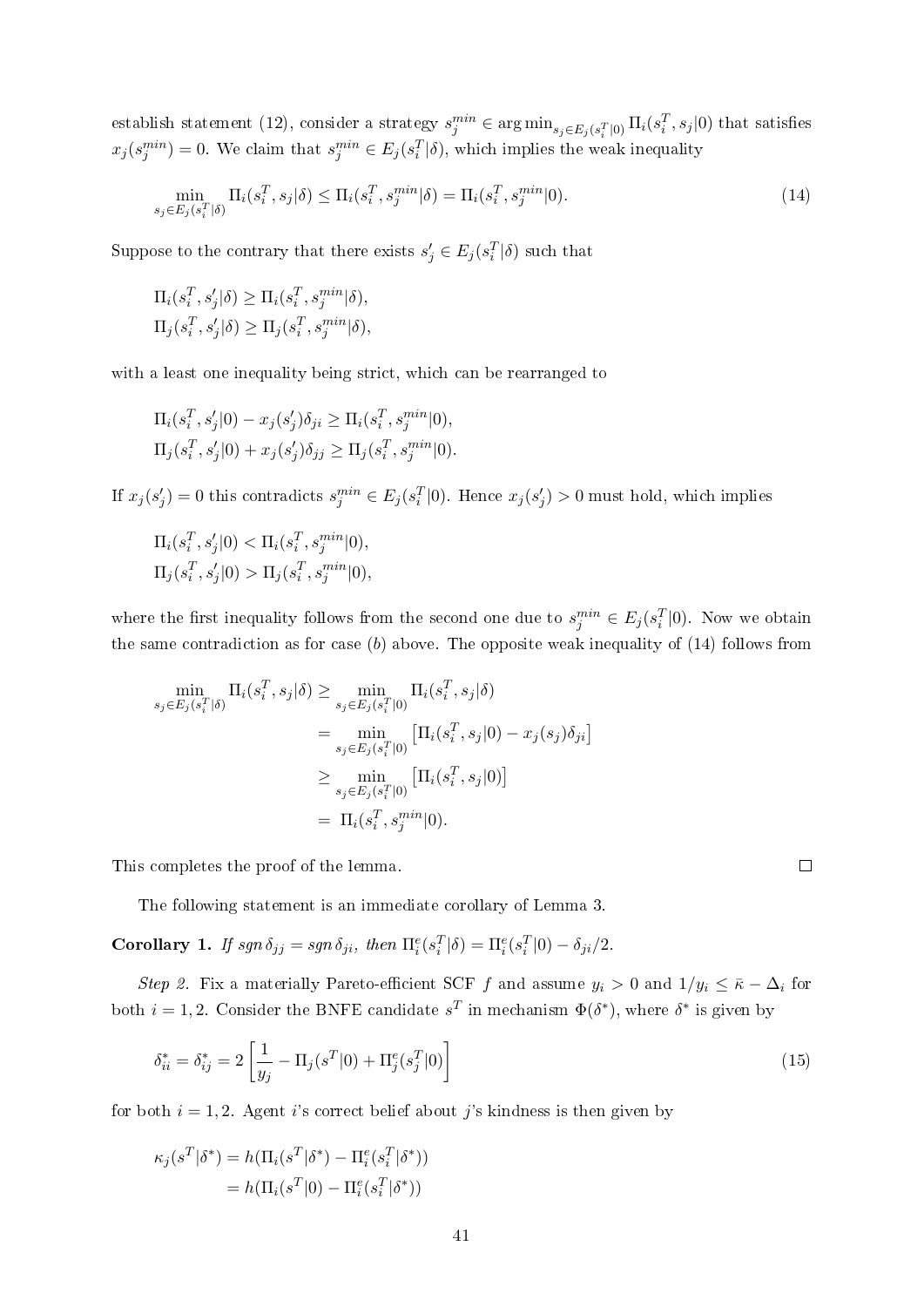$$
= h(\Pi_i(s^T|0) - \Pi_i^e(s_i^T|0) + \delta_{ji}^*/2)
$$
  
=  $h(1/y_i)$   
=  $1/y_i$ ,

where the third equality follows from Corollary 1 and the last equality holds due to  $1/y_i \leq \bar{\kappa}$ . In the equilibrium candidate, agent  $i = 1, 2$  therefore chooses  $s_i$  so as to maximize

$$
\Pi_i(s_i, s_j^T | \delta^*) + h(\Pi_j(s_i, s_j^T | \delta^*) - \Pi_j^e(s_j^T | \delta^*)).
$$

For  $s_i = s_i^T$ , this term becomes  $\Pi_i(s_i^T, s_j^T | \delta^*) + \Pi_j(s_i^T, s_j^T | \delta^*) - \Pi_j^e(s_j^T | \delta^*)$ , because  $\Pi_j(s_i^T, s_j^T | \delta^*) - \Pi_j^e(s_j^T | \delta^*)$  $\Pi_j^e(s_j^T|\delta^*) = 1/y_j \leq \bar{\kappa}$  by our construction. To exclude that there are any profitable deviations from  $s_i^T$ , we can restrict attention to conditionally efficient strategies  $s_i' \in E_i(s_j^T|\delta^*)$ . We consider three possible cases.

Case (a). A strategy  $s_i' \in E_i(s_j^T | \delta^*)$  with  $-\bar{\kappa} \leq \Pi_j(s_i', s_j^T | \delta^*) - \Pi_j^e(s_j^T | \delta^*) \leq \bar{\kappa}$  cannot be protable, because in that case

$$
\Pi_i(s'_i, s^T_j | \delta^*) + h(\Pi_j(s'_i, s^T_j | \delta^*) - \Pi^e_j(s^T_j | \delta^*)) = \Pi_i(s'_i, s^T_j | \delta^*) + \Pi_j(s'_i, s^T_j | \delta^*) - \Pi^e_j(s^T_j | \delta^*)
$$
  
\n
$$
\leq \Pi_i(s^T_i, s^T_j | \delta^*) + \Pi_j(s^T_i, s^T_j | \delta^*) - \Pi^e_j(s^T_j | \delta^*),
$$

where the inequality follows from material Pareto-efficiency of  $f$  (and  $\delta_{ii}^* = \delta_{ij}^*$ ).

Case (b). A strategy  $s_i' \in E_i(s_j^T | \delta^*)$  with  $\bar{\kappa} < \Pi_j(s_i', s_j^T | \delta^*) - \Pi_j^e(s_j^T | \delta^*)$  cannot be profitable, because in that case

$$
\Pi_i(s'_i, s^T_j | \delta^*) + h(\Pi_j(s'_i, s^T_j | \delta^*) - \Pi_j^e(s^T_j | \delta^*)) = \Pi_i(s'_i, s^T_j | \delta^*) + \bar{\kappa}
$$
  

$$
< \Pi_i(s'_i, s^T_j | \delta^*) + \Pi_j(s'_i, s^T_j | \delta^*) - \Pi_j^e(s^T_j | \delta^*)
$$
  

$$
\leq \Pi_i(s^T_i, s^T_j | \delta^*) + \Pi_j(s^T_i, s^T_j | \delta^*) - \Pi_j^e(s^T_j | \delta^*).
$$

Case (c). We finally show that a strategy  $s_i' \in E_i(s_j^T | \delta^*)$  with  $\Pi_j(s_i', s_j^T | \delta^*) - \Pi_j^e(s_j^T | \delta^*) < -\bar{\kappa}$ does not exist. By contradiction, if such a strategy existed, then

$$
\min_{s_i \in E_i(s_j^T | \delta^*)} \Pi_j(s_i, s_j^T | \delta^*) - \Pi_j^e(s_j^T | \delta^*) < -\bar{\kappa}
$$

would have to hold as well. Using the definition of  $\Pi_j^e(s_j^T|\delta^*)$ , this can be rearranged to

$$
\frac{1}{2}\left[\max_{s_i\in E_i(s_j^T|\delta^*)}\Pi_j(s_i,s_j^T|\delta^*)-\min_{s_i\in E_i(s_j^T|\delta^*)}\Pi_j(s_i,s_j^T|\delta^*)\right]>\bar{\kappa},
$$

and, using Lemma 3, can be rewritten as

$$
\frac{1}{2} \left[ \max_{s_i \in E_i(s_j^T|0)} \Pi_j(s_i, s_j^T|0) - \min_{s_i \in E_i(s_j^T|0)} \Pi_j(s_i, s_j^T|0) \right] + \frac{1}{2} |\delta_{ij}^*| > \bar{\kappa}.\tag{16}
$$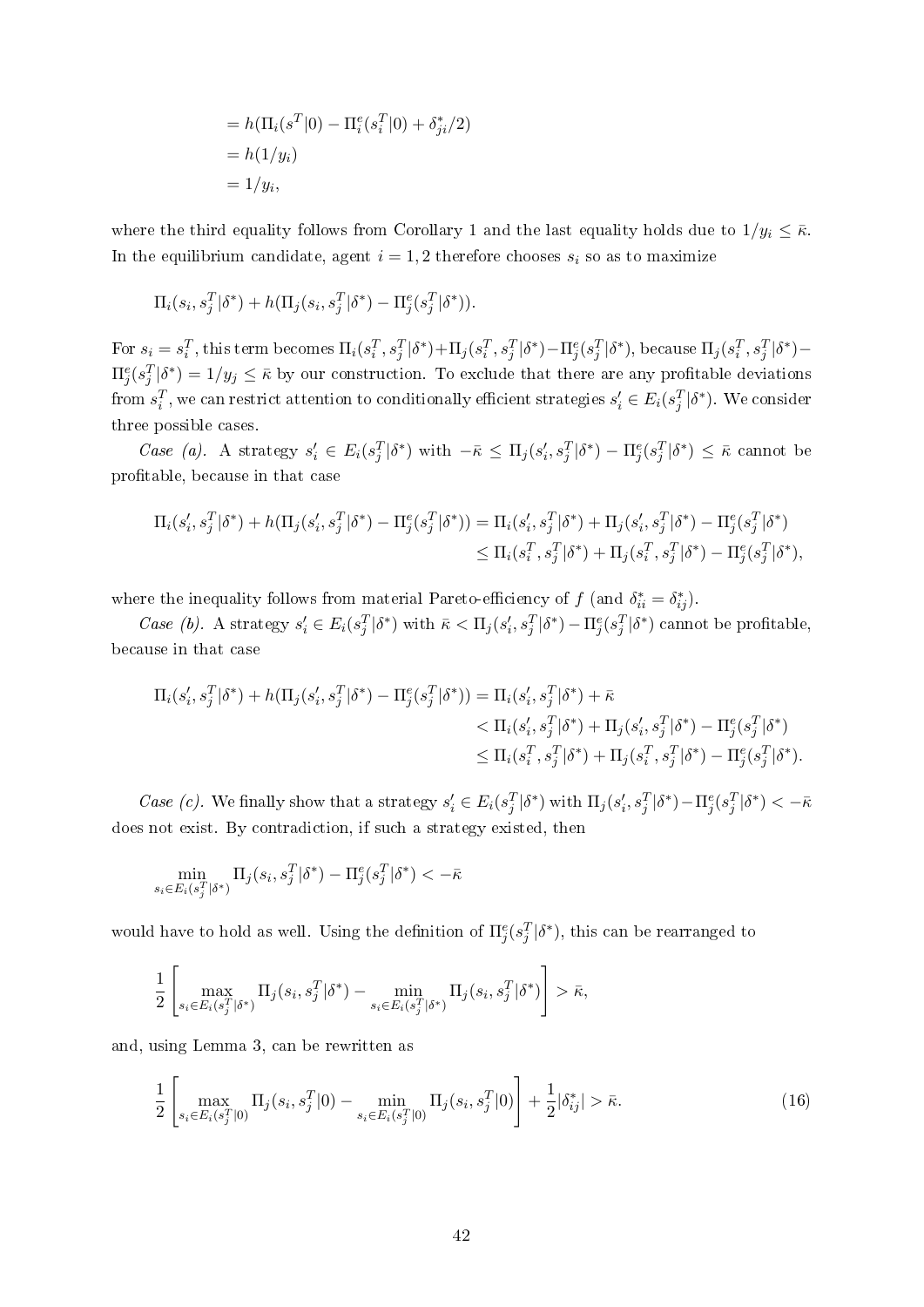If  $\delta_{ij}^* \geq 0$ , using (15) and the definition of  $\Pi_j^e(s_j^T|0)$ , inequality (16) can be rewritten as

$$
\max_{s_i \in E_i(s_j^T|0)} \Pi_j(s_i, s_j^T|0) - \Pi_j(s_i^T, s_j^T|0) + \frac{1}{y_j} > \bar{\kappa}.
$$

Since  $\Delta_j \ge \max_{s_i \in E_i(s_j^T | 0)} \Pi_j(s_i, s_j^T | 0) - \Pi_j(s_i^T, s_j^T | 0)$ , this further implies  $1/y_j > \bar{\kappa} - \Delta_j$  and contradicts  $1/y_j \leq \bar{\kappa} - \Delta_j$ . If  $\delta_{ij}^* < 0$ , using (15) and the definition of  $\Pi_j^e(s_j^T|0)$ , inequality (16) can be rewritten as

$$
\Pi_j(s_i^T, s_j^T | 0) - \min_{s_i \in E_i(s_j^T | 0)} \Pi_j(s_i, s_j^T | 0) - \frac{1}{y_j} > \bar{\kappa}.
$$

Since  $\Delta_j \ge \Pi_j(s_i^T, s_j^T | 0) - \min_{s_i \in E_i(s_j^T | 0)} \Pi_j(s_i, s_j^T | 0)$ , this further implies  $-1/y_j > \bar{\kappa} - \Delta_j$  and, by  $y_j > 0$ , again contradicts  $1/y_j \leq \bar{\kappa} - \Delta_j$ .

#### A.6 Proof of Proposition 3

Let  $\Phi = [M_1, M_2, g]$  be an arbitrary mechanism with a BNFE s that results in an SCF f. We can then construct a mechanism  $\Phi'(\delta)$  based on  $\Phi$  in the same way as we did in the proof of Theorem 2 based on the direct mechanism (see Step 1 in Appendix A.5 for the details). In short,  $\Phi'(\delta)$  has message sets  $M'_i = M_i \times \{0,1\}$ , so any  $m_i = (m_i^1, m_i^2) \in M'_i$  consists of a message  $m_i^1 \in M_i$  from  $\Phi$  and a number  $m_i^2 \in \{0,1\}$ . The outcome function  $g'$  of  $\Phi'(\delta)$  is

$$
q_i^{g^{\prime}}(m)=q_i^g(m_1^1,m_2^1)
$$

and

$$
t_i^{g'}(m) = t_i^g(m_1^1, m_2^1) + m_i^2 \delta_{ii} - m_j^2 \delta_{ji}.
$$

Mechanism  $\Phi'(0)$  is equivalent to  $\Phi$ . Observe, however, that  $\Phi$  might already be an augmented revelation mechanism, possibly constructed from a direct mechanism in the exact same manner. We denote by  $s_i^T$  agent *i*'s strategy in  $\Phi'(\delta)$  given by  $s_i^T(\theta_i) = (s_i(\theta_i), 0)$  for all  $\theta_i \in \Theta_i$ . The truthtelling interpretation becomes apparent if  $\Phi$  is a (possibly augmented) revelation mechanism and s is the truth-telling strategy profile in  $\Phi$ . Profile  $s^T = (s_1^T, s_2^T)$  is a BNFE of  $\Phi'(0)$  because s is a BNFE of  $\Phi$ . The outcome of  $s^T$  in  $\Phi'(\delta)$  is SCF f. Proceeding as in the proof of Theorem 2, we obtain

$$
\Pi_i(s_i, s_i^b | \delta) = \Pi_i(s_i, s_i^b | 0) + x_i(s_i)\delta_{ii} - x_j(s_i^b)\delta_{ji}
$$
\n(17)

and

$$
\Pi_i^e(s_i^T|\delta) = \Pi_i^e(s_i^T|0) - \delta_{ji}/2\tag{18}
$$

for both  $i = 1, 2$ , provided that  $\text{sgn }\delta_{jj} = \text{sgn }\delta_{ji}$ .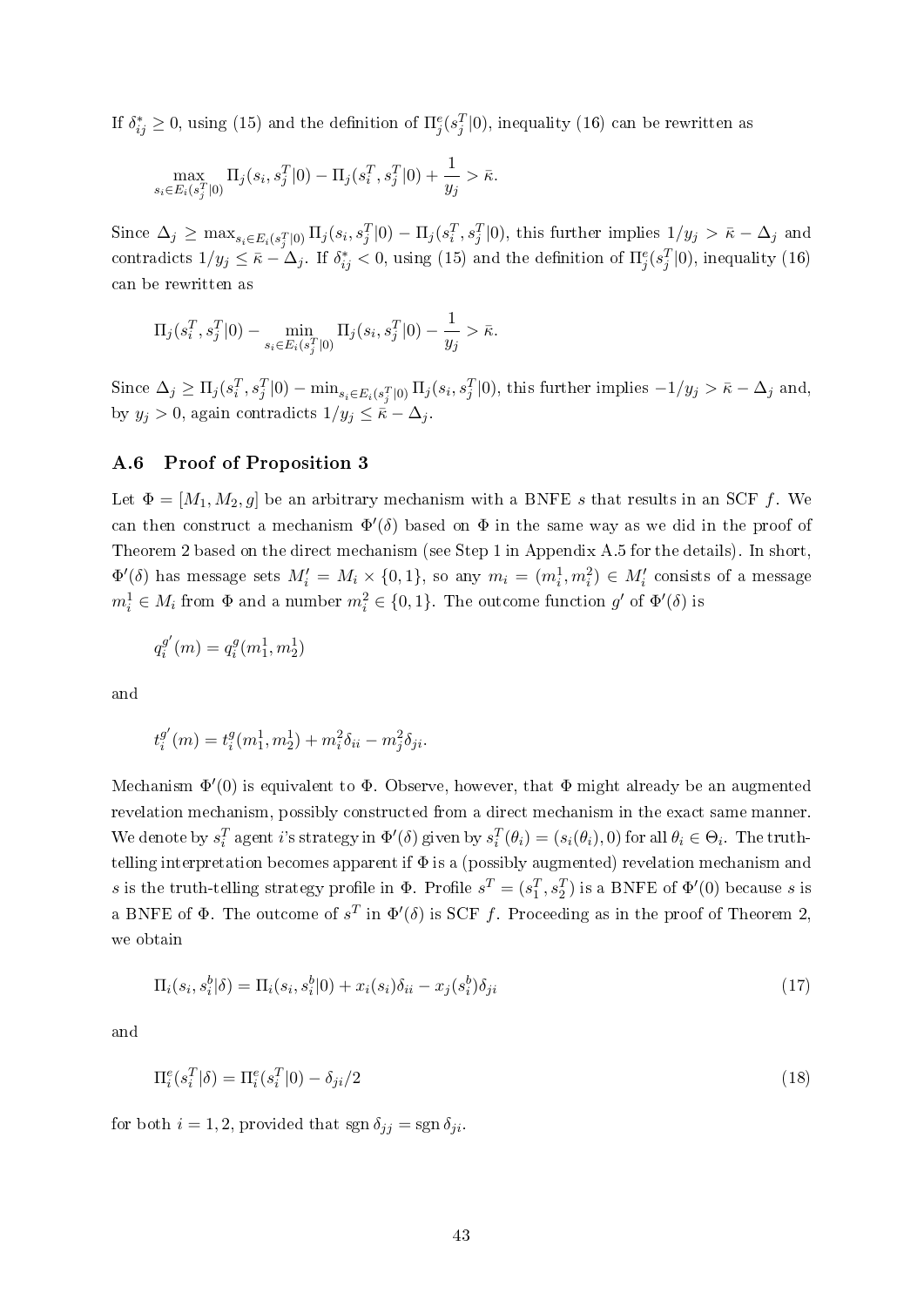From now on suppose, for both  $i = 1, 2$ , that

$$
0 \le \Pi_i(s^T|0) - \Pi_i^e(s_i^T|0) < \bar{\kappa},\tag{19}
$$

which will be verified later, and let

$$
\delta_{ij}^* = 2\left(\bar{\kappa} - \Pi_j(s^T|0) + \Pi_j^e(s_j^T|0)\right),\tag{20}
$$

such that  $0 < \delta_{ij}^* \leq 2\bar{\kappa}$ . Let  $\delta_{ii}^*$  by any value that satisfies  $0 < \delta_{ii}^* \leq \delta_{ij}^*$ , and consider the BNFE candidate  $s^T$  in  $\Phi'(\delta^*)$ . Agent *i*'s correct belief about *j*'s kindness is then

$$
\kappa_j(s^T|\delta^*) = h(\Pi_i(s^T|\delta^*) - \Pi_i^e(s_i^T|\delta^*)) = h(\Pi_i(s^T|0) - \Pi_i^e(s_i^T|0) + \delta_{ji}^*/2) = \bar{\kappa},
$$

where (17), (18) and (20) have been used. Agent i therefore chooses  $s_i$  so as to maximize

$$
\Pi_i(s_i,s_j^T|\delta^*)+y_i\,\bar\kappa\,h(\Pi_j(s_i,s_j^T|\delta^*)-\Pi_j^e(s_j^T|\delta^*)).
$$

Based on (17) and (18) this can be rewritten as

$$
\Pi_i(s_i, s_j^T | 0) + x_i(s_i) \delta_{ii}^* + y_i \bar{\kappa} h(\Pi_j(s_i, s_j^T | 0) - x_i(s_i) \delta_{ij}^* - \Pi_j^e(s_j^T | 0) + \delta_{ij}^*/2). \tag{21}
$$

We now show that, for the two different cases in the proposition and appropriate choices of  $\Phi$ and s, strategy  $s_i = s_i^T$  maximizes (21) and thus  $s^T$  is a BNFE of  $\Phi'(\delta^*)$  that implements f with mutual kindness of  $\bar{\kappa}$ .

Case (a). Suppose f is BIC and satisfies  $\Delta_1 = \Delta_2 = 0$ . Let  $\Phi$  from above be the direct mechanism and s the truth-telling strategy profile, which is a BNFE of  $\Phi$  as shown in the proof of Theorem 1. Also,  $\Pi_i(s^T|0) - \Pi_i^e(s_i^T|0) = 0$  holds, which verifies (19) and implies  $\delta_{ij}^* = 2\bar{\kappa}$ , for both  $i = 1, 2$ . Then (21) can be further simplified to

$$
\Pi_i(s_i, s_j^T | 0) + x_i(s_i) \delta_{ii}^* + y_i \bar{\kappa} (\bar{\kappa} - x_i(s_i) 2\bar{\kappa}), \tag{22}
$$

because  $\Pi_j(s_i,s_j^T|0) = \Pi_j^e(s_j^T|0)$  for all  $s_i \in S_i$  due to  $\Delta_j = 0$  as shown in the proof of Theorem 1, and the bounding function h can be omitted because  $x_i(s_i) \in [0,1]$ . The first term in (22) is maximized by  $s_i = s_i^T$  since f is BIC. The remainder of (22) is non-increasing in  $x_i(s_i)$  whenever

$$
\delta_{ii}^* \le 2y_i \bar{\kappa}^2. \tag{23}
$$

Strategy  $s_i = s_i^T$ , for which  $x_i(s_i^T) = 0$ , therefore maximizes (22) whenever  $\delta_{ii}^*$  is chosen to also satisfy (23). Off-equilibrium budget balance  $\delta_{ii}^* = \delta_{ij}^* = 2\bar{\kappa}$  is possible if and only if  $\bar{\kappa} \ge 1/y_i$ .

Case (b). Suppose f is materially Pareto-efficient and  $y \in Y^f$ . Let  $\Phi$  from above be the augmented revelation mechanism constructed in the proof of Theorem 2 and s the truth-telling strategy profile, which is a BNFE of  $\Phi$  as shown in the proof of Theorem 2 (to avoid confusion observe that  $\delta$  now describes the additional redistribution in the twice augmented mechanism  $\Phi'(\delta)$ , not the redistribution already possible in the once augmented mechanism  $\Phi$ ). Also,  $\Pi_i(s^T|0) - \Pi_i^e(s_i^T|0) = 1/y_i$  holds. From  $y \in Y^f$  it follows that  $1/y_i \leq \bar{\kappa}$ . Assume that in fact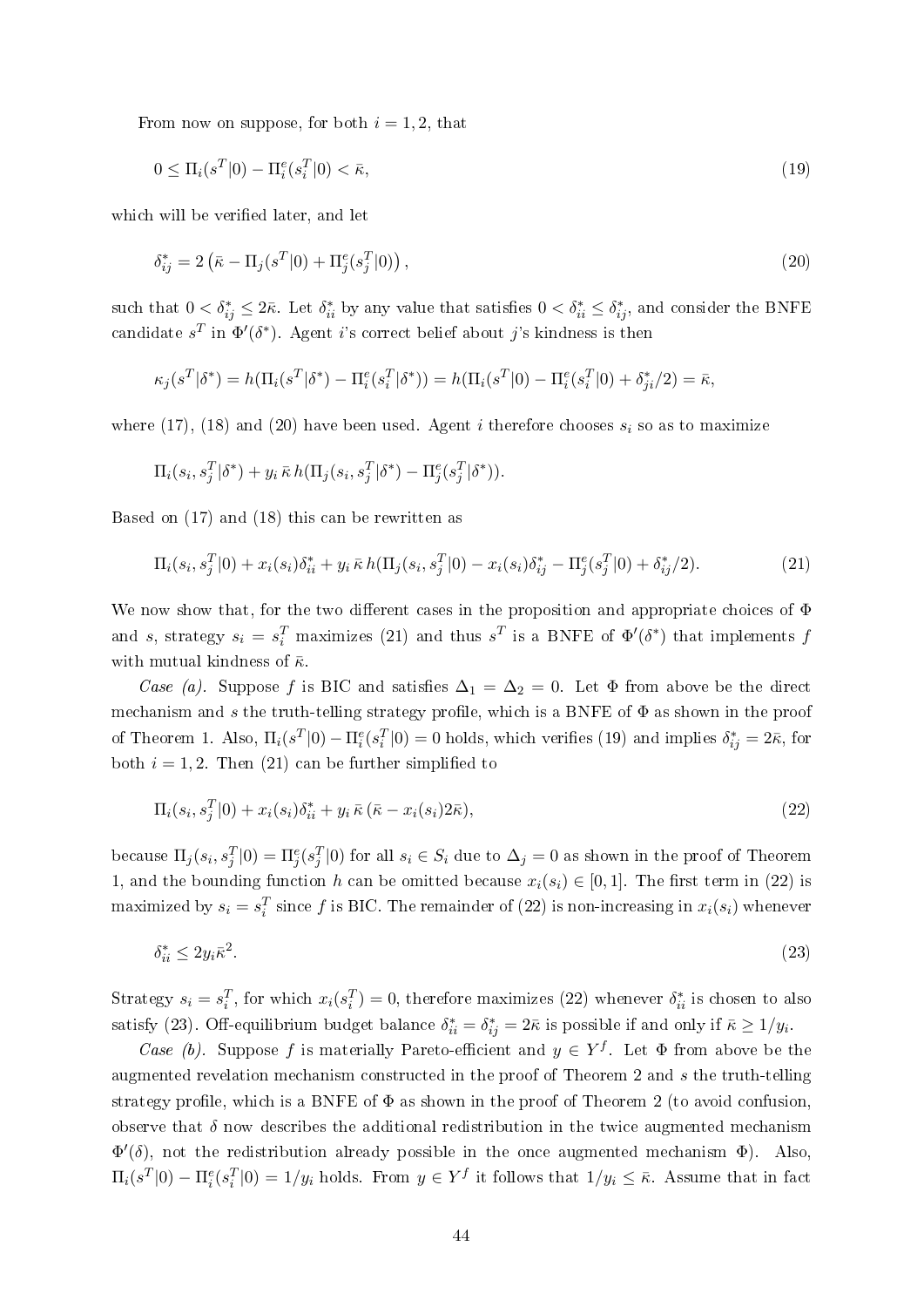$1/y_i < \bar{\kappa}$  for both  $i = 1, 2$ , since otherwise  $\Phi$  does not have to be further augmented for the respective agent to achieve the desired kindness  $\bar{\kappa}$ . This verifies (19) and implies  $\delta_{ij}^* = 2(\bar{\kappa}-1/y_j),$ for both  $i = 1, 2$ .

For strategy  $s_i = s_i^T$ , (21) becomes

$$
\Pi_i(s^T|0) + y_i \,\bar{\kappa} \,\bar{\kappa}.
$$

To exclude profitable deviations, we can restrict attention to conditionally efficient strategies  $s_i' \in E_i(s_j^T | \delta^*)$ . Note that  $E_i(s_j^T | \delta^*) \subseteq E_i(s_j^T | 0)$ , as shown in the proof of Theorem 2. We will verify that there are no profitable deviations in  $E_i(s_j^T|0)$ . Any  $s_i' \in E_i(s_j^T|0)$  satisfies

$$
-\bar{\kappa} < \Pi_j(s_i', s_j^T | 0) - \Pi_j^e(s_j^T | 0) + \delta_{ij}^* / 2 \tag{24}
$$

for the given value of  $\delta_{ij}^* > 0$ , because  $-\bar{\kappa} \leq \Pi_j(s_i', s_j^T|0) - \Pi_j^e(s_j^T|0)$  according to Case (c) in the proof of Theorem 2. Deviations  $s_i' \in E_i(s_j^T|0)$  such that  $\Pi_i(s_i', s_j^T|0) + x_i(s_i')\delta_{ii}^* \leq \Pi_i(s^T|0)$  can clearly never be profitable. Deviations  $s_i' \in E_i(s_j^T|0)$  with

$$
\Pi_i(s'_i, s_j^T|0) + x_i(s'_i)\delta_{ii}^* > \Pi_i(s^T|0),
$$
  
\n
$$
\Pi_j(s'_i, s_j^T|0) - x_i(s'_i)\delta_{ij}^* \ge \Pi_j(s^T|0),
$$

do not exist by efficiency of f. Hence denote by  $\Sigma_i(\delta^*)$  the remaining set of  $s_i' \in E_i(s_j^T|0)$  with

$$
\Pi_i(s'_i, s_j^T|0) + x_i(s'_i)\delta_{ii}^* > \Pi_i(s^T|0),
$$
  

$$
\Pi_j(s'_i, s_j^T|0) - x_i(s'_i)\delta_{ij}^* < \Pi_j(s^T|0).
$$

Any  $s_i' \in \Sigma_i(\delta^*)$  satisfies

$$
\Pi_j(s'_i, s_j^T | 0) - x_i(s'_i) \delta_{ij}^* - \Pi_j^e(s_j^T | 0) + \delta_{ij}^*/2 < \bar{\kappa} \tag{25}
$$

for the given value of  $\delta_{ij}^*$ , because  $\Pi_j(s_i',s_j^T|0)-x_i(s_i')\delta_{ij}^* -\Pi_j^e(s_j^T|0)<\Pi_j(s^T|0)-\Pi_j^e(s_j^T|0)=1/y_j$ by definition, so that the upper kindness bound can henceforth be ignored. We now treat the subsets  $\Sigma_i^0(\delta^*) = \{s_i \in \Sigma_i(\delta^*) \mid x_i(s_i) = 0\}$  and  $\Sigma_i^+(\delta^*) = \{s_i \in \Sigma_i(\delta^*) \mid x_i(s_i) > 0\}$  separately.

For any  $s_i' \in \Sigma_i^0(\delta^*)$ , the lower kindness bound can also be ignored by (24). We claim that a deviation to any  $s_i' \in \Sigma_i^0(\delta^*)$  cannot make agent i better off. By contradiction, assume that

$$
\Pi_i(s'_i, s^T_j|0) + y_i \bar{\kappa} \left( \Pi_j(s'_i, s^T_j|0) - \Pi^e_j(s^T_j|0) + \delta^*_{ij}/2 \right) > \Pi_i(s^T|0) + y_i \bar{\kappa} \bar{\kappa}.
$$

This can be rearranged to

$$
\Pi_i(s'_i, s_j^T | 0) - \Pi_i(s^T | 0) + y_i \bar{\kappa} \left( \Pi_j(s'_i, s_j^T | 0) - \Pi_j^e(s_j^T | 0) - 1/y_j \right) > 0.
$$

The last term in brackets is negative, as argued before. Hence  $y_i \bar{\kappa} > 1$  implies

$$
\Pi_i(s'_i, s_j^T | 0) - \Pi_i(s^T | 0) + (\Pi_j(s'_i, s_j^T | 0) - \Pi_j^e(s_j^T | 0) - 1/y_j) > 0.
$$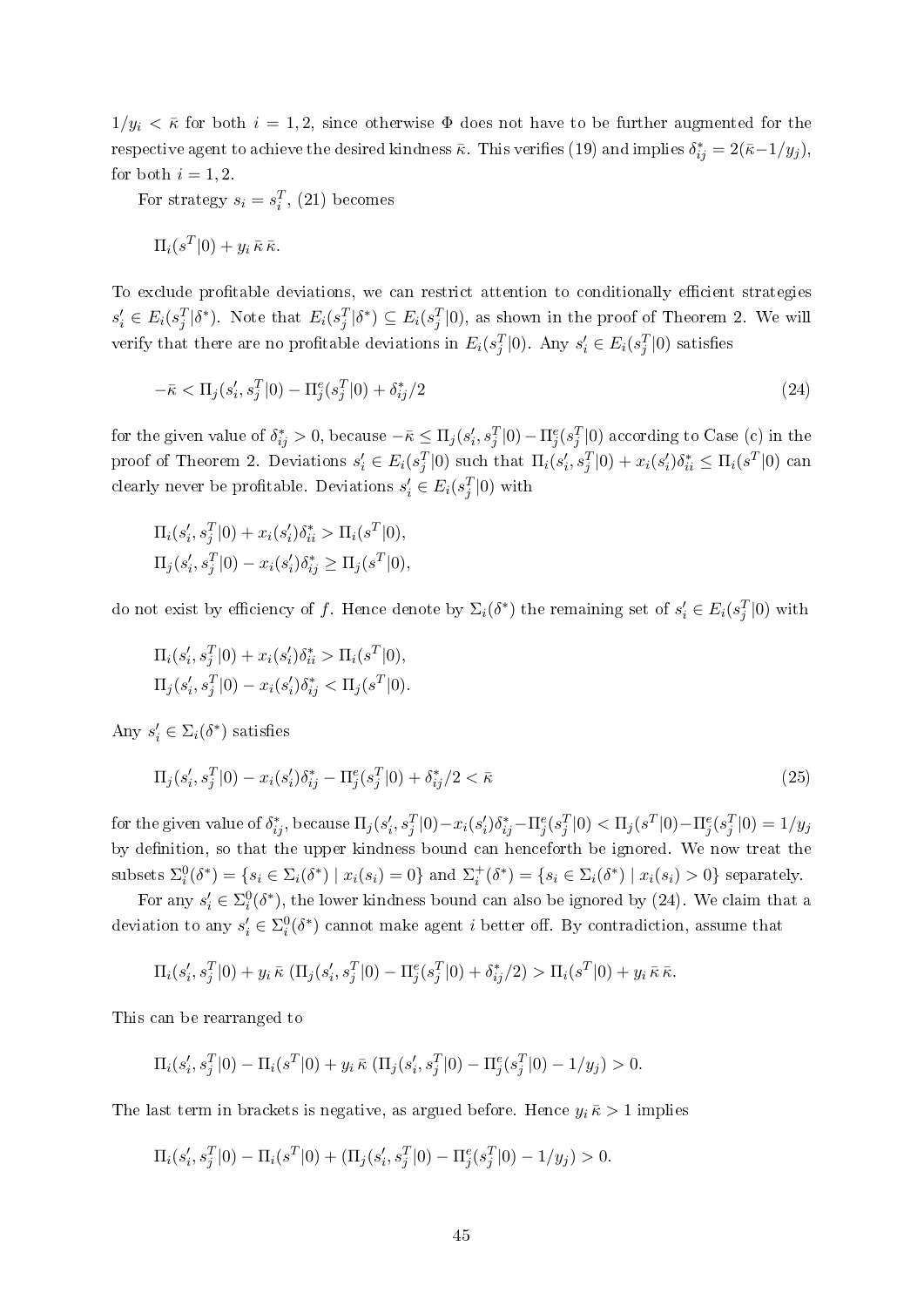Substituting  $1/y_j$  by  $\Pi_j(s^T|0) - \Pi_j^e(s_j^T|0)$  and rearranging yields

$$
\Pi_i(s'_i, s_j^T | 0) + \Pi_j(s'_i, s_j^T | 0) > \Pi_i(s^T | 0) + \Pi_j(s^T | 0),
$$

which is a contradiction to efficiency of  $f$ .

For any  $s_i' \in \Sigma_i^+(\delta^*)$ , so that  $x_i(s_i') > 0$ , observe that

$$
h(\Pi_j(s'_i, s_j^T | 0) - x_i(s'_i)\delta_{ij}^* - \Pi_j^e(s_j^T | 0) + \delta_{ij}^*/2) < h(\Pi_j(s'_i, s_j^T | 0) - \Pi_j^e(s_j^T | 0) + \delta_{ij}^*/2),
$$

because the upper bound  $\bar{\kappa}$  is not binding on the LHS by (25), and the lower bound  $-\bar{\kappa}$  is not binding on the RHS by (24). Let  $\bar{s}_i$  be the strategy with  $\bar{s}_i^1(\theta_i) = s_i'(\theta_i)$  and  $\bar{s}_i^2(\theta_i) = 0$  for all  $\theta_i \in \Theta_i$ . For sufficiently small but strictly positive values of  $\delta_{ii}^*$  it then follows that

$$
\Pi_i(s'_i, s_j^T|0) + x_i(s'_i)\delta_{ii}^* + y_i \bar{\kappa} h(\Pi_j(s'_i, s_j^T|0) - x_i(s'_i)\delta_{ij}^* - \Pi_j^e(s_j^T|0) + \delta_{ij}^*/2) \n\leq \Pi_i(s'_i, s_j^T|0) + y_i \bar{\kappa} h(\Pi_j(s'_i, s_j^T|0) - \Pi_j^e(s_j^T|0) + \delta_{ij}^*/2) \n= \Pi_i(\bar{s}_i, s_j^T|0) + y_i \bar{\kappa} h(\Pi_j(\bar{s}_i, s_j^T|0) - \Pi_j^e(s_j^T|0) + \delta_{ij}^*/2).
$$

Observe that  $\bar{s}_i \in E_i(s_j^T|0)$ , because  $\bar{s}_i$  and  $s'_i$  are payoff equivalent in  $\Phi'(0)$  and  $s'_i \in E_i(s_j^T|0)$ . Observe also that  $\bar{s}_i \notin \Sigma_i^+(\delta^*)$ , because  $x_i(\bar{s}_i) > 0$ . Hence  $\bar{s}_i$  cannot be a profitable deviation by our previous arguments, so that  $s'_i$  cannot be a profitable deviation either. Since  $\Sigma_i^+(\delta^*)$  is finite and weakly shrinking (in the set inclusion sense) as  $\delta_{ii}^*$  comes smaller,  $\delta_{ii}^*$  can be chosen small enough to render all deviations unprofitable.

#### A.7 Proof of Proposition 4

Let f be a y-independent SCF and let  $\Phi = [M_1, M_2, g]$  be a mechanism that implements f in a BNFE  $s^* = (s_1^*, s_2^*)$ . The best-response condition for agent *i* of reciprocity type  $\underline{y}_i = 0$  can be rewritten as

$$
s_{i,\underline{y}_i}^*\in\arg\max_{s_{i,y_i}\in S_i}\bar{\Pi}_i(s_{i,y_i},s_j^*).
$$

In particular, standard arguments imply that

$$
\mathbb{E}[v_i(q_i^g(s_{i,\underline{y}_i}^*(\theta_i), s_{j,\tilde{y}_j}^*(\tilde{\theta}_j)), \theta_i) + t_i^g(s_{i,\underline{y}_i}^*(\theta_i), s_{j,\tilde{y}_j}^*(\tilde{\theta}_j))]
$$
\n
$$
\geq \mathbb{E}[v_i(q_i^g(s_{i,\underline{y}'_i}^*(\theta'_i), s_{j,\tilde{y}_j}^*(\tilde{\theta}_j)), \theta_i) + t_i^g(s_{i,\underline{y}'_i}^*(\theta'_i), s_{j,\tilde{y}_j}^*(\tilde{\theta}_j))]
$$

must hold for all  $\theta_i, \theta'_i \in \Theta$  and all  $y'_i \in Y_i$ . Since  $s^*$  implements f in mechanism  $\Phi$ , we have

$$
g(s_{1,y_1}^*(\theta_1),s_{2,y_2}^*(\theta_2))=\hat{f}(\theta)
$$

for all  $(y, \theta)$ . The above inequality can therefore be rewritten as

$$
\mathbb{E}[v_i(q_i^{\hat{f}}(\theta_i,\tilde{\theta}_j)),\theta_i) + t_i^{\hat{f}}(\theta_i,\tilde{\theta}_j)]\n\geq \mathbb{E}[v_i(q_i^{\hat{f}}(\theta'_i,\tilde{\theta}_j)),\theta_i) + t_i^{\hat{f}}(\theta'_i,\tilde{\theta}_j)]
$$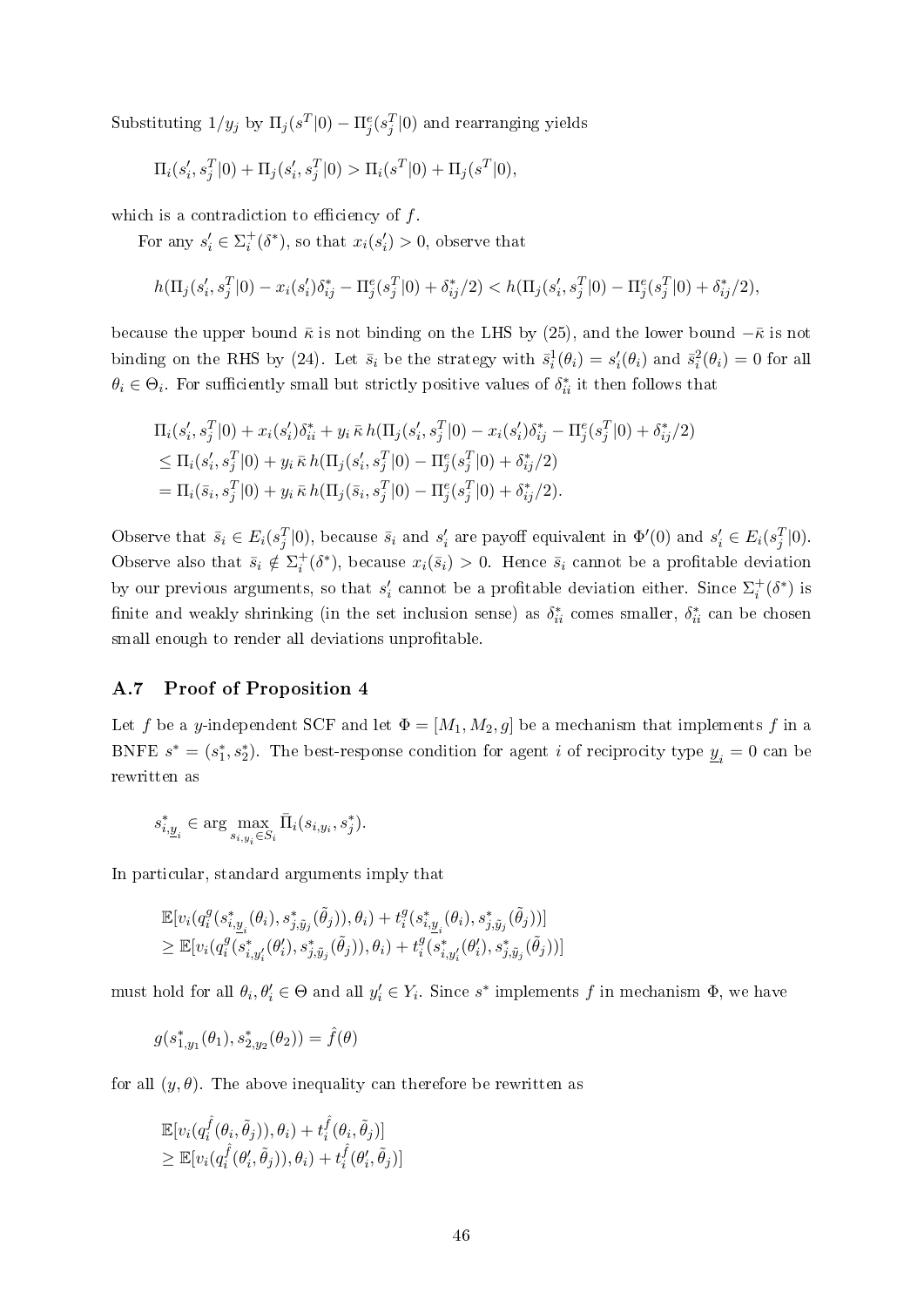for all  $\theta_i, \theta'_i \in \Theta$ . Thus  $\hat{f}$  is BIC, which implies that  $f$  is BIC.

#### A.8 Proof of Proposition 5

We first establish two lemmas, which we will use subsequently to prove the proposition. We first show that, when implementing a y-independent social choice function in a situation with  $y = (0, 0)$ , all reciprocity types behave like the selfish type and choose a strategy that maximizes their expected material payoff. As a consequence, equilibrium kindness cannot be positive.

**Lemma 4.** Suppose  $y = (0, 0)$ , and let  $\Phi = [M_1, M_2, g]$  be a mechanism that implements a y-independent SCF f in a BNFE  $s^* = (s_1^*, s_2^*)$ . Then, for both  $i = 1, 2$  and all  $y_i \in Y_i$ ,

 $(i)$   $s_{i,y_i}^* \in \arg \max_{s_{i,y_i} \in S_i} \bar{\Pi}_i(s_{i,y_i}, s_j^*)$ , and

$$
(ii) \ \ \kappa_i(s_{i,y_i}^*,s_j^*) \leq 0.
$$

*Proof. Property* (i). Suppose by contradiction that there exists an agent i and a type  $y_i$  such that  $s_{i,y_i}^* \notin \arg \max_{s_{i,y_i} \in S_i} \bar{\Pi}_i(s_{i,y_i}, s_j^*)$ , which implies that

$$
\mathbb{E}[v_i(q_i^g(s_{i,y_i}^*(\theta_i), s_{j,\tilde{y}_j}^*(\tilde{\theta}_j)), \theta_i) + t_i^g(s_{i,y_i}^*(\theta_i), s_{j,\tilde{y}_j}^*(\tilde{\theta}_j))]
$$
  

$$
< \mathbb{E}[v_i(q_i^g(m_i, s_{j,\tilde{y}_j}^*(\tilde{\theta}_j)), \theta_i) + t_i^g(m_i, s_{j,\tilde{y}_j}^*(\tilde{\theta}_j))]
$$

for some  $\theta_i$  and  $m_i$ . Since  $\Phi$  implements the y-independent SCF  $f$  we know that

$$
g(s^*_{i,y_i}(\theta_i), s^*_{j,y_j}(\theta_j)) = \hat{f}(\theta) = g(s^*_{i,0}(\theta_i), s^*_{j,y_j}(\theta_j))
$$

for all  $(y, \theta)$ . Hence the above inequality can be written as

$$
\mathbb{E}[v_i(q_i^g(s_{i,0}^*(\theta_i), s_{j,\tilde{y}_j}^*(\tilde{\theta}_j)), \theta_i) + t_i^g(s_{i,0}^*(\theta_i), s_{j,\tilde{y}_j}^*(\tilde{\theta}_j))]
$$
  

$$
< \mathbb{E}[v_i(q_i^g(m_i, s_{j,\tilde{y}_j}^*(\tilde{\theta}_j)), \theta_i) + t_i^g(m_i, s_{j,\tilde{y}_j}^*(\tilde{\theta}_j))],
$$

which contradicts the best-response condition for reciprocity type  $\underline{y}_i = 0$  of agent i, and hence contradicts the assumption that  $s^*$  is a BNFE.

*Property* (*ii*). Consider any  $i = 1, 2$  and any  $y_i \in Y_i$ . From property (*i*) it follows that  $\bar{\Pi}_i(s^*_{i,y_i},s^*_j) \geq \bar{\Pi}_i(s_{i,y_i},s^*_j)$  for all  $s_{i,y_i} \in E_i(s^*_j)$ . Pareto-efficiency then implies that  $\bar{\Pi}_j(s^*_{i,y_i},s^*_j) \leq$  $\bar{\Pi}_j(s_{i,y_i},s_j^*)$  for all  $s_{i,y_i} \in E_i(s_j^*)$ . This implies  $\bar{\Pi}_j(s_{i,y_i}^*,s_j^*) \leq \Pi_j^e(s_j^*)$ , from which property  $(ii)$ follows.  $\Box$ 

The fact that all types behave in a selfish way can be used to show that there is no longer a role for unused actions. Put differently, the revelation principle holds. In the direct mechanism  $\Phi^d=[Y_1\times\Theta_1, Y_2\times\Theta_2, f],$  revealing one's type now involves to reveal both the reciprocity type  $y_i$  and the payoff type  $\theta_i$ .

**Lemma 5.** Suppose  $y = (0, 0)$ , and suppose that a mechanism  $\Phi$  implements a y-independent SCF f in BNFE. Then f is truthfully implementable in BNFE in the direct mechanism.

*Proof.* Step 1. From the arguments in Section 5 it follows that an augmented revelation principle applies, i.e., it is without loss of generality to consider a mechanism  $\Phi = [M_1, M_2, g]$  where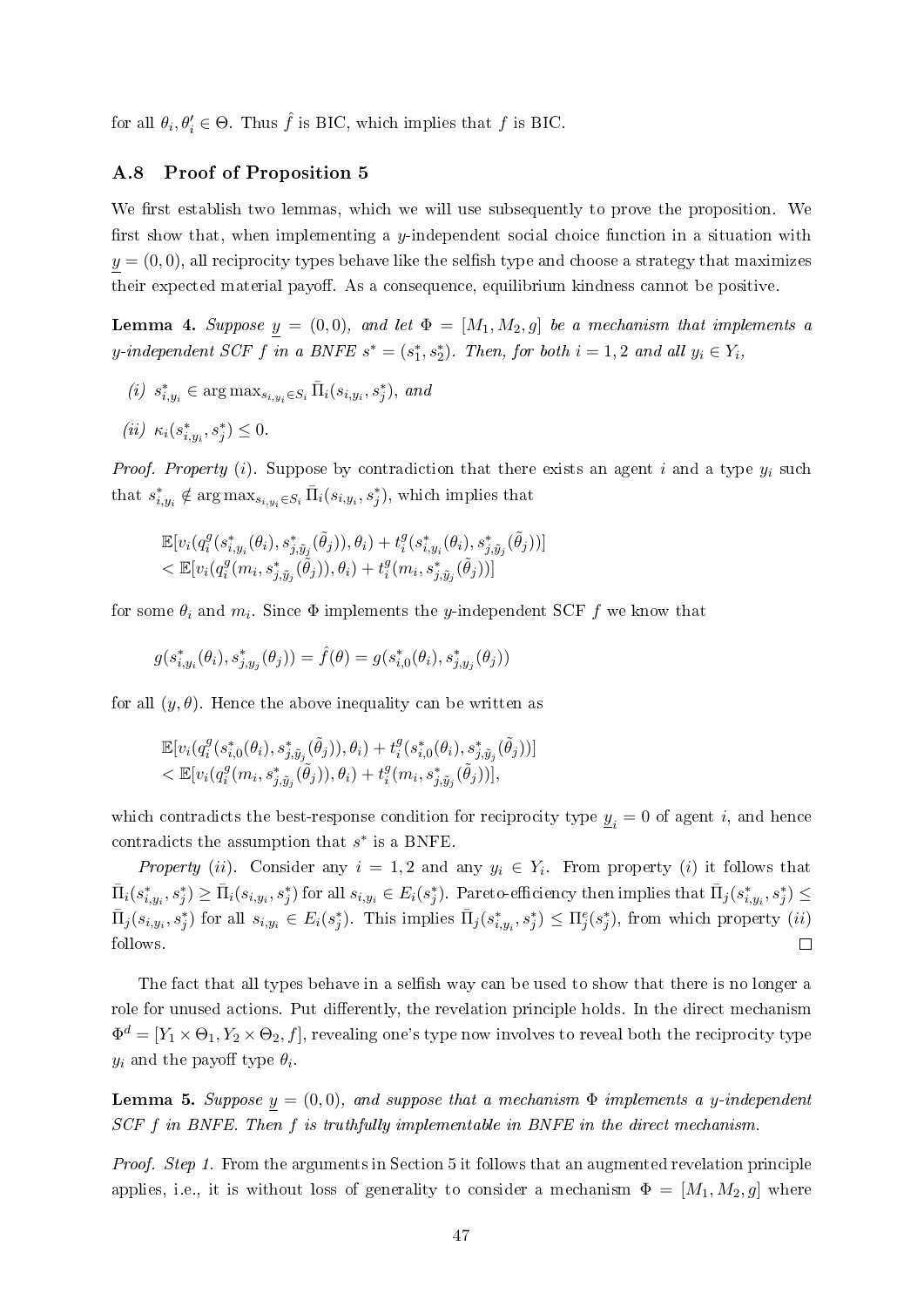$M_i \supseteq Y_i \times \Theta_i$  for both  $i = 1, 2$  and  $g(m) = f(m)$  whenever  $m \in Y \times \Theta$ , and in which the truthful strategy profile  $s^T$  is a BNFE. It remains to be shown that  $s^T$  is still a BNFE even when we eliminate all unused actions from Φ.

Step 2. Consider agent  $i = 1$  (the argument for  $i = 2$  is identical). Construct a mechanism  $\Phi' = [M'_1, M'_2, g']$  from  $\Phi$  by letting  $M'_1 = Y_1 \times \Theta_1$ , keeping  $M'_2 = M_2$  unchanged, and letting  $g'$ be the restriction of g to  $M'_1 \times M'_2$ . We have only (if at all) removed unused actions for agent 1, so that  $s^T$  is still an admissible strategy profile and the kindness of agent 2 is unchanged, i.e.,  $\kappa_2'(s_{2,y_2}^T, s_1^T) = \kappa_2(s_{2,y_2}^T, s_1^T)$  for all  $y_2 \in Y_2$  (where the prime ' indicates terms in mechanism  $\Phi'$ ). We claim that  $\kappa'_1(s_{1,y_1}^T, s_2^T) \geq \kappa_1(s_{1,y_1}^T, s_2^T)$  for all  $y_1 \in Y_1$ , i.e., agent 1's kindness has weakly increased. To prove the claim we show that  $\Pi_2^{e'}$  $\mathcal{L}_2^{e'}(s_2^T) \leq \Pi_2^e(s_2^T)$ . Consider first the minimization part in the definition of equitable payoffs. To obtain a contradiction, assume that

$$
\min_{1,y_1 \in E'_1(s_2^T)} \bar{\Pi}_2(s_{1,y_1}, s_2^T) > \min_{s_{1,y_1} \in E_1(s_2^T)} \bar{\Pi}_2(s_{1,y_1}, s_2^T).
$$

 $\overline{s}$ 

Let  $\hat{s}_{1,y_1}$  be a strategy in  $E_1(s_2^T)$  that achieves the minimum in  $\Phi$ , and analogously let  $\hat{s}'_{1,y_1}$  be a strategy in  $E_1'(s_2^T)$  that achieves the minimum in  $\Phi'$ . From the definition of Pareto-efficiency it then follows that  $\hat{s}_{1,y_1}$  maximizes  $\bar{\Pi}_1(s_{1,y_1},s_2^T)$  on  $S_1$ , and  $\hat{s}'_{1,y_1}$  maximizes  $\bar{\Pi}_1(s_{1,y_1},s_2^T)$  on  $S'_1$ . Observe that  $s_{1,y_1}^T \in \arg \max_{s_{1,y_1} \in S_1} \bar{\Pi}_1(s_{1,y_1}, s_2^T)$  also holds, by Lemma 4 and the fact that  $s^T$ is a BNFE that implements  $f$  in  $\Phi$ . This implies

$$
\bar{\Pi}_{1}(\hat{s}_{1,y_1},s_{2}^{T})=\bar{\Pi}_{1}(s_{1,y_1}^{T},s_{2}^{T})=\bar{\Pi}_{1}(\hat{s}_{1,y_1}',s_{2}^{T}),
$$

where the second equality follows from  $s_{1,y_1}^T \in S_1' \subseteq S_1$ . Thus  $\hat{s}_{1,y_1}' \in S_1' \subseteq S_1$  Pareto-dominates  $\hat{s}_{1,y_1} \in S_1$ , contradicting that  $\hat{s}_{1,y_1} \in E_1(s_2^T)$ . Hence

$$
\min_{s_{1,y_1} \in E'_1(s_2^T)} \bar{\Pi}_2(s_{1,y_1}, s_2^T) \le \min_{s_{1,y_1} \in E_1(s_2^T)} \bar{\Pi}_2(s_{1,y_1}, s_2^T)
$$

must hold. Consider now the maximization part. The fact that

$$
\max_{s_{1,y_1} \in E'_1(s_2^T)} \bar{\Pi}_2(s_{1,y_1}, s_2^T) \le \max_{s_{1,y_1} \in E_1(s_2^T)} \bar{\Pi}_2(s_{1,y_1}, s_2^T)
$$

follows immediately because in these problems we can replace the Pareto-efficient sets  $E_1(s_2^T)$ and  $E'_1(s_2^T)$  by  $S_1$  and  $S'_1$ , respectively, and  $S'_1 \subseteq S_1$  holds. This establishes our claim. It also follows from these arguments that  $\kappa'_1(s_{1,y_1}^T, s_2^T) \leq 0$  must still be true in  $\Phi'$ .

Step 3. From the previous step (applied to both agents) we know that the direct mechanism  $\Phi^d$  for f generates kindness  $\kappa_i^d$  that satisfies  $\kappa_i(s_{i,y_i}^T,s_j^T) \leq \kappa_i^d(s_{i,y_i}^T,s_j^T) \leq 0$  for both  $i=1,2$  and all  $y_i \in Y_i$ , and hence  $\bar{\kappa}_j(s^T) \leq \bar{\kappa}_j^d(s^T) \leq 0$  for both  $j = 1, 2$ . To show that  $s^T$  is indeed a BNFE in  $\Phi^d$ , as it is in  $\Phi$ , we show that

$$
s_{i,y_i}^T \in \arg\max_{s_{i,y_i} \in S_i} \bar{\Pi}_i(s_{i,y_i}, s_j^T) + \hat{\kappa} \, y_i \, h(\bar{\Pi}_j(s_{i,y_i}, s_j^T) - \Pi_j^e(s_j^T)) \tag{26}
$$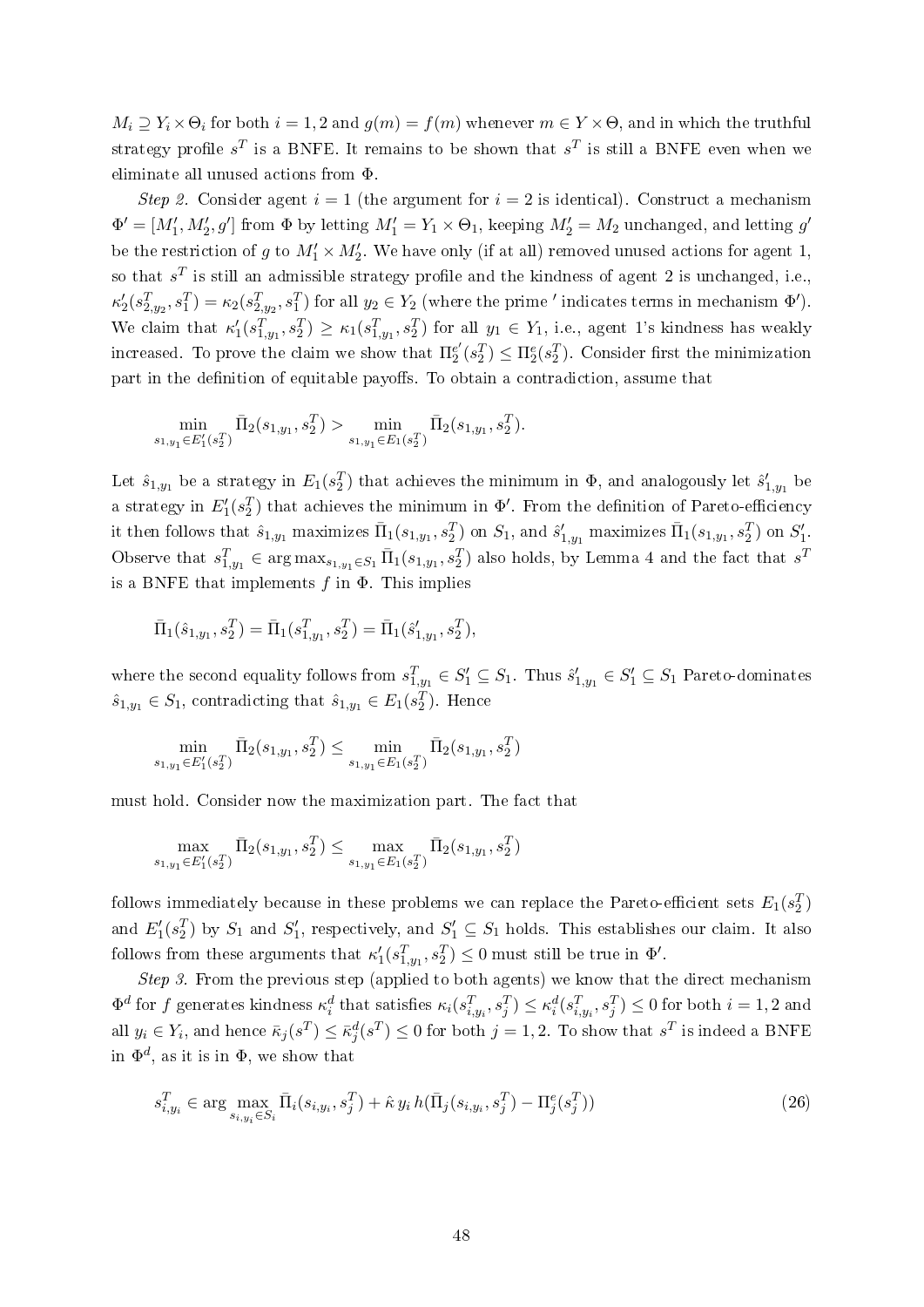for some  $\hat{\kappa} \leq 0$  implies that

$$
s_{i,y_i}^T \in \arg \max_{s_{i,y_i} \in S_i} \bar{\Pi}_i(s_{i,y_i}, s_j^T) + \tilde{\kappa} y_i h(\bar{\Pi}_j(s_{i,y_i}, s_j^T) - \Pi_j^e(s_j^T))
$$

for all  $\tilde{\kappa} \in [\hat{\kappa},0]$ . Condition (26) can be equivalently stated as follows: for all  $s'_{i,y_i}$  in  $S_i$ ,

$$
\bar{\Pi}_{i}(s_{i,y_{i}}^{T},s_{j}^{T}) - \bar{\Pi}_{i}(s_{i,y_{i}}^{\prime},s_{j}^{T}) \geq \hat{\kappa} y_{i} \left[ h(\bar{\Pi}_{j}(s_{i,y_{i}}^{\prime},s_{j}^{T}) - \Pi_{j}^{e}(s_{j}^{T})) - h(\bar{\Pi}_{j}(s_{i,y_{i}}^{T},s_{j}^{T}) - \Pi_{j}^{e}(s_{j}^{T})) \right].
$$

It follows from Lemma 4 that the LHS of this inequality is non-negative. If the term in squared brackets on the RHS is also non-negative, then the RHS is non-positive and we have

$$
\bar{\Pi}_{i}(s_{i,y_{i}}^{T},s_{j}^{T}) - \bar{\Pi}_{i}(s_{i,y_{i}}^{\prime},s_{j}^{T}) \geq \tilde{\kappa} y_{i} \left[ h(\bar{\Pi}_{j}(s_{i,y_{i}}^{\prime},s_{j}^{T}) - \Pi_{j}^{e}(s_{j}^{T})) - h(\bar{\Pi}_{j}(s_{i,y_{i}}^{T},s_{j}^{T}) - \Pi_{j}^{e}(s_{j}^{T})) \right]
$$

for all  $\tilde{\kappa} \leq 0$ . If instead the term in squared brackets on the RHS is negative, then

$$
\begin{aligned}\n\bar{\Pi}_{i}(s_{i,y_{i}}^{T},s_{j}^{T}) - \bar{\Pi}_{i}(s_{i,y_{i}}^{\prime},s_{j}^{T}) &\geq \hat{\kappa} y_{i} \left[ h(\bar{\Pi}_{j}(s_{i,y_{i}}^{\prime},s_{j}^{T}) - \Pi_{j}^{e}(s_{j}^{T})) - h(\bar{\Pi}_{j}(s_{i,y_{i}}^{T},s_{j}^{T}) - \Pi_{j}^{e}(s_{j}^{T})) \right] \\
&\geq \tilde{\kappa} y_{i} \left[ h(\bar{\Pi}_{j}(s_{i,y_{i}}^{\prime},s_{j}^{T}) - \Pi_{j}^{e}(s_{j}^{T})) - h(\bar{\Pi}_{j}(s_{i,y_{i}}^{T},s_{j}^{T}) - \Pi_{j}^{e}(s_{j}^{T})) \right] \\
\text{all } \tilde{\kappa} \in [\hat{\kappa},0].\n\end{aligned}
$$

for all  $\tilde{\kappa} \in [\hat{\kappa}, 0]$ .

We are now in the position to prove Proposition 5. Suppose  $y = (0,0)$ , and let f be a y-independent SCF with  $\Delta_i > 0$  for both  $i = 1, 2$ . By Lemma 5 it is without loss of generality to consider the direct mechanism  $\Phi^d$  for f. Suppose that the truth-telling strategy profile  $s^T$ is indeed a BNFE. By Lemma 4 we then know that  $s_{i,y_i}^T \in \arg \max_{s_{i,y_i} \in S_i} \bar{\Pi}_i(s_{i,y_i}, s_j^T)$  for both  $i = 1, 2$  and all  $y_i \in Y_i$ . As argued in the proof of Lemma 4 this implies  $\bar{\Pi}_j(s_{i,y_i}^T, s_j^T) \leq$  $\min_{s_{i,y_i} \in E_i(s_j^T)} \bar{\Pi}_j(s_{i,y_i}, s_j^T)$ . The fact that  $\Delta_j > 0$  implies

$$
\bar{\Pi}_{j}(s_{i,y_i}^T, s_j^T) < \max_{s_{i,y_i} \in S_i} \bar{\Pi}_{j}(s_{i,y_i}, s_j^T) = \max_{s_{i,y_i} \in E_i(s_j^T)} \bar{\Pi}_{j}(s_{i,y_i}, s_j^T),
$$

and hence  $\bar{\Pi}_j(s_{i,y_i}^T,s_j^T) < \Pi_j^e(s_j^T)$  and  $\kappa_i(s_{i,y_i}^T,s_j^T) < 0$  for both  $i = 1,2$  and all  $y_i \in Y_i$ .

For each  $i=1,2$ , choose a number  $k_i > \max_{y_i \in Y_i} |\bar{\Pi}_j(s_{i,y_i}^T, s_j^T) - \Pi_j^e(s_j^T)|$ , and then choose  $k \ge \max\{k_1, k_2\}$ . Whenever  $\bar{\kappa} \ge k$ , the kindness bound is not reached in the hypothetical BNFE by any agent of any type. Consider now the best-response problem of type  $y_i$  of agent i. She chooses  $s_{i,y_i}$  so as to maximize

$$
\bar{\Pi}_{i}(s_{i,y_{i}}, s_{j}^{T}) + y_{i} \bar{\kappa}_{j}(s^{T}) h(\bar{\Pi}_{j}(s_{i,y_{i}}, s_{j}^{T}) - \Pi_{j}^{e}(s_{j}^{T})), \qquad (27)
$$

where  $\bar{\kappa}_j(s^T) = \mathbb{E}[\kappa_j(s_{j,\tilde{y}_j}^T,s_i^T)] < 0$  is treated as fixed. Let

$$
\theta_i^{min} = \arg\min_{\theta'_i \in \Theta_i} \mathbb{E}[v_j(q_j^{\hat{f}}(\theta'_i, \tilde{\theta}_j), \tilde{\theta}_j) + t_j^{\hat{f}}(\theta'_i, \tilde{\theta}_j)],
$$

and denote by  $s_{i,y_i}^{min}$  the strategy that announces  $s_{i,y_i}^{min}(\theta_i) = (y_i, \theta_i^{min})$  for all  $\theta_i \in \Theta_i$ . From  $\Delta_j > 0$  it follows that  $\bar{\Pi}_j(s_{i,y_i}^{min}, s_j^T) < \bar{\Pi}_j(s_{i,y_i}^T, s_j^T)$ . This implies that there exists a number  $x_i$ so that the value of (27) is strictly larger for  $s_{i,y_i} = s_{i,y_i}^{min}$  than for  $s_{i,y_i} = s_{i,y_i}^T$  whenever  $y_i \ge x_i$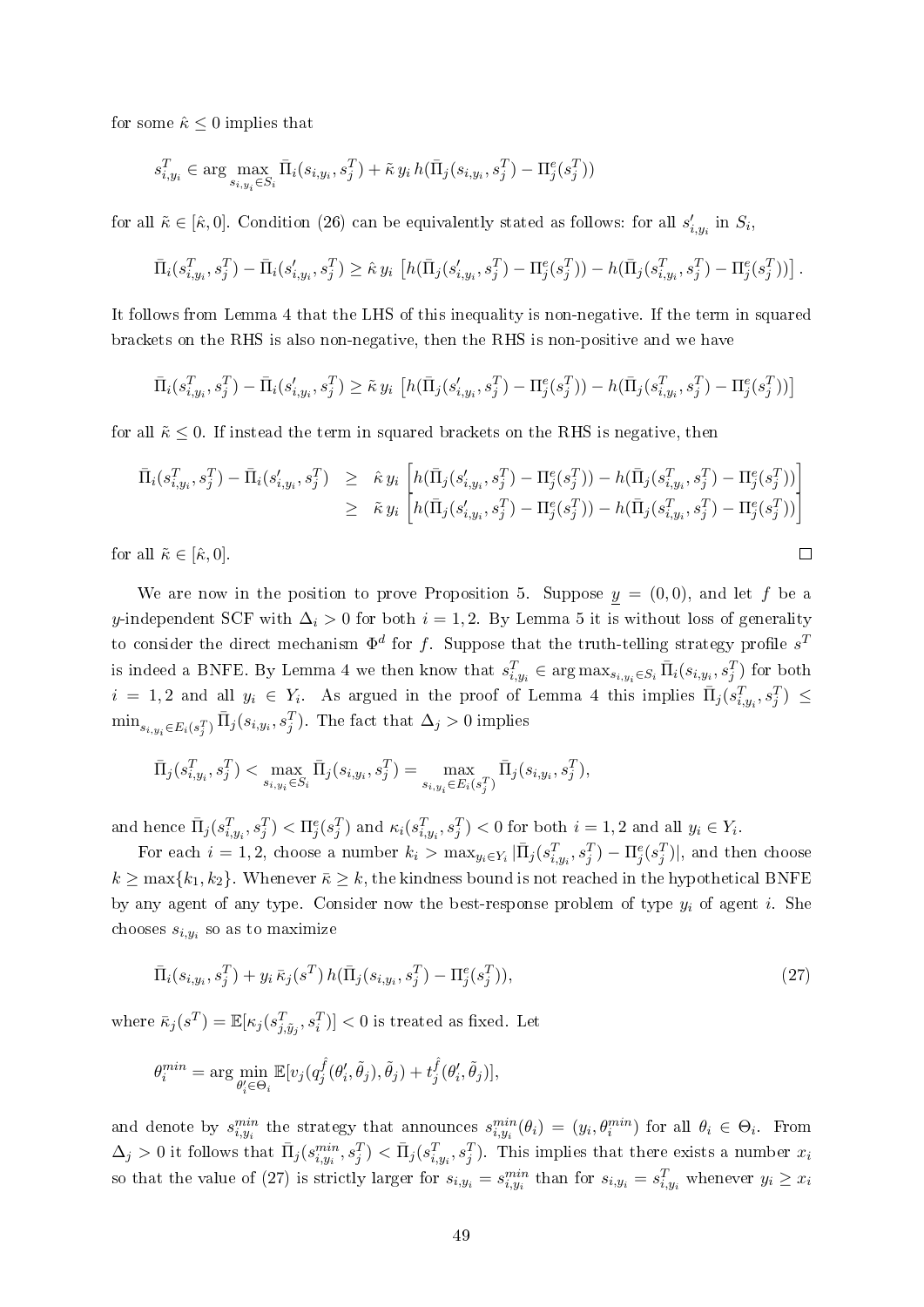(given that  $\bar{\kappa} \geq k$ ), contradicting that  $s^T$  is a BNFE. Hence f is not implementable in BNFE when  $\bar{y}_i \geq x_i$ .

#### A.9 Proof of Proposition 6

Note that the assumptions of the proposition imply  $\Delta_i < \bar{\kappa}$  and  $\underline{y}_i \bar{\kappa} \geq 1$ . Now consider the one-dimensional SCF  $\hat{f}$  that is induced by f, as described before. We first follow step 1 in the proof of Theorem 2 to construct an augmented direct mechanism  $\Phi(\delta)$  for  $\hat{f}$ . We will engineer the parameter vector  $\delta$  in a way so that truth-telling  $(s_{i,y_i}^T(\theta_i) = \theta_i)$  becomes a BNFE. Since this behavior is y-independent, we skip all  $y_i$ -related notation and use precisely the notation from the proof of Theorem 2. The only difference is that, here, we will have to check the best-response conditions for all types  $y_i \in Y_i$ .

From the arguments in the proof of Theorem 2 it follows that the  $(y_i$ -independent) kindness of agent  $i = 1, 2$  in the hypothetical truth-telling equilibrium is given by

$$
\kappa_i(s_i^T, s_j^T | \delta) = h(\Pi_j(s_i^T, s_j^T | 0) - \Pi_j^e(s_j^T | 0) + \delta_{ij}/2).
$$

As in the proof of Proposition 3, let

$$
\delta_{ij}^* = 2(\bar{\kappa} - \Pi_j(s^T|0) + \Pi_j^e(s_j^T|0)),
$$

where  $\Delta_i < \bar{\kappa}$  implies  $\delta_{ij}^* > 0$ . Let  $\delta_{ii}^*$  be any value that satisfies  $0 < \delta_{ii}^* \leq \delta_{ij}^*$ . We now obtain that  $\kappa_i(s_i^T, s_j^T | \delta^*) = \bar{\kappa}$  holds. In the hypothetical BNFE, type  $y_i$  of agent i therefore maximizes

$$
\Pi_i(s_i, s_j^T | 0) + x_i(s_i) \delta_{ii}^* + y_i \bar{\kappa} h(\Pi_j(s_i, s_j^T | 0) - \Pi_j(s_i^T, s_j^T | 0) + \bar{\kappa} - x_i(s_i) \delta_{ij}^*),
$$
\n(28)

where the definition of  $\delta_{ij}^*$  has been substituted once. For strategy  $s_i = s_i^T$  this expression becomes  $\Pi_i(s_i^T, s_j^T | 0) + y_i \bar{\kappa} h(\bar{\kappa})$ . We now show that there are no strategies  $s_i' \in S_i$  which yield a strictly larger value of (28) than this.

For any  $s_i' \in S_i$ , define

$$
C_i(s_i') = \Pi_i(s_i', s_j^T | 0) - \Pi_i(s_i^T, s_j^T | 0) + x_i(s_i') \delta_{ii}^*,
$$

which captures the change in agent *i*'s material payoff when switching from  $s_i^T$  to  $s_i'$ . Similarly,

$$
C_j(s_i') = \Pi_j(s_i', s_j^T | 0) - \Pi_j(s_i^T, s_j^T | 0) - x_i(s_i') \delta_{ij}^*
$$

is the corresponding change of the argument of function  $h$  in  $(28)$ . Material Pareto-efficiency of  $\hat{f}$  and  $\delta_{ii}^* \leq \delta_{ij}^*$  imply that  $C_i(s_i') + C_j(s_i') \leq 0$ . Observe first that a strategy  $s_i'$  with  $C_i(s_i') \leq 0$ can never be a profitable deviation from  $s_i^T$ , as it decreases *i*'s own payoff in (28) and cannot increase psychological payoffs due to the binding upper bound  $\bar{\kappa}$ . We therefore need to consider only strategies with  $C_i(s_i') > 0$  and thus  $C_j(s_i') < 0$  (so that the upper kindness bound  $\bar{\kappa}$  is always slack).

Among such strategies, consider first those which additionally satisfy  $x_i(s'_i) = 0$ . From  $-\bar{\kappa} < -\Delta_i \leq \Pi_j(s'_i, s_j^T | 0) - \Pi_j(s_i^T, s_j^T | 0)$  it follows that the argument of function h in (28) is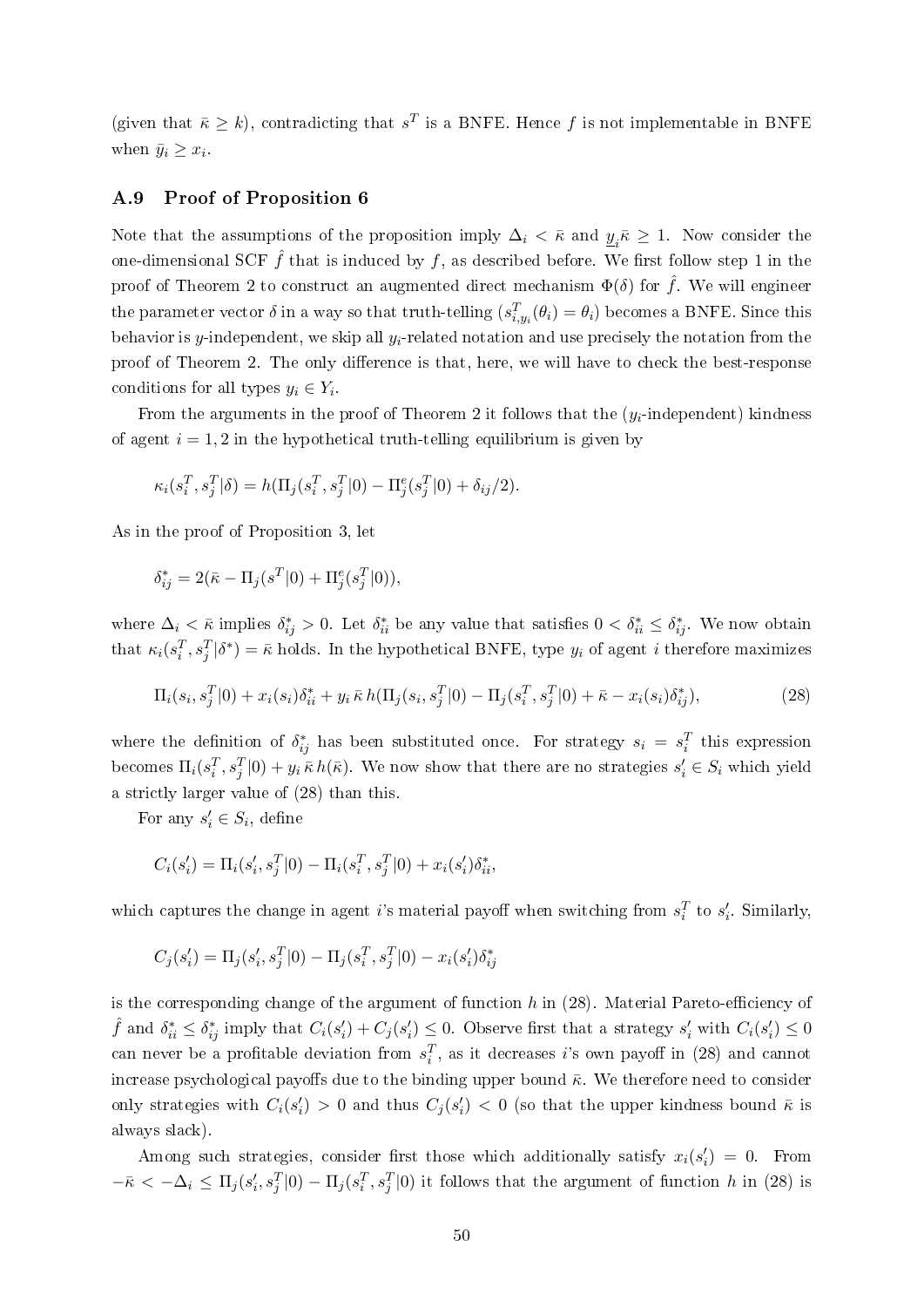strictly bounded away from the lower bound  $-\bar{\kappa}$  across all those (finitely many) strategies. The bounding function h can therefore be omitted, and from  $C_i(s'_i) + C_j(s'_i) \leq 0$  and  $y_i \bar{\kappa} \geq \underline{y}_i \bar{\kappa} \geq 1$  it follows that no such strategy can be a profitable deviation from  $s_i^T$ . Now consider the strategies which satisfy  $x_i(s'_i) > 0$ . The additional gain in own material payoff, compared to the otherwise identical strategy  $s''_i$  with  $x_i(s''_i) = 0$ , is of size  $x_i(s'_i)\delta^*_{ii}$ . From the above argument about strict slackness of the lower bound, it follows that there exists a number  $k > 0$  such that the additional loss in psychological payoff is of size  $y_i \bar{\kappa} \min\{x_i(s_i')\delta_{ij}^*, k\}$ . Setting  $\delta_{ii}^*$  small enough so that it also satisfies  $\delta_{ii}^* \leq k$ , in addition to  $\delta_{ii}^* \leq \delta_{ij}^*$ , ensures that none of these strategies can be a profitable deviation from  $s_i^T$  either.

## B Many Agents

Extending the basic mechanism design framework to an arbitrary number  $n$  of agents is straightforward. We can then denote by  $s_{ij}^b$  agent i's belief about j's strategy, and write  $s_i^b = (s_{ij}^b)_{j \neq i}$ . Analogously,  $s_{ijk}^{bb}$  is agent i's belief about j's belief about k's strategy, and we also write  $s_{ij}^{bb} = (s_{ijk}^{bb})_{k \neq j}$  and  $s_i^{bb} = (s_{ij}^{bb})_{j \neq i}$ . The psychological externalities between n agents could potentially be multilateral, but we follow the literature (e.g. Dufwenberg and Kirchsteiger, 2004) and assume for simplicity that kindness sensations arise only bilaterally. Hence the kindness that agent i experiences in her relation with agent j does not depend on the implications of j's behavior for some third agent  $k$ . Agent i's expected utility can then be stated as

$$
U_i(s_i, s_i^b, s_i^{bb}) = \Pi_i(s_i, s_i^b) + \sum_{j \neq i} y_{ij} \, \kappa_{ij}(s_i, s_i^b) \, \kappa_{ji}(s_i^b, s_i^{bb}).
$$

Here,  $y_{ij}$  are (possibly relation-specific) kindness weights,  $\kappa_{ij}(s_i, s_i^b) = h(\Pi_j(s_i, s_i^b) - \Pi_j^e(s_i^b))$ measures how kind *i* intends to be to j, and  $\kappa_{ji}(s_{ij}^b, s_{ij}^{bb}) = h(\Pi_i(s_{ij}^b, s_{ij}^{bb}) - \Pi_i^e(s_{ij}^{bb}))$  is *i*'s belief about the kindness intended by  $i$ . Equitable payoffs are determined according to

$$
\Pi_j^e(s_i^b) = \frac{1}{2} \left[ \max_{s_i \in E_{ij}(s_i^b)} \Pi_j(s_i, s_i^b) + \min_{s_i \in E_{ij}(s_i^b)} \Pi_j(s_i, s_i^b) \right],
$$

where  $E_{ij}(s_i^b)$  is the set of bilaterally Pareto-efficient strategies of agent i. We define a BNFE as a strategy profile  $s^*$  so that, for all agents  $i$ ,  $(a)$   $s_i^* \in \text{argmax}_{s_i \in S_i} U(s_i, s_i^b, s_i^{bb})$ ,  $(b)$   $s_i^b = s_{-i}^*$ , and (c)  $s_i^{bb} = (s_{-j}^*)_{j \neq i}$ .

We first discuss how our results on strong implementability (Section 4) extend to this setting. Given an SCF f, let

$$
\Delta_{ij} = \max_{\theta_j \in \Theta_j} \mathbb{E}[v_i(q_i^f(\tilde{\theta}_{-j}, \theta_j), \tilde{\theta}_i) + t_i^f(\tilde{\theta}_{-j}, \theta_j)] - \min_{\theta_j \in \Theta_j} \mathbb{E}[v_i(q_i^f(\tilde{\theta}_{-j}, \theta_j), \tilde{\theta}_i) + t_i^f(\tilde{\theta}_{-j}, \theta_j)]
$$

be a measure of the maximal impact that j's type has on i's expected payoff. If the insurance property holds, which now requires  $\Delta_{ij} = 0$  for all i and j, then no agent can unilaterally affect the expected payoff of any other agent in the direct mechanism. From the arguments developed earlier, it then follows that Theorem 1 can be extended: If  $f$  is BIC and satisfies the insurance property, then f is strongly implementable in BNFE.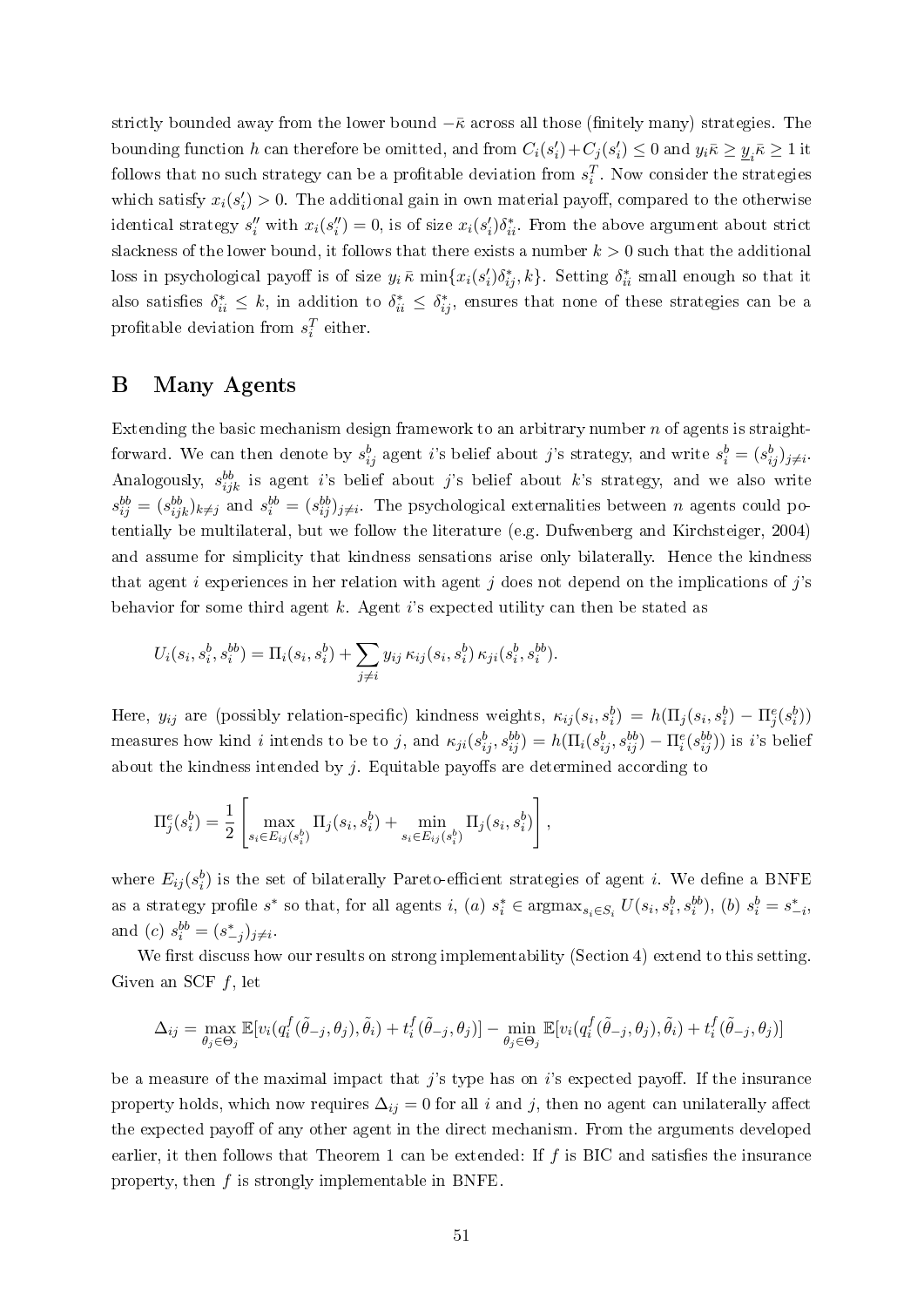For the case of two agents, Proposition 1 shows that the AGV mechanism satisfies the insurance property. This result does not generally extend to the case of  $n$  agents. It extends, however, under symmetry of expected externalities, which requires that, for each  $i$  and  $\theta_i,$ 

$$
\mathbb{E}[v_j(q_j^f(\theta_i,\tilde{\theta}_{-i}),\tilde{\theta}_j)] = \mathbb{E}[v_k(q_k^f(\theta_i,\tilde{\theta}_{-i}),\tilde{\theta}_k)]
$$

holds for all  $j, k \neq i$ . If all agents' expected consumption utilities are affected equally by agent i's type, so that the expected externalities are evenly distributed, then the AGV transfers once more guarantee the insurance property. Symmetry arises naturally if the environment is such that all agents have identical payoff functions, their types are identically distributed, and the consumption rule  $(q_1^f)$  $\hat{p}_1^{f},...,q_n^{f}$ ) treats them all equally. Proposition 2, by contrast, extends to the  $n$  agent setting with no further qualification. The construction of the strongly implementable version  $\bar{f}$  of f is given by

$$
t_i^{\bar{f}}(\theta_i, \theta_{-i}) = \mathbb{E}[v_i(q_i^f(\theta_i, \tilde{\theta}_{-i}), \theta_i) + t_i^f(\theta_i, \tilde{\theta}_{-i})] - v_i(q_i^f(\theta_i, \theta_{-i}), \theta_i).
$$

Some of our results on weak implementability (Section 5) carry over to the n agent case in a straightforward way, others would require a more elaborate analysis that is beyond the scope of this paper. Our proof of the augmented revelation principle did not make use of arguments that are specific to the case of two agents, and hence continues to apply. Theorem 2 provides the sufficient condition  $y \in Y^f$  for implementability of a materially Pareto-efficient SCF f in BNFE, where

$$
Y^f = \{ (y_1, y_2) \in \mathbb{R}_+^2 \mid y_i > 0 \text{ and } 1/y_i \le \bar{\kappa} - \Delta_i \text{ for both } i = 1, 2 \}.
$$

If  $\bar{\kappa} = \infty$ , so that there are no exogenous bounds on the intensity of kindness sensations, the sufficient condition reduces to the requirement that both  $y_1$  and  $y_2$  are strictly positive. This statement continues to hold in the setting with n agents. If all kindness weights  $y_{ij}$  are strictly positive, then the proof of Theorem 2 can be generalized by introducing bilateral redistribution possibilities and calibrating them to support a truth-telling equilibrium. We conjecture that this logic extends to the case in which  $\bar{\kappa} < \infty$ , but we have to leave this question for future research. An extension would require a general characterization of the set  $Y^f$  for an environment with  $n$ agents. For this paper, this would lead us astray.

Proposition 3 provides two sufficient conditions for the possibility to implement an SCF  $f$ so that both agents experience a maximal kindness of  $\bar{\kappa}$ . The first one is that f is BIC and has the insurance property. This finding extends to the  $n$  agent case without complications. If  $\Delta_{ij} = 0$  for all i and j, then we can, as in case (a) of the proof of Proposition 3, engineer kindness sensations of  $\bar{\kappa}$  by means of side-transfers that will not take place in equilibrium. The second sufficient condition is that  $f$  is materially Pareto-efficient and  $y \in Y^f$ . An extension of this condition is more involved, because it would, again, require a general characterization of the set  $Y^f$  for an environment with n agents.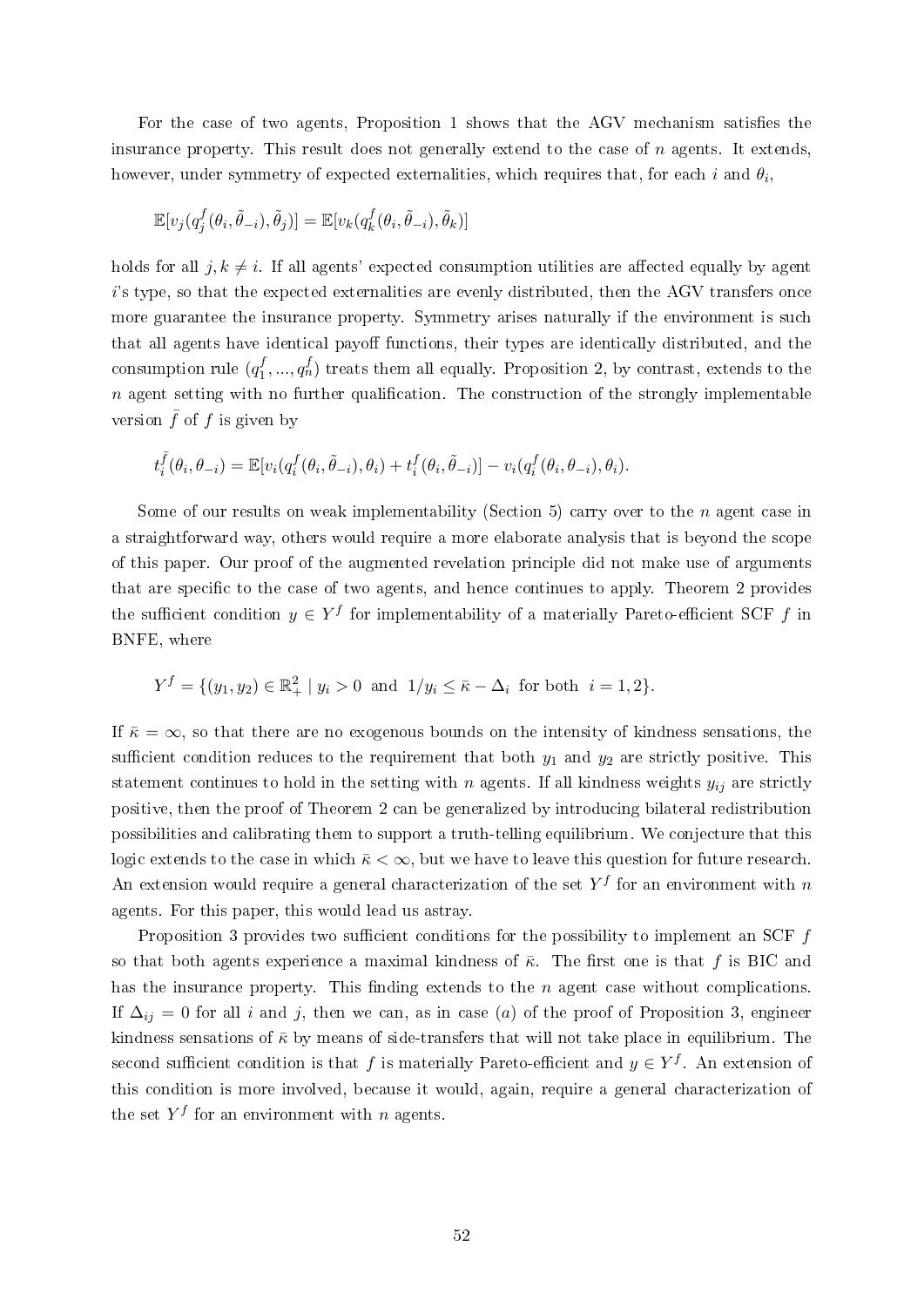## C Interim Fairness Equilibrium

Consider an environment  $E$  and a mechanism  $\Phi$ . In this appendix, we develop the notion of an interim fairness equilibrium (IFE) and provide conditions under which a strategy profile  $s^*$  is an IFE if and only if it is a BNFE. We assume throughout that first- and second-order beliefs about strategies are not type-dependent. Since we require that beliefs are correct in IFE, this assumption is without loss of generality.

If type  $\theta_i$  of agent i has belief  $s_i^b$  and chooses message  $m_i$ , this yields an expected material payoff which we denote by

$$
\Pi_i^{int}(m_i,s_i^b|\theta_i) = \mathbb{E}[v_i(q_i^g(m_i,s_i^b(\tilde{\theta}_j)),\theta_i) + t_i^g(m_i,s_i^b(\tilde{\theta}_j))].
$$

We denote by  $\kappa_i^{int}(m_i,s_i^b|\theta_i)$  the kindness intended by type  $\theta_i$  of agent i ex interim. Also, agent i forms a belief  $\kappa_j^{int}(s_i^b(\theta_j), s_i^{bb}|\theta_j)$  about the interim kindness of any one type  $\theta_j$  of the other agent. However, the type  $\theta_j$  is privately observed by agent j. We therefore assume that i assesses the kindness intended by j according to the expected value of  $\kappa_j^{int}(s_i^b(\theta_j), s_i^{bb}|\theta_j)$ ,

$$
\bar{\kappa}_j^{int}(s_i^b,s_i^{bb})=\mathbb{E}[\kappa_j^{int}(s_i^b(\tilde{\theta}_j),s_i^{bb}|\tilde{\theta}_j)].
$$

Interim utility of type  $\theta_i$  of agent i is then given by

$$
U_i^{int}(m_i, s_i^b, s_i^{bb}|\theta_i) = \Pi_i^{int}(m_i, s_i^b|\theta_i) + y_i \kappa_i^{int}(m_i, s_i^b|\theta_i) \bar{\kappa}_j^{int}(s_i^b, s_i^{bb}).
$$

**Definition 5.** An IFE is a strategy profile  $s^* = (s_1^*, s_2^*)$  such that, for both  $i = 1, 2$ ,

- (a)  $s_i^*(\theta_i) \in \arg \max_{m_i \in M_i} U_i^{int}(m_i, s_i^b, s_i^{bb} | \theta_i)$  for all  $\theta_i \in \Theta_i$ ,
- (*b*)  $s_i^b = s_j^*$ , and
- $\label{eq:2.1} (c) \;\; s_i^{bb} = s_i^*.$

The following proposition states that, if kindness at the ex ante stage is equal to the expected value of kindness at the ex interim stage, then the concepts of IFE and BNFE are equivalent.

**Proposition 7.** Suppose that, for both  $i = 1, 2$ , all  $s_i \in S_i$ , and all  $s_i^b \in S_j$ ,

$$
\kappa_i(s_i, s_i^b) = \mathbb{E}[\kappa_i^{int}(s_i(\tilde{\theta}_i), s_i^b | \tilde{\theta}_i)].
$$
\n(29)

Then, s<sup>∗</sup> is an IFE if and only if it is a BNFE.

*Proof.* (29) implies that  $\bar{\kappa}_j^{int}(s_i^b, s_i^{bb}) = \mathbb{E}[\kappa_j^{int}(s_i^b(\tilde{\theta}_j), s_i^{bb}|\tilde{\theta}_j)] = \kappa_j(s_i^b, s_i^{bb})$  and hence

$$
U_i^{int}(m_i, s_i^b, s_i^{bb}|\theta_i) = \Pi_i^{int}(m_i, s_i^b|\theta_i) + y_i \kappa_i^{int}(m_i, s_i^b|\theta_i) \kappa_j(s_i^b, s_i^{bb}).
$$

Thus,

$$
\mathbb{E}[U_i^{int}(s_i(\tilde{\theta}_i), s_i^b, s_i^{bb}|\tilde{\theta}_i)] = \mathbb{E}[\Pi_i^{int}(s_i(\tilde{\theta}_i), s_i^b|\tilde{\theta}_i)] + y_i \mathbb{E}[\kappa_i^{int}(s_i(\tilde{\theta}_i), s_i^b|\tilde{\theta}_i)] \kappa_j(s_i^b, s_i^{bb})
$$
  
=  $\Pi_i(s_i, s_i^b) + y_i \kappa_i(s_i, s_i^b) \kappa_j(s_i^b, s_i^{bb}),$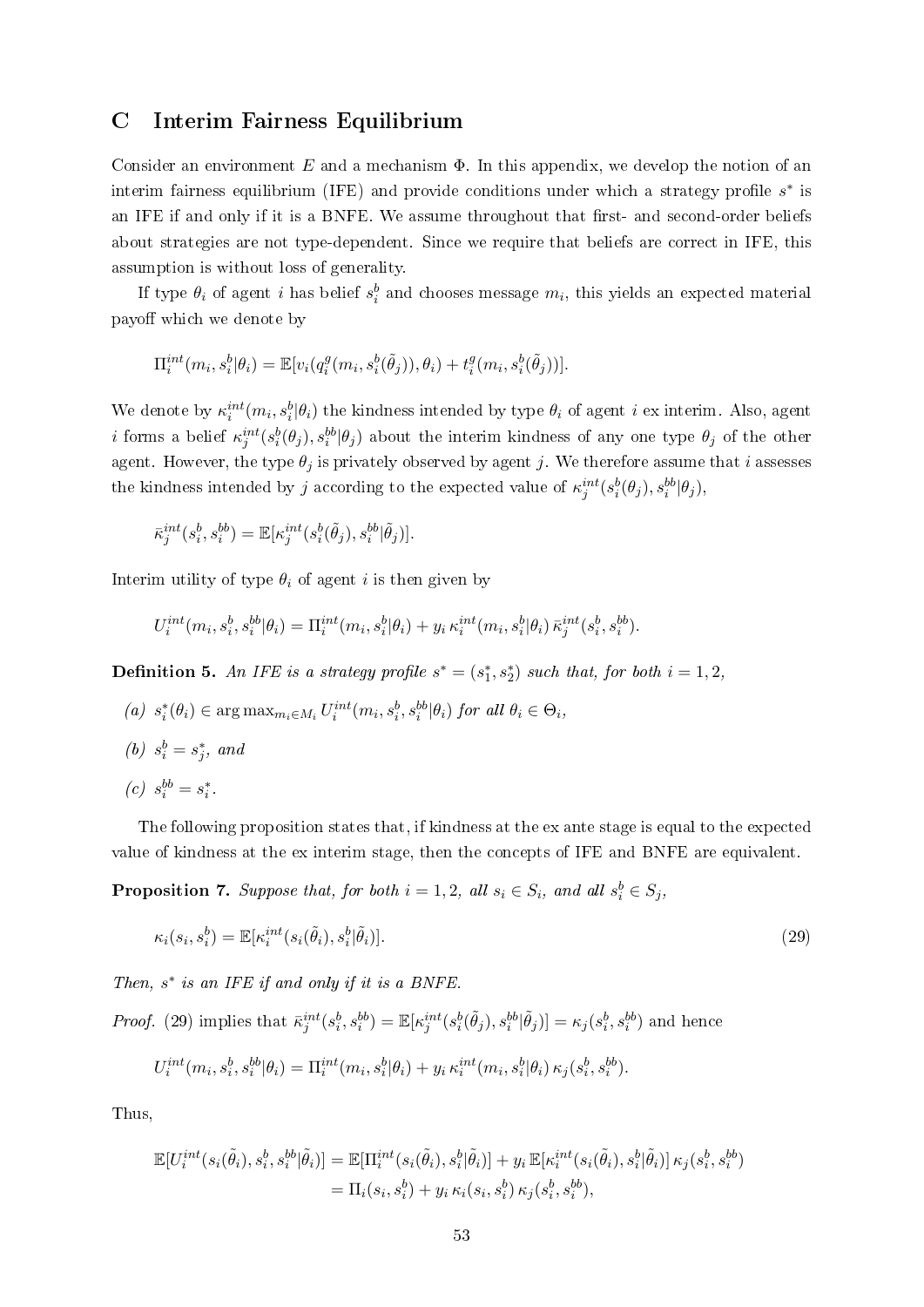and hence  $U_i(s_i,s_i^b,s_i^{bb}) = \mathbb{E}[U_i^{int}(s_i(\tilde{\theta}_i),s_i^b,s_i^{bb}|\tilde{\theta}_i)]$ . By standard arguments, since all types of agent *i* occur with positive probability, it then follows that  $s_i^* \in \arg \max_{s_i \in S_i} U_i(s_i, s_i^b, s_i^{bb})$  if and only if  $s_i^*(\theta_i) \in \arg \max_{m_i \in M_i} U_i^{int}(m_i, s_i^b, s_i^{bb} | \theta_i)$  for all  $\theta_i \in \Theta_i$ .  $\Box$ 

We have not made assumptions on how the interim kindness intentions are determined. A conceivable way of modeling them is to proceed as in the body of the text, replacing all ex ante notions by their ex interim analogues. Then, there are two potential obstacles to verifying condition (29), i.e., to expressing  $\kappa_i$  as an expectation over the terms  $\kappa_i^{int}$ . First, the ex ante equitable payoff might not correspond to an expectation over the ex interim equitable payoffs, for instance because they are defined based on different sets of Pareto-efficient strategies/messages. Second, a tight kindness bound  $\bar{\kappa}$  might become binding for some ex interim but not for the ex ante kindness term. In any case, the condition in Proposition 7 allows us to verify whether or not IFE and BNFE are equivalent.

## D Proofs of Observations

#### D.1 Proof of Observation 1

Consider the bilateral trade example with parameters (5) and  $5/2 < \bar{\kappa}$ . In the direct mechanism for  $f^*$ , the set of strategies for agent i is  $S_i = \{s_i^T, s_i^H, s_i^L, s_i^{-T}\}$ , where  $s_i^T$  is truth-telling,  $s_i^H$ prescribes to announce the high type  $\bar{\theta}_i$  whatever the true type,  $s_i^L$  prescribes to always announce the low type  $\underline{\theta}_i$ , and  $s_i^{-T}$  is the strategy of always lying, i.e.,  $s_i^{-T}(\underline{\theta}_i) = \overline{\theta}_i$  and  $s_i^{-T}(\overline{\theta}_i) = \underline{\theta}_i$ . We seek to show that  $(s_b^T, s_s^T)$  is not a BNFE, for any y with  $y_b > 0$  and/or  $y_s > 0$ . We proceed by contradiction and suppose that  $(s_b^T, s_s^T)$  is a BNFE for some such y. Beliefs are correct in the hypothetical equilibrium, which implies that  $s_b^b = s_s^{bb} = s_s^T$  and  $s_s^b = s_b^{bb} = s_b^T$ .

The seller's equitable payoff. Given  $s_s^T$ , varying the buyer's strategies yields payoffs

 $\Pi_b(s_b^T, s_s^T) = 20, \ \ \Pi_s(s_b^T, s_s^T) = 20,$  $\Pi_b(s_b^L, s_s^T) = 20, \ \ \Pi_s(s_b^L, s_s^T) = 15,$  $\Pi_b(s_b^H, s_s^T) = 0, \ \ \Pi_s(s_b^H, s_s^T) = 25,$  $\Pi_b(s_b^{-T}$  $b^{-T}, s_s^T$ ) = 0,  $\Pi_s(s_b^{-T})$  $b^{-T}, s_s^T$ ) = 20.

Inspection of these expressions reveals that  $s_h^{-T}$  $b^{-T}$  is not conditionally Pareto-efficient, because a switch to  $s_b^T$  makes the buyer better off and leaves the seller unaffected. Similarly,  $s_b^L$  is not efficient, because a switch to  $s_b^T$  makes the seller better off and leaves the buyer unaffected. The remaining two strategies are efficient, so that the equitable payoff for the seller from the buyer's perspective is  $\Pi_s^e(s_s^T) = 45/2$ .

The buyer's equitable payoff. Given  $s_b^T$ , varying the seller's strategies yields

 $\Pi_b(s_b^T, s_s^T) = 20, \ \ \Pi_s(s_b^T, s_s^T) = 20,$  $\Pi_b(s_b^T, s_s^L) = 25, \ \ \Pi_s(s_b^T, s_s^L) = 0,$  $\Pi_b(s_b^T, s_s^H) = 15, \ \ \Pi_s(s_b^T, s_s^H) = 20,$  $\Pi_b(s_b^T, s_s^{-T}) = 20, \ \ \Pi_s(s_b^T, s_s^{-T}) = 0.$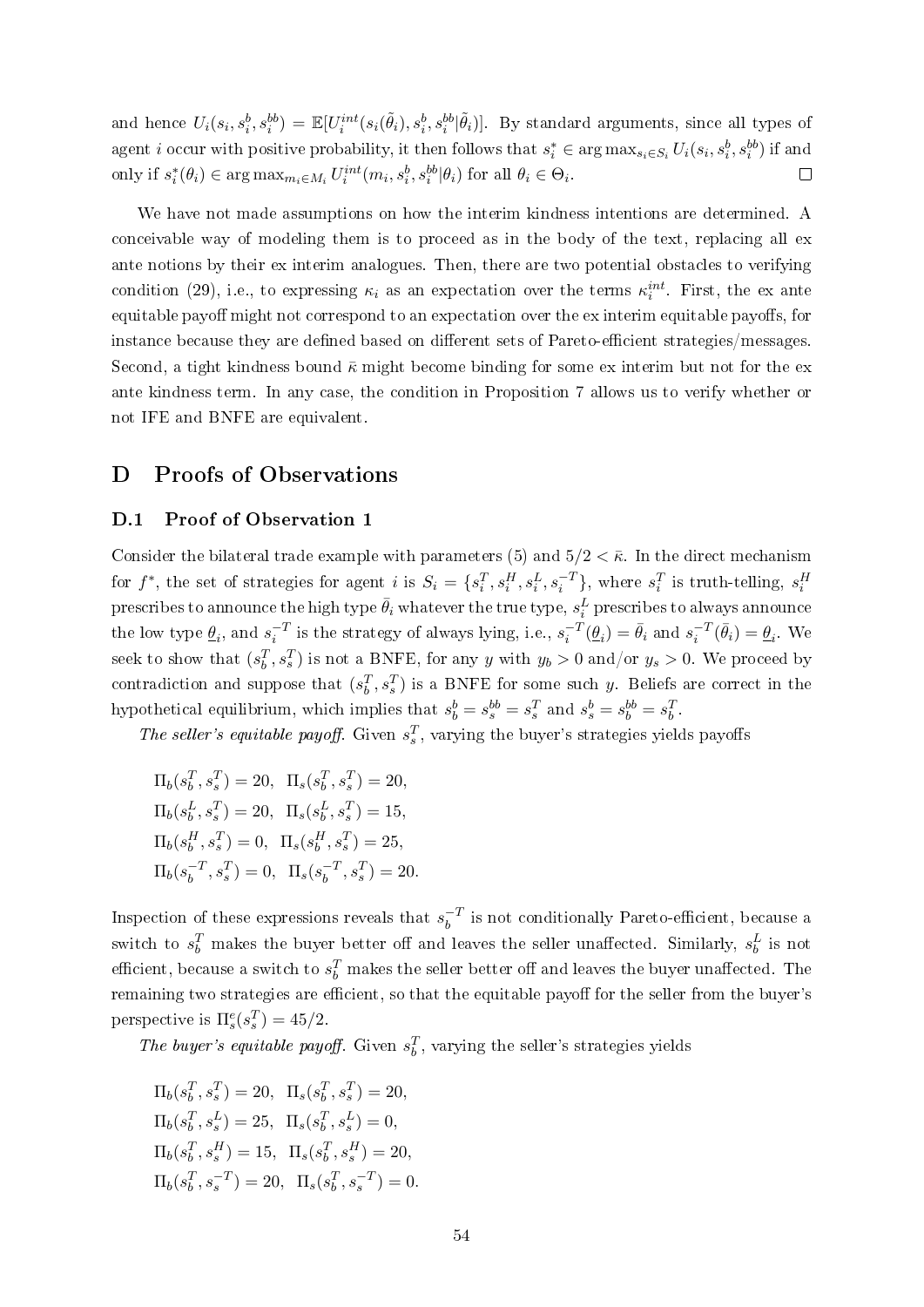Both  $s_s^{-T}$  and  $s_s^H$  are Pareto-dominated by  $s_s^T$ , while the other strategies are efficient. The equitable payoff for the buyer is therefore also  $\Pi_b^e(s_b^T) = 45/2$ .

Truth-telling is not a BNFE. In the hypothetical BNFE  $(s_b^T, s_s^T)$ , we have  $\kappa_b(s_s^b, s_s^{bb})$  =  $\kappa_s(s_b^b, s_b^{bb}) = h(-5/2) = -5/2$ . The buyer then prefers a deviation from  $s_b^T$  to  $s_b^L$  if and only if

$$
\Pi_b(s_b^L, s_s^T) - \left(\frac{5y_b}{2}\right) h\left(\Pi_s(s_b^L, s_s^T) - \frac{45}{2}\right) > \Pi_b(s_b^T, s_s^T) - \left(\frac{5y_b}{2}\right) h\left(\Pi_s(s_b^T, s_s^T) - \frac{45}{2}\right).
$$

If  $y_b > 0$ , this can be simplified to  $h(-15/2) < h(-5/2)$ , which is satisfied because  $5/2 < \bar{\kappa}$ . Hence  $(s_b^T, s_s^T)$  is not a BNFE. The analogous argument applies to the seller if  $y_s > 0$ .

#### D.2 Proof of Observation 2

We seek to show that  $(s_b^T, s_s^T)$  is not a BNFE in the direct mechanism for  $f^{**}$ . We again proceed by contradiction. Fix  $(y_b, y_s) \in [0, \infty)^2$  and suppose that  $(s_b^T, s_s^T)$  is a BNFE. Beliefs are correct in the hypothetical equilibrium, which implies that  $s_b^b = s_s^{bb} = s_s^T$  and  $s_s^b = s_b^{bb} = s_b^T$ .

The seller's equitable payoff. Given  $s_s^T$ , varying the buyer's strategies yields

$$
\Pi_{b}(s_{b}^{T}, s_{s}^{T}) = \frac{1}{8}(\underline{\theta}_{b} - \underline{\theta}_{s}) + \frac{1}{8}(\overline{\theta}_{b} - \underline{\theta}_{s}) + \frac{1}{8}(\overline{\theta}_{b} - \overline{\theta}_{s}),
$$
\n
$$
\Pi_{s}(s_{b}^{T}, s_{s}^{T}) = \frac{1}{8}(\underline{\theta}_{b} - \underline{\theta}_{s}) + \frac{1}{8}(\overline{\theta}_{b} - \underline{\theta}_{s}) + \frac{1}{8}(\overline{\theta}_{b} - \overline{\theta}_{s}),
$$
\n
$$
\Pi_{b}(s_{b}^{L}, s_{s}^{T}) = \frac{1}{4}(\overline{\theta}_{b} - \underline{\theta}_{s}),
$$
\n
$$
\Pi_{s}(s_{b}^{L}, s_{s}^{T}) = \frac{1}{4}(\underline{\theta}_{b} - \underline{\theta}_{s}),
$$
\n
$$
\Pi_{b}(s_{b}^{H}, s_{s}^{T}) = \frac{1}{4}(\underline{\theta}_{b} - \underline{\theta}_{s}) + \frac{1}{4}(\underline{\theta}_{b} - \overline{\theta}_{s}),
$$
\n
$$
\Pi_{s}(s_{b}^{H}, s_{s}^{T}) = \frac{1}{4}(\overline{\theta}_{b} - \underline{\theta}_{s}) + \frac{1}{4}(\overline{\theta}_{b} - \overline{\theta}_{s}),
$$
\n
$$
\Pi_{b}(s_{b}^{-T}, s_{s}^{T}) = \frac{1}{8}(\underline{\theta}_{b} - \underline{\theta}_{s}) + \frac{1}{8}(\overline{\theta}_{b} - \underline{\theta}_{s}) + \frac{1}{8}(\overline{\theta}_{b} - \overline{\theta}_{s}) - \frac{1}{4}(\overline{\theta}_{b} - \underline{\theta}_{b}),
$$
\n
$$
\Pi_{s}(s_{b}^{-T}, s_{s}^{T}) = \frac{1}{8}(\underline{\theta}_{b} - \underline{\theta}_{s}) + \frac{1}{8}(\overline{\theta}_{b} - \underline{\theta}_{s}) + \frac{1}{8}(\overline{\theta}_{b} - \overline{\theta}_{s}).
$$

Inspection of these expressions reveals that  $s_h^{-T}$  $b^{-1}$  is not conditionally Pareto-efficient, because a switch to  $s_b^T$  makes the buyer better off and leaves the seller unaffected. All other strategies are efficient since

$$
\Pi_b(s_b^L, s_s^T) > \Pi_b(s_b^T, s_s^T) > \Pi_b(s_b^H, s_s^T),
$$
  

$$
\Pi_s(s_b^L, s_s^T) < \Pi_s(s_b^T, s_s^T) < \Pi_s(s_b^H, s_s^T).
$$

Now we can easily compute that, from the buyer's perspective, the equitable payoff for the seller is her payoff under truth-telling:  $\Pi_s^e(s_s^T) = \Pi_s(s_b^T, s_s^T)$ .

The buyer's equitable payoff. Given  $s_b^T$ , varying the seller's strategies yields

$$
\Pi_b(s_b^T, s_s^T) = \frac{1}{8}(\underline{\theta}_b - \underline{\theta}_s) + \frac{1}{8}(\bar{\theta}_b - \underline{\theta}_s) + \frac{1}{8}(\bar{\theta}_b - \bar{\theta}_s), \n\Pi_s(s_b^T, s_s^T) = \frac{1}{8}(\underline{\theta}_b - \underline{\theta}_s) + \frac{1}{8}(\bar{\theta}_b - \underline{\theta}_s) + \frac{1}{8}(\bar{\theta}_b - \bar{\theta}_s),
$$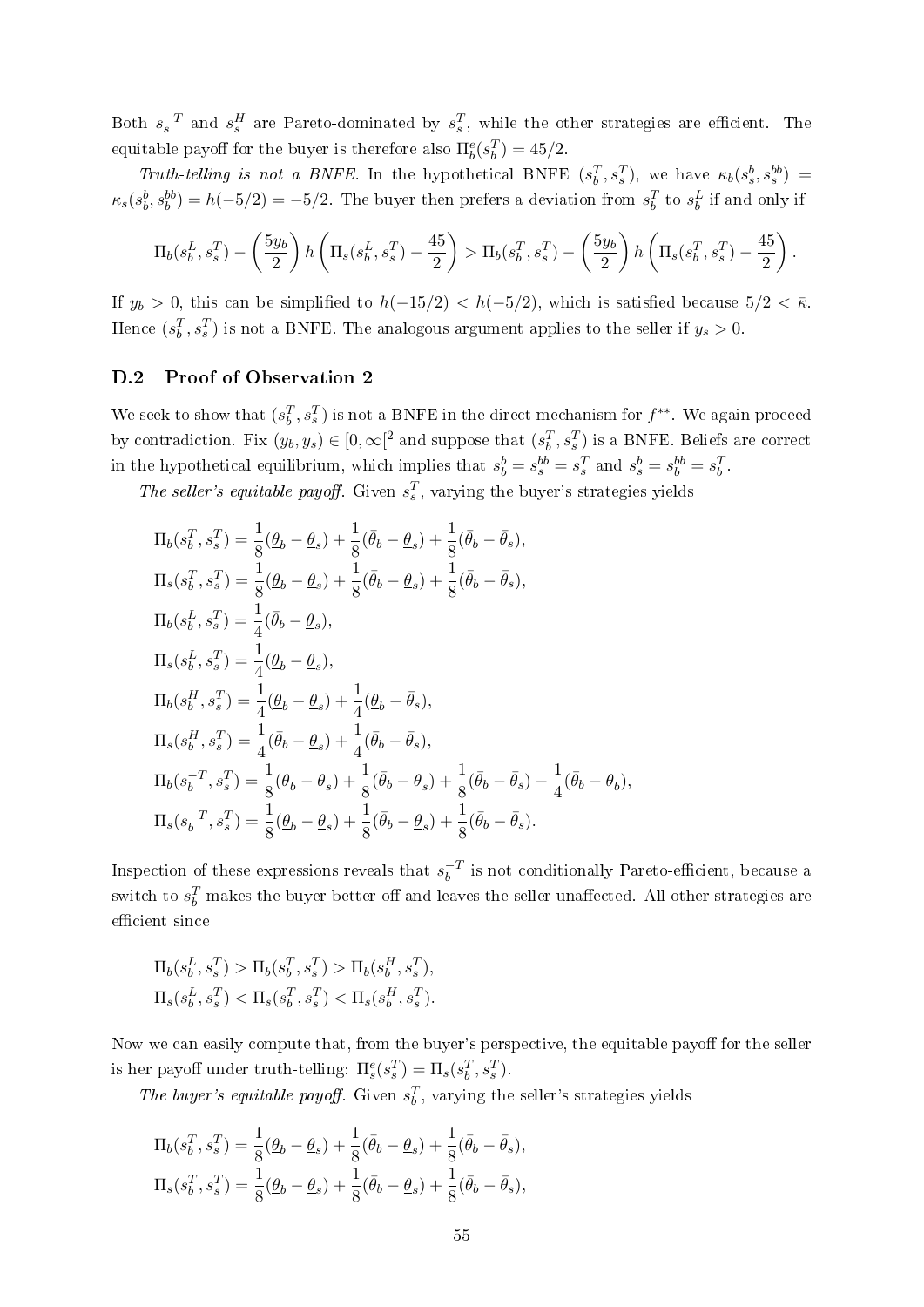$$
\Pi_b(s_b^T, s_s^L) = \frac{1}{4}(\underline{\theta}_b - \underline{\theta}_s) + \frac{1}{4}(\bar{\theta}_b - \underline{\theta}_s),
$$
  
\n
$$
\Pi_s(s_b^T, s_s^L) = \frac{1}{4}(\bar{\theta}_b - \bar{\theta}_s) + \frac{1}{4}(\underline{\theta}_b - \bar{\theta}_s),
$$
  
\n
$$
\Pi_b(s_b^T, s_s^H) = \frac{1}{4}(\bar{\theta}_b - \bar{\theta}_s),
$$
  
\n
$$
\Pi_s(s_b^T, s_s^H) = \frac{1}{4}(\bar{\theta}_b - \underline{\theta}_s),
$$
  
\n
$$
\Pi_b(s_b^T, s_s^{-T}) = \frac{1}{8}(\underline{\theta}_b - \underline{\theta}_s) + \frac{1}{8}(\bar{\theta}_b - \underline{\theta}_s) + \frac{1}{8}(\bar{\theta}_b - \bar{\theta}_s),
$$
  
\n
$$
\Pi_s(s_b^T, s_s^{-T}) = \frac{1}{8}(\underline{\theta}_b - \underline{\theta}_s) + \frac{1}{8}(\bar{\theta}_b - \underline{\theta}_s) + \frac{1}{8}(\bar{\theta}_b - \bar{\theta}_s) - \frac{1}{4}(\bar{\theta}_s - \underline{\theta}_s).
$$

Again,  $s_s^{-T}$  is Pareto-dominated by  $s_s^T$ , while all other strategies are efficient due to

$$
\begin{aligned} &\Pi_b(s_b^T,s_s^L) > \Pi_b(s_b^T,s_s^T) > \Pi_b(s_b^T,s_s^H),\\ &\Pi_s(s_b^T,s_s^L) < \Pi_s(s_b^T,s_s^T) < \Pi_s(s_b^T,s_s^H). \end{aligned}
$$

The equitable payoff for the buyer is then also  $\Pi_b^e(s_b^T) = \Pi_b(s_b^T, s_s^T)$ .

Truth-telling is not a BNFE. In the hypothetical BNFE  $(s_b^T, s_s^T)$  we have  $\kappa_b(s_s^b, s_s^{bb}) = 0$ . This implies that the seller chooses  $s_s \in S_s$  in order to maximize  $\Pi_s(s_b^T, s_s)$ . But  $s_s^T$  is not a solution to this problem, since  $s_s^H$  yields a strictly larger payoff as shown above. Hence  $(s_b^T, s_s^T)$ is not a BNFE.

#### D.3 Proof of Observation 3

Consider the hypothetical truth-telling BNFE  $s^T = (s_b^T, s_s^T)$  of  $\Phi'$ , in which beliefs are correct.

*Equitable payoffs.* Given  $s_s^T$ , any strategy  $s_b$  that announces  $\underline{\theta}_b$  yields the same payoff pairs as the strategy that announces  $\underline{\theta}_b$  instead, except for the additional redistribution from the seller to the buyer. Since  $s_b^L$  maximizes  $\Pi_b(s_b, s_s^T)$  and minimizes  $\Pi_s(s_b, s_s^T)$  in the direct mechanism (see Appendix D.2), strategy  $\underline{s}_b$  with  $\underline{s}_b(\theta_b) = \underline{\theta}_b$  for all  $\theta_b$  now maximizes  $\Pi_b(s_b, s_s^T)$  and minimizes  $\Pi_s(s_b, s_s^T)$  in  $\Phi',$  and hence is efficient. It yields the payoffs

$$
\begin{aligned} \Pi_b(\underline{\underline{s}}_b, s_s^T) &= \frac{1}{4}(\bar{\theta}_b - \underline{\theta}_s) + \frac{1}{2}\delta_b,\\ \Pi_s(\underline{\underline{s}}_b, s_s^T) &= \frac{1}{4}(\underline{\theta}_b - \underline{\theta}_s) - \frac{1}{2}\delta_b. \end{aligned}
$$

The efficient strategy which yields the highest payoff for the seller remains  $s_b^H$ . We can now immediately compute the equitable payoff  $\Pi_s^e(s_s^T) = \Pi_s(s_b^T, s_s^T) - \delta_b/4$ . A symmetric argument implies  $\Pi_b^e(s_b^T) = \Pi_b(s_b^T, s_s^T) - \delta_s/4.$ 

Truth-telling becomes a BNFE. We now have  $\kappa_b(s_s^b, s_s^{bb}) = h(\delta_b/4)$  and  $\kappa_s(s_b^b, s_b^{bb}) = h(\delta_s/4)$ in the hypothetical truth-telling equilibrium. Suppose  $\bar{\kappa} \ge \max\{1/y_b, 1/y_s\}$ , and note that  $y_b, y_s > 0$ . Setting  $\delta_b = 4/y_s$  and  $\delta_s = 4/y_b$  then yields  $\kappa_b(s_s^b, s_s^{bb}) = 1/y_s$  and  $\kappa_s(s_b^b, s_b^{bb}) = 1/y_b$ , so that the buyer maximizes

$$
\Pi_b(s_b, s_s^T) + h(\Pi_s(s_b, s_s^T) - \Pi_s^e(s_s^T))
$$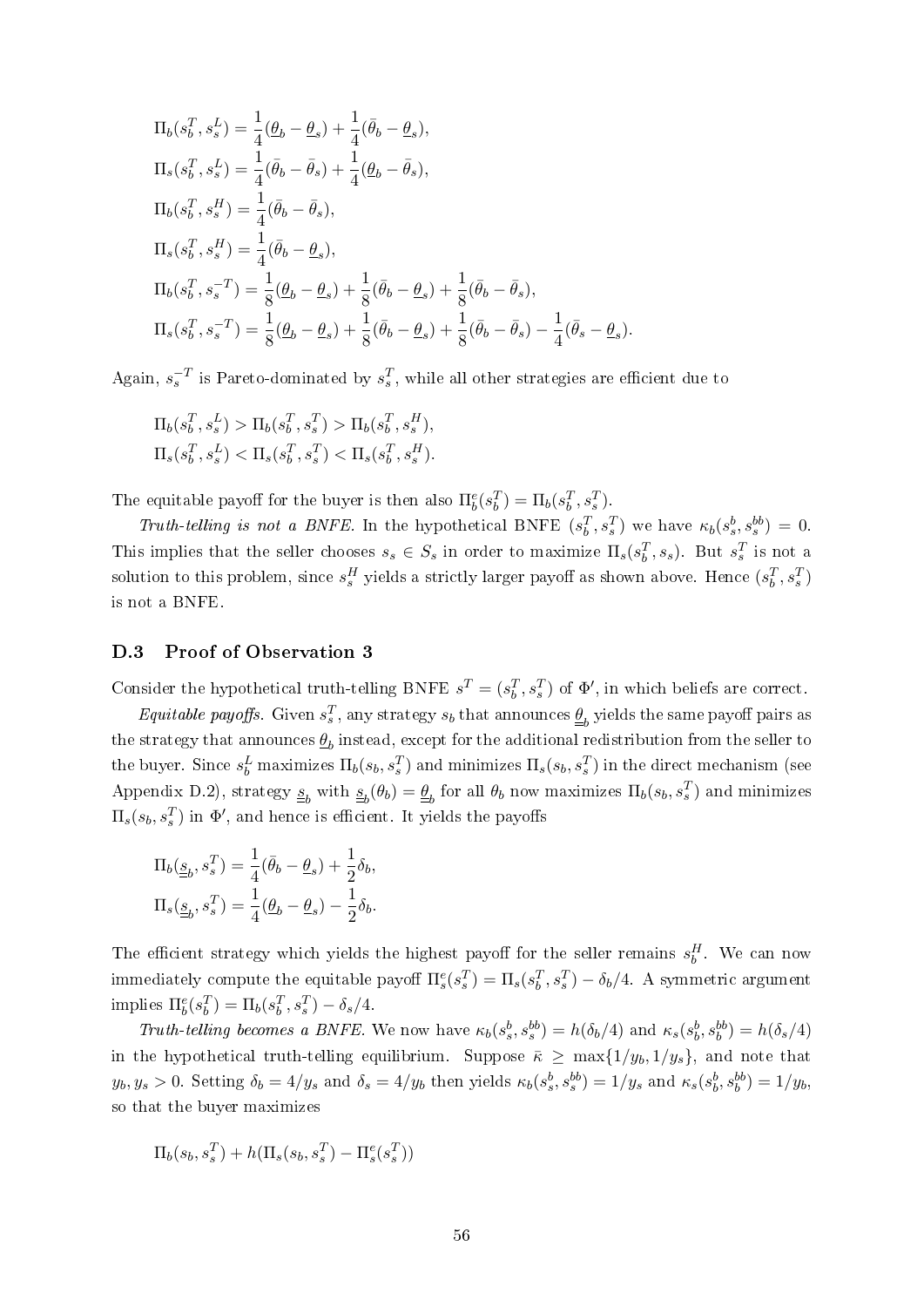and the seller maximizes

$$
\Pi_s(s_b^T, s_s) + h(\Pi_b(s_b^T, s_s) - \Pi_b^e(s_b^T)).
$$

Suppose furthermore that

$$
\bar{\kappa} \ge \max \left\{ \max_{s_b \in S'_b} |\Pi_s(s_b, s_s^T) - \Pi_s^e(s_s^T)|, \max_{s_s \in S'_s} |\Pi_b(s_b^T, s_s) - \Pi_b^e(s_b^T)| \right\}.
$$

Then the bound  $\bar{\kappa}$  can be ignored in these problems, and both agents are maximizing the sum of expected material payoffs (given truth-telling of the other agent). Own truth-telling is a solution to these problems, because the SCF  $f^{**}$  that is realized in this case is efficient, i.e., it maximizes the sum of material payoffs for any  $(\theta_b, \theta_s)$ . Hence  $s^T$  is a BNFE.

## D.4 Proof of Observation 4

We assume  $\bar{\kappa} = \infty$  throughout the proof, but it is straightforward to verify that the arguments continue to hold when  $\bar{\kappa} < \infty$  is large enough. For agent i, denote by  $\sigma_i^T \in S_i$  (and analogously  $\sigma^H_i, \sigma^L_i,$  and  $\sigma^{-T}_i)$  the  $y_i$ -type's strategy  $s_{i,y_i}$  that announces the material payoff type  $\theta_i$  truthfully (and analogously always high, low, and falsely), but always announces the high reciprocity type  $\bar{y}$ . Consider the hypothetical truth-telling BNFE  $s^T$  of the direct mechanism for  $f^{***}$ , in which beliefs are correct.

The seller's equitable payoff. Given  $s_s^T$ , varying among the above strategies of the buyer yields the payoffs

$$
\begin{split}\n\bar{\Pi}_{b}(\sigma_{b}^{T}, s_{s}^{T}) &= (1 - \epsilon) \Pi_{b}(\sigma_{b}^{T}, s_{s,\bar{y}}^{T}) + \epsilon \left[ \frac{1}{4} (\bar{\theta}_{b} - \bar{\theta}_{s}) - \frac{1}{2} \delta_{s} \right], \\
\bar{\Pi}_{s}(\sigma_{b}^{T}, s_{s}^{T}) &= (1 - \epsilon) \Pi_{s}(\sigma_{b}^{T}, s_{s,\bar{y}}^{T}) + \epsilon \left[ \frac{1}{4} (\bar{\theta}_{b} - \underline{\theta}_{s}) + \frac{1}{2} \delta_{s} \right], \\
\bar{\Pi}_{b}(\sigma_{b}^{L}, s_{s}^{T}) &= (1 - \epsilon) \Pi_{b}(\sigma_{b}^{L}, s_{s,\bar{y}}^{T}), \\
\bar{\Pi}_{s}(\sigma_{b}^{L}, s_{s}^{T}) &= (1 - \epsilon) \Pi_{s}(\sigma_{b}^{L}, s_{s,\bar{y}}^{T}), \\
\bar{\Pi}_{b}(\sigma_{b}^{H}, s_{s}^{T}) &= (1 - \epsilon) \Pi_{b}(\sigma_{b}^{H}, s_{s,\bar{y}}^{T}) + \epsilon \left[ \frac{1}{2} (\underline{\theta}_{b} - \bar{\theta}_{s}) - \delta_{s} \right], \\
\bar{\Pi}_{s}(\sigma_{b}^{H}, s_{s}^{T}) &= (1 - \epsilon) \Pi_{s}(\sigma_{b}^{H}, s_{s,\bar{y}}^{T}) + \epsilon \left[ \frac{1}{2} (\bar{\theta}_{b} - \underline{\theta}_{s}) + \delta_{s} \right], \\
\bar{\Pi}_{b}(\sigma_{b}^{-T}, s_{s}^{T}) &= (1 - \epsilon) \Pi_{b}(\sigma_{b}^{-T}, s_{s,\bar{y}}^{T}) + \epsilon \left[ \frac{1}{4} (\underline{\theta}_{b} - \bar{\theta}_{b}) + \frac{1}{4} (\underline{\theta}_{b} - \bar{\theta}_{s}) - \frac{1}{2} \delta_{s} \right], \\
\bar{\Pi}_{s}(\sigma_{b}^{-T}, s_{s}^{T}) &= (1 - \epsilon) \Pi_{s}(\sigma_{b}^{-T}, s_{s,\bar{y}}^{T}) + \epsilon \left[ \frac{1}{4} (\bar{\theta}_{b} - \underline{\theta}_{s}) + \frac{1}{2} \delta_{s} \right].\n\end{split}
$$

The expressions on the RHS that are weighted by  $(1 - \epsilon)$  correspond exactly to the payoffs derived in the proof of Observation 2. The additional terms that are weighted by  $\epsilon$  arise because the seller sometimes announces (truthfully) to be selfish, i.e., they correspond to the payoffs from playing against  $s_{s,0}^T$ . Inspection of these payoffs, using the values derived in the proof of Observation 2, reveals that  $\sigma_h^{-T}$  $\overline{b}^T$  is not conditionally Pareto-efficient, because a switch to  $\sigma_b^T$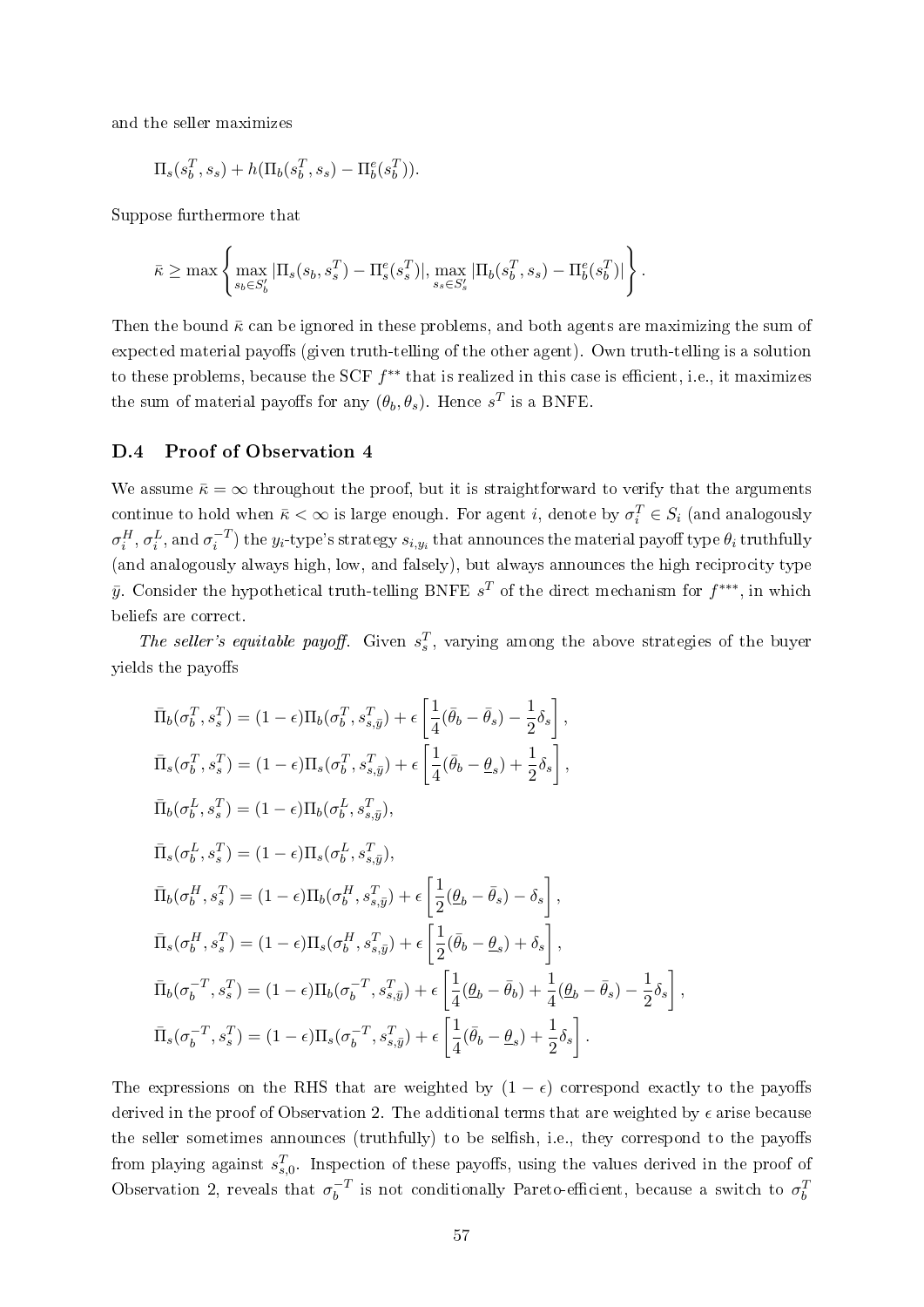makes the buyer better off and leaves the seller unaffected, irrespective of the values of  $\epsilon, \delta_s > 0$ . For the remaining three strategies, there exists a critical value  $\bar{\epsilon}_b > 0$  such that

$$
\begin{aligned}\n\bar{\Pi}_b(\sigma_b^L, s_s^T) > \bar{\Pi}_b(\sigma_b^T, s_s^T) > \bar{\Pi}_b(\sigma_b^H, s_s^T), \\
\bar{\Pi}_s(\sigma_b^L, s_s^T) < \bar{\Pi}_s(\sigma_b^T, s_s^T) < \bar{\Pi}_s(\sigma_b^H, s_s^T),\n\end{aligned}
$$

whenever  $\epsilon < \bar{\epsilon}_b$ , irrespective of the value of  $\delta_s > 0$  (this critical value arises for the comparison of  $\bar{\Pi}_b(\sigma_b^L, s_s^T)$  and  $\bar{\Pi}_b(\sigma_b^T, s_s^T)$ ; all other comparisons are unambiguous). The strategies not yet considered sometimes announce the low reciprocity type  $y_b = 0$ . They yield the same payoff pairs as the (above considered) strategy that announces  $(\bar{y}, \underline{\theta}_b)$  instead, except for the additional redistribution from the seller to the buyer. Since  $\sigma_b^L$  maximizes  $\bar{\Pi}_b(s_{b,y_b}, s_s^T)$  and minimizes  $\bar{\Pi}_s(s_{b,y_b}, s_s^T)$  on  $\{\sigma_b^T, \sigma_b^L, \sigma_b^H\}$ , provided  $\epsilon < \bar{\epsilon}_b$ , the strategy  $\sigma_b^{LL}$  with  $\sigma_b^{LL}(\theta_b) = (0, \underline{\theta}_b)$  maximizes  $\bar{\Pi}_b(s_{b,y_b}, s_s^T)$  and minimizes  $\bar{\Pi}_s(s_{b,y_b}, s_s^T)$  on  $S_b$  and hence is efficient. It yields

$$
\bar{\Pi}_s(\sigma_b^{LL}, s_s^T) = (1 - \epsilon) \left[ \frac{1}{4} (\underline{\theta}_b - \underline{\theta}_s) - \frac{1}{2} \delta_b \right].
$$

The efficient strategy which yields the highest payoff for the seller remains  $\sigma_b^H$ . We can now compute the equitable payoff for the case when  $\epsilon < \bar{\epsilon}_b$ :

$$
\Pi_s^e(s_s^T) = \bar{\Pi}_s(\sigma_b^T, s_s^T) - (1 - \epsilon)\frac{1}{4}\delta_b.
$$

The buyer's equitable payoff. Given  $s_b^T$ , varying the seller's strategies yields

$$
\bar{\Pi}_{b}(s_{b}^{T}, \sigma_{s}^{T}) = (1 - \epsilon) \Pi_{b}(s_{b,\bar{y}}^{T}, \sigma_{s}^{T}) + \epsilon \left[ \frac{1}{4}(\bar{\theta}_{b} - \underline{\theta}_{s}) + \frac{1}{2}\delta_{b} \right],
$$
\n
$$
\bar{\Pi}_{s}(s_{b}^{T}, \sigma_{s}^{T}) = (1 - \epsilon) \Pi_{s}(s_{b,\bar{y}}^{T}, \sigma_{s}^{T}) + \epsilon \left[ \frac{1}{4}(\underline{\theta}_{b} - \underline{\theta}_{s}) - \frac{1}{2}\delta_{b} \right],
$$
\n
$$
\bar{\Pi}_{b}(s_{b}^{T}, \sigma_{s}^{L}) = (1 - \epsilon) \Pi_{b}(s_{b,\bar{y}}^{T}, \sigma_{s}^{L}) + \epsilon \left[ \frac{1}{2}(\bar{\theta}_{b} - \underline{\theta}_{s}) + \delta_{b} \right],
$$
\n
$$
\bar{\Pi}_{s}(s_{b}^{T}, \sigma_{s}^{L}) = (1 - \epsilon) \Pi_{s}(s_{b,\bar{y}}^{T}, \sigma_{s}^{L}) + \epsilon \left[ \frac{1}{2}(\underline{\theta}_{b} - \bar{\theta}_{s}) - \delta_{b} \right],
$$
\n
$$
\bar{\Pi}_{b}(s_{b}^{T}, \sigma_{s}^{H}) = (1 - \epsilon) \Pi_{b}(s_{b,\bar{y}}^{T}, \sigma_{s}^{H}),
$$
\n
$$
\bar{\Pi}_{s}(s_{b}^{T}, \sigma_{s}^{H}) = (1 - \epsilon) \Pi_{s}(s_{b,\bar{y}}^{T}, \sigma_{s}^{H}),
$$
\n
$$
\bar{\Pi}_{b}(s_{b}^{T}, \sigma_{s}^{-T}) = (1 - \epsilon) \Pi_{b}(s_{b,\bar{y}}^{T}, \sigma_{s}^{-T}) + \epsilon \left[ \frac{1}{4}(\bar{\theta}_{b} - \underline{\theta}_{s}) + \frac{1}{2}\delta_{b} \right],
$$
\n
$$
\bar{\Pi}_{s}(s_{b}^{T}, \sigma_{s}^{-T}) = (1 - \epsilon) \Pi_{s}(s_{b,\bar{y}}^{T}, \sigma_{s}^{-T}) + \epsilon \left[ \frac{1}{4}(\underline{\theta}_{s} - \bar{\theta}_{s}) + \frac{1}{2}\delta_{b} \right],
$$

where the expressions weighted by  $(1 - \epsilon)$  are again those from the proof of Observation 2. Proceeding as before we can show that  $\sigma_s^{-T}$  is not conditionally Pareto-efficient, while there exists a critical value  $\bar{\epsilon}_s > 0$  such that

$$
\bar{\Pi}_b(s_b^T, \sigma_s^L) > \bar{\Pi}_b(s_b^T, \sigma_s^T) > \bar{\Pi}_b(s_b^T, \sigma_s^H),
$$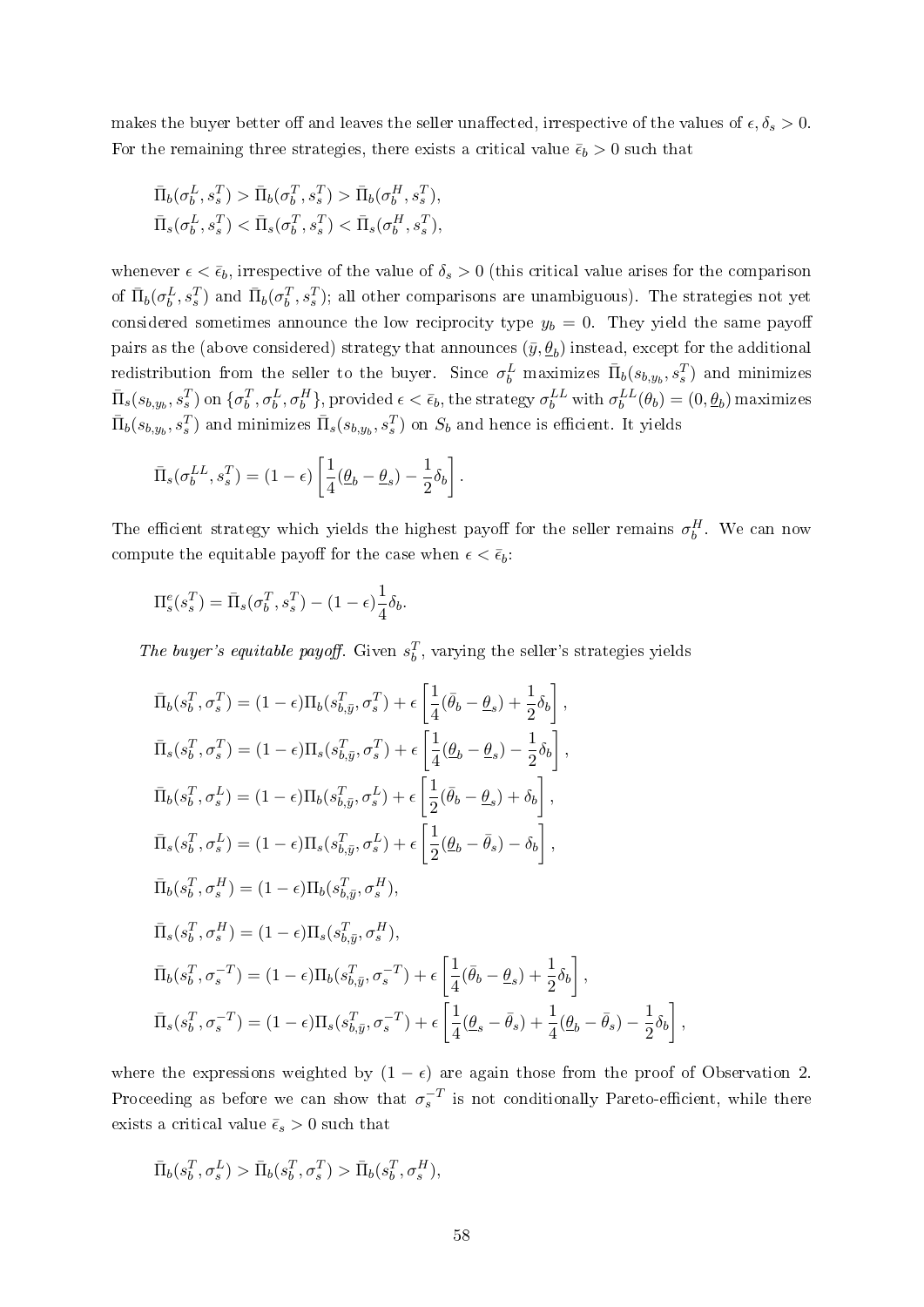$$
\bar{\Pi}_s(s_b^T,\sigma_s^L)<\bar{\Pi}_s(s_b^T,\sigma_s^T)<\bar{\Pi}_s(s_b^T,\sigma_s^H),
$$

whenever  $\epsilon < \bar{\epsilon}_s$ , irrespective of the value of  $\delta_b > 0$ . The payoffs from the not yet considered strategies can again be derived from these expressions with an additional redistribution from the buyer to the seller. It follows that  $\sigma_s^{LH}$  with  $\sigma_s^{LH}(\theta_s) = (0, \bar{\theta}_s)$  maximizes  $\bar{\Pi}_s(s_b^T, s_{s,y_s})$  and minimizes  $\bar{\Pi}_b(s_b^T, s_{s,y_s})$  on  $S_s$  and hence is efficient, provided  $\epsilon < \bar{\epsilon}_s$ . It yields

$$
\bar{\Pi}_b(s_b^T, \sigma_s^{LH}) = (1 - \epsilon) \left[ \frac{1}{4} (\bar{\theta}_b - \bar{\theta}_s) - \frac{1}{2} \delta_s \right].
$$

The efficient strategy which yields the highest payoff for the buyer remains  $\sigma_b^L$ . We can now compute the equitable payoff for the case when  $\epsilon < \bar{\epsilon}_s$ :

$$
\Pi_b^e(s_b^T) = \bar{\Pi}_b(s_b^T, \sigma_s^T) - (1 - \epsilon)\frac{1}{4}\delta_s.
$$

The buyer's equilibrium kindness. In the hypothetical BNFE  $s^T$  when  $\epsilon < \bar{\epsilon}_b$ , we obtain for the buyer with reciprocity type  $y_b = \bar{y}$  a kindness of

$$
\kappa_b(s_{b,\bar{y}}^T, s_s^T) = \bar{\Pi}_s(s_{b,\bar{y}}^T, s_s^T) - \Pi_s^e(s_s^T) = \bar{\Pi}_s(\sigma_b^T, s_s^T) - \Pi_s^e(s_s^T) = (1 - \epsilon)\frac{1}{4}\delta_b.
$$

For the buyer with reciprocity type  $y_b = 0$  we obtain

$$
\kappa_b(s_{b,0}^T, s_s^T) = \bar{\Pi}_s(s_{b,0}^T, s_s^T) - \Pi_s^e(s_s^T) \n= \bar{\Pi}_s(\sigma_b^L, s_s^T) - (1 - \epsilon) \frac{1}{2} \delta_b - \Pi_s^e(s_s^T) \n= (1 - \epsilon) \left[ \frac{1}{8} (\underline{\theta}_b - \underline{\theta}_s) - \frac{1}{8} (\bar{\theta}_b - \underline{\theta}_s) - \frac{1}{8} (\bar{\theta}_b - \bar{\theta}_s) - \frac{1}{4} \delta_b \right] - \epsilon \left[ \frac{1}{4} (\bar{\theta}_b - \underline{\theta}_s) + \frac{1}{2} \delta_s \right].
$$

The seller's equilibrium expectation about these terms then becomes

$$
\kappa_b(s_s^b, s_s^{bb}) = (1 - \epsilon)\kappa_b(s_{b,\bar{y}}^T, s_s^T) + \epsilon \kappa_b(s_{b,0}^T, s_s^T)
$$
  
= 
$$
(1 - \epsilon)(1 - 2\epsilon)\frac{1}{4}\delta_b - \epsilon^2\frac{1}{2}\delta_s + \Lambda_b(\epsilon),
$$

where

$$
\Lambda_b(\epsilon) = (1 - \epsilon)\epsilon \left[ \frac{1}{8} (\underline{\theta}_b - \underline{\theta}_s) - \frac{1}{8} (\bar{\theta}_b - \underline{\theta}_s) - \frac{1}{8} (\bar{\theta}_b - \bar{\theta}_s) \right] - \epsilon^2 \left[ \frac{1}{4} (\bar{\theta}_b - \underline{\theta}_s) \right]
$$

collects terms that do not depend on  $\delta_b$  or  $\delta_s$ .  $\Lambda_b(\epsilon)$  is continuous in  $\epsilon$  and  $\lim_{\epsilon \to 0} \Lambda_b(\epsilon) = 0$ .

The seller's equilibrium kindness. Proceeding analogously for the seller, for  $\epsilon < \bar{\epsilon}_s$  we obtain

$$
\kappa_s(s_{s,\bar{y}}^T, s_b^T) = (1 - \epsilon) \frac{1}{4} \delta_s
$$

and

$$
\kappa_s(s_{s,0}^T,s_b^T) = (1-\epsilon)\left[\frac{1}{8}(\bar{\theta}_b - \bar{\theta}_s) - \frac{1}{8}(\underline{\theta}_b - \underline{\theta}_s) - \frac{1}{8}(\bar{\theta}_b - \underline{\theta}_s) - \frac{1}{4}\delta_s\right] - \epsilon\left[\frac{1}{4}(\bar{\theta}_b - \underline{\theta}_s) + \frac{1}{2}\delta_b\right],
$$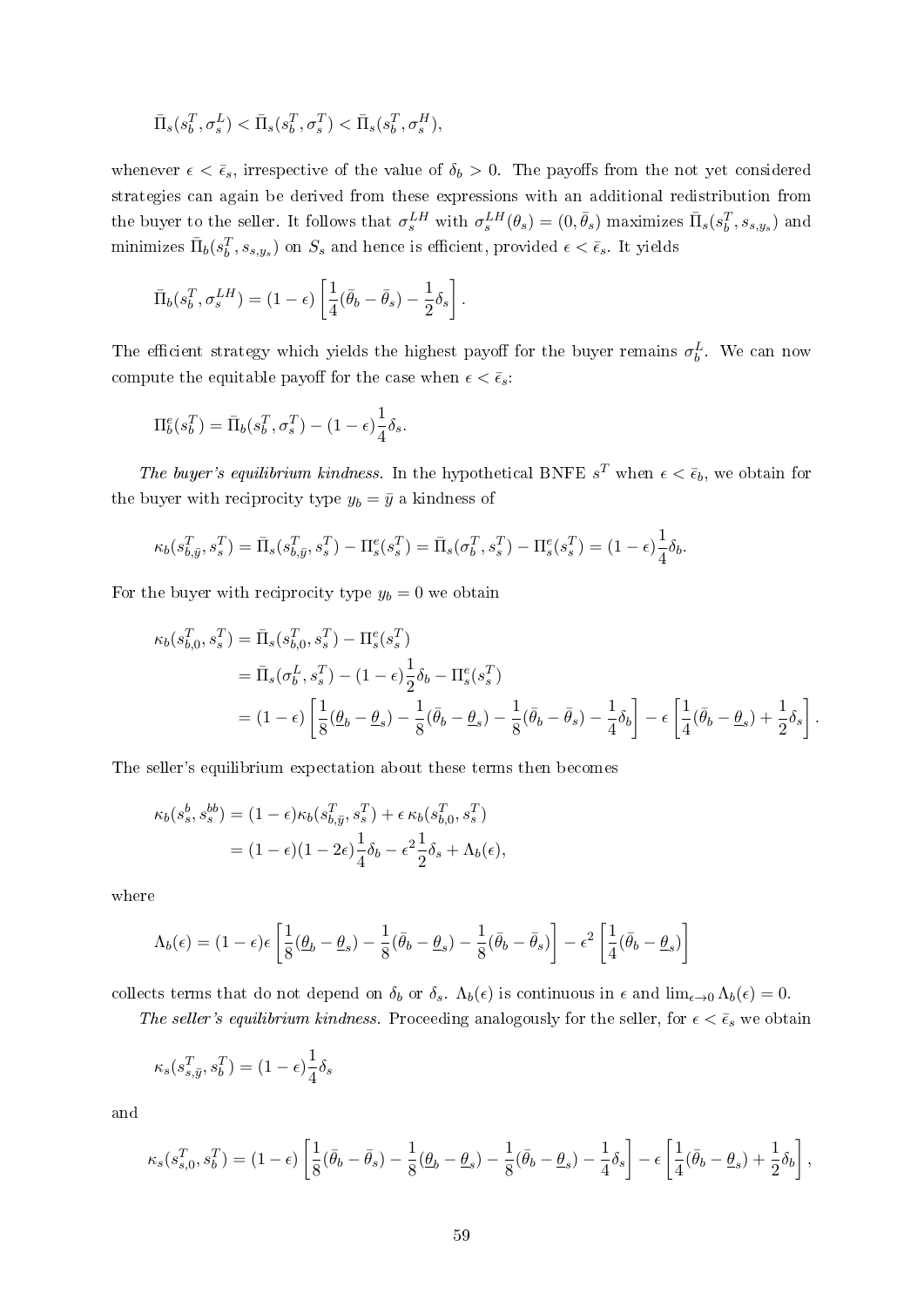about which the buyer forms the expectation

$$
\kappa_s(s_b^b, s_b^{bb}) = (1 - \epsilon)\kappa_s(s_{s,\bar{y}}^T, s_b^T) + \epsilon \kappa_s(s_{s,0}^T, s_b^T)
$$

$$
= (1 - \epsilon)(1 - 2\epsilon)\frac{1}{4}\delta_s - \epsilon^2\frac{1}{2}\delta_b + \Lambda_s(\epsilon),
$$

where

$$
\Lambda_s(\epsilon) = (1-\epsilon)\epsilon \left[ \frac{1}{8}(\bar{\theta}_b - \bar{\theta}_s) - \frac{1}{8}(\underline{\theta}_b - \underline{\theta}_s) - \frac{1}{8}(\bar{\theta}_b - \underline{\theta}_s) \right] - \epsilon^2 \left[ \frac{1}{4}(\bar{\theta}_b - \underline{\theta}_s) \right].
$$

Note again that  $\Lambda_s(\epsilon)$  is continuous and that  $\lim_{\epsilon \to 0} \Lambda_s(\epsilon) = 0$ .

Truth-telling becomes a BNFE. We now assume that  $\epsilon < \min{\{\bar{\epsilon}_b, \bar{\epsilon}_s\}}$ . We then want to choose  $\delta_b$  and  $\delta_s$  such that  $\kappa_b(s_s^b, s_s^{bb}) = 1/\bar{y}$  and  $\kappa_s(s_b^b, s_b^{bb}) = 1/\bar{y}$  in the hypothetical truthtelling equilibrium. This system of equations can be written in matrix form as  $A\delta = z$ , where

$$
A = \begin{pmatrix} (1 - \epsilon)(1 - 2\epsilon)/4 & -\epsilon^2/2 \\ -\epsilon^2/2 & (1 - \epsilon)(1 - 2\epsilon)/4 \end{pmatrix} \quad \delta = \begin{pmatrix} \delta_b \\ \delta_s \end{pmatrix} \quad z = \begin{pmatrix} 1/\bar{y} - \Lambda_b(\epsilon) \\ 1/\bar{y} - \Lambda_s(\epsilon) \end{pmatrix}.
$$

We have det  $A = (1 - \epsilon)^2 (1 - 2\epsilon)^2 / 16 - \epsilon^4 / 4$ , which is continuous and strictly decreasing in  $\epsilon$ , takes the value zero for  $\epsilon = 1/3$ , and satisfies  $\lim_{\epsilon \to 0} \det A = 1/16$ . In particular, the system has a unique solution whenever  $\epsilon < 1/3$ , which we also assume from now on. To apply Cramer's rule, define

$$
A_b = \begin{pmatrix} 1/\bar{y} - \Lambda_b(\epsilon) & -\epsilon^2/2 \\ 1/\bar{y} - \Lambda_s(\epsilon) & (1 - \epsilon)(1 - 2\epsilon)/4 \end{pmatrix} A_s = \begin{pmatrix} (1 - \epsilon)(1 - 2\epsilon)/4 & 1/\bar{y} - \Lambda_b(\epsilon) \\ -\epsilon^2/2 & 1/\bar{y} - \Lambda_s(\epsilon) \end{pmatrix},
$$

from which we can obtain det  $A_b = (1 - \epsilon)(1 - 2\epsilon) [1/\bar{y} - \Lambda_b(\epsilon)]/4 + \epsilon^2 [1/\bar{y} - \Lambda_s(\epsilon)]/2$  and det  $A_s = (1 - \epsilon)(1 - 2\epsilon) [1/\bar{y} - \Lambda_s(\epsilon)]/4 + \epsilon^2 [1/\bar{y} - \Lambda_b(\epsilon)]/2$ . These terms are continuous in  $\epsilon$ and satisfy  $\lim_{\epsilon \to 0} \det A_b = \lim_{\epsilon \to 0} \det A_s = 1/4\bar{y}$ . Hence, for  $\epsilon$  small, enough we obtain welldefined solutions  $\delta_b = \det A_b/\det A > 0$  and  $\delta_s = \det A_s/\det A > 0$  (which satisfy  $\lim_{\epsilon \to 0} \delta_b =$  $\lim_{\epsilon \to 0} \delta_s = 4/\bar{y}$ . Given these transfers, the buyer with reciprocity type  $y_b = 0$  maximizes  $\bar{\Pi}_b(s_{b,0}, s_s^T)$ , for which  $s_{b,0} = s_{b,0}^T$  is indeed a solution, because it yields the same payoffs as  $\sigma_b^{LL}$  discussed earlier. The buyer with reciprocity type  $y_b = \bar{y}$  now maximizes  $\bar{\Pi}_b(s_{b,\bar{y}}, s_s^T)$  +  $\bar{\Pi}_s(s_{b,\bar{y}}, s_s^T)$ . A solution must be contained in the subset  $\{\sigma_b^T, \sigma_b^L, \sigma_b^H\} \subset S_b$ , as  $\sigma_b^{-T}$  $\bar{b}^{-T}$  is Paretodominated and the remaining strategies only induce additional sum-neutral redistribution. Using the payoffs derived at the beginning of the proof, it follows that  $s_{b,\bar{y}} = s_{b,\bar{y}}^T = \sigma_b^T$  is indeed a solution whenever  $\epsilon$  is small enough. Analogous arguments show that truth-telling is also a best response for the seller when  $\epsilon$  is small enough, which completes the proof.

## E Unconditional Efficiency

#### E.1 The Unconditional Efficiency Concept

In the body of the text we define equitable payoffs as in Rabin  $(1993)$ . Dufwenberg and Kirchsteiger (2004) have proposed an alternative definition. For the Dufwenberg-Kirchsteiger equi-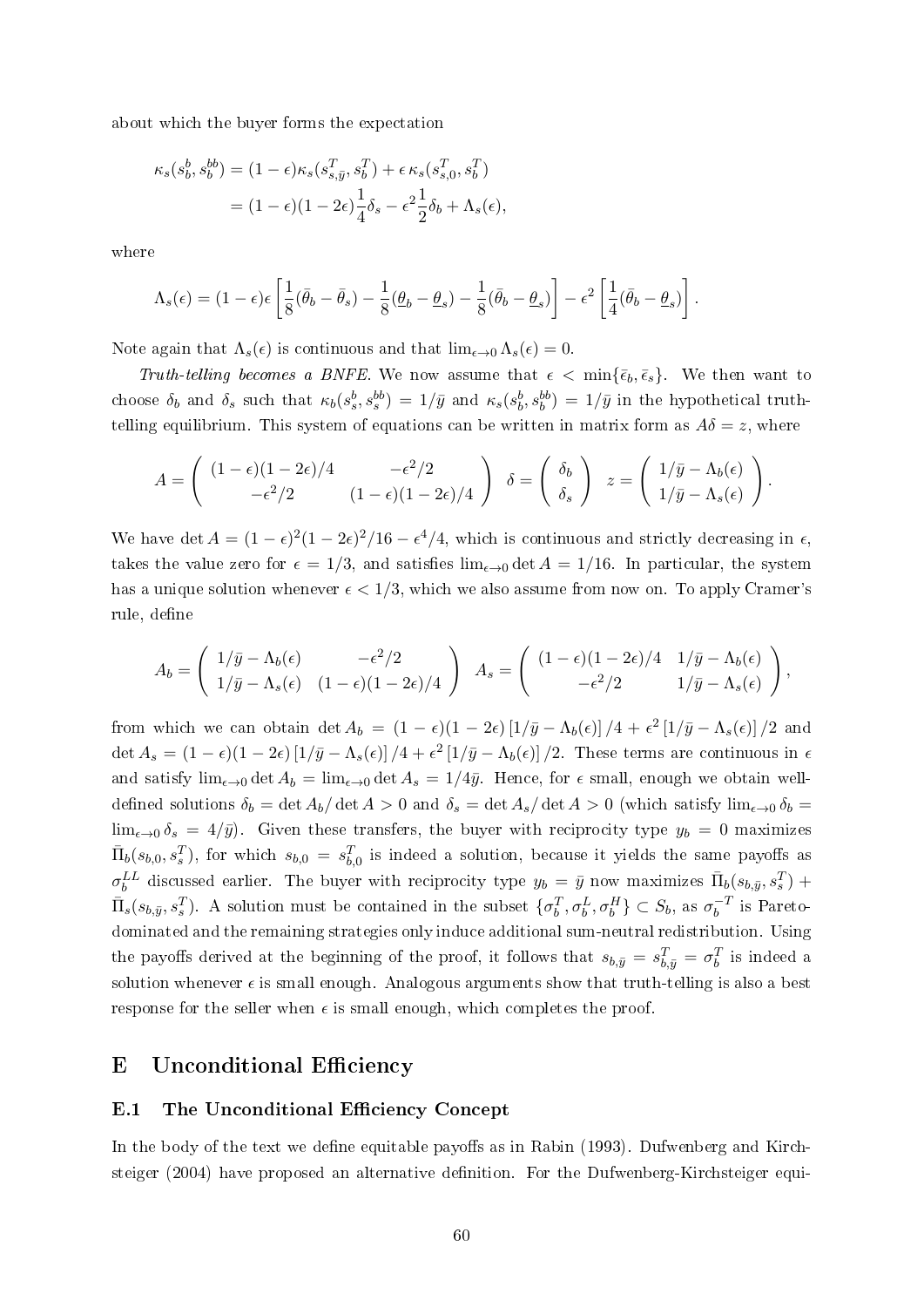table payoff, we replace the set of conditionally Pareto-efficient strategies  $E_i(s_i^b) \subseteq S_i$  by a set of unconditionally Pareto-efficient strategies  $E_i \subseteq S_i$ . Strategy  $s_i$  belongs to  $E_i$  unless there exists  $s'_i \in S_i$  such that  $\Pi_i(s'_i, s_i^b) \ge \Pi_i(s_i, s_i^b)$  and  $\Pi_j(s'_i, s_i^b) \ge \Pi_j(s_i, s_i^b)$  for all  $s_i^b \in S_j$ , with strict inequality for at least one agent and belief  $s_i^b$ . Note that the maximization part in the definition of equitable payoffs does not depend on whether we use Rabin's or Dufwenberg-Kirchsteiger's definition, as the maximum of  $\Pi_j(s_i, s_i^b)$  on both  $E_i(s_i^b)$  and  $E_i$  always coincides with its maximum on the whole strategy set  $S_i$ .

#### E.2 Observation 1

We first show that  $E_b = \{s_b^T, s_b^H, s_b^L\}$  and  $E_s = \{s_s^T, s_s^H, s_s^L\}$ . Consider the buyer (the case for the seller is analogous). The fact that  $s_b^T$  and  $s_b^H$  belong to  $E_b$  follows because both strategies are efficient conditional on  $s_b^b = s_s^T$ , as shown in Appendix D.1. Clearly, strategy  $s_b^L$  uniquely maximizes the buyer's payoff conditional on  $s_b^b = s_s^L$ , hence  $s_b^L$  belongs to  $E_b$  as well. Finally, one can easily verify that strategy  $s_h^{-T}$  $\overline{b}^T$  does not belong to  $E_b$ : For any belief  $s^b_b$  of the buyer, strategy  $s_h^{-T}$  $\bar{b}^T$  yields the same payoff as  $s_b^T$  for the seller, while it always yields a weakly lower payoff than  $s_b^T$  for the buyer, and a strictly lower payoff if  $s_b^b = s_s^T$ , as shown in Appendix D.1. The equitable payoff for the seller from the buyer's perspective is therefore  $\Pi_s^e(s_s^T) = 20$ . By an analogous argument we also obtain  $\Pi_b^e(s_b^T) = 20$ . We therefore have  $\kappa_b(s_s^b, s_s^{bb}) = \kappa_s(s_b^b, s_b^{bb}) = 0$ in the hypothetical BNFE  $(s_b^T, s_s^T)$ . Hence both agents focus on their own material payoffs, and truth-telling is indeed a BNFE because  $f^*$  is BIC. Observation 1 thus does not hold with Dufwenberg-Kirchsteiger equitable payoffs.

However, this is in some sense a knife-edge case. If we choose parameters differently, then we can again show that the minimal subsidy SCF  $f^*$  is not strongly implementable in BNFE. For ease of exposition, we assume again that  $\bar{\kappa}$  is sufficiently large, so that it can be ignored. We also retain all other assumptions, except that now the buyer has a low valuation with probability 0.6 and a high valuation with probability 0.4. In this case, one can compute that the minimal subsidy takes a value of 1 and that trade takes place at prices of 22, 44.5, or 77.5, depending on marginal cost and marginal valuation, as illustrated in Table 6. After computing  $\Pi_b(s_b, s_s)$  and  $\Pi_s(s_b, s_s)$  for all strategy profiles of the direct mechanism, we find that  $E_b = \{s_b^T, s_b^H, s_b^L, s_b^{-T}\}$ and  $E_s = \{s_s^T, s_s^H, s_s^L\}$ . Moreover, we find that both agents' kindness would be negative in a hypothetical truth-telling equilibrium. Specifically, the buyer's kindness would be equal to  $-1$ and the seller's kindness would be equal to  $-0.3$ . Now, as soon as the weights  $y_b$  and/or  $y_s$  are positive, the agents want to deviate from truth-telling because of the desire to generate a lower payoff for the other agent. Specifically, the buyer would prefer to understate her valuation and to choose  $s_b = s_b^L$ , whereas the seller would prefer to exaggerate her costs and to choose  $s_s = s_s^H$ .

$$
\begin{array}{c|cc}\n & \theta_s & \bar{\theta}_s \\
\hline\n\theta_b & (1, 1 + 22, 1 - 22) & (0, 1, 1) \\
\bar{\theta}_b & (1, 1 + 44.5, 1 - 44, 5) & (1, 1 + 77.5, 1 - 77.5)\n\end{array}
$$

Table 6: Minimal Subsidy SCF  $f^*$  under Asymmetry